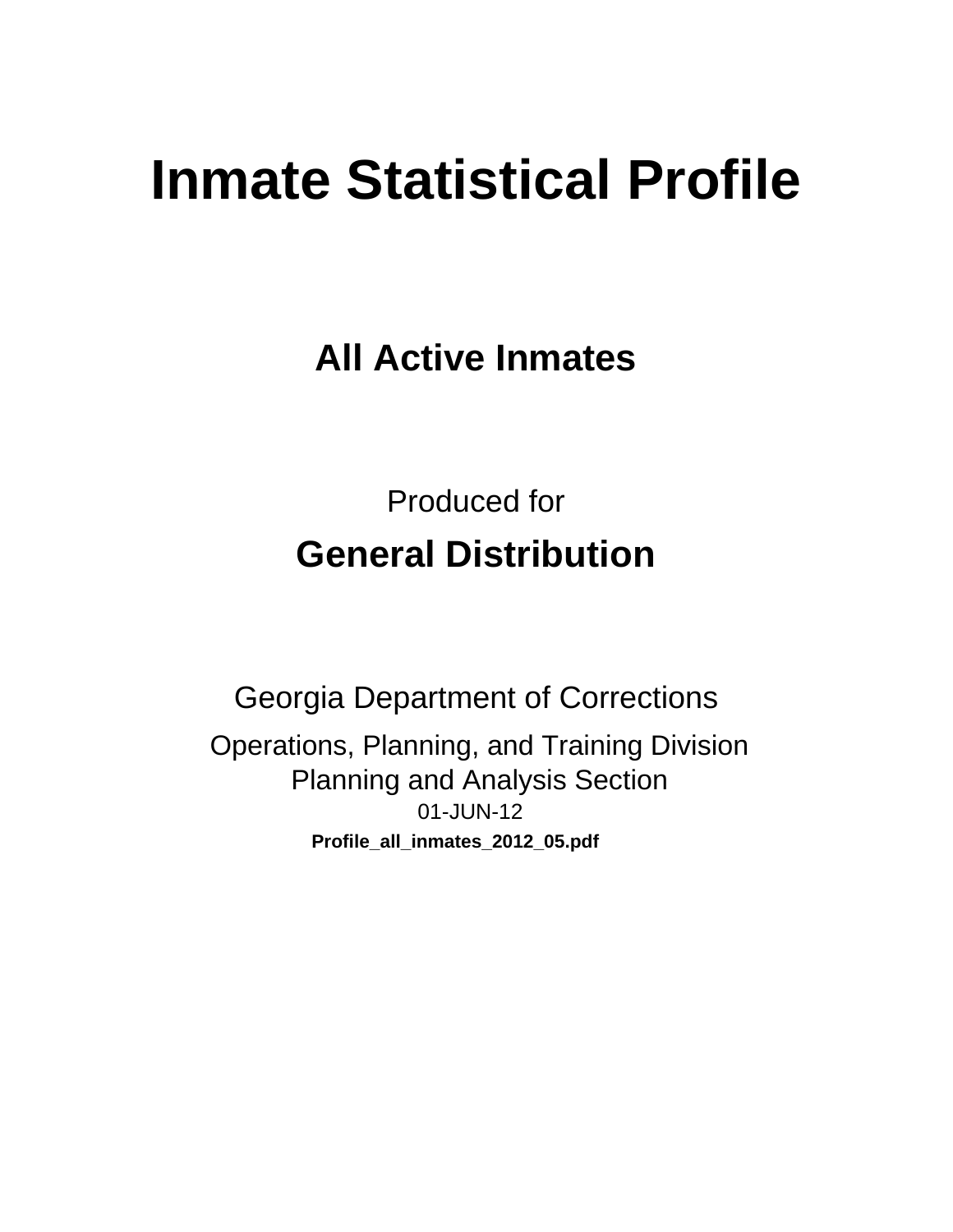#### **Inmate Statistical Profile 01-JUN-12** Contents

**All Active Inmates** 

Produced for General Distribution

# **Table of Contents**

| <b>Demographic information</b>                                       |
|----------------------------------------------------------------------|
| 5 Current age, broken out in ten year age groups                     |
| 6 Race group                                                         |
| 7 Marital status, self-reported at entry to prison                   |
| 8 Number of children, self-reported at entry to prison               |
| 9 Religious affiliation, self-reported at entry to prison            |
| 10 Home county - self-reported at entry to prison                    |
| 15 Socioeconomic class, self-reported at entry to prison             |
| 16 Environment to age 16, self-reported at entry to prison           |
| 17 Guardian status to age 16, self-reported at entry to prison       |
| 18 Employment status before prison, self-reported at entry to prison |
| 19 Age at admission                                                  |
| 21 Height, measured at entry to prison                               |
| 22 Weight, measured at entry to prison                               |
| 24 Military service                                                  |
| <b>Correctional information</b>                                      |
| 25 Type of admission to prison                                       |
| 26 Current / last security status                                    |
| 27 Current / last institution type                                   |
| 28 Institution type - transitional centers                           |
| 29 Institution type - county prisons                                 |
| 30 Institution type - state prisons                                  |
| 31 Institution type - private prisons                                |
| 32 Institution type - pre-release centers                            |
| 33 Institution type - inmate boot camp                               |
| 34 Number of disciplinary reports                                    |
| 35 Number of transfers                                               |
| 36 Number of escapes                                                 |
| 38 Probable future release type of still active inmates              |
| 39 Time served in current (or last) institution                      |
| Educational, psychological and physical information                  |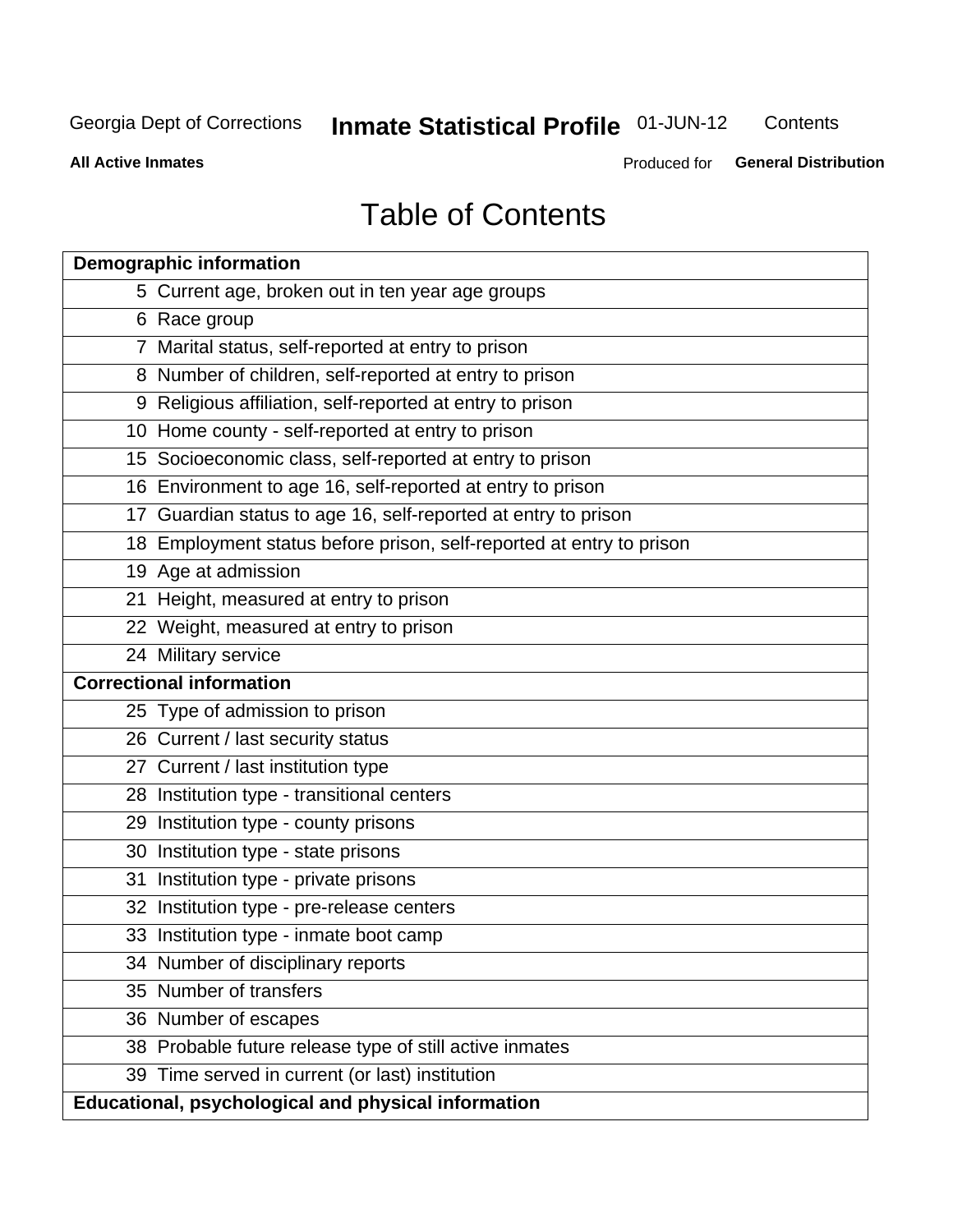# **Inmate Statistical Profile 01-JUN-12**

Contents

**All Active Inmates** 

Produced for General Distribution

# **Table of Contents**

| Educational, psychological and physical information              |
|------------------------------------------------------------------|
| 37 Culture fair IQ scores                                        |
| 40 Highest grade level attained                                  |
| 41 Culture fair IQ scores                                        |
| 42 Wide Range Achievement Test (WRAT) reading score              |
| 43 Wide Range Achievement Test (WRAT) math score                 |
| 44 Wide Range Achievement Test (WRAT) spelling score             |
| 45 Scope of substance abuse - summary                            |
| 46 Scope of substance abuse - detail                             |
| 47 Current / last mental health treatment level                  |
| 48 PULHESDWIT medical scale - 'P' overall condition ('P'hysical) |
| 49 PULHESDWIT medical scale - 'U' upper body                     |
| 50 PULHESDWIT medical scale - 'L' lower body                     |
| 51 PULHESDWIT medical scale - 'H' hearing                        |
| 52 PULHESDWIT medical scale - 'E' vision                         |
| 53 PULHESDWIT medical scale -'S' psychiatric                     |
| 54 PULHESDWIT medical scale - 'D' dental                         |
| 55 PULHESDWIT medical scale - 'W' work ability                   |
| 56 PULHESDWIT medical scale - 'I' impairment                     |
| 57 PULHESDWIT medical scale - 'T' transportability               |
| 58 Criminality in family, self-reported                          |
| 59 Alcoholism in family, self-reported                           |
| 60 Drug abuse in family, self-reported                           |
| 61 Subjected to frequent beatings, self-reported                 |
| 62 Father absent during inmate's childhood                       |
| 63 Mother absent during inmate's childhood                       |
| 64 Inmate diagnosed as manipulative                              |
| 65 Inmate diagnosed as assaultive                                |
| <b>Crimes and criminal history information</b>                   |
| 66 Number of prior Georgia incarcerations                        |
| 67 Prison sentence in years                                      |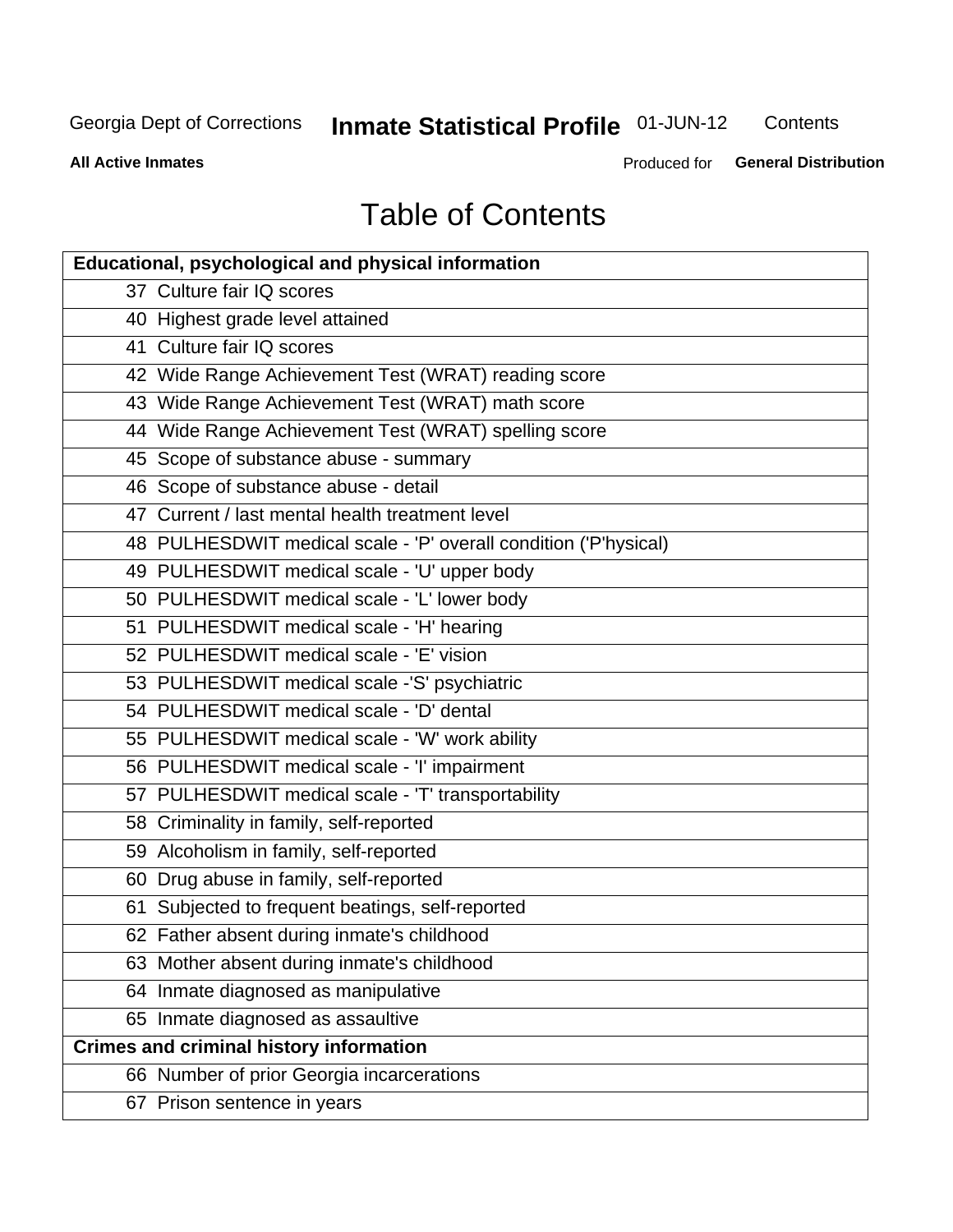# **Inmate Statistical Profile 01-JUN-12**

Contents

**All Active Inmates** 

Produced for General Distribution

# **Table of Contents**

| <b>Crimes and criminal history information</b>                 |
|----------------------------------------------------------------|
| 68 Primary offense, broken out into felonies vs misdemeanors   |
| 69 Primary offense, broken out into six broad crime categories |
| 70 Primary offense, detailed offense code                      |
| 79 County of conviction of primary offense                     |
| 84 Circuit of conviction of primary offense                    |
| 86 Years served (jail + prison) in this incarceration          |
| <b>Medical information</b>                                     |
| 87 Results of most recent HIV test                             |
| 88 Results of most recent tuberculosis test                    |
| 89 Results of most recent syphilis test                        |
| 90 Results of most recent Hepatitis-C test                     |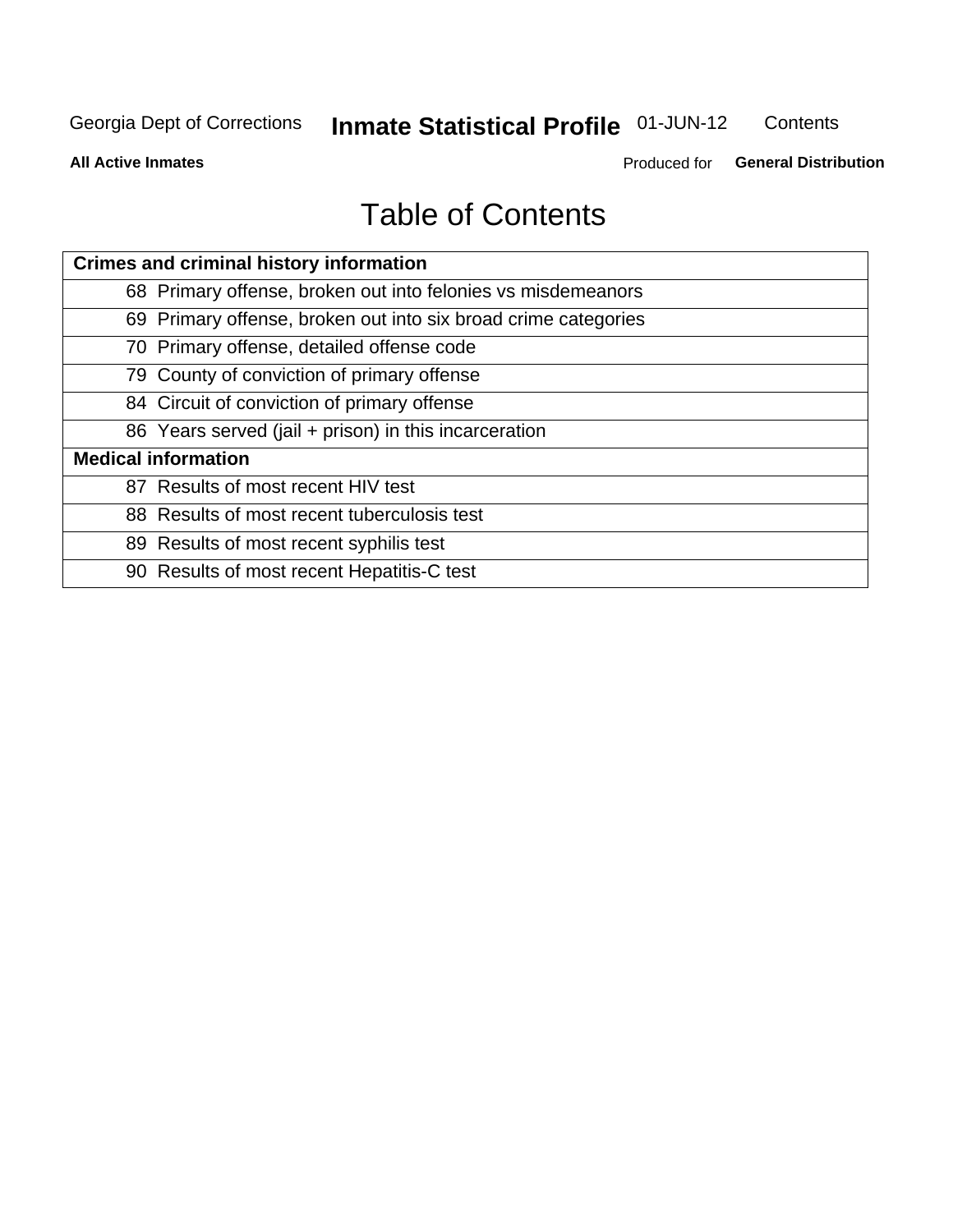### **All Active Inmates**

## Produced for General Distribution

# Current age, broken out in ten-year age groups

COL % - percent each COUNT is of its particular column

|                          |              | <b>Male</b> |        |                 | <b>Female</b> |       |              | <b>Total</b>  |
|--------------------------|--------------|-------------|--------|-----------------|---------------|-------|--------------|---------------|
| <b>Current Age</b>       | <b>Count</b> | Col %       | Row %  | <b>Count</b>    | Col %         | Row % | <b>Total</b> | Col %         |
| <b>Teens (1-19)</b>      | 1,031        | 1.93%       | 97.17% | 30              | 0.76%         | 2.83% | 1,061        | 1.85%         |
| <b>Twenties (20-29)</b>  | 16,474       | $30.87\%$   | 93.61% | 1,125           | 28.65%        | 6.39% | 17,599       | 30.72%        |
| <b>Thirties (30-39)</b>  | 15,424       | 28.91%      | 92.41% | 1,267           | 32.26%        | 7.59% | 16,691       | 29.14%        |
| <b>Forties (40-49)</b>   | 11,513       | 21.58%      | 91.86% | 1,020           | 25.97%        | 8.14% |              | 12,533 21.88% |
| <b>Fifties (50-59)</b>   | 6,409        | 12.01%      | 94.29% | 388             | 9.88%         | 5.71% | 6,797        | 11.86%        |
| <b>Sixties (60-69)</b>   | 1.611        | 3.02%       | 95.38% | 78 I            | 1.99%         | 4.62% | 1,689        | 2.95%         |
| Seventy + (70 and above) | 899          | 1.68%       | 97.93% | 19 <sub>1</sub> | 0.48%         | 2.07% | 918          | 1.60%         |
| <b>Total Reported</b>    | 53,361       | 100%        | 93.15% | 3,927           | 100%          | 6.85% | 57,288       | 100%          |

| <b>Not Repo</b><br><b>Address</b> |        |                |        |
|-----------------------------------|--------|----------------|--------|
| <b>Total</b>                      | 53,367 | פכם ג<br>J,JZO | 57,295 |

| <b>Mean</b><br>(average)       | 37.19    | 36.77 | 37.16                      |
|--------------------------------|----------|-------|----------------------------|
| Median (middle)                | 25<br>vu | JJ    | 35                         |
| <b>Mode</b><br>(most frequent) | n,<br>◡▴ |       | $\ddot{\phantom{0}}$<br>⊾ت |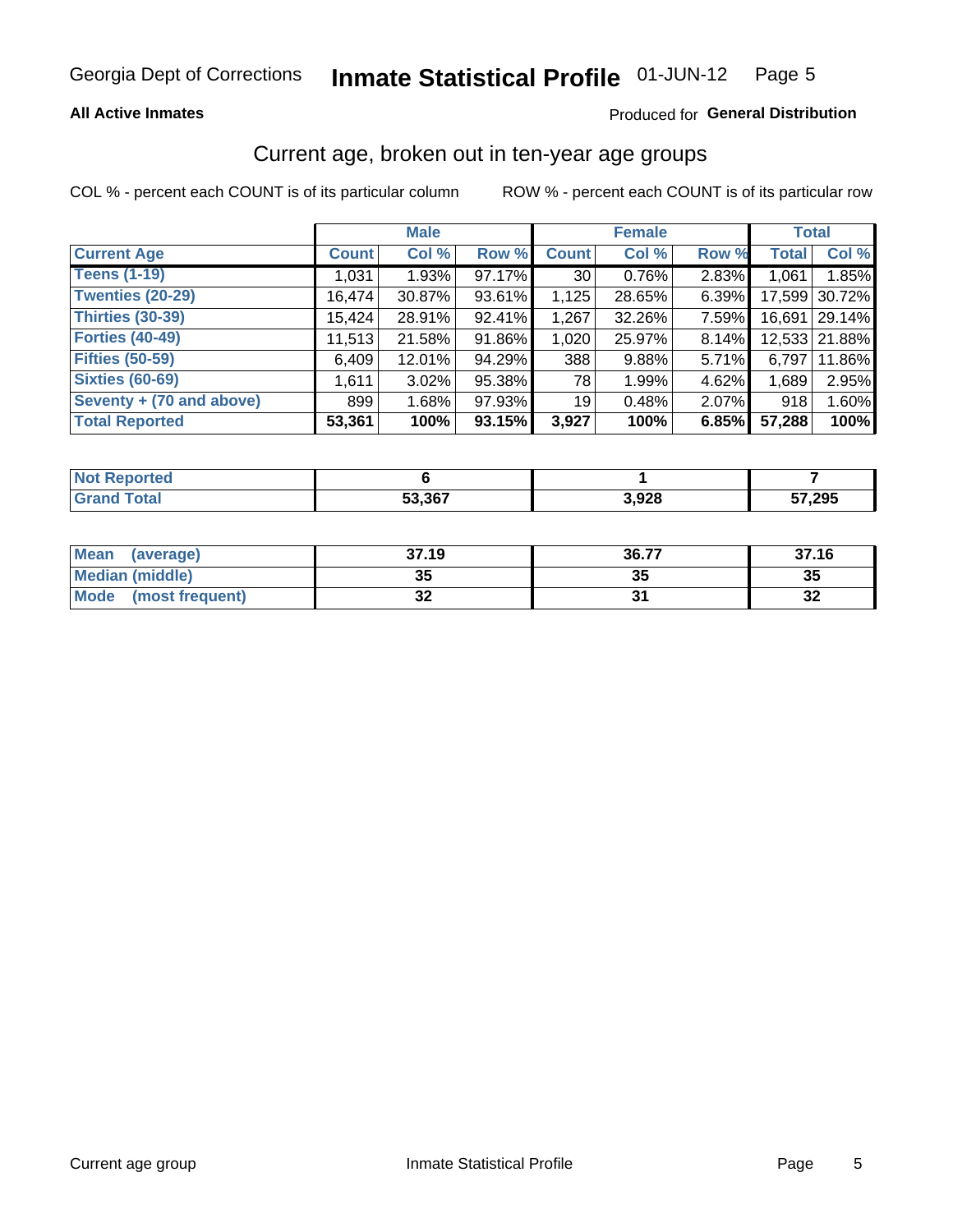#### Inmate Statistical Profile 01-JUN-12 Page 6

### **All Active Inmates**

### **Produced for General Distribution**

# Race group

COL % - percent each COUNT is of its particular column

|              |                        |              | <b>Male</b> |         |                 | <b>Female</b> |         |              | <b>Total</b> |
|--------------|------------------------|--------------|-------------|---------|-----------------|---------------|---------|--------------|--------------|
|              | <b>Race Group</b>      | <b>Count</b> | Col %       |         | Row % Count     | Col %         | Row %   | <b>Total</b> | Col %        |
|              | <b>White</b>           | 17,146       | 32.13%      | 89.23%  | 2,069           | 52.67%        | 10.77%  | 19,215       | 33.54%       |
| $\mathbf{2}$ | <b>Black</b>           | 33,550       | 62.87%      | 95.03%  | 1,754           | 44.65%        | 4.97%   | 35,304       | 61.62%       |
| 5.           | <b>Other</b>           | 46           | .09%        | 82.14%  | 10 <sup>1</sup> | .25%          | 17.86%  | 56           | .10%         |
| 6            | <b>Asian</b>           | 147          | .28%        | 96.08%  | 6               | .15%          | 3.92%   | 153          | .27%         |
| 9            | <b>Unknown</b>         | 4            | .01%        | 100.00% |                 |               |         | 4            | .01%         |
| 10           | <b>Hispanic</b>        | 2,449        | 4.59%       | 96.72%  | 83              | 2.11%         | 3.28%   | 2,532        | 4.42%        |
| $12 \,$      | <b>Native American</b> | 25           | .05%        | 83.33%  | 5               | .13%          | 16.67%  | 30           | .05%         |
| 13           | <b>Native Hawaiian</b> |              |             |         |                 | .03%          | 100.00% |              | .01%         |
|              | <b>Total Reported</b>  | 53,367       | 100%        | 93.14%  | 3,928           | 100%          | 6.86%   | 57,295       | 100%         |

| <b>orted</b><br>. IN A |        |       |        |
|------------------------|--------|-------|--------|
| <b>otal</b>            | 53,367 | 3,928 | 57,295 |

| Mode (<br>most freduent) | ⊃lack | White | ا تا 1 |
|--------------------------|-------|-------|--------|
|                          |       |       |        |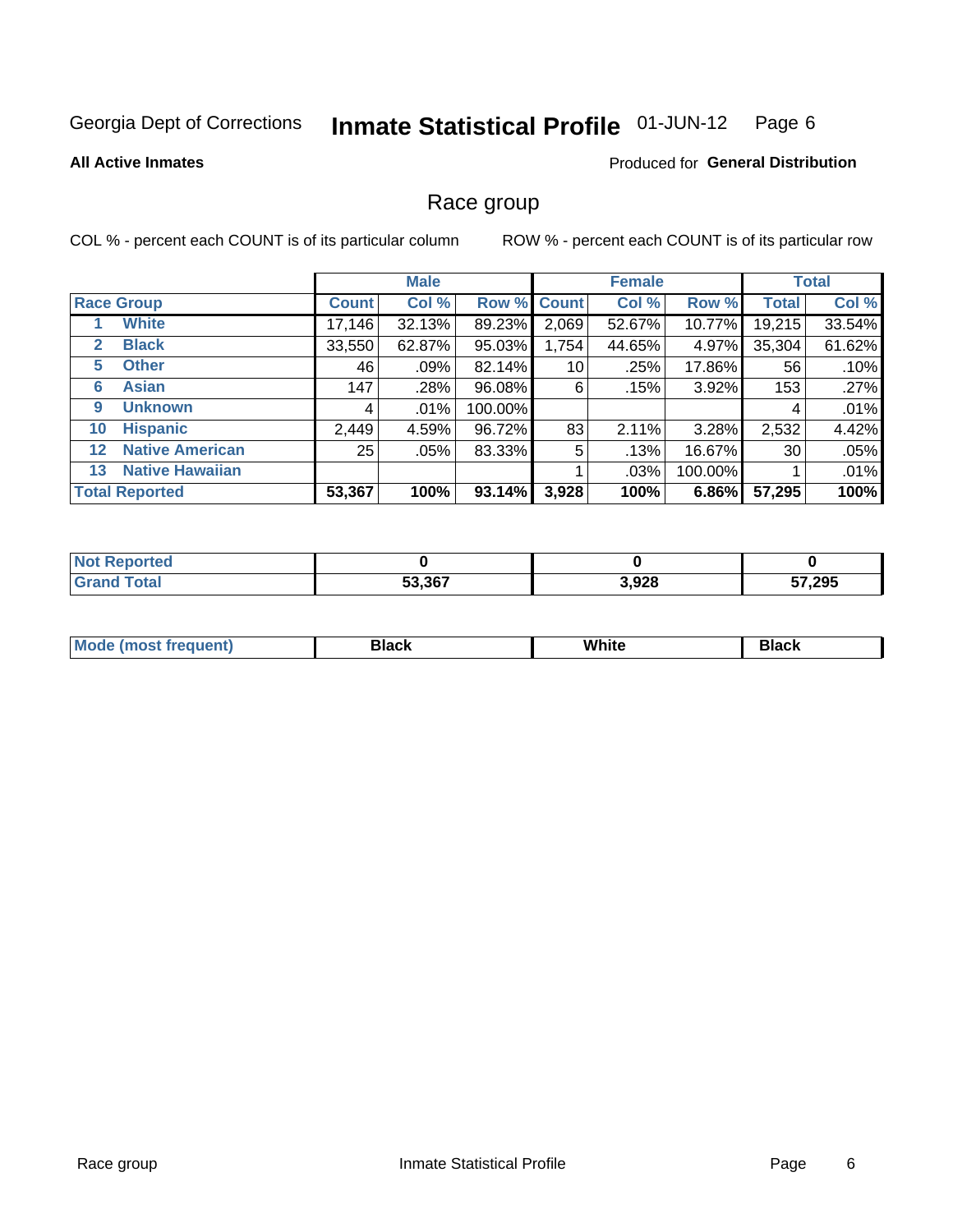#### Inmate Statistical Profile 01-JUN-12 Page 7

**All Active Inmates** 

### Produced for General Distribution

# Marital status, self-reported at entry to prison

COL % - percent each COUNT is of its particular column

|                            |              | <b>Male</b> |        |              | <b>Female</b> |        |              | <b>Total</b> |
|----------------------------|--------------|-------------|--------|--------------|---------------|--------|--------------|--------------|
| <b>Marital Status</b>      | <b>Count</b> | Col %       | Row %  | <b>Count</b> | Col %         | Row %  | <b>Total</b> | Col %        |
| <b>Unknown</b><br>$\bf{0}$ | 632          | 1.18%       | 90.16% | 69           | 1.76%         | 9.84%  | 701          | 1.22%        |
| <b>Divorced</b><br>D       | 5,118        | 9.59%       | 88.78% | 647          | 16.47%        | 11.22% | 5,765        | 10.06%       |
| <b>Married</b><br>М        | 7,337        | 13.75%      | 91.93% | 644          | 16.40%        | 8.07%  | 7,981        | 13.93%       |
| <b>Separated</b><br>S.     | 1,884        | 3.53%       | 84.71% | 340          | 8.66%         | 15.29% | 2,224        | 3.88%        |
| <b>Unmarried</b><br>U      | 37,905       | 71.03%      | 94.80% | 2,080        | 52.95%        | 5.20%  | 39,985       | 69.79%       |
| <b>Widow</b><br>W          | 491          | .92%        | 76.84% | 148          | 3.77%         | 23.16% | 639          | 1.12%        |
| <b>Total Reported</b>      | 53,367       | 100%        | 93.14% | 3,928        | 100%          | 6.86%  | 57,295       | 100%         |

| <b>Not Repo</b><br>ੋਾorted |        |       |               |
|----------------------------|--------|-------|---------------|
| <b>Total</b>               | 53.367 | 3,928 | 57,295<br>JI. |

|--|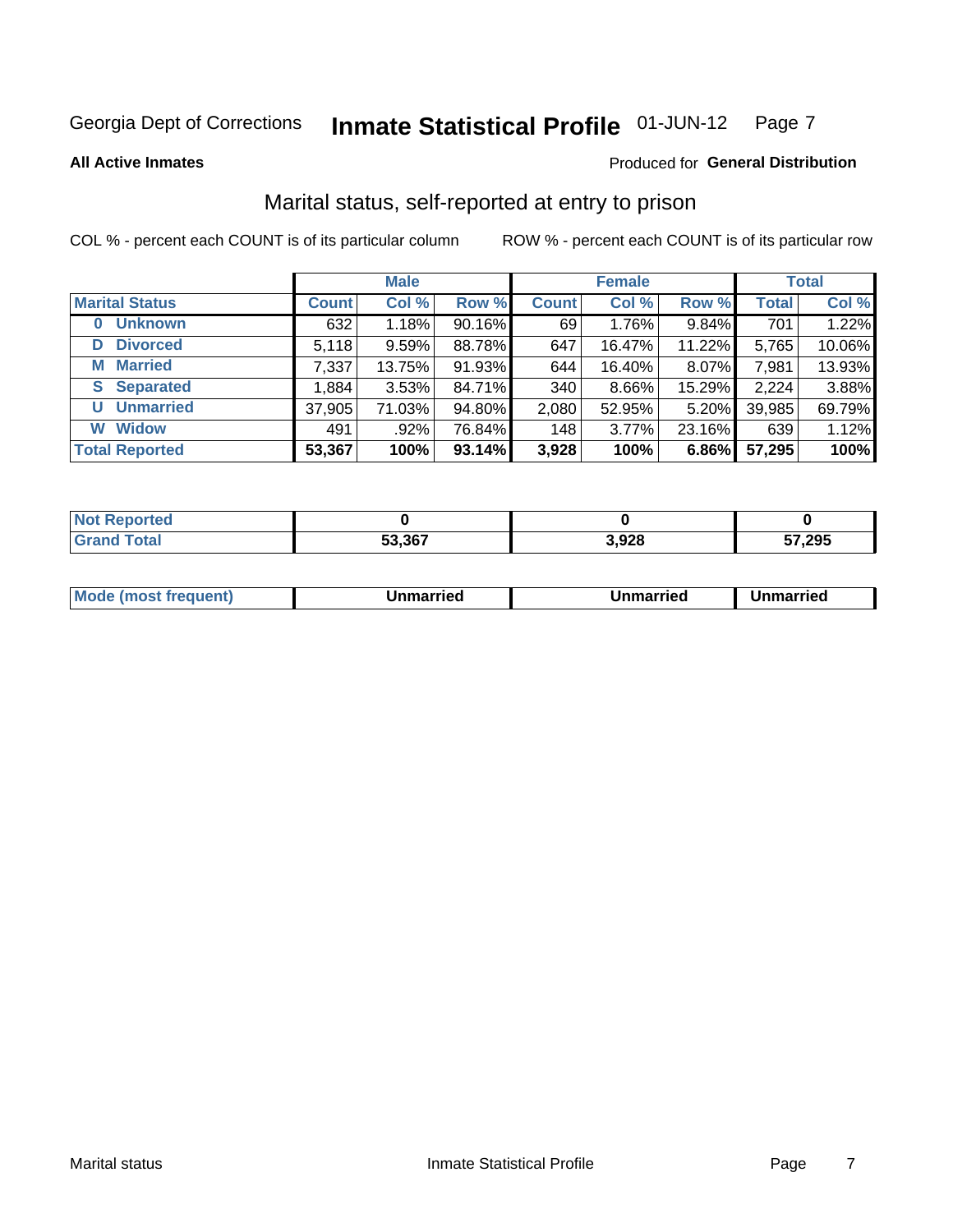#### Inmate Statistical Profile 01-JUN-12 Page 8

### **All Active Inmates**

# **Produced for General Distribution**

# Number of children, self reported at entry to prison

COL % - percent each COUNT is of its particular column

|                           |              | <b>Male</b> |        |              | <b>Female</b> |        | <b>Total</b> |               |
|---------------------------|--------------|-------------|--------|--------------|---------------|--------|--------------|---------------|
| <b>Number of Children</b> | <b>Count</b> | Col %       | Row %  | <b>Count</b> | Col %         | Row %  | <b>Total</b> | Col %         |
| $\overline{0}$            | 21,700       | 41.34%      | 94.70% | 1,214        | 30.96%        | 5.30%  | 22,914       | 40.62%        |
|                           | 11,789       | 22.46%      | 94.18% | 729          | 18.59%        | 5.82%  |              | 12,518 22.19% |
| $\overline{2}$            | 8,681        | 16.54%      | 90.95% | 864          | 22.04%        | 9.05%  | 9,545        | 16.92%        |
| $\overline{\mathbf{3}}$   | 5,119        | 9.75%       | 89.09% | 627          | 15.99%        | 10.91% | 5,746        | 10.19%        |
| 4                         | 2,593        | 4.94%       | 90.57% | 270          | 6.89%         | 9.43%  | 2,863        | 5.08%         |
| 5                         | 1,279        | 2.44%       | 92.01% | 111          | 2.83%         | 7.99%  | 1,390        | 2.46%         |
| 6                         | 649          | 1.24%       | 92.06% | 56           | 1.43%         | 7.94%  | 705          | 1.25%         |
| 7                         | 294          | 0.56%       | 92.45% | 24           | 0.61%         | 7.55%  | 318          | 0.56%         |
| 8                         | 144          | 0.27%       | 89.44% | 17           | 0.43%         | 10.56% | 161          | 0.29%         |
| 9                         | 94           | 0.18%       | 98.95% |              | 0.03%         | 1.05%  | 95           | 0.17%         |
| 10                        | 64           | 0.12%       | 92.75% | 5            | 0.13%         | 7.25%  | 69           | 0.12%         |
| Over 10                   | 83           | 0.16%       | 96.51% | 3            | 0.08%         | 3.49%  | 86           | 0.15%         |
| <b>Total Reported</b>     | 52,489       | 100%        | 93.05% | 3,921        | 100%          | 6.95%  | 56,410       | 100%          |

| $\sim$<br>. . |       | 885    |
|---------------|-------|--------|
| 53.367        | 3,928 | 57,295 |

| <b>Mean</b><br>(average)       | .35 | 1.38 |  |  |
|--------------------------------|-----|------|--|--|
| Median (middle)                |     |      |  |  |
| <b>Mode</b><br>(most frequent) |     |      |  |  |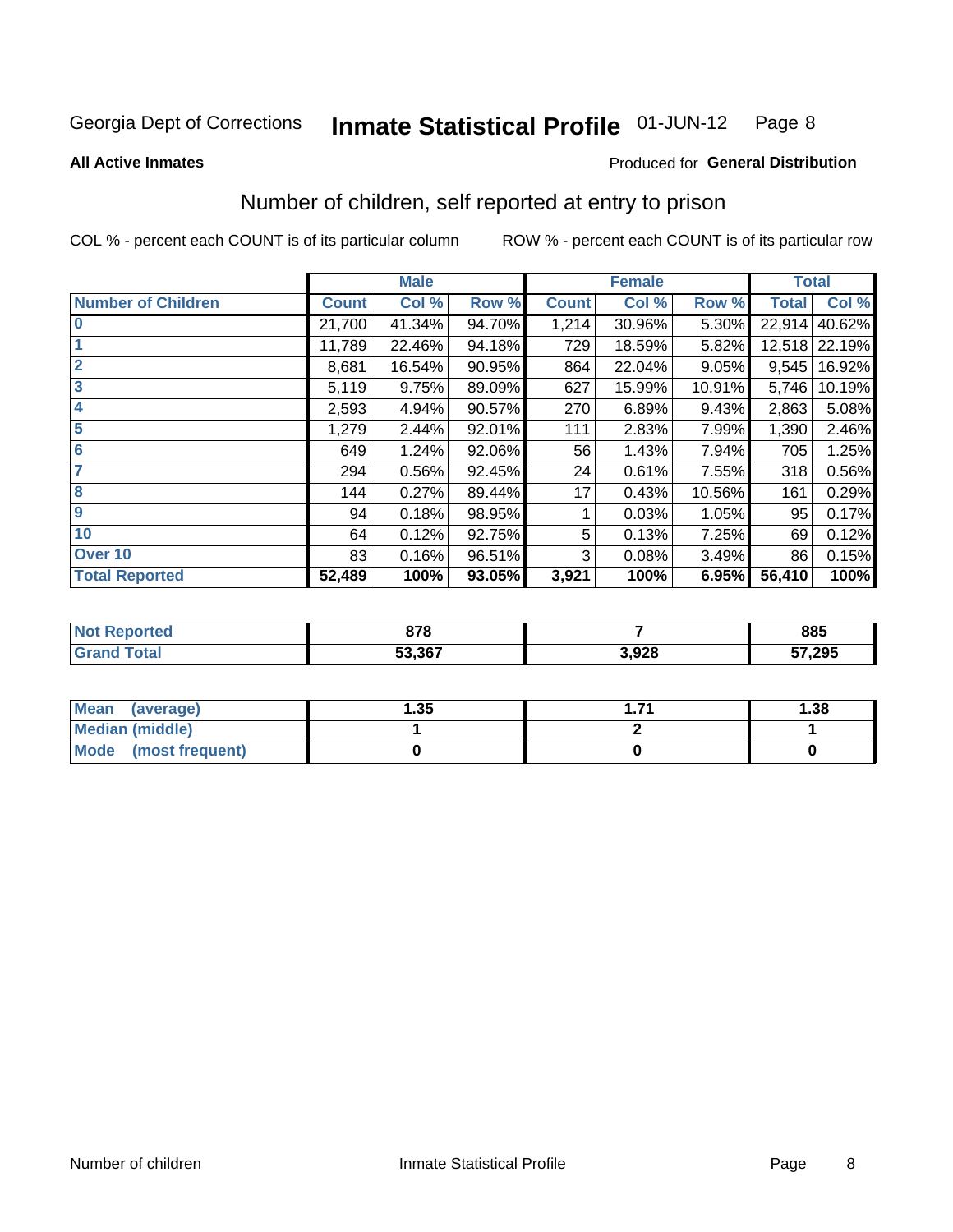#### Inmate Statistical Profile 01-JUN-12 Page 9

### **All Active Inmates**

### Produced for General Distribution

# Religious affiliation, self-reported at entry to prison

COL % - percent each COUNT is of its particular column

|                 |                              |                | <b>Male</b> |         |                 | <b>Female</b> |        |                | <b>Total</b> |
|-----------------|------------------------------|----------------|-------------|---------|-----------------|---------------|--------|----------------|--------------|
|                 | <b>Religious Affiliation</b> | <b>Count</b>   | Col %       | Row %   | <b>Count</b>    | Col %         | Row %  | <b>Total</b>   | Col %        |
| 1               | <b>Islam</b>                 | 1,106          | 4.06%       | 97.79%  | 25              | .89%          | 2.21%  | 1,131          | 3.76%        |
| $\overline{2}$  | <b>Catholic</b>              | 1,408          | 5.17%       | 88.95%  | 175             | 6.23%         | 11.05% | 1,583          | 5.27%        |
| $\mathbf{3}$    | <b>Baptist</b>               | 13,429         | 49.29%      | 88.19%  | 1,799           | 64.07%        | 11.81% | 15,228         | 50.67%       |
| 4               | <b>Methodist</b>             | 551            | 2.02%       | 86.64%  | 85              | 3.03%         | 13.36% | 636            | 2.12%        |
| 5               | <b>EpiscopIn</b>             | 47             | .17%        | 88.68%  | 6               | .21%          | 11.32% | 53             | .18%         |
| $6\phantom{a}$  | <b>Presbytrn</b>             | 84             | .31%        | 89.36%  | 10 <sup>1</sup> | .36%          | 10.64% | 94             | .31%         |
| 7               | <b>Chc Of God</b>            | 438            | 1.61%       | 74.24%  | 152             | 5.41%         | 25.76% | 590            | 1.96%        |
| 8               | <b>Holiness</b>              | 913            | 3.35%       | 83.15%  | 185             | 6.59%         | 16.85% | 1,098          | 3.65%        |
| 9               | <b>Jewish</b>                | 38             | .14%        | 97.44%  |                 | .04%          | 2.56%  | 39             | .13%         |
| 10              | <b>Anglican</b>              |                | .03%        | 87.50%  |                 | .04%          | 12.50% | 8              | .03%         |
| 11              | <b>Grk Orthdx</b>            | 5              | .02%        | 83.33%  |                 | .04%          | 16.67% | 6              | .02%         |
| 12              | <b>Hindu</b>                 | 11             | .04%        | 100.00% |                 |               |        | 11             | .04%         |
| 13              | <b>Buddhist</b>              | 41             | .15%        | 83.67%  | 8               | .28%          | 16.33% | 49             | .16%         |
| 14              | <b>Taoist</b>                | 7              | .03%        | 100.00% |                 |               |        | 7              | .02%         |
| 15              | <b>Shintoist</b>             | $\overline{2}$ | .01%        | 100.00% |                 |               |        | $\overline{2}$ | .01%         |
| 16              | <b>Seven D Ad</b>            | 91             | .33%        | 87.50%  | 13              | .46%          | 12.50% | 104            | .35%         |
| 17 <sub>2</sub> | <b>Jehovah Wt</b>            | 321            | 1.18%       | 91.45%  | 30              | 1.07%         | 8.55%  | 351            | 1.17%        |
| 18              | <b>Latr Day S</b>            | 34             | .12%        | 87.18%  | 5               | .18%          | 12.82% | 39             | .13%         |
| 20              | <b>Other Prot</b>            | 4,502          | 16.52%      | 94.46%  | 264             | 9.40%         | 5.54%  | 4,766          | 15.86%       |
| 96              | <b>None</b>                  | 4,212          | 15.46%      | 98.87%  | 48              | 1.71%         | 1.13%  | 4,260          | 14.17%       |
|                 | <b>Total Reported</b>        | 27,247         | 100%        | 90.66%  | 2,808           | 100%          | 9.34%  | 30,055         | 100%         |

| 26,120 | 120   | 27,240 |
|--------|-------|--------|
| 53,367 | 3,928 | 57,295 |

| Mode (most frequent) | <b>3aptist</b> | 3aptist | <b>Baptist</b> |
|----------------------|----------------|---------|----------------|
|                      |                |         |                |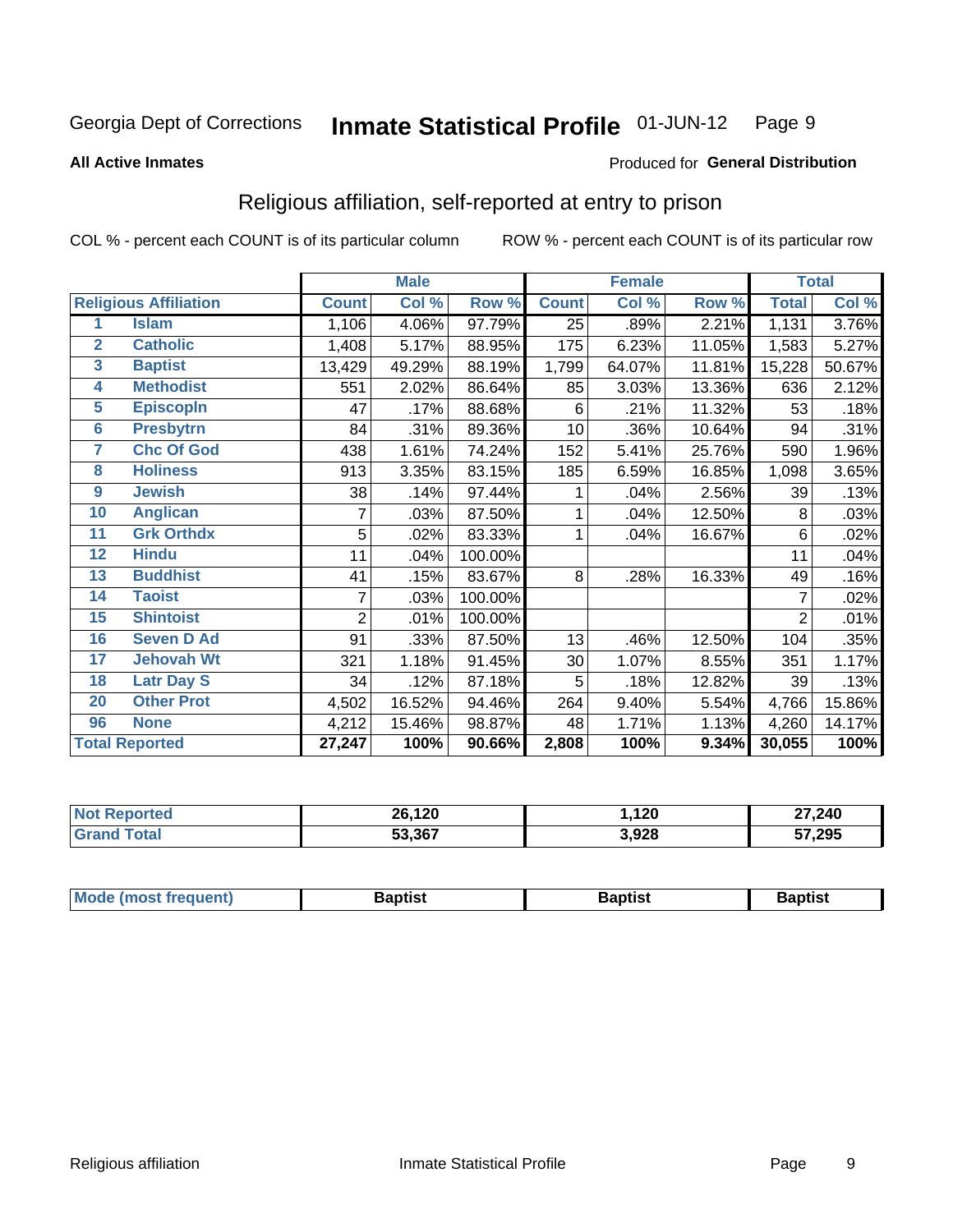#### Inmate Statistical Profile 01-JUN-12 Page 10

**All Active Inmates** 

### Produced for General Distribution

# Home county, self-reported at entry to prison

COL % - percent each COUNT is of its particular column

|     |                             |              | <b>Male</b> |                  |                  | <b>Female</b> |        | <b>Total</b> |       |
|-----|-----------------------------|--------------|-------------|------------------|------------------|---------------|--------|--------------|-------|
|     | <b>Home County</b>          | <b>Count</b> | Col %       | Row <sup>%</sup> | <b>Count</b>     | Col %         | Row %  | <b>Total</b> | Col % |
| 000 | <b>Unknown</b>              | 5,241        | 9.82%       | 95.64%           | 239              | 6.08%         | 4.36%  | 5,480        | 9.56% |
| 001 | <b>Appling County</b>       | 131          | .25%        | 96.32%           | 5                | .13%          | 3.68%  | 136          | .24%  |
| 002 | <b>Atkinson County</b>      | 46           | .09%        | 93.88%           | 3                | .08%          | 6.12%  | 49           | .09%  |
| 003 | <b>Bacon County</b>         | 72           | .13%        | 96.00%           | 3                | .08%          | 4.00%  | 75           | .13%  |
| 004 | <b>Baker County</b>         | 16           | .03%        | 100.00%          |                  |               |        | 16           | .03%  |
| 005 | <b>Baldwin County</b>       | 293          | .55%        | 94.21%           | 18               | .46%          | 5.79%  | 311          | .54%  |
| 006 | <b>Banks County</b>         | 54           | .10%        | 94.74%           | 3                | .08%          | 5.26%  | 57           | .10%  |
| 007 | <b>Barrow County</b>        | 270          | .51%        | 92.47%           | 22               | .56%          | 7.53%  | 292          | .51%  |
| 008 | <b>Bartow County</b>        | 597          | 1.12%       | 89.24%           | 72               | 1.83%         | 10.76% | 669          | 1.17% |
| 009 | <b>Ben Hill County</b>      | 193          | .36%        | 92.79%           | 15               | .38%          | 7.21%  | 208          | .36%  |
| 010 | <b>Berrien County</b>       | 93           | .17%        | 93.00%           | 7                | .18%          | 7.00%  | 100          | .17%  |
| 011 | <b>Bibb County</b>          | 1,216        | 2.28%       | 94.93%           | 65               | 1.65%         | 5.07%  | 1,281        | 2.24% |
| 012 | <b>Bleckley County</b>      | 73           | .14%        | 93.59%           | 5                | .13%          | 6.41%  | 78           | .14%  |
| 013 | <b>Brantley County</b>      | 59           | .11%        | 89.39%           | $\overline{7}$   | .18%          | 10.61% | 66           | .12%  |
| 014 | <b>Brooks County</b>        | 131          | .25%        | 96.32%           | 5                | .13%          | 3.68%  | 136          | .24%  |
| 015 | <b>Bryan County</b>         | 132          | .25%        | 94.96%           | $\overline{7}$   | .18%          | 5.04%  | 139          | .24%  |
| 016 | <b>Bulloch County</b>       | 345          | .65%        | 91.03%           | 34               | .87%          | 8.97%  | 379          | .66%  |
| 017 | <b>Burke County</b>         | 211          | .40%        | 98.60%           | 3                | .08%          | 1.40%  | 214          | .37%  |
| 018 | <b>Butts County</b>         | 162          | .30%        | 92.05%           | 14               | .36%          | 7.95%  | 176          | .31%  |
| 019 | <b>Calhoun County</b>       | 57           | .11%        | 93.44%           | 4                | .10%          | 6.56%  | 61           | .11%  |
| 020 | <b>Camden County</b>        | 112          | .21%        | 92.56%           | $\boldsymbol{9}$ | .23%          | 7.44%  | 121          | .21%  |
| 021 | <b>Candler County</b>       | 114          | .21%        | 92.68%           | 9                | .23%          | 7.32%  | 123          | .21%  |
| 022 | <b>Carroll County</b>       | 605          | 1.13%       | 90.03%           | 67               | 1.71%         | 9.97%  | 672          | 1.17% |
| 023 | <b>Catoosa County</b>       | 226          | .42%        | 87.94%           | 31               | .79%          | 12.06% | 257          | .45%  |
| 024 | <b>Charlton County</b>      | 47           | .09%        | 94.00%           | 3                | .08%          | 6.00%  | 50           | .09%  |
| 025 | <b>Chatham County</b>       | 2,263        | 4.24%       | 95.85%           | 98               | 2.49%         | 4.15%  | 2,361        | 4.12% |
| 026 | <b>Chattahoochee County</b> | 27           | .05%        | 93.10%           | $\overline{2}$   | .05%          | 6.90%  | 29           | .05%  |
| 027 | <b>Chattooga County</b>     | 264          | .49%        | 88.59%           | 34               | .87%          | 11.41% | 298          | .52%  |
| 028 | <b>Cherokee County</b>      | 402          | .75%        | 90.54%           | 42               | 1.07%         | 9.46%  | 444          | .77%  |
| 029 | <b>Clarke County</b>        | 482          | .90%        | 93.23%           | 35               | .89%          | 6.77%  | 517          | .90%  |
| 030 | <b>Clay County</b>          | 50           | .09%        | 98.04%           | 1                | .03%          | 1.96%  | 51           | .09%  |
| 031 | <b>Clayton County</b>       | 1,526        | 2.86%       | 91.87%           | 135              | 3.44%         | 8.13%  | 1,661        | 2.90% |
| 032 | <b>Clinch County</b>        | 64           | .12%        | 95.52%           | 3                | .08%          | 4.48%  | 67           | .12%  |
| 033 | <b>Cobb County</b>          | 2,155        | 4.04%       | 90.97%           | 214              | 5.45%         | 9.03%  | 2,369        | 4.13% |
| 034 | <b>Coffee County</b>        | 244          | .46%        | 93.13%           | 18               | .46%          | 6.87%  | 262          | .46%  |
| 035 | <b>Colquitt County</b>      | 262          | .49%        | 94.58%           | 15               | .38%          | 5.42%  | 277          | .48%  |
| 036 | <b>Columbia County</b>      | 240          | .45%        | 89.22%           | 29               | .74%          | 10.78% | 269          | .47%  |
| 037 | <b>Cook County</b>          | 122          | .23%        | 93.85%           | $\bf 8$          | .20%          | 6.15%  | 130          | .23%  |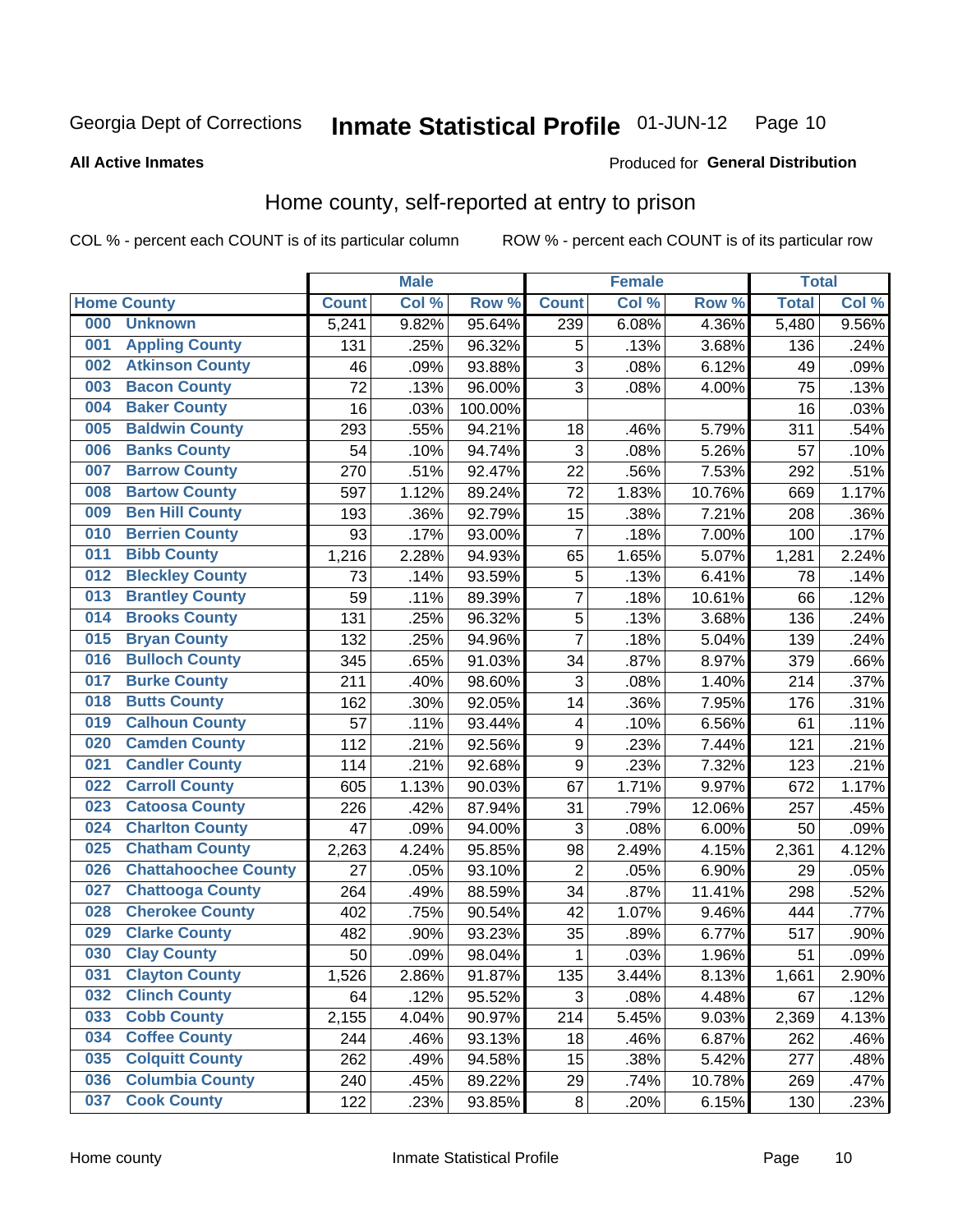#### Inmate Statistical Profile 01-JUN-12 Page 11

### **All Active Inmates**

# Produced for General Distribution

# Home county, self-reported at entry to prison

COL % - percent each COUNT is of its particular column

|     |                         |              | <b>Male</b> |         |                         | <b>Female</b> |        | <b>Total</b> |         |
|-----|-------------------------|--------------|-------------|---------|-------------------------|---------------|--------|--------------|---------|
|     | <b>Home County</b>      | <b>Count</b> | Col %       | Row %   | <b>Count</b>            | Col %         | Row %  | <b>Total</b> | Col %   |
| 038 | <b>Coweta County</b>    | 446          | .84%        | 91.96%  | $\overline{39}$         | .99%          | 8.04%  | 485          | $.85\%$ |
| 039 | <b>Crawford County</b>  | 34           | .06%        | 87.18%  | 5                       | .13%          | 12.82% | 39           | .07%    |
| 040 | <b>Crisp County</b>     | 225          | .42%        | 94.94%  | 12                      | .31%          | 5.06%  | 237          | .41%    |
| 041 | <b>Dade County</b>      | 82           | .15%        | 91.11%  | 8                       | .20%          | 8.89%  | 90           | .16%    |
| 042 | <b>Dawson County</b>    | 80           | .15%        | 90.91%  | 8                       | .20%          | 9.09%  | 88           | .15%    |
| 043 | <b>Decatur County</b>   | 281          | .53%        | 91.23%  | 27                      | .69%          | 8.77%  | 308          | .54%    |
| 044 | <b>Dekalb County</b>    | 3,115        | 5.84%       | 93.43%  | 219                     | 5.58%         | 6.57%  | 3,334        | 5.82%   |
| 045 | <b>Dodge County</b>     | 155          | .29%        | 91.18%  | 15                      | .38%          | 8.82%  | 170          | .30%    |
| 046 | <b>Dooly County</b>     | 81           | .15%        | 91.01%  | 8                       | .20%          | 8.99%  | 89           | .16%    |
| 047 | <b>Dougherty County</b> | 963          | 1.80%       | 94.78%  | 53                      | 1.35%         | 5.22%  | 1,016        | 1.77%   |
| 048 | <b>Douglas County</b>   | 651          | 1.22%       | 89.42%  | 77                      | 1.96%         | 10.58% | 728          | 1.27%   |
| 049 | <b>Early County</b>     | 88           | .16%        | 95.65%  | $\overline{\mathbf{4}}$ | .10%          | 4.35%  | 92           | .16%    |
| 050 | <b>Echols County</b>    | 9            | .02%        | 100.00% |                         |               |        | 9            | .02%    |
| 051 | <b>Effingham County</b> | 188          | .35%        | 94.95%  | 10                      | .25%          | 5.05%  | 198          | .35%    |
| 052 | <b>Elbert County</b>    | 163          | .31%        | 92.61%  | 13                      | .33%          | 7.39%  | 176          | .31%    |
| 053 | <b>Emanuel County</b>   | 168          | .31%        | 91.30%  | 16                      | .41%          | 8.70%  | 184          | .32%    |
| 054 | <b>Evans County</b>     | 88           | .16%        | 95.65%  | $\overline{\mathbf{4}}$ | .10%          | 4.35%  | 92           | .16%    |
| 055 | <b>Fannin County</b>    | 106          | .20%        | 89.08%  | 13                      | .33%          | 10.92% | 119          | .21%    |
| 056 | <b>Fayette County</b>   | 178          | .33%        | 89.00%  | 22                      | .56%          | 11.00% | 200          | .35%    |
| 057 | <b>Floyd County</b>     | 689          | 1.29%       | 89.36%  | 82                      | 2.09%         | 10.64% | 771          | 1.35%   |
| 058 | <b>Forsyth County</b>   | 205          | .38%        | 87.23%  | 30                      | .76%          | 12.77% | 235          | .41%    |
| 059 | <b>Franklin County</b>  | 144          | .27%        | 92.31%  | 12                      | .31%          | 7.69%  | 156          | .27%    |
| 060 | <b>Fulton County</b>    | 5,700        | 10.68%      | 95.06%  | 296                     | 7.54%         | 4.94%  | 5,996        | 10.47%  |
| 061 | <b>Gilmer County</b>    | 116          | .22%        | 92.06%  | 10                      | .25%          | 7.94%  | 126          | .22%    |
| 062 | <b>Glascock County</b>  | 7            | .01%        | 87.50%  | 1                       | .03%          | 12.50% | 8            | .01%    |
| 063 | <b>Glynn County</b>     | 357          | .67%        | 94.69%  | 20                      | .51%          | 5.31%  | 377          | .66%    |
| 064 | <b>Gordon County</b>    | 272          | .51%        | 89.18%  | 33                      | .84%          | 10.82% | 305          | .53%    |
| 065 | <b>Grady County</b>     | 184          | .34%        | 93.88%  | 12                      | .31%          | 6.12%  | 196          | .34%    |
| 066 | <b>Greene County</b>    | 113          | .21%        | 92.62%  | 9                       | .23%          | 7.38%  | 122          | .21%    |
| 067 | <b>Gwinnett County</b>  | 1,749        | 3.28%       | 91.33%  | 166                     | 4.23%         | 8.67%  | 1,915        | 3.34%   |
| 068 | <b>Habersham County</b> | 111          | .21%        | 88.80%  | 14                      | .36%          | 11.20% | 125          | .22%    |
| 069 | <b>Hall County</b>      | 637          | 1.19%       | 91.65%  | 58                      | 1.48%         | 8.35%  | 695          | 1.21%   |
| 070 | <b>Hancock County</b>   | 67           | .13%        | 94.37%  | 4                       | .10%          | 5.63%  | 71           | .12%    |
| 071 | <b>Haralson County</b>  | 137          | .26%        | 92.57%  | 11                      | .28%          | 7.43%  | 148          | .26%    |
| 072 | <b>Harris County</b>    | 107          | .20%        | 91.45%  | 10                      | .25%          | 8.55%  | 117          | .20%    |
| 073 | <b>Hart County</b>      | 115          | .22%        | 93.50%  | 8                       | .20%          | 6.50%  | 123          | .21%    |
| 074 | <b>Heard County</b>     | 56           | .10%        | 88.89%  | $\overline{7}$          | .18%          | 11.11% | 63           | .11%    |
| 075 | <b>Henry County</b>     | 578          | 1.08%       | 92.63%  | 46                      | 1.17%         | 7.37%  | 624          | 1.09%   |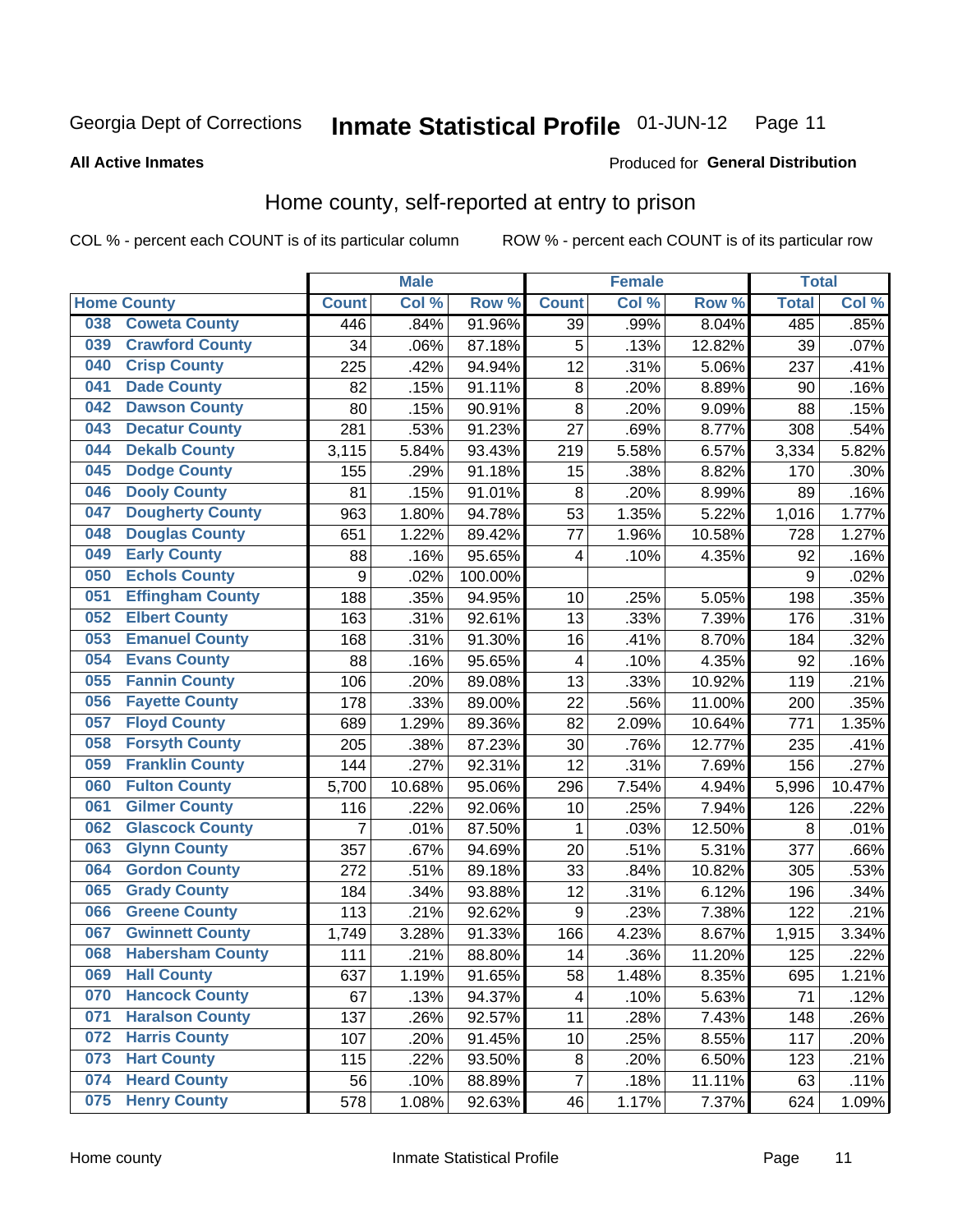#### Inmate Statistical Profile 01-JUN-12 Page 12

**All Active Inmates** 

### Produced for General Distribution

# Home county, self-reported at entry to prison

COL % - percent each COUNT is of its particular column

|     |                          |                    | <b>Male</b> |         |                         | <b>Female</b> |        | <b>Total</b> |       |
|-----|--------------------------|--------------------|-------------|---------|-------------------------|---------------|--------|--------------|-------|
|     | <b>Home County</b>       | <b>Count</b>       | Col %       | Row %   | <b>Count</b>            | Col %         | Row %  | <b>Total</b> | Col % |
| 076 | <b>Houston County</b>    | 561                | 1.05%       | 91.37%  | $\overline{53}$         | 1.35%         | 8.63%  | 614          | 1.07% |
| 077 | <b>Irwin County</b>      | 80                 | .15%        | 93.02%  | $\,6$                   | .15%          | 6.98%  | 86           | .15%  |
| 078 | <b>Jackson County</b>    | 216                | .40%        | 88.16%  | 29                      | .74%          | 11.84% | 245          | .43%  |
| 079 | <b>Jasper County</b>     | 87                 | .16%        | 93.55%  | $\,6$                   | .15%          | 6.45%  | 93           | .16%  |
| 080 | <b>Jeff Davis County</b> | 70                 | .13%        | 94.59%  | $\overline{\mathbf{4}}$ | .10%          | 5.41%  | 74           | .13%  |
| 081 | <b>Jefferson County</b>  | 185                | .35%        | 94.39%  | 11                      | .28%          | 5.61%  | 196          | .34%  |
| 082 | <b>Jenkins County</b>    | 63                 | .12%        | 94.03%  | $\overline{\mathbf{4}}$ | .10%          | 5.97%  | 67           | .12%  |
| 083 | <b>Johnson County</b>    | 47                 | .09%        | 90.38%  | 5                       | .13%          | 9.62%  | 52           | .09%  |
| 084 | <b>Jones County</b>      | 133                | .25%        | 93.66%  | 9                       | .23%          | 6.34%  | 142          | .25%  |
| 085 | <b>Lamar County</b>      | 78                 | .15%        | 92.86%  | 6                       | .15%          | 7.14%  | 84           | .15%  |
| 086 | <b>Lanier County</b>     | 48                 | .09%        | 100.00% |                         |               |        | 48           | .08%  |
| 087 | <b>Laurens County</b>    | 326                | .61%        | 94.49%  | 19                      | .48%          | 5.51%  | 345          | .60%  |
| 088 | <b>Lee County</b>        | 90                 | .17%        | 90.91%  | $\boldsymbol{9}$        | .23%          | 9.09%  | 99           | .17%  |
| 089 | <b>Liberty County</b>    | 270                | .51%        | 94.08%  | 17                      | .43%          | 5.92%  | 287          | .50%  |
| 090 | <b>Lincoln County</b>    | 25                 | .05%        | 89.29%  | $\mathbf{3}$            | .08%          | 10.71% | 28           | .05%  |
| 091 | <b>Long County</b>       | 49                 | .09%        | 92.45%  | $\overline{\mathbf{4}}$ | .10%          | 7.55%  | 53           | .09%  |
| 092 | <b>Lowndes County</b>    | 519                | .97%        | 94.02%  | 33                      | .84%          | 5.98%  | 552          | .96%  |
| 093 | <b>Lumpkin County</b>    | 85                 | .16%        | 87.63%  | 12                      | .31%          | 12.37% | 97           | .17%  |
| 094 | <b>Macon County</b>      | 87                 | .16%        | 96.67%  | $\overline{3}$          | .08%          | 3.33%  | 90           | .16%  |
| 095 | <b>Madison County</b>    | 141                | .26%        | 90.97%  | 14                      | .36%          | 9.03%  | 155          | .27%  |
| 096 | <b>Marion County</b>     | 44                 | .08%        | 89.80%  | 5                       | .13%          | 10.20% | 49           | .09%  |
| 097 | <b>Mcduffie County</b>   | 182                | .34%        | 92.86%  | 14                      | .36%          | 7.14%  | 196          | .34%  |
| 098 | <b>Mcintosh County</b>   | 63                 | .12%        | 94.03%  | $\overline{4}$          | .10%          | 5.97%  | 67           | .12%  |
| 099 | <b>Meriwether County</b> | 192                | .36%        | 95.05%  | 10                      | .25%          | 4.95%  | 202          | .35%  |
| 100 | <b>Miller County</b>     | 36                 | .07%        | 97.30%  | 1                       | .03%          | 2.70%  | 37           | .06%  |
| 101 | <b>Mitchell County</b>   | 240                | .45%        | 94.12%  | 15                      | .38%          | 5.88%  | 255          | .45%  |
| 102 | <b>Monroe County</b>     | 145                | .27%        | 94.77%  | $\bf 8$                 | .20%          | 5.23%  | 153          | .27%  |
| 103 | <b>Montgomery County</b> | 71                 | .13%        | 95.95%  | 3                       | .08%          | 4.05%  | 74           | .13%  |
| 104 | <b>Morgan County</b>     | 121                | .23%        | 90.98%  | 12                      | .31%          | 9.02%  | 133          | .23%  |
| 105 | <b>Murray County</b>     | 201                | .38%        | 90.13%  | 22                      | .56%          | 9.87%  | 223          | .39%  |
| 106 | <b>Muscogee County</b>   | $\overline{1,}348$ | 2.53%       | 94.93%  | 72                      | 1.83%         | 5.07%  | 1,420        | 2.48% |
| 107 | <b>Newton County</b>     | 600                | 1.12%       | 92.45%  | 49                      | 1.25%         | 7.55%  | 649          | 1.13% |
| 108 | <b>Oconee County</b>     | 53                 | .10%        | 92.98%  | 4                       | .10%          | 7.02%  | 57           | .10%  |
| 109 | <b>Oglethorpe County</b> | 69                 | .13%        | 90.79%  | 7                       | .18%          | 9.21%  | 76           | .13%  |
| 110 | <b>Paulding County</b>   | 349                | .65%        | 90.65%  | 36                      | .92%          | 9.35%  | 385          | .67%  |
| 111 | <b>Peach County</b>      | 105                | .20%        | 96.33%  | 4                       | .10%          | 3.67%  | 109          | .19%  |
| 112 | <b>Pickens County</b>    | 118                | .22%        | 88.06%  | 16                      | .41%          | 11.94% | 134          | .23%  |
| 113 | <b>Pierce County</b>     | 76                 | .14%        | 90.48%  | $\bf 8$                 | .20%          | 9.52%  | 84           | .15%  |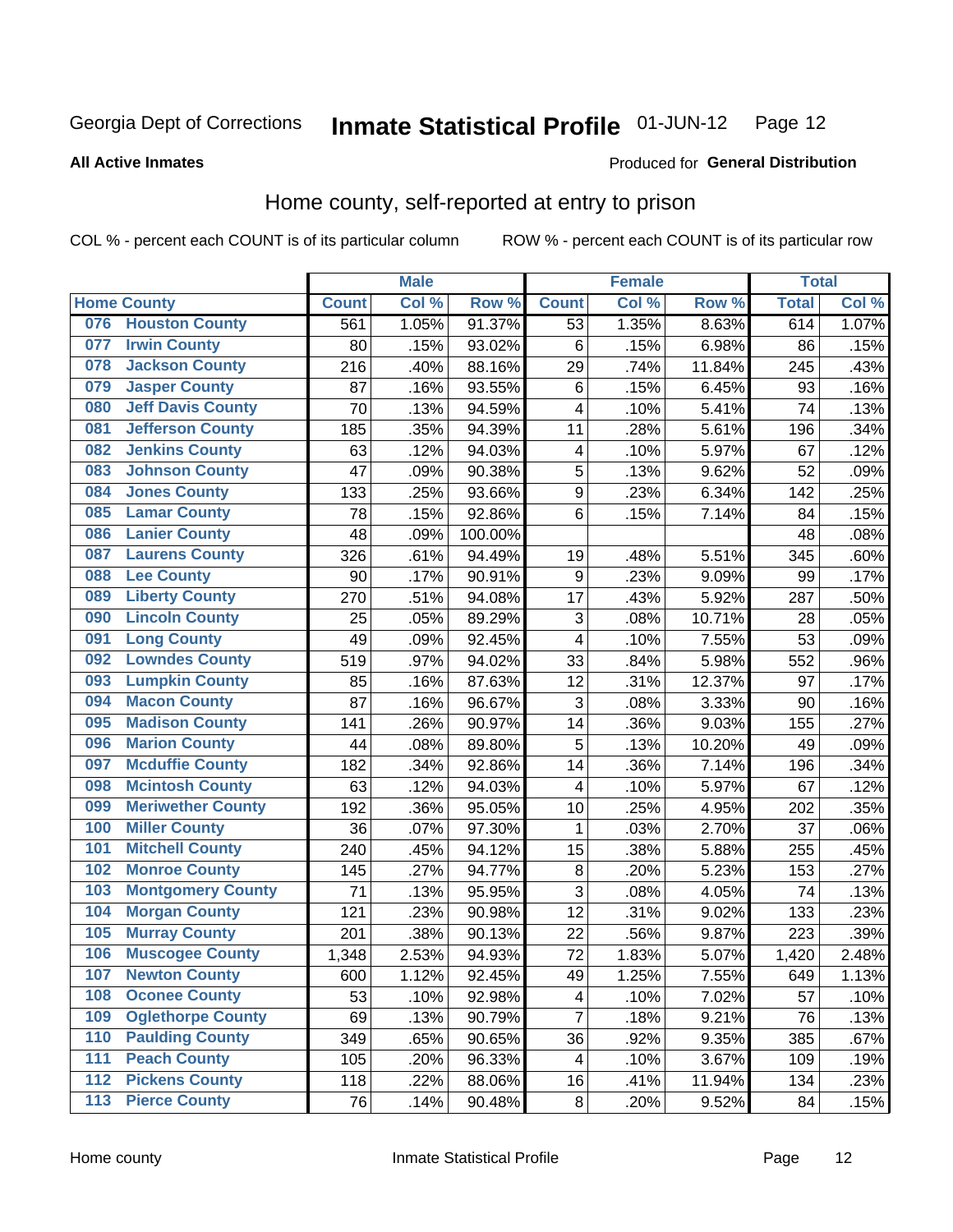#### Inmate Statistical Profile 01-JUN-12 Page 13

**All Active Inmates** 

### Produced for General Distribution

# Home county, self-reported at entry to prison

COL % - percent each COUNT is of its particular column

|                  |                          |              | <b>Male</b> |                  |                | <b>Female</b> |        | <b>Total</b> |       |
|------------------|--------------------------|--------------|-------------|------------------|----------------|---------------|--------|--------------|-------|
|                  | <b>Home County</b>       | <b>Count</b> | Col %       | Row <sup>%</sup> | <b>Count</b>   | Col %         | Row %  | <b>Total</b> | Col % |
| 114              | <b>Pike County</b>       | 61           | .11%        | 89.71%           | 7              | .18%          | 10.29% | 68           | .12%  |
| 115              | <b>Polk County</b>       | 254          | .48%        | 90.71%           | 26             | .66%          | 9.29%  | 280          | .49%  |
| 116              | <b>Pulaski County</b>    | 78           | .15%        | 90.70%           | $\bf 8$        | .20%          | 9.30%  | 86           | .15%  |
| 117              | <b>Putnam County</b>     | 157          | .29%        | 89.71%           | 18             | .46%          | 10.29% | 175          | .31%  |
| 118              | <b>Quitman County</b>    | 20           | .04%        | 100.00%          |                |               |        | 20           | .03%  |
| 119              | <b>Rabun County</b>      | 45           | .08%        | 84.91%           | $\bf 8$        | .20%          | 15.09% | 53           | .09%  |
| 120              | <b>Randolph County</b>   | 80           | .15%        | 95.24%           | 4              | .10%          | 4.76%  | 84           | .15%  |
| 121              | <b>Richmond County</b>   | 1,777        | 3.33%       | 94.87%           | 96             | 2.44%         | 5.13%  | 1,873        | 3.27% |
| 122              | <b>Rockdale County</b>   | 359          | .67%        | 90.89%           | 36             | .92%          | 9.11%  | 395          | .69%  |
| 123              | <b>Schley County</b>     | 21           | .04%        | 95.45%           | 1              | .03%          | 4.55%  | 22           | .04%  |
| 124              | <b>Screven County</b>    | 144          | .27%        | 92.90%           | 11             | .28%          | 7.10%  | 155          | .27%  |
| 125              | <b>Seminole County</b>   | 64           | .12%        | 88.89%           | 8              | .20%          | 11.11% | 72           | .13%  |
| 126              | <b>Spalding County</b>   | 530          | .99%        | 92.50%           | 43             | 1.09%         | 7.50%  | 573          | 1.00% |
| 127              | <b>Stephens County</b>   | 146          | .27%        | 90.12%           | 16             | .41%          | 9.88%  | 162          | .28%  |
| 128              | <b>Stewart County</b>    | 36           | .07%        | 94.74%           | $\overline{c}$ | .05%          | 5.26%  | 38           | .07%  |
| 129              | <b>Sumter County</b>     | 247          | .46%        | 95.74%           | 11             | .28%          | 4.26%  | 258          | .45%  |
| 130              | <b>Talbot County</b>     | 67           | .13%        | 97.10%           | $\overline{2}$ | .05%          | 2.90%  | 69           | .12%  |
| 131              | <b>Taliaferro County</b> | 11           | .02%        | 100.00%          |                |               |        | 11           | .02%  |
| 132              | <b>Tattnall County</b>   | 182          | .34%        | 93.81%           | 12             | .31%          | 6.19%  | 194          | .34%  |
| 133              | <b>Taylor County</b>     | 80           | .15%        | 96.39%           | 3              | .08%          | 3.61%  | 83           | .14%  |
| 134              | <b>Telfair County</b>    | 113          | .21%        | 91.13%           | 11             | .28%          | 8.87%  | 124          | .22%  |
| $\overline{135}$ | <b>Terrell County</b>    | 74           | .14%        | 93.67%           | 5              | .13%          | 6.33%  | 79           | .14%  |
| 136              | <b>Thomas County</b>     | 239          | .45%        | 95.22%           | 12             | .31%          | 4.78%  | 251          | .44%  |
| 137              | <b>Tift County</b>       | 262          | .49%        | 96.68%           | 9              | .23%          | 3.32%  | 271          | .47%  |
| 138              | <b>Toombs County</b>     | 324          | .61%        | 90.25%           | 35             | .89%          | 9.75%  | 359          | .63%  |
| 139              | <b>Towns County</b>      | 37           | .07%        | 88.10%           | 5              | .13%          | 11.90% | 42           | .07%  |
| 140              | <b>Treutlen County</b>   | 64           | .12%        | 90.14%           | 7              | .18%          | 9.86%  | 71           | .12%  |
| 141              | <b>Troup County</b>      | 565          | 1.06%       | 92.93%           | 43             | 1.09%         | 7.07%  | 608          | 1.06% |
| $\overline{142}$ | <b>Turner County</b>     | 76           | .14%        | 93.83%           | 5              | .13%          | 6.17%  | 81           | .14%  |
| 143              | <b>Twiggs County</b>     | 61           | .11%        | 91.04%           | $\,6$          | .15%          | 8.96%  | 67           | .12%  |
| 144              | <b>Union County</b>      | 62           | .12%        | 84.93%           | 11             | .28%          | 15.07% | 73           | .13%  |
| 145              | <b>Upson County</b>      | 176          | .33%        | 92.15%           | 15             | .38%          | 7.85%  | 191          | .33%  |
| 146              | <b>Walker County</b>     | 370          | .69%        | 91.58%           | 34             | .87%          | 8.42%  | 404          | .71%  |
| 147              | <b>Walton County</b>     | 405          | .76%        | 92.47%           | 33             | .84%          | 7.53%  | 438          | .76%  |
| 148              | <b>Ware County</b>       | 271          | .51%        | 94.43%           | 16             | .41%          | 5.57%  | 287          | .50%  |
| 149              | <b>Warren County</b>     | 33           | .06%        | 91.67%           | $\sqrt{3}$     | .08%          | 8.33%  | 36           | .06%  |
| 150              | <b>Washington County</b> | 200          | .37%        | 92.17%           | 17             | .43%          | 7.83%  | 217          | .38%  |
| 151              | <b>Wayne County</b>      | 149          | .28%        | 92.55%           | 12             | .31%          | 7.45%  | 161          | .28%  |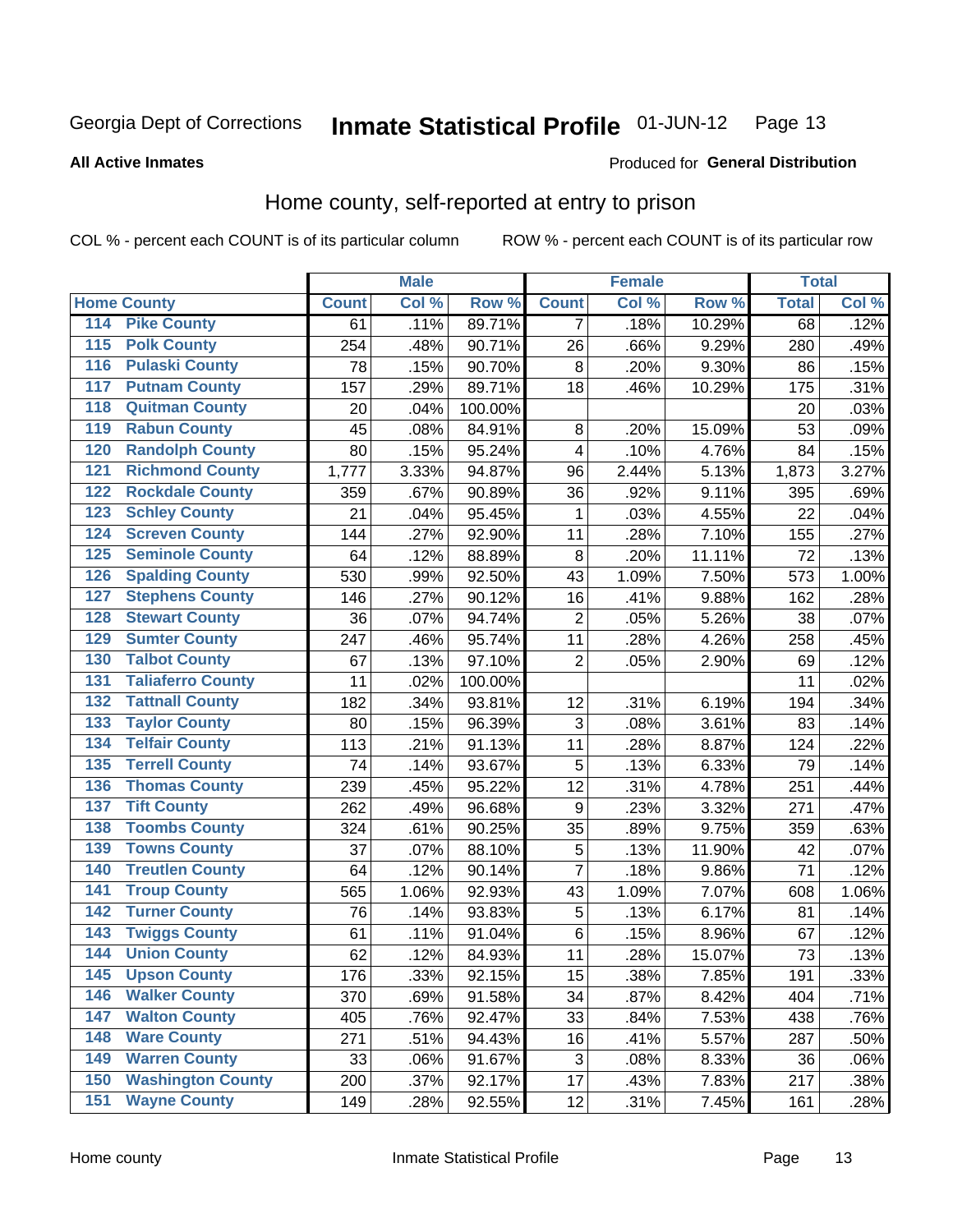#### Inmate Statistical Profile 01-JUN-12 Page 14

**All Active Inmates** 

### Produced for General Distribution

# Home county, self-reported at entry to prison

COL % - percent each COUNT is of its particular column

|     |                             |              | <b>Male</b> |         |                 | <b>Female</b> |        | <b>Total</b> |       |
|-----|-----------------------------|--------------|-------------|---------|-----------------|---------------|--------|--------------|-------|
|     | <b>Home County</b>          | <b>Count</b> | Col %       | Row %   | <b>Count</b>    | Col %         | Row %  | <b>Total</b> | Col % |
| 152 | <b>Webster County</b>       | 9            | .02%        | 100.00% |                 |               |        | 9            | .02%  |
| 153 | <b>Wheeler County</b>       | 26           | .05%        | 83.87%  | 5               | .13%          | 16.13% | 31           | .05%  |
| 154 | <b>White County</b>         | 92           | .17%        | 93.88%  | 6               | .15%          | 6.12%  | 98           | .17%  |
| 155 | <b>Whitfield County</b>     | 561          | 1.05%       | 89.47%  | 66              | 1.68%         | 10.53% | 627          | 1.09% |
| 156 | <b>Wilcox County</b>        | 66           | .12%        | 89.19%  | 8               | .20%          | 10.81% | 74           | .13%  |
| 157 | <b>Wilkes County</b>        | 59           | .11%        | 89.39%  | 7               | .18%          | 10.61% | 66           | .12%  |
| 158 | <b>Wilkinson County</b>     | 62           | .12%        | 96.88%  | 2               | .05%          | 3.13%  | 64           | .11%  |
| 159 | <b>Worth County</b>         | 106          | .20%        | 91.38%  | 10              | .25%          | 8.62%  | 116          | .20%  |
| 999 | <b>Other Custody/Out Of</b> | 331          | .62%        | 91.69%  | 30 <sub>1</sub> | .76%          | 8.31%  | 361          | .63%  |
|     | <b>State</b>                |              |             |         |                 |               |        |              |       |
|     | <b>Total Rported</b>        | 53,367       | 100%        | 93.14%  | 3,928           | 100%          | 6.86%  | 57,295       | 100%  |

| <b>Reported</b><br><b>NOT</b> |        |             |                        |
|-------------------------------|--------|-------------|------------------------|
| <b>cotal</b>                  | 53.367 | റാ<br>ט⊾ט,נ | 57,295<br>$\mathbf{c}$ |

|  |  |  | Mode (most frequent) | Fulton County | <b>Fulton County</b> | <b>Fulton County</b> |
|--|--|--|----------------------|---------------|----------------------|----------------------|
|--|--|--|----------------------|---------------|----------------------|----------------------|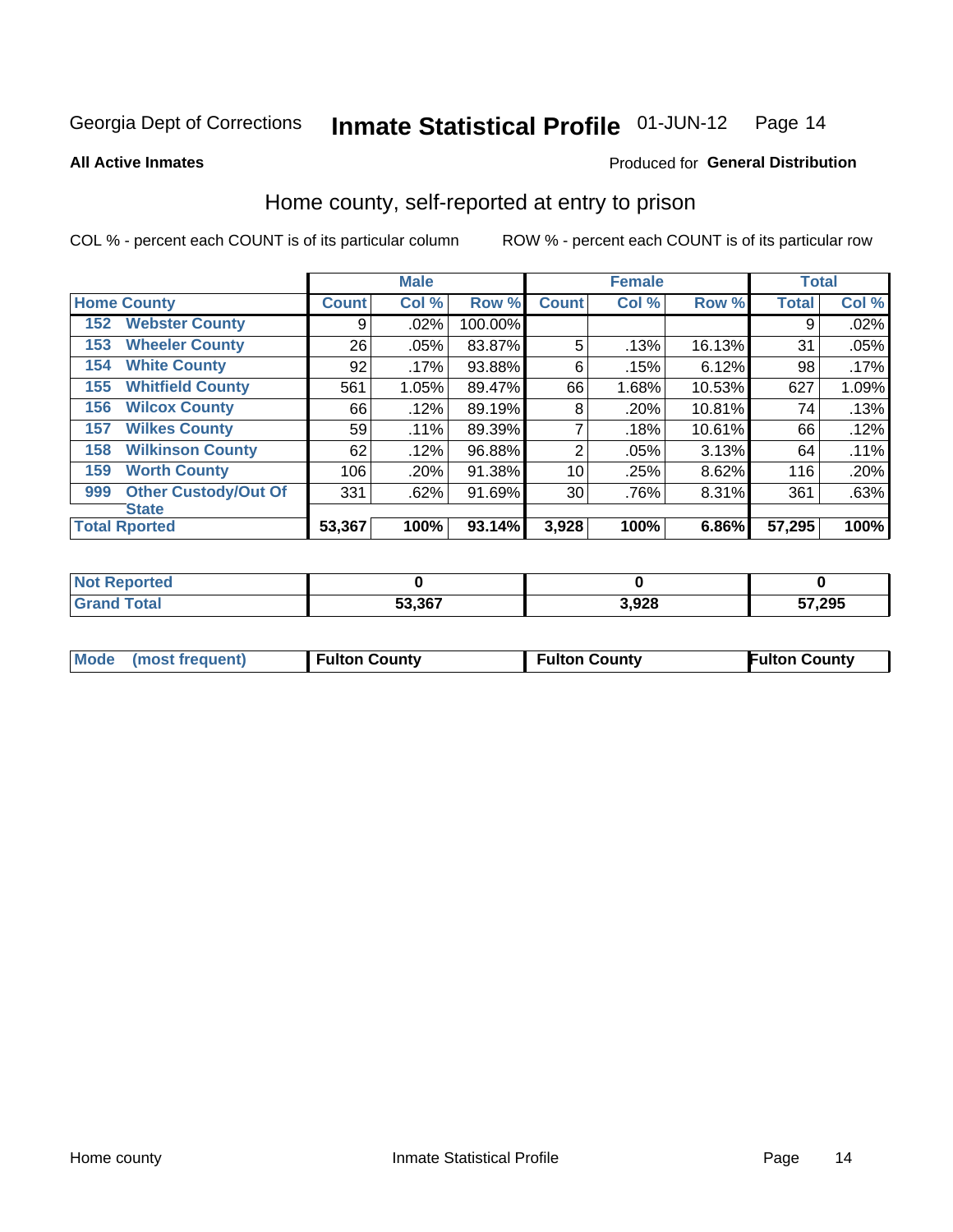#### Inmate Statistical Profile 01-JUN-12 Page 15

### **All Active Inmates**

# **Produced for General Distribution**

# Socioeconomic class, self-reported at entry to prison

COL % - percent each COUNT is of its particular column

|                            |              | <b>Male</b> |           |              | <b>Female</b> |       |              | <b>Total</b> |
|----------------------------|--------------|-------------|-----------|--------------|---------------|-------|--------------|--------------|
| <b>Socioeconomic Class</b> | <b>Count</b> | Col %       | Row %     | <b>Count</b> | Col %         | Row % | <b>Total</b> | Col %        |
| <b>Welfare</b>             | 2,232        | 9.75%       | 95.51%    | 105          | 10.39%        | 4.49% | 2,337        | 9.77%        |
| <b>Occ Employ</b>          | 940          | 4.10%       | $99.05\%$ | 9            | .89%          | .95%  | 949          | 3.97%        |
| <b>Minimum Std</b><br>3    | 9,386        | 40.99%      | 96.74%    | 316          | $31.26\%$     | 3.26% | 9.702        | 40.58%       |
| <b>Middle</b><br>4         | 10,342       | 45.16%      | 94.68%    | 581          | 57.47%        | 5.32% | 10,923       | 45.68%       |
| <b>Total Reported</b>      | 22,900       | 100%        | 95.77%    | 1,011        | 100%          | 4.23% | 23,911       | 100%         |

| <b>Not Reported</b> | 30,467 | 2,917 | 33,384 |
|---------------------|--------|-------|--------|
| Total               | 53,367 | 3,928 | 57,295 |

| ____<br>____ |
|--------------|
|--------------|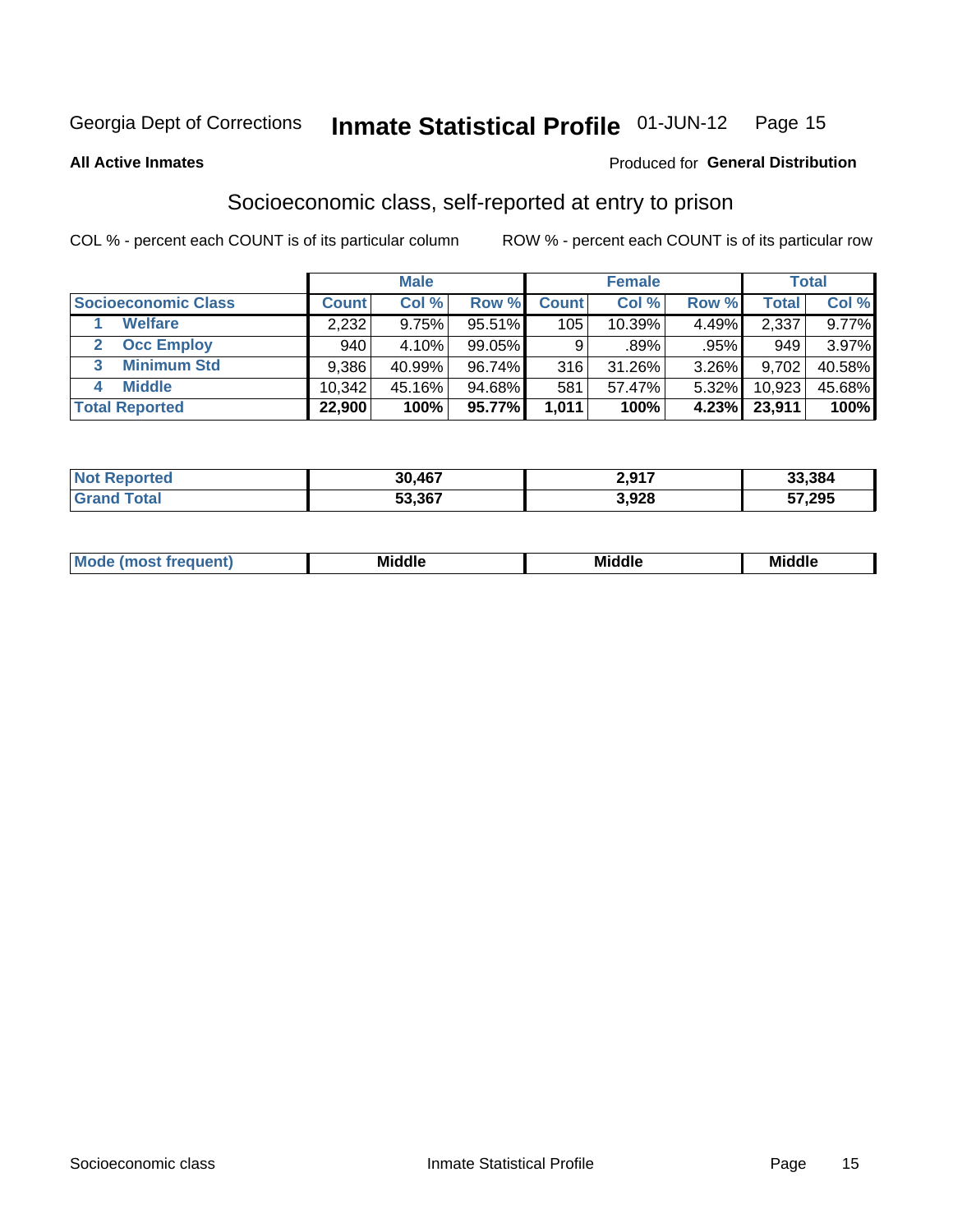#### Inmate Statistical Profile 01-JUN-12 Page 16

**All Active Inmates** 

### Produced for General Distribution

# Environment to age 16, self-reported at entry to prison

COL % - percent each COUNT is of its particular column

|                                    |              | <b>Male</b> |        |                 | <b>Female</b> |          |              | <b>Total</b> |
|------------------------------------|--------------|-------------|--------|-----------------|---------------|----------|--------------|--------------|
| <b>Environment to age 16</b>       | <b>Count</b> | Col %       | Row %  | <b>Count</b>    | Col %         | Row %    | <b>Total</b> | Col %        |
| <b>Rural/Farm</b>                  | 840          | 3.63%       | 96.55% | 30 <sup>1</sup> | 2.96%         | 3.45%    | 870          | $3.61\%$     |
| <b>Rural/Nfarm</b><br>$\mathbf{2}$ | 1,236        | 5.35%       | 91.56% | 114             | 11.26%        | 8.44%    | 1,350        | 5.60%        |
| <b>S.M.S.A</b><br>3                | 8,248        | 35.69%      | 97.64% | 199             | 19.66%        | 2.36%    | 8,447        | 35.02%       |
| <b>Urban</b>                       | 5,131        | 22.20%      | 93.32% | 367             | 36.26%        | $6.68\%$ | 5,498        | 22.79%       |
| <b>Small Town</b><br>5.            | 7.654        | 33.12%      | 96.20% | 302             | 29.84%        | 3.80%    | 7,956        | 32.98%       |
| <b>Total Reported</b>              | 23,109       | 100%        | 95.8%  | 1,012           | 100%          | 4.2%     | 24,121       | 100%         |

| <b>Not Reported</b> | 30,258 | 2.916 | 33,174 |
|---------------------|--------|-------|--------|
|                     | 53,367 | 3,928 | 57,295 |

| Mo | M | Irhan<br>rva<br>______ | M<br>______ |
|----|---|------------------------|-------------|
|    |   |                        |             |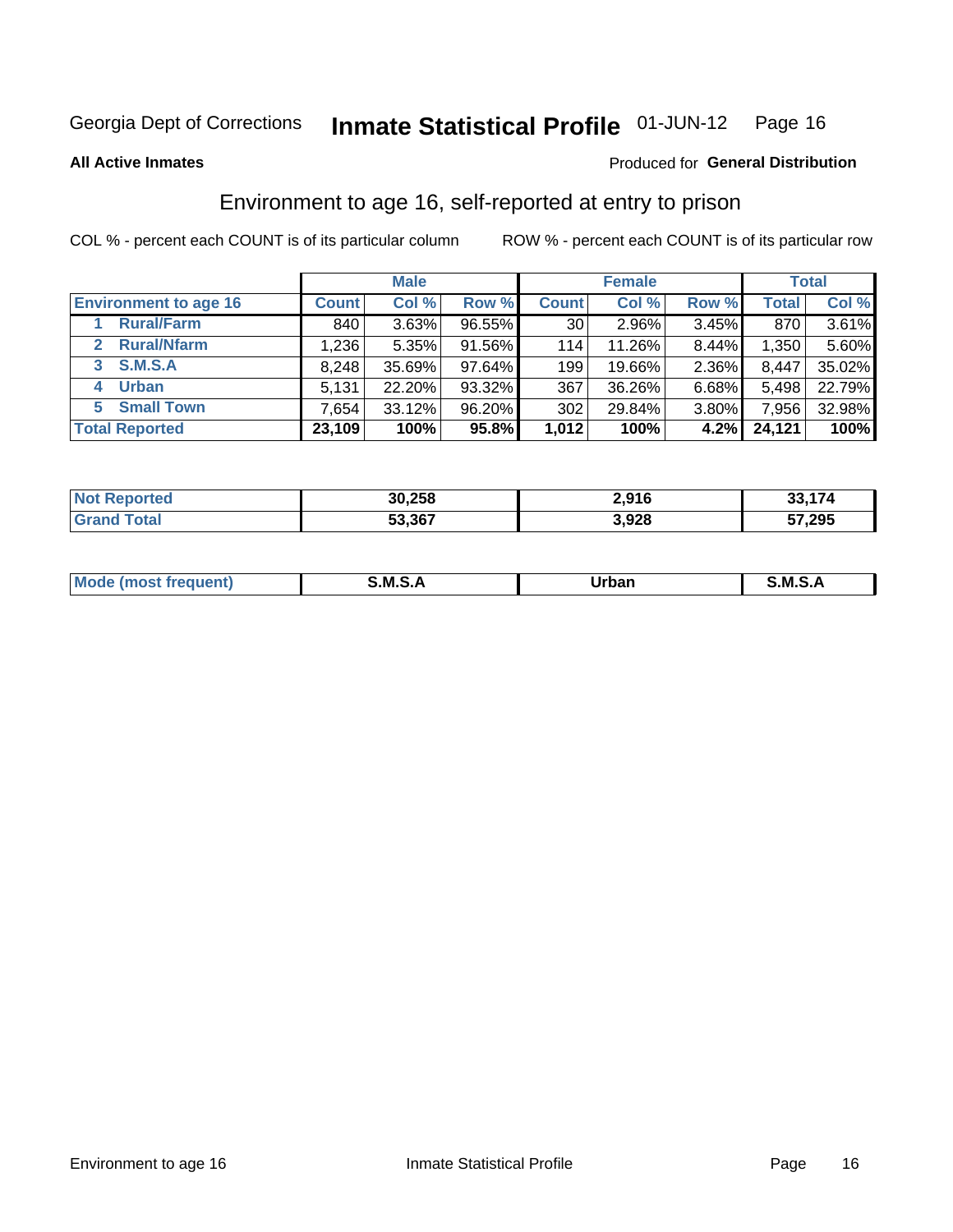#### Inmate Statistical Profile 01-JUN-12 Page 17

### **All Active Inmates**

### Produced for General Distribution

# Guardian status to age 16, self-reported at entry to prison

COL % - percent each COUNT is of its particular column

|                                  |                 | <b>Male</b> |         |              | <b>Female</b> |       |        | <b>Total</b> |
|----------------------------------|-----------------|-------------|---------|--------------|---------------|-------|--------|--------------|
| <b>Guardian Status To Age 16</b> | <b>Count</b>    | Col %       | Row %   | <b>Count</b> | Col %         | Row % | Total  | Col %        |
| 1 Orphanage                      | 17 <sup>1</sup> | $.09\%$     | 100.00% |              |               |       | 17     | .09%         |
| 2 Father Only                    | 569             | 3.02%       | 97.77%  | 13           | 2.79%         | 2.23% | 582    | 3.02%        |
| <b>3 Both Parents</b>            | 7,324           | 38.93%      | 97.30%  | 203          | 43.56%        | 2.70% | 7,527  | 39.04%       |
| <b>4 Mother Only</b>             | 8,269           | 43.95%      | 98.08%  | 162          | 34.76%        | 1.92% | 8,431  | 43.73%       |
| <b>6 Oth Female</b>              | 485             | 2.58%       | 97.98%  | 10           | 2.15%         | 2.02% | 495    | 2.57%        |
| <b>7 Oth Male</b>                | 80              | .43%        | 96.39%  | 3            | .64%          | 3.61% | 83     | .43%         |
| 8 Step-Parents                   | 183             | .97%        | 98.92%  | 2            | .43%          | 1.08% | 185    | .96%         |
| 9 Foster Home                    | 313             | 1.66%       | 97.81%  | 7            | 1.50%         | 2.19% | 320    | 1.66%        |
| <b>10 Grand Parents</b>          | 1,574           | 8.37%       | 95.98%  | 66           | 14.16%        | 4.02% | 1,640  | 8.51%        |
| <b>Total Reported</b>            | 18,814          | 100%        | 97.58%  | 466          | 100%          | 2.42% | 19,280 | 100%         |

| ≧rtea<br>NO | 34,553 | 3,462 | 38.01 <sup>2</sup><br>.v 13 |
|-------------|--------|-------|-----------------------------|
| . Gr        | 53,367 | 3,928 | 57,295                      |

| <b>Mode (most frequent)</b> | วทIv<br>- -<br>MΩ | <b>Roth</b><br>ີ <sup>ລ</sup> າrents | l Mc<br>Only<br>- - |
|-----------------------------|-------------------|--------------------------------------|---------------------|
|                             |                   |                                      |                     |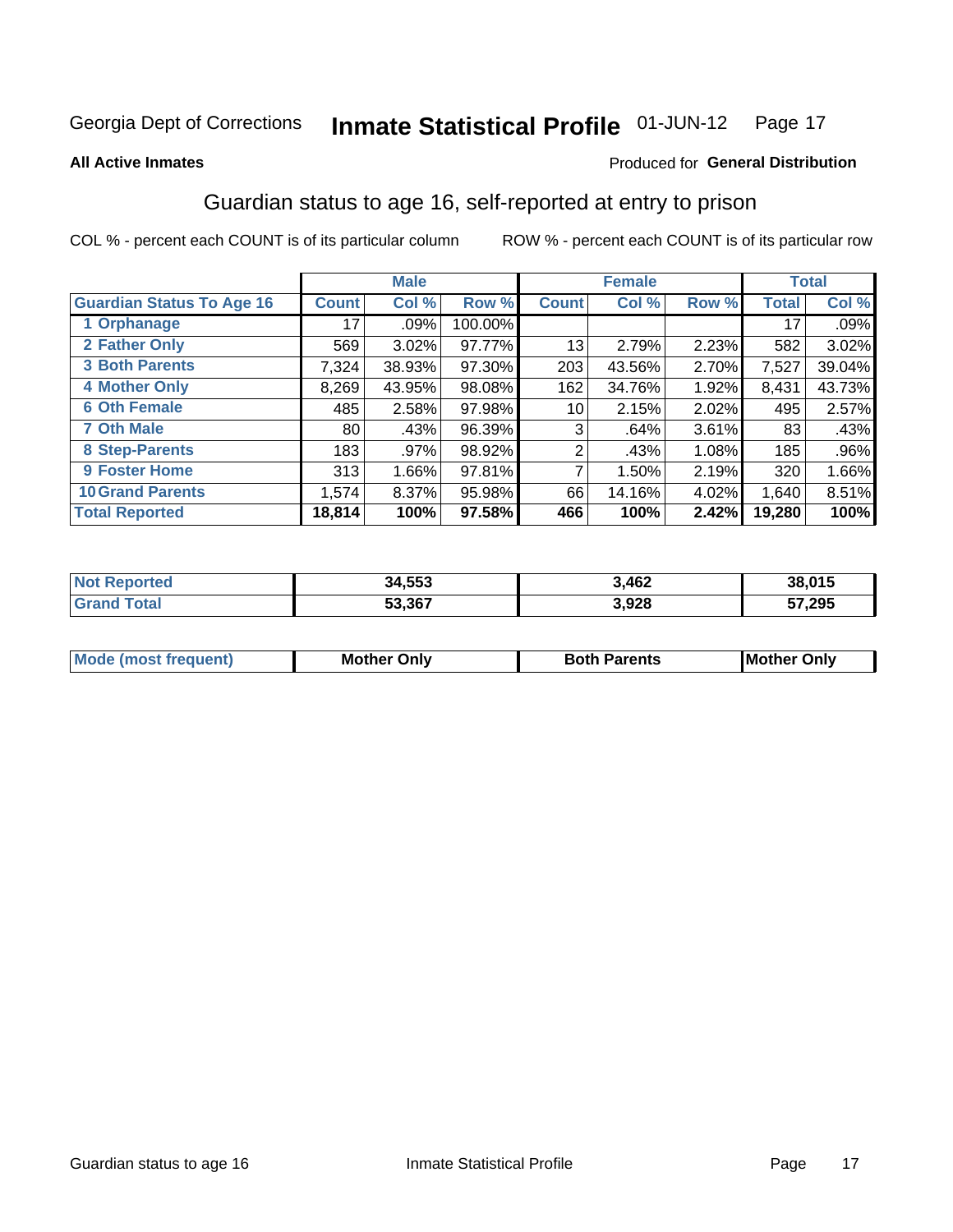#### Inmate Statistical Profile 01-JUN-12 Page 18

### **All Active Inmates**

### Produced for General Distribution

# Employment status before prison, self-reported at entry to prison

COL % - percent each COUNT is of its particular column

|                                  |              | <b>Male</b> |        |              | <b>Female</b> |          |              | <b>Total</b> |
|----------------------------------|--------------|-------------|--------|--------------|---------------|----------|--------------|--------------|
| <b>Employment Status</b>         | <b>Count</b> | Col %       | Row %  | <b>Count</b> | Col %         | Row %    | <b>Total</b> | Col %        |
| <b>Full Time</b>                 | 21,371       | 49.20%      | 96.11% | 865          | 29.74%        | 3.89%    | 22,236       | 47.98%       |
| <b>Part Time</b><br>$\mathbf{2}$ | 4,264        | 9.82%       | 95.43% | 204          | 7.01%         | 4.57%    | 4,468        | 9.64%        |
| Unempl $<$ 6m<br>3               | 3,558        | 8.19%       | 96.82% | 117          | 4.02%         | 3.18%    | 3,675        | 7.93%        |
| Unempl > 6m<br>4                 | 7,041        | 16.21%      | 85.97% | 1,149        | 39.50%        | 14.03%   | 8,190        | 17.67%       |
| <b>Never Workd</b><br>5          | 4,410        | 10.15%      | 95.87% | 190          | 6.53%         | $4.13\%$ | 4,600        | 9.93%        |
| <b>Student</b><br>6              | 908          | 2.09%       | 91.16% | 88           | 3.03%         | 8.84%    | 996          | 2.15%        |
| <b>Incapable</b><br>7            | 1,883        | 4.34%       | 86.42% | 296          | 10.18%        | 13.58%   | 2,179        | 4.70%        |
| <b>Total Reported</b>            | 43,435       | 100%        | 93.72% | 2,909        | 100%          | 6.28%    | 46,344       | 100%         |

| orted<br>NO          | 9,932  | ,019  | 10,951 |
|----------------------|--------|-------|--------|
| $T$ otol $T$<br>υιαι | 53,367 | 3,928 | 57,295 |

| <b>Mode (most frequent)</b> | full "<br>the contract of the contract of the contract of the contract of the contract of the contract of the contract of | 6m | ïme<br>้นเ<br>the contract of the contract of the contract of the contract of the contract of the contract of the contract of |
|-----------------------------|---------------------------------------------------------------------------------------------------------------------------|----|-------------------------------------------------------------------------------------------------------------------------------|
|                             |                                                                                                                           |    |                                                                                                                               |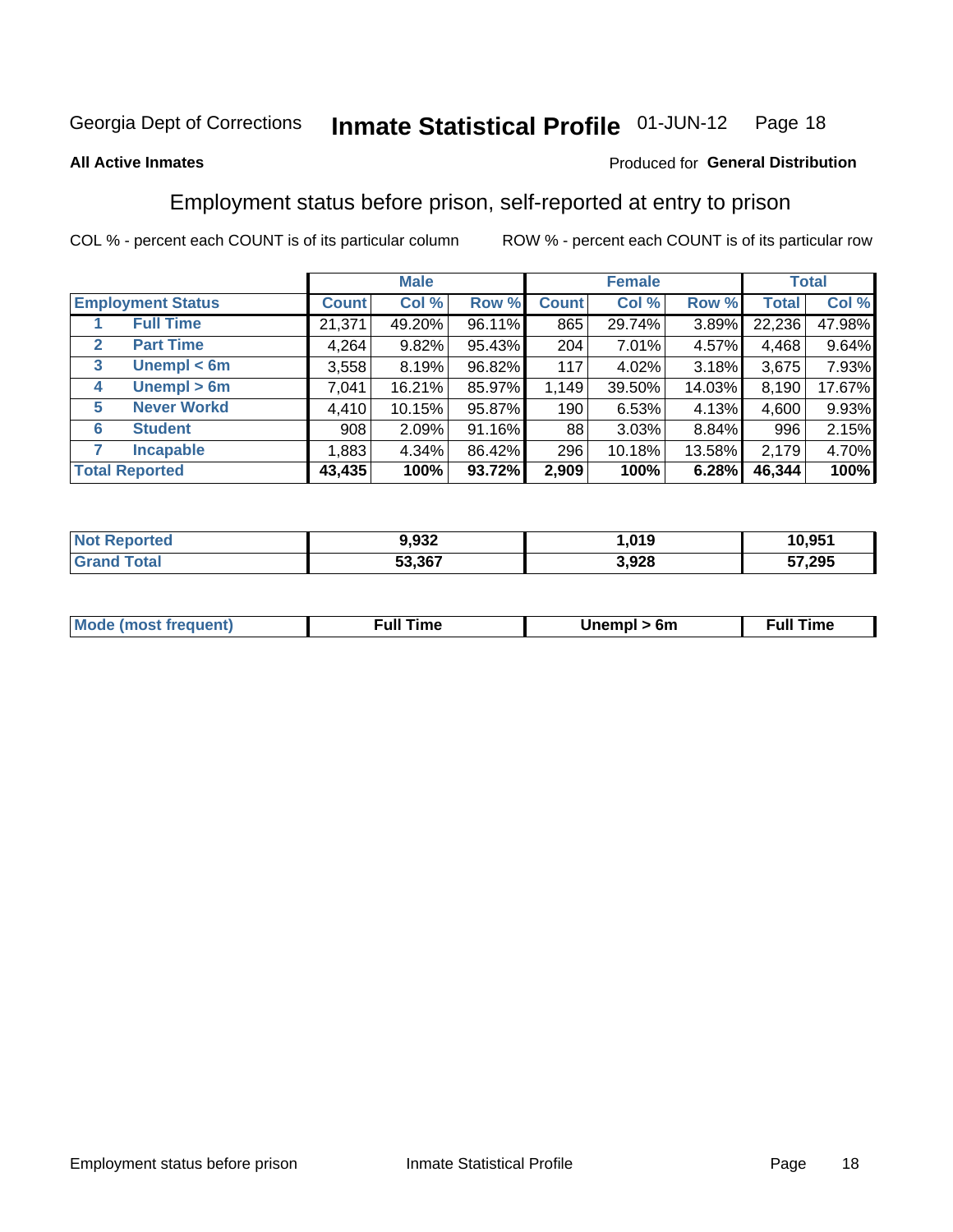# **All Active Inmates**

Produced for General Distribution

# Age at admission

COL % - percent each COUNT is of its particular column

|                         |              | <b>Male</b> |         |              | <b>Female</b> |        |              | <b>Total</b> |
|-------------------------|--------------|-------------|---------|--------------|---------------|--------|--------------|--------------|
| <b>Age At Admission</b> | <b>Count</b> | Col %       | Row %   | <b>Count</b> | Col %         | Row %  | <b>Total</b> | Col %        |
| 13                      | 1            | 0.01%       | 100.00% |              |               |        | $\mathbf 1$  | 0.01%        |
| $\overline{14}$         | 19           | 0.04%       | 95.00%  | 1            | 0.03%         | 5.00%  | 20           | 0.03%        |
| 15                      | 66           | 0.12%       | 98.51%  | 1            | 0.03%         | 1.49%  | 67           | 0.12%        |
| 16                      | 197          | 0.37%       | 96.10%  | 8            | 0.20%         | 3.90%  | 205          | 0.36%        |
| $\overline{17}$         | 767          | 1.44%       | 96.97%  | 24           | 0.61%         | 3.03%  | 791          | 1.38%        |
| 18                      | 1,595        | 2.99%       | 97.32%  | 44           | 1.12%         | 2.68%  | 1,639        | 2.86%        |
| 19                      | 2,253        | 4.22%       | 97.03%  | 69           | 1.76%         | 2.97%  | 2,322        | 4.05%        |
| $\overline{20}$         | 2,431        | 4.56%       | 95.11%  | 125          | 3.18%         | 4.89%  | 2,556        | 4.46%        |
| $\overline{21}$         | 2,430        | 4.55%       | 95.03%  | 127          | 3.23%         | 4.97%  | 2,557        | 4.46%        |
| $\overline{22}$         | 2,422        | 4.54%       | 94.42%  | 143          | 3.64%         | 5.58%  | 2,565        | 4.48%        |
| 23                      | 2,167        | 4.06%       | 94.01%  | 138          | 3.51%         | 5.99%  | 2,305        | 4.02%        |
| $\overline{24}$         | 2,125        | 3.98%       | 93.45%  | 149          | 3.79%         | 6.55%  | 2,274        | 3.97%        |
| $\overline{25}$         | 2,035        | 3.81%       | 93.78%  | 135          | 3.44%         | 6.22%  | 2,170        | 3.79%        |
| 26                      | 1,959        | 3.67%       | 93.91%  | 127          | 3.23%         | 6.09%  | 2,086        | 3.64%        |
| 27                      | 1,929        | 3.61%       | 93.46%  | 135          | 3.44%         | 6.54%  | 2,064        | 3.60%        |
| 28                      | 1,854        | 3.47%       | 92.56%  | 149          | 3.79%         | 7.44%  | 2,003        | 3.50%        |
| 29                      | 1,789        | 3.35%       | 92.89%  | 137          | 3.49%         | 7.11%  | 1,926        | 3.36%        |
| 30                      | 1,758        | 3.29%       | 92.87%  | 135          | 3.44%         | 7.13%  | 1,893        | 3.30%        |
| 31                      | 1,698        | 3.18%       | 91.93%  | 149          | 3.79%         | 8.07%  | 1,847        | 3.22%        |
| $\overline{32}$         | 1,575        | 2.95%       | 92.54%  | 127          | 3.23%         | 7.46%  | 1,702        | 2.97%        |
| 33                      | 1,459        | 2.73%       | 92.69%  | 115          | 2.93%         | 7.31%  | 1,574        | 2.75%        |
| 34                      | 1,387        | 2.60%       | 91.25%  | 133          | 3.39%         | 8.75%  | 1,520        | 2.65%        |
| 35                      | 1,305        | 2.45%       | 92.42%  | 107          | 2.72%         | 7.58%  | 1,412        | 2.46%        |
| 36                      | 1,280        | 2.40%       | 91.69%  | 116          | 2.95%         | 8.31%  | 1,396        | 2.44%        |
| $\overline{37}$         | 1,197        | 2.24%       | 93.08%  | 89           | 2.27%         | 6.92%  | 1,286        | 2.24%        |
| 38                      | 1,171        | 2.19%       | 92.79%  | 91           | 2.32%         | 7.21%  | 1,262        | 2.20%        |
| 39                      | 1,159        | 2.17%       | 90.97%  | 115          | 2.93%         | 9.03%  | 1,274        | 2.22%        |
| 40                      | 1,125        | 2.11%       | 90.43%  | 119          | 3.03%         | 9.57%  | 1,244        | 2.17%        |
| 41                      | 1,106        | 2.07%       | 91.40%  | 104          | 2.65%         | 8.60%  | 1,210        | 2.11%        |
| 42                      | 1,032        | 1.93%       | 91.81%  | 92           | 2.34%         | 8.19%  | 1,124        | 1.96%        |
| 43                      | 972          | 1.82%       | 91.27%  | 93           | 2.37%         | 8.73%  | 1,065        | 1.86%        |
| 44                      | 970          | 1.82%       | 90.40%  | 103          | 2.62%         | 9.60%  | 1,073        | 1.87%        |
| 45                      | 902          | 1.69%       | 90.47%  | 95           | 2.42%         | 9.53%  | 997          | 1.74%        |
| 46                      | 849          | 1.59%       | 91.00%  | 84           | 2.14%         | 9.00%  | 933          | 1.63%        |
| 47                      | 777          | 1.46%       | 89.93%  | 87           | 2.22%         | 10.07% | 864          | 1.51%        |
| 48                      | 743          | 1.39%       | 89.52%  | 87           | 2.22%         | 10.48% | 830          | 1.45%        |
| 49                      | 668          | 1.25%       | 92.65%  | 53           | 1.35%         | 7.35%  | 721          | 1.26%        |
| 50                      | 637          | 1.19%       | 92.72%  | 50           | 1.27%         | 7.28%  | 687          | 1.20%        |
| 51                      | 517          | 0.97%       | 91.18%  | 50           | 1.27%         | 8.82%  | 567          | 0.99%        |
| 52                      | 474          | 0.89%       | 92.58%  | 38           | 0.97%         | 7.42%  | 512          | 0.89%        |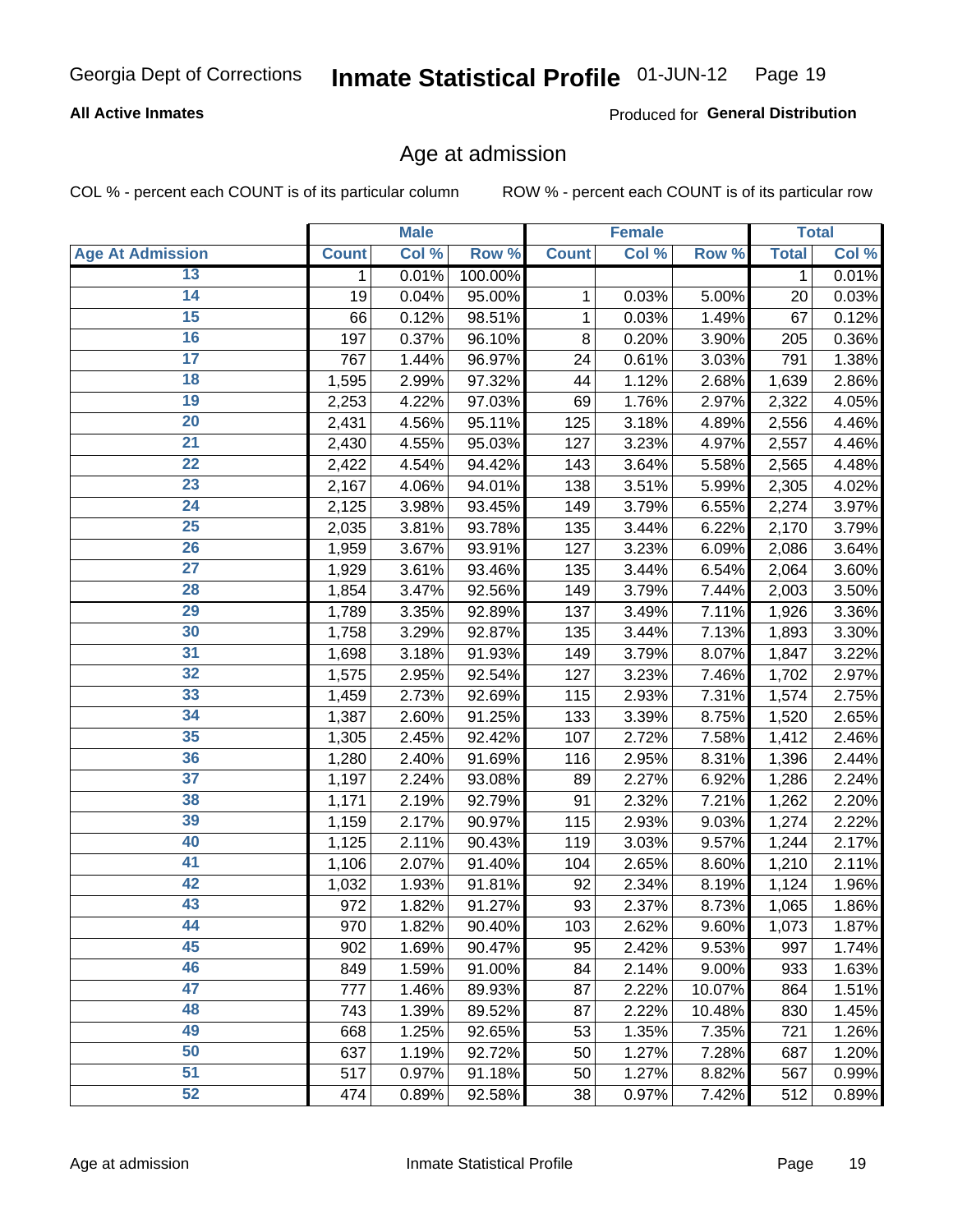# **All Active Inmates**

Produced for General Distribution

# Age at admission

COL % - percent each COUNT is of its particular column

|                         | <b>Male</b>    |       | <b>Female</b> |                |       | <b>Total</b> |                |       |
|-------------------------|----------------|-------|---------------|----------------|-------|--------------|----------------|-------|
| <b>Age At Admission</b> | <b>Count</b>   | Col % | Row %         | <b>Count</b>   | Col % | Row %        | <b>Total</b>   | Col % |
| 53                      | 432            | 0.81% | 91.53%        | 40             | 1.02% | 8.47%        | 472            | 0.82% |
| 54                      | 348            | 0.65% | 94.05%        | 22             | 0.56% | 5.95%        | 370            | 0.65% |
| 55                      | 283            | 0.53% | 92.79%        | 22             | 0.56% | 7.21%        | 305            | 0.53% |
| 56                      | 261            | 0.49% | 93.55%        | 18             | 0.46% | 6.45%        | 279            | 0.49% |
| 57                      | 211            | 0.40% | 94.20%        | 13             | 0.33% | 5.80%        | 224            | 0.39% |
| 58                      | 176            | 0.33% | 92.63%        | 14             | 0.36% | 7.37%        | 190            | 0.33% |
| 59                      | 159            | 0.30% | 93.53%        | 11             | 0.28% | 6.47%        | 170            | 0.30% |
| 60                      | 114            | 0.21% | 91.94%        | 10             | 0.25% | 8.06%        | 124            | 0.22% |
| 61                      | 112            | 0.21% | 92.56%        | 9              | 0.23% | 7.44%        | 121            | 0.21% |
| 62                      | 79             | 0.15% | 95.18%        | 4              | 0.10% | 4.82%        | 83             | 0.14% |
| 63                      | 73             | 0.14% | 98.65%        | 1              | 0.03% | 1.35%        | 74             | 0.13% |
| 64                      | 63             | 0.12% | 95.45%        | 3              | 0.08% | 4.55%        | 66             | 0.12% |
| 65                      | 38             | 0.07% | 95.00%        | $\overline{c}$ | 0.05% | 5.00%        | 40             | 0.07% |
| 66                      | 31             | 0.06% | 91.18%        | 3              | 0.08% | 8.82%        | 34             | 0.06% |
| 67                      | 36             | 0.07% | 94.74%        | $\overline{2}$ | 0.05% | 5.26%        | 38             | 0.07% |
| 68                      | 30             | 0.06% | 93.75%        | $\overline{2}$ | 0.05% | 6.25%        | 32             | 0.06% |
| 69                      | 37             | 0.07% | 100.00%       |                |       |              | 37             | 0.06% |
| 70                      | 18             | 0.03% | 85.71%        | 3              | 0.08% | 14.29%       | 21             | 0.04% |
| $\overline{71}$         | 10             | 0.02% | 100.00%       |                |       |              | 10             | 0.02% |
| $\overline{72}$         | 11             | 0.02% | 84.62%        | $\overline{2}$ | 0.05% | 15.38%       | 13             | 0.02% |
| $\overline{73}$         | 10             | 0.02% | 100.00%       |                |       |              | 10             | 0.02% |
| 74                      | 10             | 0.02% | 100.00%       |                |       |              | 10             | 0.02% |
| 75                      | $\,6$          | 0.01% | 100.00%       |                |       |              | 6              | 0.01% |
| 76                      | 8              | 0.01% | 100.00%       |                |       |              | 8              | 0.01% |
| $\overline{77}$         | 3              | 0.01% | 75.00%        | 1              | 0.03% | 25.00%       | 4              | 0.01% |
| 78                      | $\overline{3}$ | 0.01% | 100.00%       |                |       |              | 3              | 0.01% |
| 79                      | $\mathbf{1}$   | 0.01% | 50.00%        | $\mathbf{1}$   | 0.03% | 50.00%       | $\overline{2}$ | 0.01% |
| 82                      | $\overline{2}$ | 0.01% | 100.00%       |                |       |              | $\overline{2}$ | 0.01% |
| 84                      | $\mathbf{1}$   | 0.01% | 100.00%       |                |       |              | 1              | 0.01% |
| <b>Total Reported</b>   | 53,366         | 100%  | 93.15%        | 3,927          | 100%  | 6.85%        | 57,293         | 100%  |

| <b>rted</b><br><b>Not</b> |        |       |        |
|---------------------------|--------|-------|--------|
| $\sim$                    | 53.367 | 3,928 | 57,295 |

| Mean (average)         | 32.06 | 34.21   | 32.21    |
|------------------------|-------|---------|----------|
| <b>Median (middle)</b> | 30    | ົ<br>აა | 30       |
| Mode (most frequent)   | 20    |         | n.<br>LL |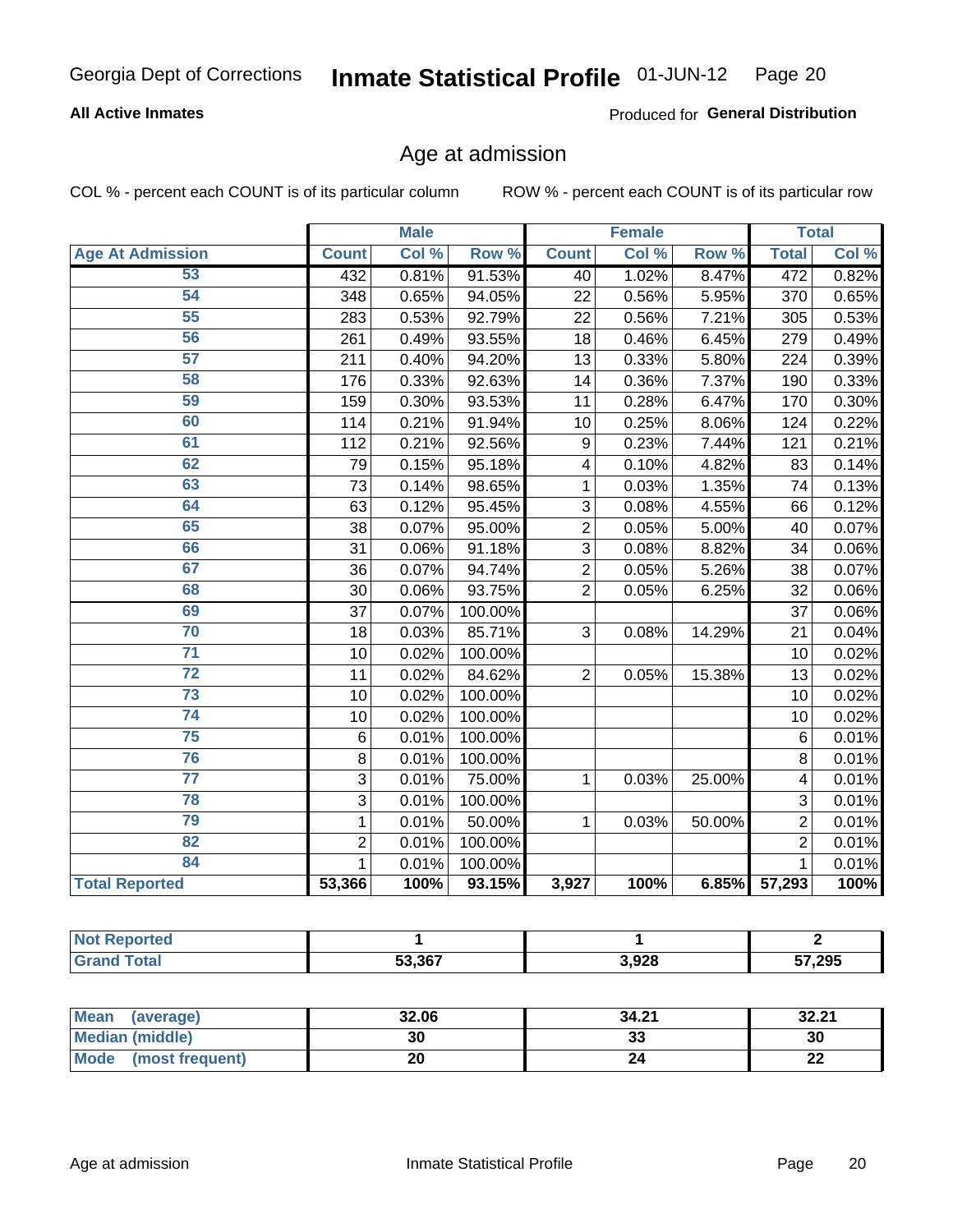# **All Active Inmates**

### Produced for General Distribution

# Height, measured at entry to prison

COL % - percent each COUNT is of its particular column

|                       | <b>Male</b>    |        |         | <b>Female</b>    |        |        | <b>Total</b>    |        |
|-----------------------|----------------|--------|---------|------------------|--------|--------|-----------------|--------|
| <b>Height</b>         | <b>Count</b>   | Col %  | Row %   | <b>Count</b>     | Col %  | Row %  | <b>Total</b>    | Col %  |
| 4'10"                 | 3              | 0.02%  | 17.65%  | 14               | 6.39%  | 82.35% | $\overline{17}$ | 0.13%  |
| 4'11''                | 14             | 0.11%  | 17.07%  | 68               | 31.05% | 82.93% | 82              | 0.65%  |
| 5'02"                 | $\sqrt{2}$     | 0.02%  | 66.67%  | 1                | 0.46%  | 33.33% | 3               | 0.02%  |
| 5'03''                | $\overline{c}$ | 0.02%  | 100.00% |                  |        |        | $\overline{2}$  | 0.02%  |
| 5'05''                | 9              | 0.07%  | 100.00% |                  |        |        | 9               | 0.07%  |
| 5'06''                | 12             | 0.10%  | 92.31%  | 1                | 0.46%  | 7.69%  | 13              | 0.10%  |
| 5'07''                | 17             | 0.14%  | 100.00% |                  |        |        | 17              | 0.13%  |
| 5'08"                 | 17             | 0.14%  | 100.00% |                  |        |        | 17              | 0.13%  |
| 5'09''                | 18             | 0.14%  | 100.00% |                  |        |        | 18              | 0.14%  |
| 5'10''                | 6,065          | 48.84% | 98.65%  | 83               | 37.90% | 1.35%  | 6,148           | 48.65% |
| 5'11''                | 6,203          | 49.95% | 99.17%  | 52               | 23.74% | 0.83%  | 6,255           | 49.49% |
| 6'00''                | 14             | 0.11%  | 100.00% |                  |        |        | 14              | 0.11%  |
| 6'01''                | 10             | 0.08%  | 100.00% |                  |        |        | 10              | 0.08%  |
| 6'02''                | 7              | 0.06%  | 100.00% |                  |        |        | 7               | 0.06%  |
| 6'03''                | 2              | 0.02%  | 100.00% |                  |        |        | $\overline{2}$  | 0.02%  |
| 6'04"                 | 3              | 0.02%  | 100.00% |                  |        |        | 3               | 0.02%  |
| 6'05''                | 2              | 0.02%  | 100.00% |                  |        |        | $\overline{2}$  | 0.02%  |
| 6'10''                | $\,6$          | 0.05%  | 100.00% |                  |        |        | 6               | 0.05%  |
| 6'11''                | 12             | 0.10%  | 100.00% |                  |        |        | 12              | 0.09%  |
| Seven feet +          | 1              | 0.01%  | 100.00% |                  |        |        |                 | 0.01%  |
| <b>Total Reported</b> | 12,419         | 100%   | 98.27%  | $\overline{219}$ | 100%   | 1.73%  | 12,638          | 100%   |

| <b>Not Reported</b> | 40,948 | 3,709 | 44,657 |
|---------------------|--------|-------|--------|
| ™otal               | 53,367 | 3,928 | 57,295 |

| Mean<br>(average)       | 5'10" | 5'06" | 5'10" |
|-------------------------|-------|-------|-------|
| Median (middle)         | 544"  | 5'10" | 5'10" |
| Mode<br>(most frequent) | 5'11" | 5'10" | 5'11" |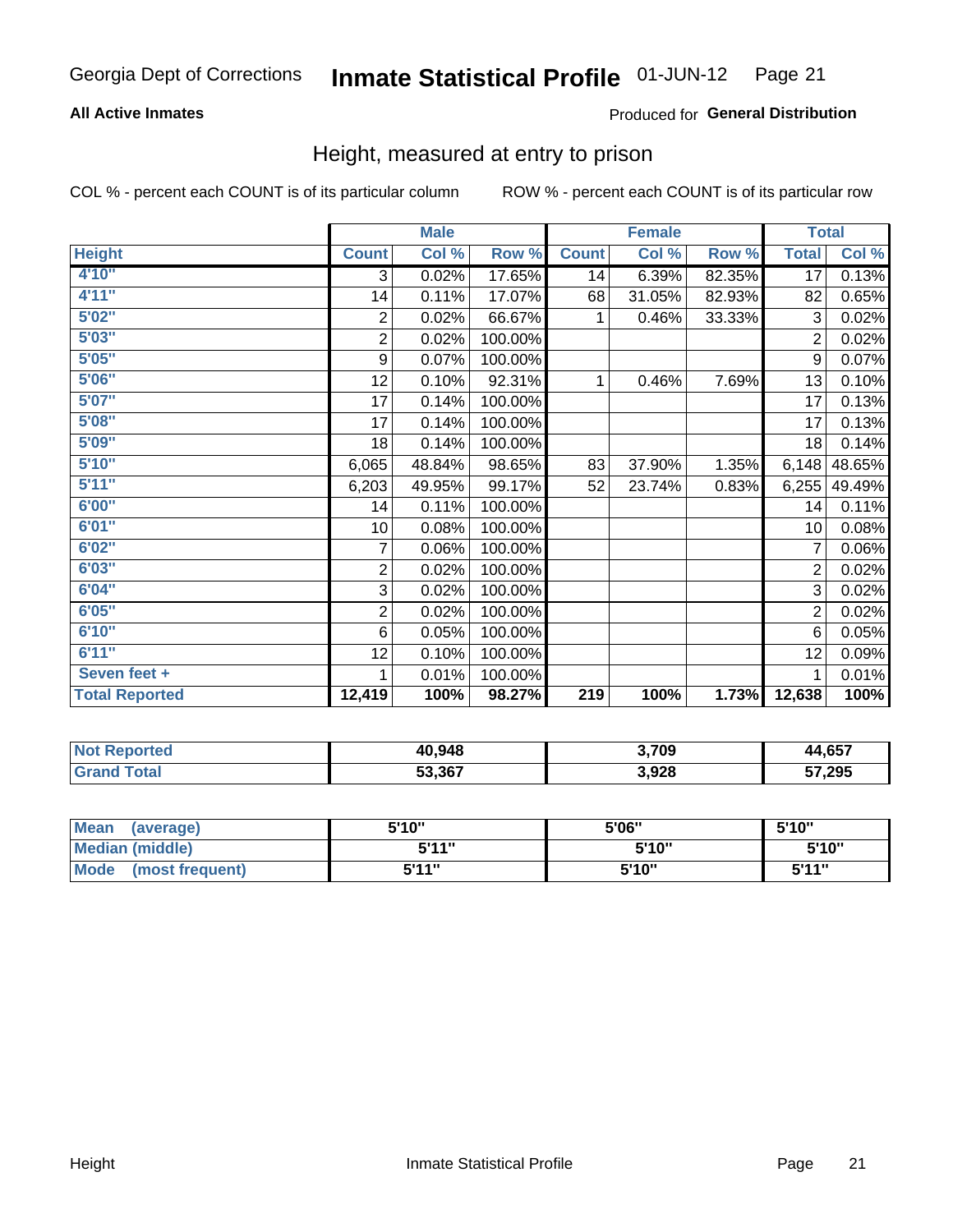# **All Active Inmates**

### Produced for General Distribution

# Weight, measured at entry to prison

COL % - percent each COUNT is of its particular column

|                        |                         | <b>Male</b> |                  |              | <b>Female</b> |        | <b>Total</b>    |        |
|------------------------|-------------------------|-------------|------------------|--------------|---------------|--------|-----------------|--------|
| Weight                 | <b>Count</b>            | Col %       | Row <sup>%</sup> | <b>Count</b> | Col %         | Row %  | <b>Total</b>    | Col %  |
| <b>Under 80 pounds</b> | $\overline{25}$         | 0.05%       | 100.00%          |              |               |        | $\overline{25}$ | 0.04%  |
| 80 - 89 pounds         | $\overline{\mathbf{4}}$ | 0.01%       | 66.67%           | 2            | 0.05%         | 33.33% | $6\phantom{1}6$ | 0.01%  |
| 90 - 99 pounds         | 4                       | 0.01%       | 30.77%           | 9            | 0.23%         | 69.23% | 13              | 0.02%  |
| 100 - 109 pounds       | 22                      | 0.04%       | 41.51%           | 31           | 0.80%         | 58.49% | 53              | 0.09%  |
| 110 - 119 pounds       | 89                      | 0.17%       | 40.09%           | 133          | 3.41%         | 59.91% | 222             | 0.39%  |
| 120 - 129 pounds       | 441                     | 0.84%       | 64.76%           | 240          | 6.16%         | 35.24% | 681             | 1.21%  |
| 130 - 139 pounds       | 1,388                   | 2.65%       | 77.67%           | 399          | 10.23%        | 22.33% | 1,787           | 3.17%  |
| 140 - 149 pounds       | 3,209                   | 6.13%       | 87.63%           | 453          | 11.62%        | 12.37% | 3,662           | 6.51%  |
| 150 - 159 pounds       | 5,011                   | 9.57%       | 92.25%           | 421          | 10.80%        | 7.75%  | 5,432           | 9.65%  |
| 160 - 169 pounds       | 7,073                   | 13.50%      | 93.88%           | 461          | 11.82%        | 6.12%  | 7,534           | 13.39% |
| 170 - 179 pounds       | 6,696                   | 12.78%      | 95.30%           | 330          | 8.46%         | 4.70%  | 7,026           | 12.48% |
| 180 - 189 pounds       | 7,079                   | 13.51%      | 95.31%           | 348          | 8.93%         | 4.69%  | 7,427           | 13.20% |
| 190 - 199 pounds       | 4,864                   | 9.28%       | 95.75%           | 216          | 5.54%         | 4.25%  | 5,080           | 9.03%  |
| 200 - 209 pounds       | 4,358                   | 8.32%       | 95.32%           | 214          | 5.49%         | 4.68%  | 4,572           | 8.12%  |
| 210 - 219 pounds       | 3,259                   | 6.22%       | 95.85%           | 141          | 3.62%         | 4.15%  | 3,400           | 6.04%  |
| 220 - 229 pounds       | 2,618                   | 5.00%       | 95.79%           | 115          | 2.95%         | 4.21%  | 2,733           | 4.86%  |
| 230 - 239 pounds       | 1,788                   | 3.41%       | 95.01%           | 94           | 2.41%         | 4.99%  | 1,882           | 3.34%  |
| 240 - 249 pounds       | 1,449                   | 2.77%       | 94.95%           | 77           | 1.97%         | 5.05%  | 1,526           | 2.71%  |
| 250 - 259 pounds       | 927                     | 1.77%       | 93.35%           | 66           | 1.69%         | 6.65%  | 993             | 1.76%  |
| 260 - 269 pounds       | 660                     | 1.26%       | 93.88%           | 43           | 1.10%         | 6.12%  | 703             | 1.25%  |
| 270 - 279 pounds       | 437                     | 0.83%       | 95.41%           | 21           | 0.54%         | 4.59%  | 458             | 0.81%  |
| 280 - 289 pounds       | 290                     | 0.55%       | 91.48%           | 27           | 0.69%         | 8.52%  | 317             | 0.56%  |
| 290 - 299 pounds       | 179                     | 0.34%       | 92.75%           | 14           | 0.36%         | 7.25%  | 193             | 0.34%  |
| 300 - 309 pounds       | 171                     | 0.33%       | 90.48%           | 18           | 0.46%         | 9.52%  | 189             | 0.34%  |
| 310 - 319 pounds       | 92                      | 0.18%       | 95.83%           | 4            | 0.10%         | 4.17%  | 96              | 0.17%  |
| 320 - 329 pounds       | 93                      | 0.18%       | 96.88%           | 3            | 0.08%         | 3.13%  | 96              | 0.17%  |
| 330 - 339 pounds       | 32                      | 0.06%       | 86.49%           | 5            | 0.13%         | 13.51% | 37              | 0.07%  |
| 340 - 349 pounds       | 29                      | 0.06%       | 90.63%           | 3            | 0.08%         | 9.38%  | 32              | 0.06%  |
| 350 - 359 pounds       | 43                      | 0.08%       | 93.48%           | 3            | 0.08%         | 6.52%  | 46              | 0.08%  |
| 360 - 369 pounds       | 13                      | 0.02%       | 81.25%           | 3            | 0.08%         | 18.75% | 16              | 0.03%  |
| 370 - 379 pounds       | 12                      | 0.02%       | 92.31%           | 1            | 0.03%         | 7.69%  | 13              | 0.02%  |
| 380 - 389 pounds       | $\,6$                   | 0.01%       | 85.71%           | 1            | 0.03%         | 14.29% | $\overline{7}$  | 0.01%  |
| 390 - 399 pounds       | 5                       | 0.01%       | 100.00%          |              |               |        | 5               | 0.01%  |
| 400 pounds and over    | 21                      | 0.04%       | 87.50%           | 3            | 0.08%         | 12.50% | 24              | 0.04%  |
| <b>Total Reported</b>  | 52,387                  | 100%        | 93.07%           | 3,899        | 100%          | 6.93%  | 56,286          | 100%   |

| <b>Not</b><br>ported<br>. IN GU | 980    | 29    | ,009   |
|---------------------------------|--------|-------|--------|
| ⊺otai                           | 53,367 | 3,928 | 57,295 |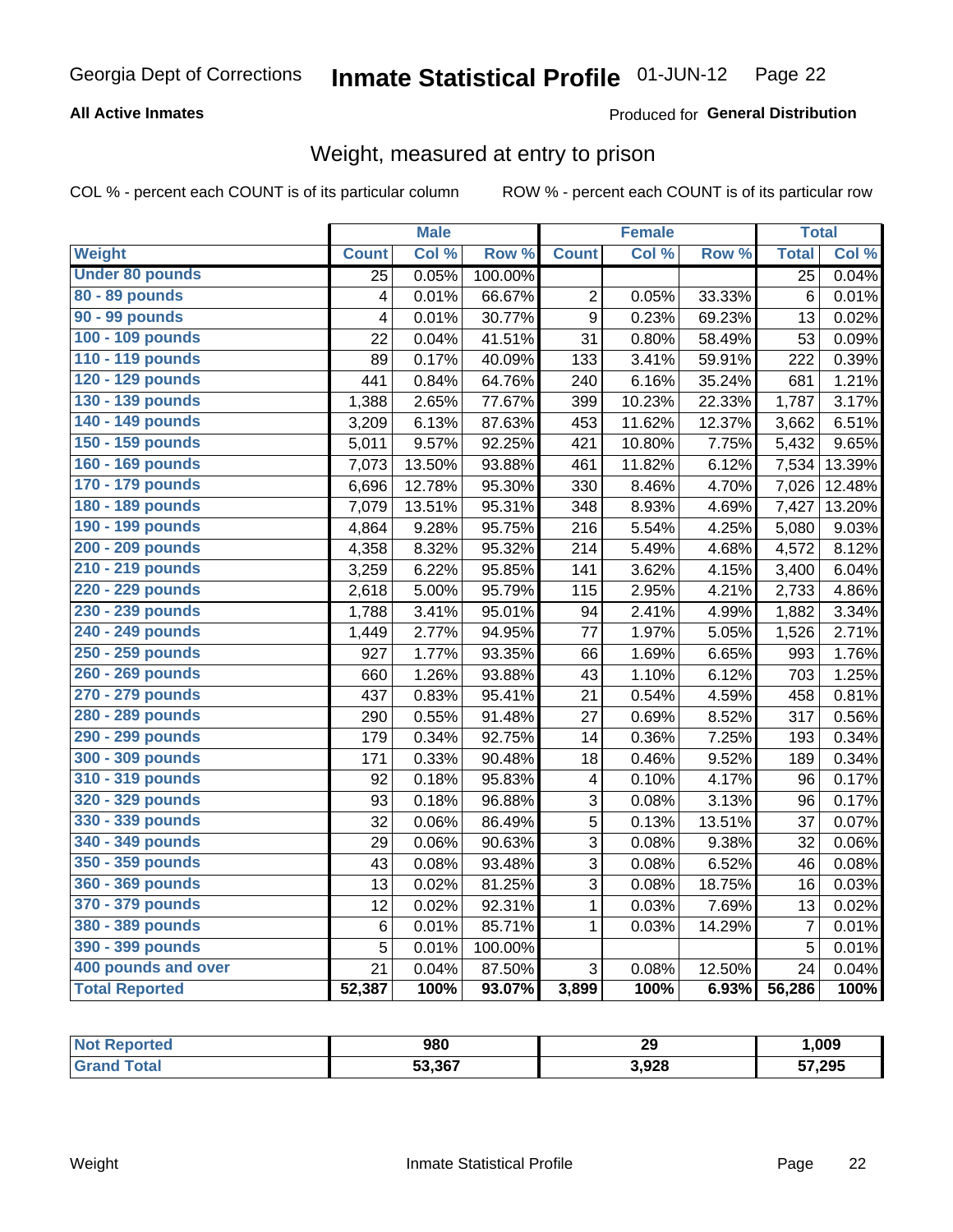### **All Active Inmates**

### Produced for General Distribution

# Weight, measured at entry to prison

COL % - percent each COUNT is of its particular column

|                          | <b>Male</b> | <b>Female</b> | Total |
|--------------------------|-------------|---------------|-------|
| <b>Mean</b><br>(average) | 186         | 171           | 185   |
| <b>Median (middle)</b>   | 180         | 165           | 180   |
| Mode<br>(most frequent)  | 180         | 150           | 180   |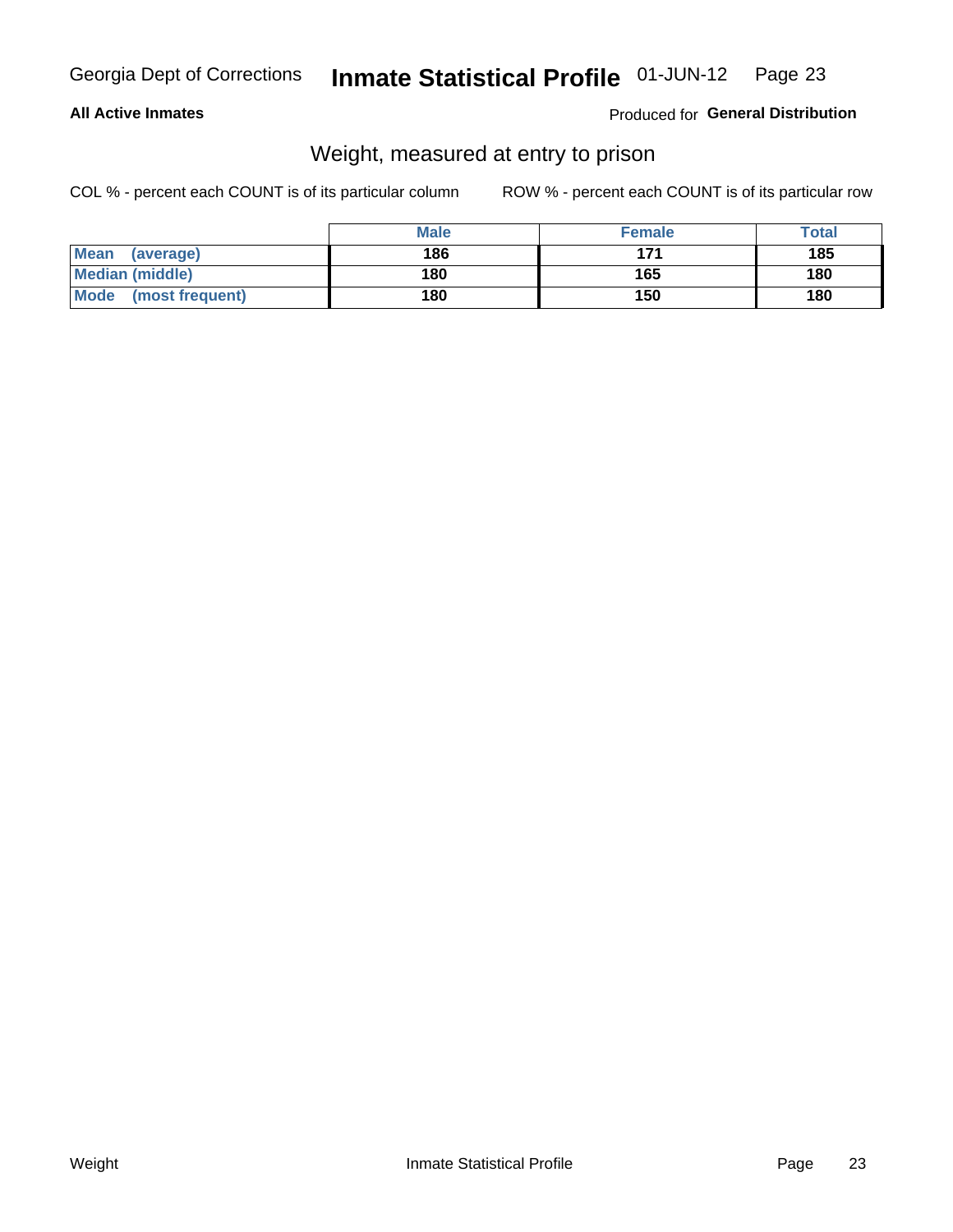#### Inmate Statistical Profile 01-JUN-12 Page 24

### **All Active Inmates**

**Produced for General Distribution** 

# Military service

COL % - percent each COUNT is of its particular column

|                          | <b>Male</b>  |        |             | <b>Female</b> |        |         | <b>Total</b> |        |
|--------------------------|--------------|--------|-------------|---------------|--------|---------|--------------|--------|
| <b>Military service</b>  | <b>Count</b> | Col %  | Row % Count |               | Col %  | Row %   | <b>Total</b> | Col %  |
| <b>Air Force</b>         | ,655         | 6.92%  | 98.05%      | 33            | 2.28%  | 1.95%   | 1,688        | 6.65%  |
| 2<br>Army                | 276          | 1.15%  | 97.87%      | 6             | .41%   | 2.13%   | 282          | 1.11%  |
| <b>Navy</b><br>3         | 561          | 2.35%  | 99.12%      | 5             | .34%   | $.88\%$ | 566          | 2.23%  |
| <b>Marines</b><br>4      | 33           | .14%   | 100.00%     |               |        |         | 33           | .13%   |
| <b>Coast Guard</b><br>5. | 367          | 1.53%  | 99.46%      | 2             | .14%   | .54%    | 369          | 1.45%  |
| <b>None</b><br>96        | 21,030       | 87.91% | 93.74%      | .404          | 96.83% | 6.26%   | 22,434       | 88.42% |
| <b>Total Reported</b>    | 23,922       | 100%   | 94.29%      | 1,450         | 100%   | 5.71%   | 25,372       | 100%   |

| <b>Not</b><br>Reported | ,445<br>29 | 478ء  | 31,923 |
|------------------------|------------|-------|--------|
| ™ota.                  | 53,367     | 3,928 | 57,295 |

| <b>Mode (most frequent)</b><br>Force<br><b>Force</b><br>orce<br>Aır |
|---------------------------------------------------------------------|
|---------------------------------------------------------------------|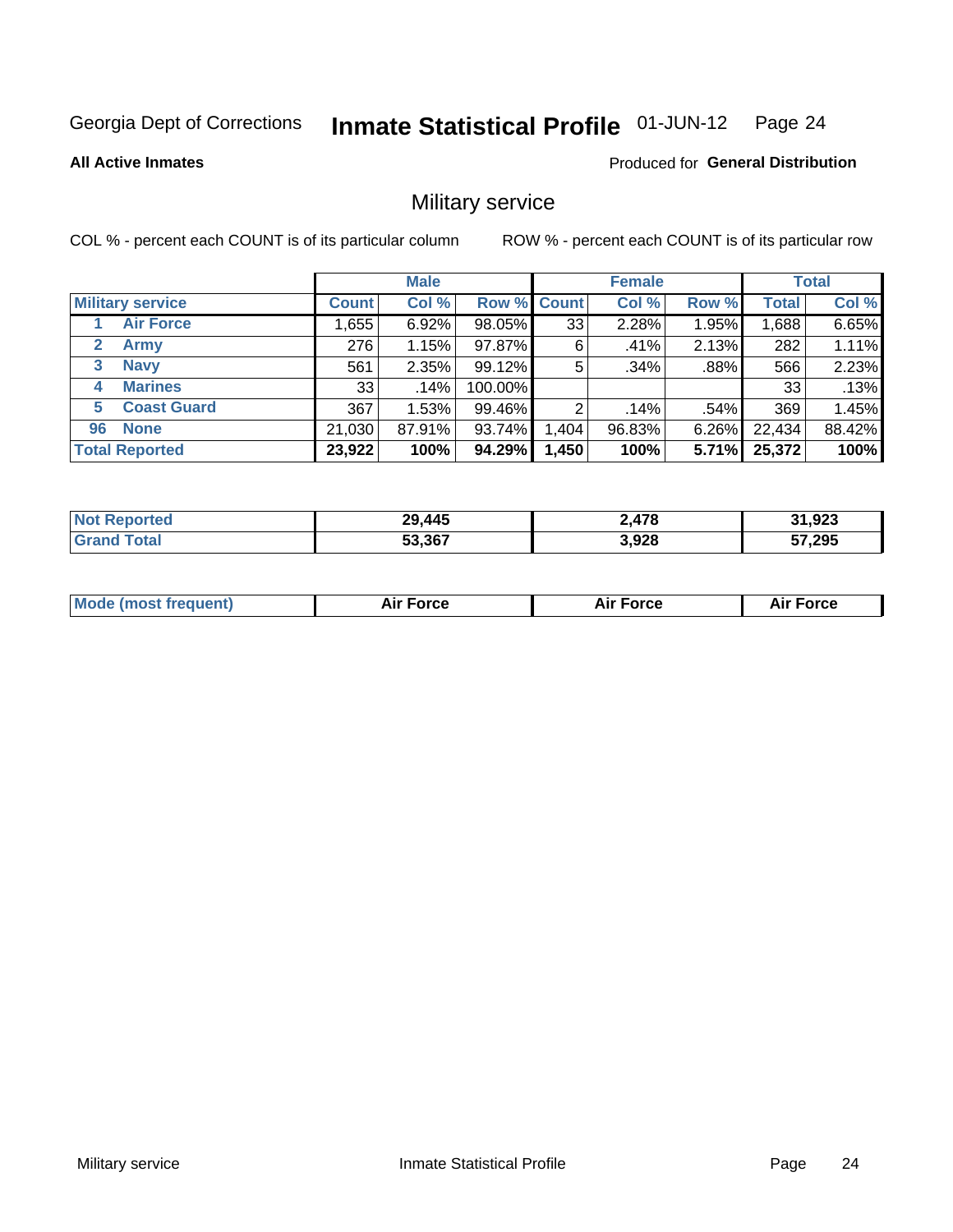#### Inmate Statistical Profile 01-JUN-12 Page 25

### **All Active Inmates**

# Produced for General Distribution

# Type of admission to prison

COL % - percent each COUNT is of its particular column

|              |                             |                | <b>Male</b> |                    |     | <b>Female</b> |        |              | <b>Total</b> |
|--------------|-----------------------------|----------------|-------------|--------------------|-----|---------------|--------|--------------|--------------|
|              | <b>Type of Admission</b>    | <b>Count</b>   | Col %       | <b>Row % Count</b> |     | Col %         | Row %  | <b>Total</b> | Col %        |
|              | <b>Committed From Court</b> | 43,795         | 82.14%      | 93.45% 3,071       |     | 78.24%        | 6.55%  | 46,866       | 81.87%       |
| $\mathbf{2}$ | <b>Return Appeal/Bond</b>   | 3              | .01%        | 100.00%            |     |               |        | 3            | .01%         |
| 3            | <b>Parole Rev/New Sent</b>  | 3,126          | 5.86%       | 95.57%             | 145 | 3.69%         | 4.43%  | 3,271        | 5.71%        |
| 4            | <b>Par Rev/No New Sent</b>  | 1,356          | 2.54%       | 95.70%             | 61  | 1.55%         | 4.30%  | 1,417        | 2.48%        |
| 5            | <b>Prob Viol/Total Rev</b>  |                | .01%        | 100.00%            |     |               |        |              | .01%         |
| 6            | <b>Prob Viol/Partial</b>    | 2,089          | 3.92%       | 87.88%             | 288 | 7.34%         | 12.12% | 2,377        | 4.15%        |
| 7            | <b>Admit Fm Other Cust</b>  | 8              | .02%        | 100.00%            |     |               |        | 8            | .01%         |
| 9            | <b>Prob Rev/Remainder</b>   | 2,860          | 5.36%       | 88.82%             | 360 | 9.17%         | 11.18% | 3,220        | 5.63%        |
| 10           | <b>New Sent/Par Rev Pnd</b> | 9              | .02%        | 100.00%            |     |               |        | 9            | .02%         |
| 11           | <b>Life W/O Parole</b>      | 15             | .03%        | 100.00%            |     |               |        | 15           | .03%         |
| 30           | <b>Par Rev/Rsn Unknown</b>  | 44             | .08%        | 100.00%            |     |               |        | 44           | .08%         |
| 32           | <b>Pb Parole Rescinded</b>  | 2              | .01%        | 100.00%            |     |               |        | 2            | .01%         |
| 33           | <b>Prob Revoc/Spec Cond</b> | $\overline{2}$ | .01%        | 100.00%            |     |               |        | 2            | .01%         |
| 40           | <b>Par Rev/Revoc Center</b> | 4              | .01%        | 100.00%            |     |               |        | 4            | .01%         |
| 50           | <b>Dcys At Risk</b>         |                | .01%        | 100.00%            |     |               |        |              | .01%         |
| 99           | <b>Unknown</b>              |                | .01%        | 100.00%            |     |               |        |              | .01%         |
|              | <b>Total Reported</b>       | 53,316         | 100%        | 93.14% 3,925       |     | 100%          | 6.86%  | 57,241       | 100%         |

| Reported<br><b>NOT</b> |        |       | -54    |
|------------------------|--------|-------|--------|
| <b>otal</b><br>Gra     | 53,367 | 3.928 | 57,295 |

| <b>Mode (most frequent)</b> | Court Cmmt | Court Cmmt | Court Cmmt |
|-----------------------------|------------|------------|------------|
|                             |            |            |            |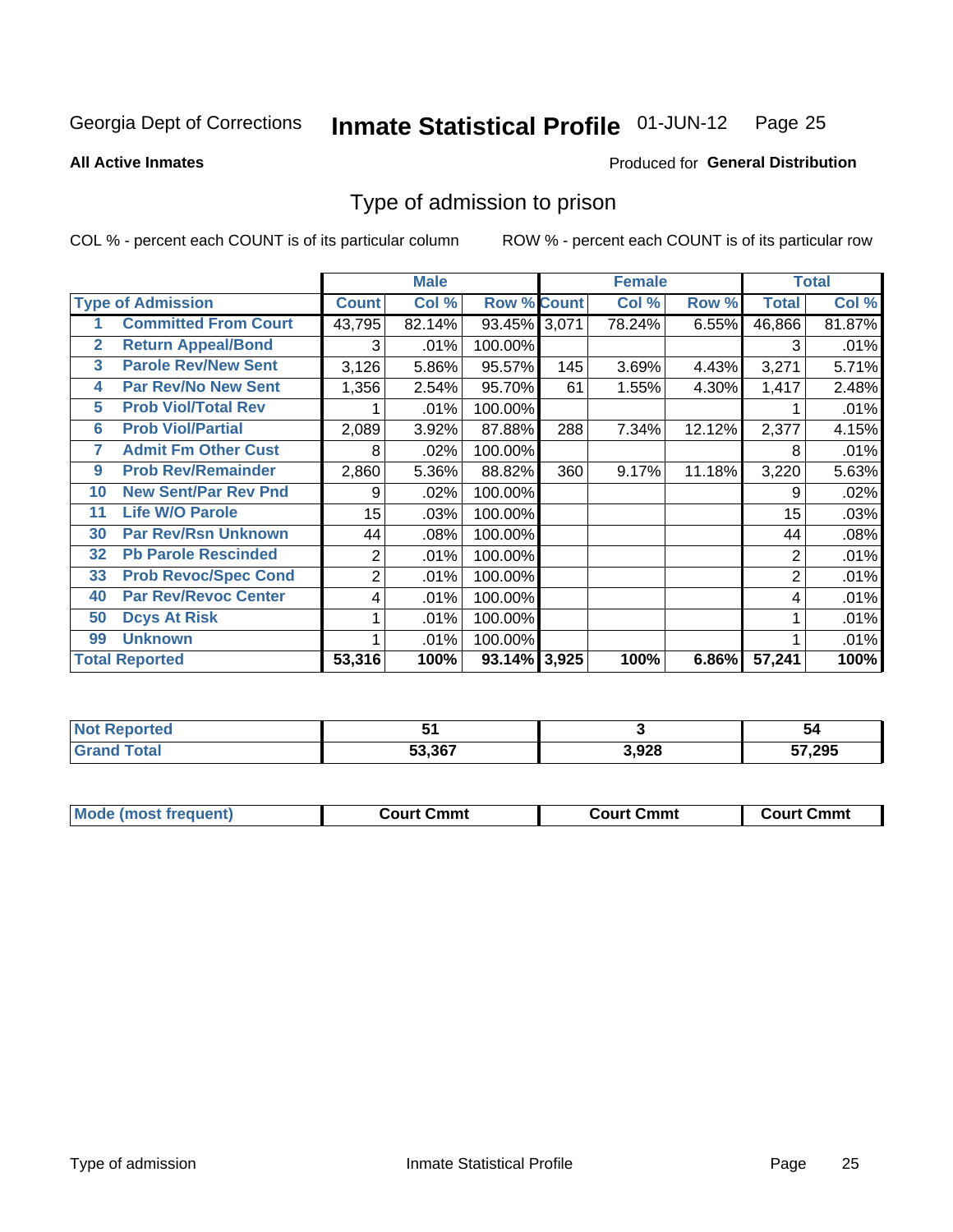#### Inmate Statistical Profile 01-JUN-12 Page 26

**All Active Inmates** 

### **Produced for General Distribution**

# Current / last security status

COL % - percent each COUNT is of its particular column

|                        | <b>Male</b>  |         |             |       | <b>Female</b> | <b>Total</b> |              |        |
|------------------------|--------------|---------|-------------|-------|---------------|--------------|--------------|--------|
| <b>Security Status</b> | <b>Count</b> | Col %   | Row % Count |       | Col %         | Row %        | <b>Total</b> | Col %  |
| 1 Wrk Releas           | 2            | $.01\%$ | 66.67%      |       | $.03\%$       | 33.33%       | 3            | .01%   |
| 2 Trusty               | 5            | .01%    | 100.00%     |       | $.00\%$       |              | 5            | .01%   |
| 3 Minimum              | 11,843       | 23.27%  | 87.45%      | 1,699 | 49.61%        | 12.55%       | 13,542       | 24.93% |
| 4 Medium               | 30,231       | 59.41%  | 95.28%      | 1,499 | 43.77%        | 4.72%        | 31,730       | 58.42% |
| 5 Close                | 8,717        | 17.13%  | 97.47%      | 226   | 6.60%         | 2.53%        | 8,943        | 16.47% |
| <b>6 Maximum</b>       | 91           | .18%    | 100.00%     |       | $.00\%$       |              | 91           | .17%   |
| <b>Total Reported</b>  | 50,889       | 100%    | 93.69%      | 3,425 | 100%          | 6.31%        | 54,314       | 100%   |

| <b>Still being diagnosed</b> |        |       |        |
|------------------------------|--------|-------|--------|
| <b>Not Reported</b>          | 2.478  | 503   | 2,981  |
| <b>Grand Total</b>           | 53,367 | 3,928 | 57,295 |

| M | NЛ<br><br>dilim<br>_____ | ---<br>-- | . .<br>Medium<br>Me |
|---|--------------------------|-----------|---------------------|
|   |                          |           |                     |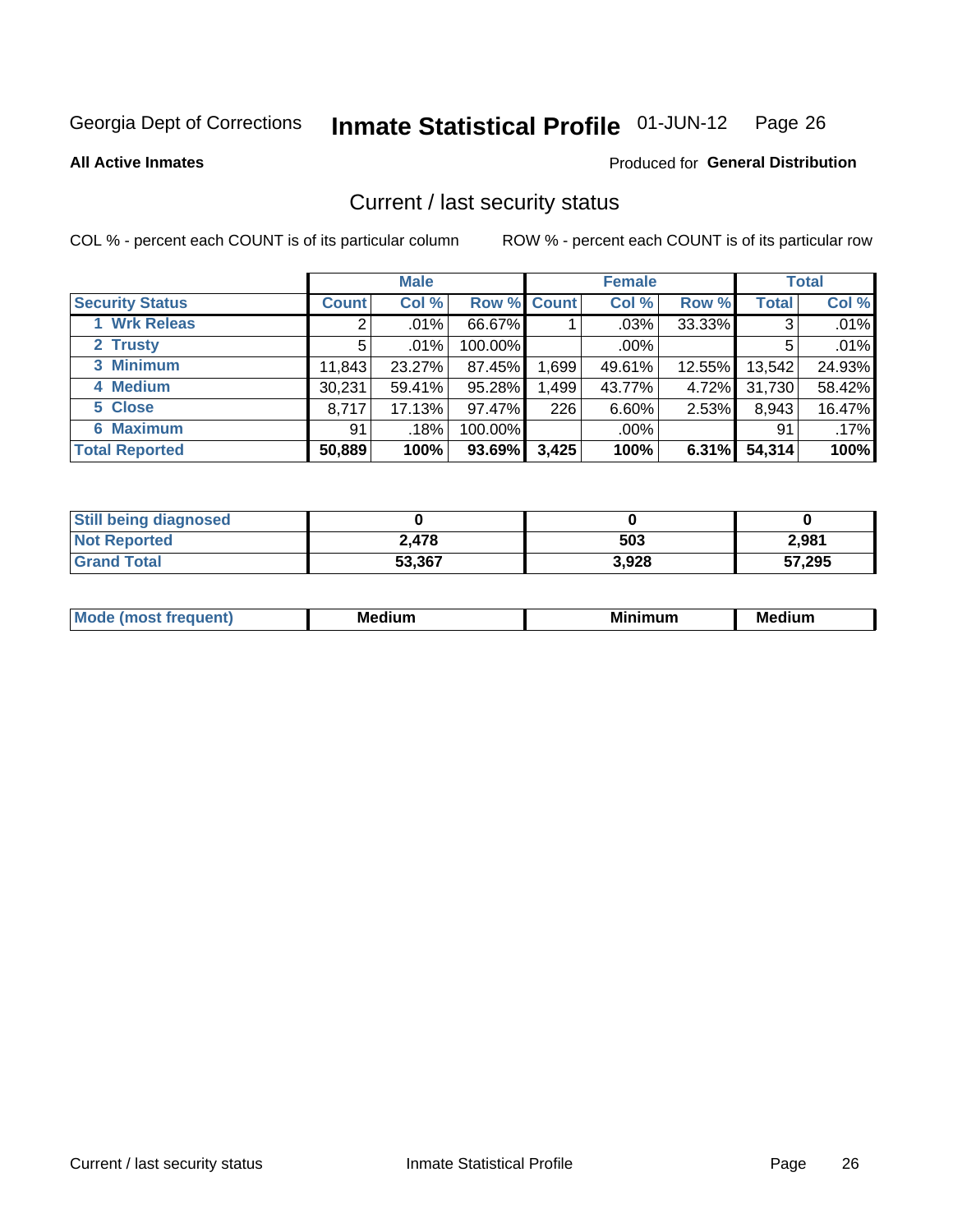#### Inmate Statistical Profile 01-JUN-12 Page 27

**All Active Inmates** 

### Produced for General Distribution

# Current / last type of institution

COL % - percent each COUNT is of its particular column

|                                   |                 | <b>Male</b> |             |       | <b>Female</b> |        |              | <b>Total</b> |
|-----------------------------------|-----------------|-------------|-------------|-------|---------------|--------|--------------|--------------|
| <b>Type of Institution</b>        | <b>Count</b>    | Col %       | Row % Count |       | Col %         | Row %  | <b>Total</b> | Col %        |
| <b>County Ci</b>                  | 4,970           | 9.72%       | 100.00%     |       |               |        | 4,970        | 9.07%        |
| <b>Probation Detention Center</b> | 5               | .01%        | 100.00%     |       |               |        | 5            | .01%         |
| <b>State Prison</b>               | 36,220          | 70.85%      | 91.72%      | 3,268 | 89.24%        | 8.28%  | 39,488       | 72.08%       |
| <b>Transitional Center</b>        | 1,979           | $3.87\%$    | 89.43%      | 234   | 6.39%         | 10.57% | 2,213        | 4.04%        |
| <b>Private Prison</b>             | 7,643           | 14.95%      | 100.00%     |       |               |        | 7,643        | 13.95%       |
| <b>Parole Revocation Center</b>   | 29 <sup>1</sup> | .06%        | 100.00%     |       |               |        | 29           | .05%         |
| <b>Pre Release Center</b>         | 276             | .54%        | 63.30%      | 160   | 4.37%         | 36.70% | 436          | $.80\%$      |
| <b>Total Reported</b>             | 51,122          | 100%        | 93.32%      | 3,662 | 100%          | 6.68%  | 54,784       | 100%         |

| τеα | 2,245  | 266   | 7 E 4 4<br>4.J I I |
|-----|--------|-------|--------------------|
|     | 53.367 | 3,928 | 57,295<br>ັ        |

| <b>Mode (most frequent)</b> | <b>State Prison</b> | <b>State Prison</b> | <b>State Prison</b> |
|-----------------------------|---------------------|---------------------|---------------------|
|                             |                     |                     |                     |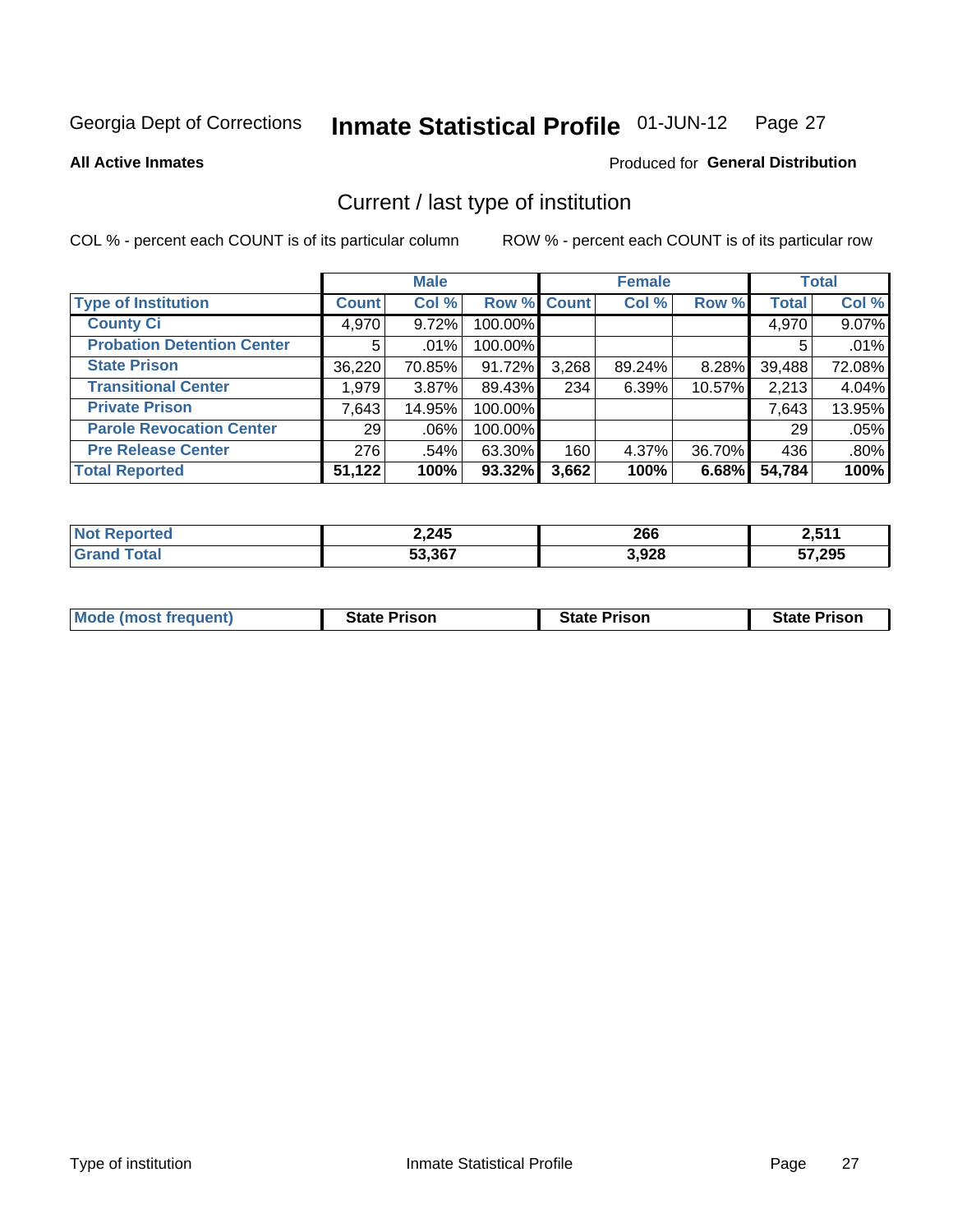#### Inmate Statistical Profile 01-JUN-12 Page 28

**All Active Inmates** 

### Produced for General Distribution

# Institution type - transitional centers

COL % - percent each COUNT is of its particular column

|                                          |              | <b>Male</b> |         |              | <b>Female</b> |         |              | <b>Total</b> |
|------------------------------------------|--------------|-------------|---------|--------------|---------------|---------|--------------|--------------|
| <b>Institution Type - Trans. Centers</b> | <b>Count</b> | Col %       | Row %   | <b>Count</b> | Col %         | Row %   | <b>Total</b> | Col %        |
| <b>Albany Transitional Ct</b>            | 150          | 6.61%       | 100.00% |              |               |         | 150          | 5.73%        |
| <b>Arrendale State Prison</b>            |              |             |         | 114          | 32.76%        | 100.00% | 114          | 4.36%        |
| <b>Atl. Transitional Ctr (M)</b>         | 248          | 10.93%      | 100.00% |              |               |         | 248          | 9.48%        |
| <b>Augusta Tc</b>                        | 198          | 8.73%       | 100.00% |              |               |         | 198          | 7.57%        |
| <b>Clayton Tc</b>                        | 350          | 15.43%      | 100.00% |              |               |         | 350          | 13.38%       |
| <b>Coastal Tc</b>                        | 254          | 11.20%      | 100.00% |              |               |         | 254          | 9.71%        |
| <b>Columbus Tc</b>                       | 178          | 7.85%       | 100.00% |              |               |         | 178          | 6.80%        |
| <b>Lagrange Tc</b>                       | 150          | 6.61%       | 100.00% |              |               |         | 150          | 5.73%        |
| <b>Macon Transitional Ctr (M)</b>        | 151          | 6.66%       | 100.00% |              |               |         | 151          | 5.77%        |
| <b>Metro Transitional Ctr</b>            |              |             |         | 234          | 67.24%        | 100.00% | 234          | 8.94%        |
| <b>Phillips State Prison</b>             | 289          | 12.74%      | 100.00% |              |               |         | 289          | 11.05%       |
| <b>Smith T.C</b>                         | 200          | 8.82%       | 100.00% |              |               |         | 200          | 7.65%        |
| <b>Valdosta Tc</b>                       | 100          | 4.41%       | 100.00% |              |               |         | 100          | 3.82%        |
| <b>Total Reported</b>                    | 2,268        | 100%        | 86.7%   | 348          | 100%          | 13.3%   | 2,616        | 100%         |

| <b>Reported</b><br>. |       |  |      |  |  |
|----------------------|-------|--|------|--|--|
|                      | 2,268 |  | ,616 |  |  |

| Mode (most frequent) | <b>Phillips State Prison</b> | Arrendale State Prison | <b>Phillips State</b><br>Prison |
|----------------------|------------------------------|------------------------|---------------------------------|
|                      |                              |                        |                                 |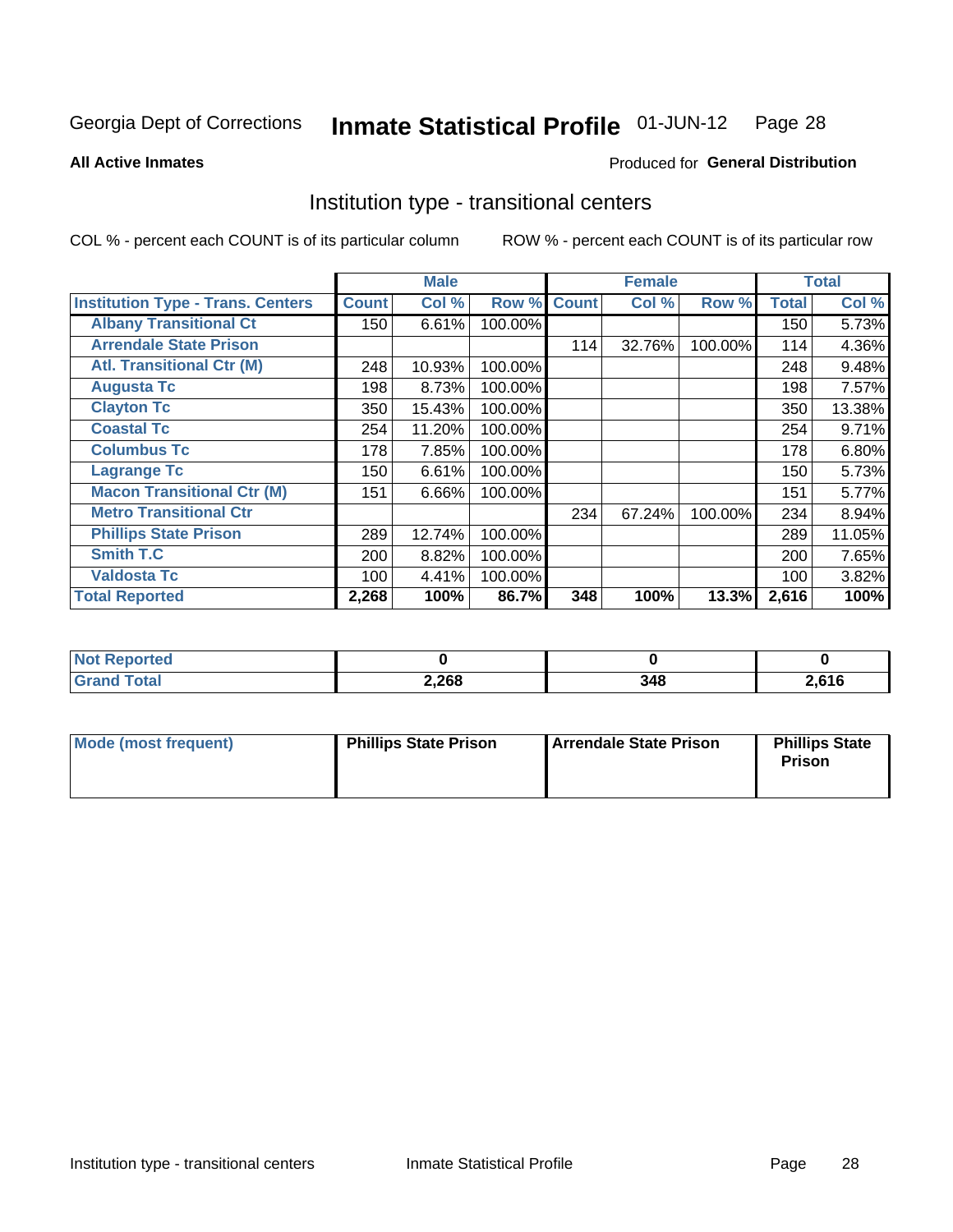#### Inmate Statistical Profile 01-JUN-12 Page 29

**Produced for General Distribution** 

### **All Active Inmates**

# Institution type - county prisons

COL % - percent each COUNT is of its particular column

|                                          |              | <b>Male</b> |         |              | <b>Female</b> |               |              | <b>Total</b> |
|------------------------------------------|--------------|-------------|---------|--------------|---------------|---------------|--------------|--------------|
| <b>Institution Type - County Prisons</b> | <b>Count</b> | Col %       | Row %   | <b>Count</b> | Col %         | Row %         | <b>Total</b> | Col %        |
| <b>Bulloch County Ci</b>                 | 141          | 2.84%       | 100.00% |              |               |               | 141          | 2.84%        |
| <b>Carroll County Ci</b>                 | 238          | 4.79%       | 100.00% |              |               |               | 238          | 4.79%        |
| <b>Clarke County Ci</b>                  | 107          | 2.15%       | 100.00% |              |               |               | 107          | 2.15%        |
| <b>Clayton County Ci</b>                 | 238          | 4.79%       | 100.00% |              |               |               | 238          | 4.79%        |
| <b>Colquitt County Ci</b>                | 182          | 3.66%       | 100.00% |              |               |               | 182          | 3.66%        |
| <b>Coweta County Ci</b>                  | 202          | 4.06%       | 100.00% |              |               |               | 202          | 4.06%        |
| <b>Decatur County Ci</b>                 | 226          | 4.55%       | 100.00% |              |               |               | 226          | 4.55%        |
| <b>Effingham County Ci</b>               | 216          | 4.35%       | 100.00% |              |               |               | 216          | 4.35%        |
| <b>Floyd County Ci</b>                   | 344          | 6.92%       | 100.00% |              |               |               | 344          | 6.92%        |
| <b>Gwinnett County Ci</b>                | 119          | 2.39%       | 100.00% |              |               |               | 119          | 2.39%        |
| <b>Hall County Ci</b>                    | 154          | 3.10%       | 100.00% |              |               |               | 154          | 3.10%        |
| <b>Harris County Ci</b>                  | 112          | 2.25%       | 100.00% |              |               |               | 112          | 2.25%        |
| <b>Jackson County Ci</b>                 | 190          | 3.82%       | 100.00% |              |               |               | 190          | 3.82%        |
| <b>Jefferson County Ci</b>               | 185          | 3.72%       | 100.00% |              |               |               | 185          | 3.72%        |
| <b>Mitchell County Ci</b>                | 123          | 2.47%       | 100.00% |              |               |               | 123          | 2.47%        |
| <b>Muscogee County Ci</b>                | 525          | 10.56%      | 100.00% |              |               |               | 525          | 10.56%       |
| <b>Richmond County Ci</b>                | 212          | 4.27%       | 100.00% |              |               |               | 212          | 4.27%        |
| <b>Screven County Ci</b>                 | 141          | 2.84%       | 100.00% |              |               |               | 141          | 2.84%        |
| <b>Spalding County Ci</b>                | 386          | 7.77%       | 100.00% |              |               |               | 386          | 7.77%        |
| <b>Sumter County Ci</b>                  | 346          | 6.96%       | 100.00% |              |               |               | 346          | 6.96%        |
| <b>Terrell County Ci</b>                 | 133          | 2.68%       | 100.00% |              |               |               | 133          | 2.68%        |
| <b>Thomas County Ci</b>                  | 181          | 3.64%       | 100.00% |              |               |               | 181          | 3.64%        |
| <b>Troup County Ci</b>                   | 269          | 5.41%       | 100.00% |              |               |               | 269          | 5.41%        |
| <b>Total Reported</b>                    | 4,970        | 100%        | 100%    |              |               | $\frac{9}{6}$ | 4,970        | 100%         |

| <b>Reported</b><br>' NO) |      |               |
|--------------------------|------|---------------|
| <b>Total</b>             | .970 | 070<br>4.Y/ U |

| <b>Mode (most frequent)</b> | Muscogee County Ci | <b>Null</b> | Muscogee County |
|-----------------------------|--------------------|-------------|-----------------|
|-----------------------------|--------------------|-------------|-----------------|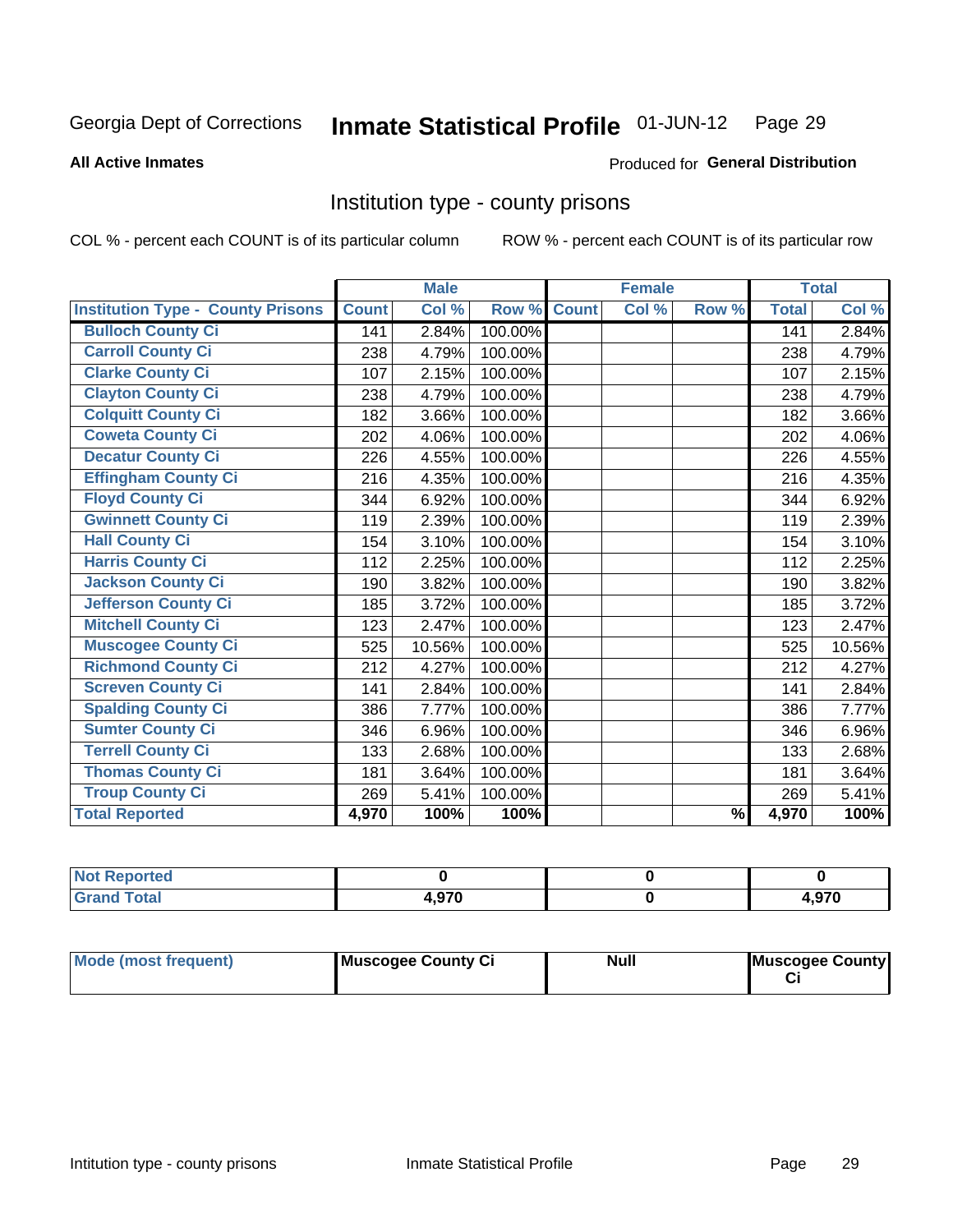#### Inmate Statistical Profile 01-JUN-12 Page 30

### **All Active Inmates**

### Produced for General Distribution

# Institution type - state prisons

COL % - percent each COUNT is of its particular column

|                                         |              | <b>Male</b>             |         |              | <b>Female</b>           |         | <b>Total</b>            |       |
|-----------------------------------------|--------------|-------------------------|---------|--------------|-------------------------|---------|-------------------------|-------|
| <b>Institution Type - State Prisons</b> | <b>Count</b> | Col %                   | Row %   | <b>Count</b> | Col %                   | Row %   | <b>Total</b>            | Col % |
| <b>Arrendale State Prison</b>           |              |                         |         | 1,521        | 46.54%                  | 100.00% | 1,521                   | 3.85% |
| <b>Augusta State Med. Prison</b>        | 1,305        | 3.60%                   | 99.62%  | 5            | .15%                    | .38%    | 1,310                   | 3.32% |
| <b>Autry State Prison</b>               | 1,705        | 4.71%                   | 100.00% |              |                         |         | 1,705                   | 4.32% |
| <b>Baldwin State Prison</b>             | 904          | 2.50%                   | 100.00% |              |                         |         | 904                     | 2.29% |
| <b>Burrus Corr Trn Cntr</b>             | 677          | 1.87%                   | 100.00% |              |                         |         | 677                     | 1.71% |
| <b>Calhoun State Prison</b>             | 1,646        | 4.54%                   | 100.00% |              |                         |         | 1,646                   | 4.17% |
| <b>Central State Prison</b>             | 1,121        | 3.09%                   | 100.00% |              |                         |         | 1,121                   | 2.84% |
| <b>Coastal State Prison</b>             | 1,473        | 4.07%                   | 100.00% |              |                         |         | 1,473                   | 3.73% |
| <b>Dodge State Prison</b>               | 1,227        | 3.39%                   | 100.00% |              |                         |         | 1,227                   | 3.11% |
| <b>Dooly State Prison</b>               | 1,696        | 4.68%                   | 100.00% |              |                         |         | 1,696                   | 4.29% |
| <b>Emanuel - Swainsboro</b>             |              |                         |         | 558          | 17.07%                  | 100.00% | 558                     | 1.41% |
| <b>Ga Diag Class Prison</b>             | 2,424        | 6.69%                   | 100.00% |              |                         |         | 2,424                   | 6.14% |
| <b>Ga State Prison</b>                  | 1,411        | 3.90%                   | 100.00% |              |                         |         | 1,411                   | 3.57% |
| <b>Hancock State Prison</b>             | 1,263        | 3.49%                   | 100.00% |              |                         |         | 1,263                   | 3.20% |
| <b>Hays State Prison</b>                | 1,647        | 4.55%                   | 100.00% |              |                         |         | 1,647                   | 4.17% |
| <b>Helms Facility</b>                   | 17           | .05%                    | 45.95%  | 20           | .61%                    | 54.05%  | 37                      | .09%  |
| <b>Johnson State Prison</b>             | 1,603        | 4.43%                   | 100.00% |              |                         |         | 1,603                   | 4.06% |
| <b>Lee State Prison</b>                 | 739          | 2.04%                   | 100.00% |              |                         |         | 739                     | 1.87% |
| Long                                    | 224          | .62%                    | 100.00% |              |                         |         | 224                     | .57%  |
| <b>Macon State Prison</b>               | 1,749        | 4.83%                   | 100.00% |              |                         |         | 1,749                   | 4.43% |
| <b>Montgomery State Prison</b>          | 407          | 1.12%                   | 100.00% |              |                         |         | 407                     | 1.03% |
| <b>Phillips State Prison</b>            | 1,146        | 3.16%                   | 100.00% |              |                         |         | 1,146                   | 2.90% |
| <b>Pulaski State Prison</b>             |              |                         |         | 1,164        | 35.62%                  | 100.00% | 1,164                   | 2.95% |
| <b>Rogers State Prison</b>              | 1,468        | 4.05%                   | 100.00% |              |                         |         | 1,468                   | 3.72% |
| <b>Rutledge State Prison</b>            | 627          | 1.73%                   | 100.00% |              |                         |         | 627                     | 1.59% |
| <b>Smith State Prison</b>               | 1,611        | 4.45%                   | 100.00% |              |                         |         | 1,611                   | 4.08% |
| <b>Telfair State Prison</b>             | 1,419        | 3.92%                   | 100.00% |              |                         |         | 1,419                   | 3.59% |
| <b>Valdosta Sp</b>                      | 1,393        | 3.85%                   | 100.00% |              |                         |         | 1,393                   | 3.53% |
| <b>Walker State Prison</b>              | 373          | 1.03%                   | 100.00% |              |                         |         | $\overline{373}$        | .94%  |
| <b>Ware State Prison</b>                | 1,552        | 4.28%                   | 100.00% |              |                         |         | 1,552                   | 3.93% |
| <b>Washington State Prison</b>          | 1,532        | 4.23%                   | 100.00% |              |                         |         | 1,532                   | 3.88% |
| <b>Wilcox State Prison</b>              | 1,861        | 5.14%                   | 100.00% |              |                         |         | 1,861                   | 4.71% |
| <b>Total Reported</b>                   | 36,220       | 100%                    | 91.72%  | 3,268        | 100%                    | 8.28%   | 39,488                  | 100%  |
| <b>Not Reported</b>                     |              | $\overline{\mathbf{0}}$ |         |              | $\overline{\mathbf{0}}$ |         | $\overline{\mathbf{0}}$ |       |
| <b>Grand Total</b>                      |              | 36,220                  |         |              | 3,268                   |         | 39,488                  |       |

| ⊩Not Reborted⊦       |                      |                               |                                       |
|----------------------|----------------------|-------------------------------|---------------------------------------|
| <b>Grand Total</b>   | 36,220               | 3,268                         | 39,488                                |
| Mode (most frequent) | Ga Diag Class Prison | <b>Arrendale State Prison</b> | <b>Ga Diag Class</b><br><b>Prison</b> |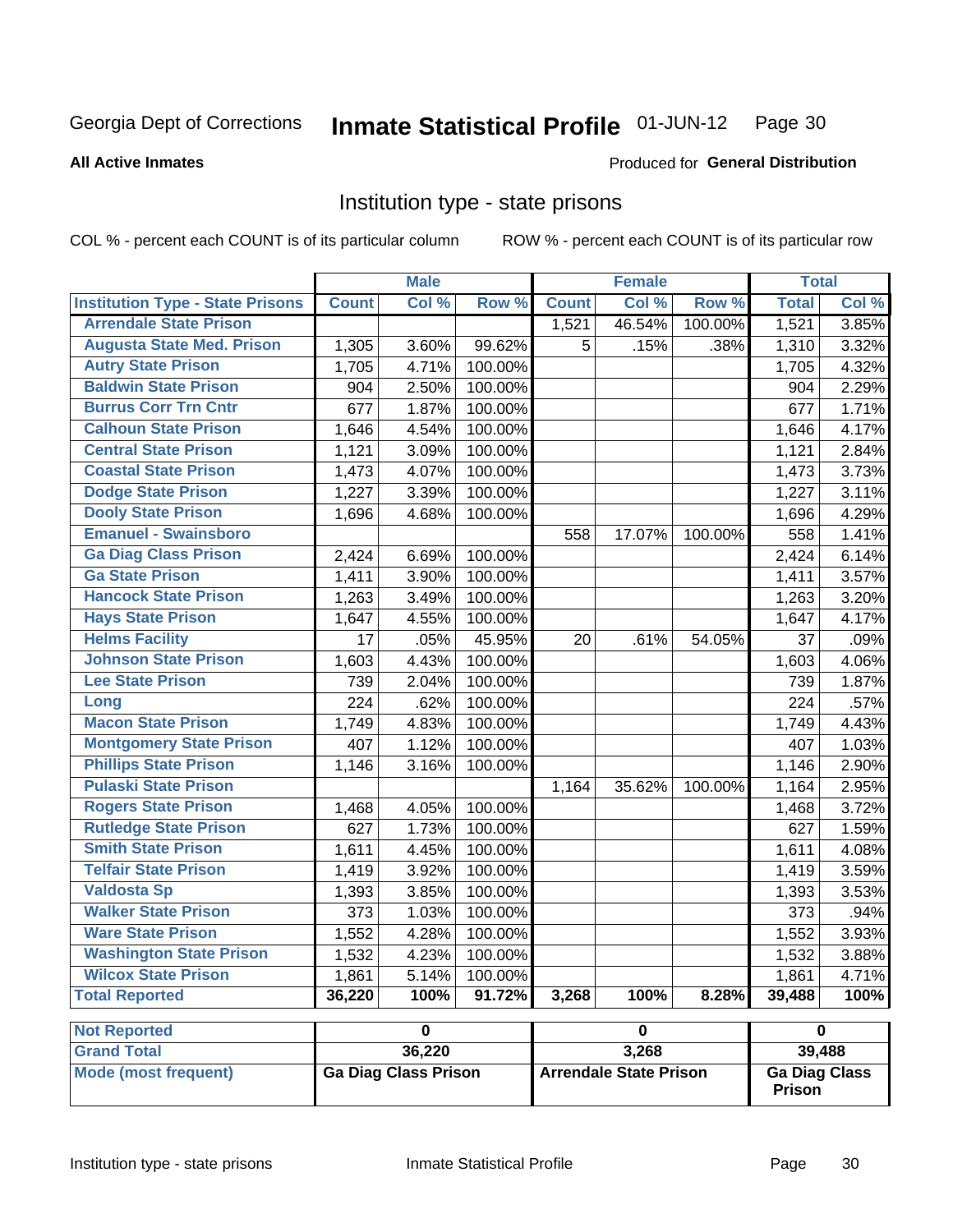#### Inmate Statistical Profile 01-JUN-12 Page 31

**All Active Inmates** 

### Produced for General Distribution

# Institution type - private prisons

COL % - percent each COUNT is of its particular column

|                                           |              | <b>Male</b> |             | <b>Female</b> |       |              | <b>Total</b> |
|-------------------------------------------|--------------|-------------|-------------|---------------|-------|--------------|--------------|
| <b>Institution Type - Private Prisons</b> | <b>Count</b> | Col %       | Row % Count | Col %         | Row % | <b>Total</b> | Col %        |
| <b>Coffee Corr Facility</b>               | 2,632        | 34.44%      | 100.00%     |               |       | 2,632        | 34.44%       |
| <b>Jenkins Corr Facility</b>              | 712          | $9.32\%$    | 100.00%     |               |       | 712          | 9.32%        |
| <b>Riverbend Corr Facility</b>            | .453         | 19.01%      | 100.00%     |               |       | 1,453        | 19.01%       |
| <b>Wheeler Corr Facility</b>              | 2,846        | $37.24\%$   | 100.00%     |               |       | 2,846        | 37.24%       |
| <b>Total Reported</b>                     | 7,643        | 100%        | $100\%$     |               | %     | 7,643        | 100%         |

| rtea |       |       |
|------|-------|-------|
|      | 7.643 | 7,643 |

| Mode (most frequent) | Wheeler Corr Facility | Null | <b>Wheeler Corr</b><br>Facility |
|----------------------|-----------------------|------|---------------------------------|
|----------------------|-----------------------|------|---------------------------------|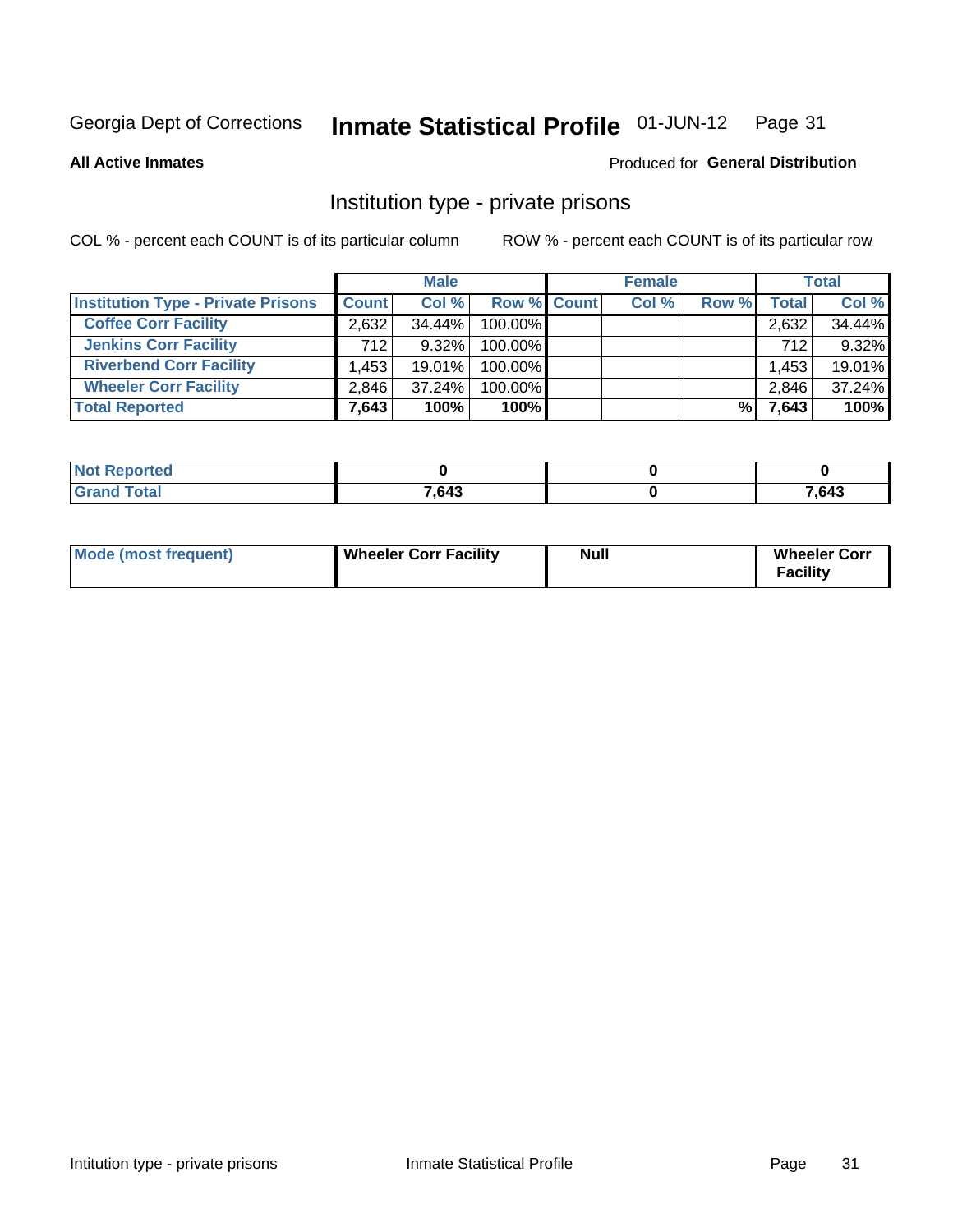#### Inmate Statistical Profile 01-JUN-12 Page 32

**All Active Inmates** 

Produced for General Distribution

# Institution type - pre-release centers

COL % - percent each COUNT is of its particular column

|                                                   |     | <b>Male</b> |         |              | <b>Female</b> |         |              | <b>Total</b> |
|---------------------------------------------------|-----|-------------|---------|--------------|---------------|---------|--------------|--------------|
| <b>Institution Type - Prison Annexe   Count  </b> |     | Col %       | Row %   | <b>Count</b> | Col %         | Row %   | <b>Total</b> | Col %        |
| <b>Appling Prc</b>                                | 156 | $56.52\%$   | 100.00% |              |               |         | 156          | 35.78%       |
| <b>Turner Prc</b>                                 | 120 | 43.48%      | 100.00% |              |               |         | 120          | 27.52%       |
| <b>West Central</b>                               |     |             |         | 160          | 100.00%       | 100.00% | 160          | 36.70%       |
| <b>Total Reported</b>                             | 276 | 100%        | 63.3%   | 160          | 100%          | 36.7%   | 436          | 100%         |

| $\sim$ | $- - -$ | $\mathbf{r}$ | .  |
|--------|---------|--------------|----|
| --     |         | uι           | Jυ |

| Mode (most frequent) | <b>Appling Prc</b> | <b>West Central</b> | <b>West Central</b> |
|----------------------|--------------------|---------------------|---------------------|
|----------------------|--------------------|---------------------|---------------------|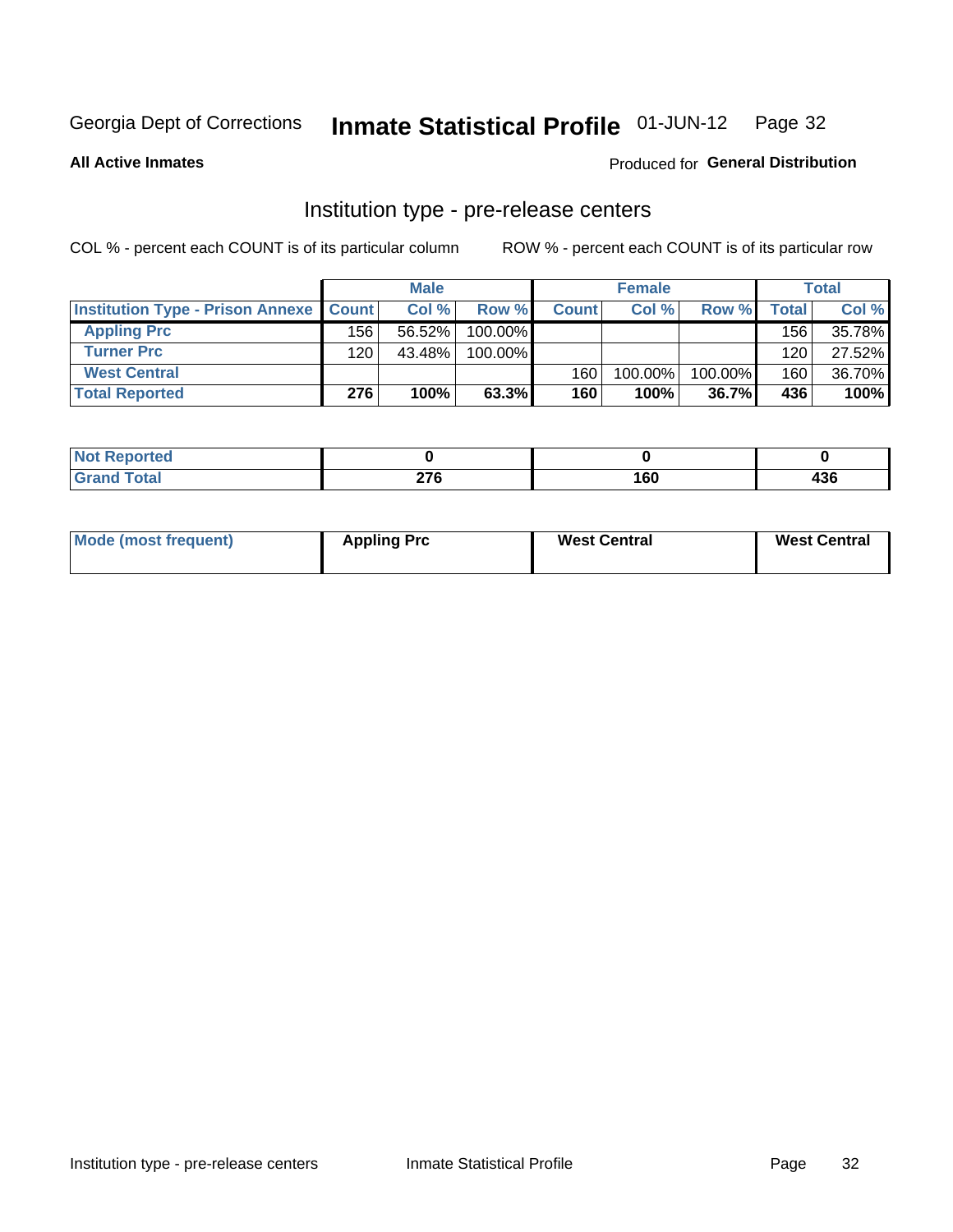#### Inmate Statistical Profile 01-JUN-12 Page 33

**All Active Inmates** 

### Produced for General Distribution

# Institution type - inmate boot camp

COL % - percent each COUNT is of its particular column

|                                      |                  | <b>Male</b> |              |              | <b>Female</b> |             | <b>Total</b> |
|--------------------------------------|------------------|-------------|--------------|--------------|---------------|-------------|--------------|
| <b>Institution Type - Boot Camps</b> | <b>I</b> Count I | Col %       | <b>Row %</b> | <b>Count</b> | Col %         | Row % Total | Col %        |
| <b>Total Rported</b>                 |                  |             |              |              |               |             |              |

| <b>Not Reported</b>                   |  |  |
|---------------------------------------|--|--|
| <b>Total</b><br><b>C HAM</b><br>_____ |  |  |

| Mode (most<br>Treauent) | <b>Null</b> | . .<br><b>Nu</b> |  |
|-------------------------|-------------|------------------|--|
|                         |             |                  |  |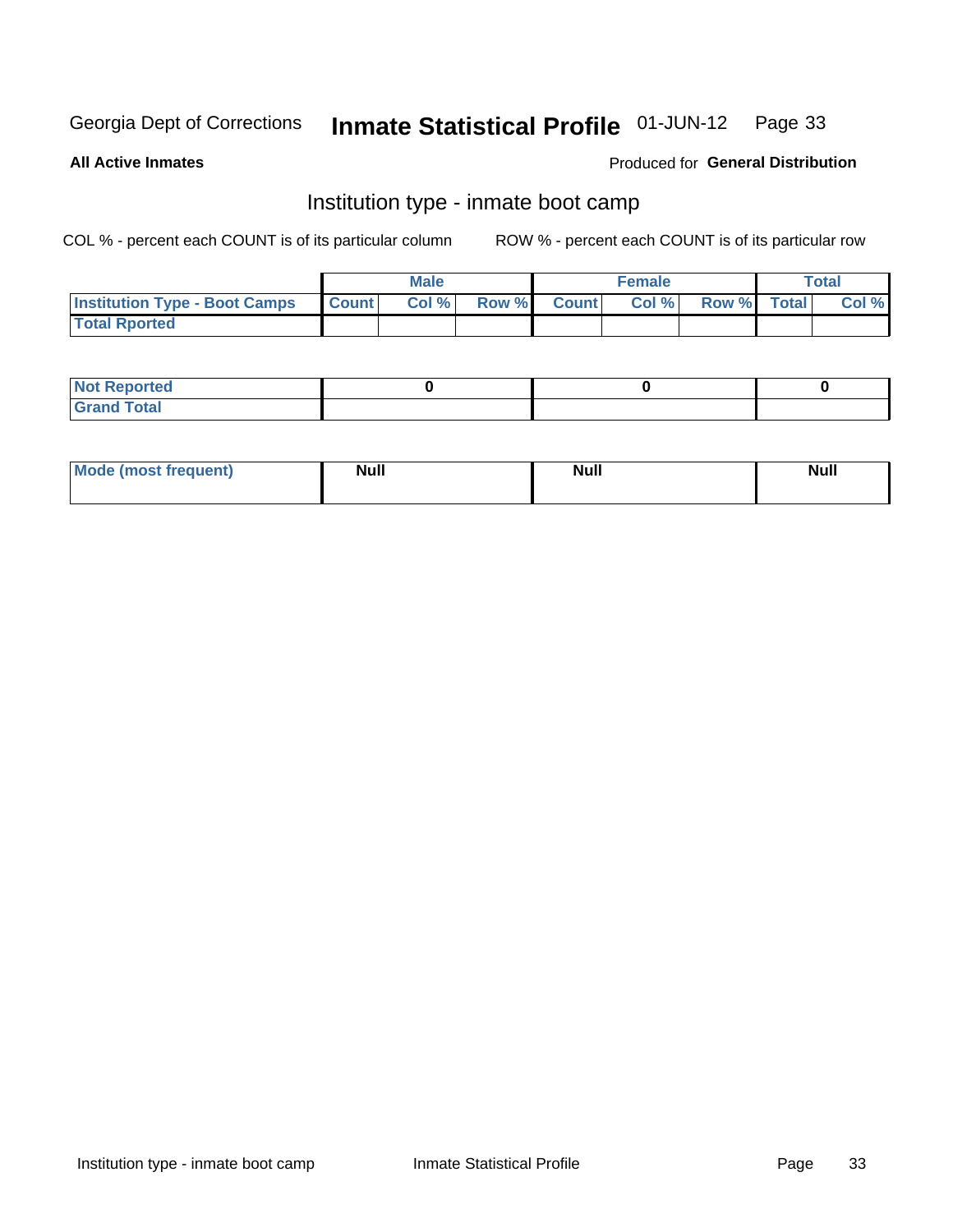#### Inmate Statistical Profile 01-JUN-12 Page 34

**All Active Inmates** 

### Produced for General Distribution

# Number of disciplinary reports

COL % - percent each COUNT is of its particular column

|                                       |              | <b>Male</b> |             |       | <b>Female</b> |       |              | <b>Total</b> |
|---------------------------------------|--------------|-------------|-------------|-------|---------------|-------|--------------|--------------|
| <b>Number of Disciplinary Reports</b> | <b>Count</b> | Col %       | Row % Count |       | Col %         | Row % | <b>Total</b> | Col %        |
| $\bf{0}$                              | 24,616       | 46.13%      | 90.93%      | 2,456 | 62.53%        | 9.07% | 27,072       | 47.25%       |
|                                       | 6,216        | 11.65%      | 93.25%      | 450   | 11.46%        | 6.75% | 6,666        | 11.63%       |
| $\mathbf{2}$                          | 4,049        | 7.59%       | 94.25%      | 247   | 6.29%         | 5.75% | 4,296        | 7.50%        |
| 3                                     | 2,514        | 4.71%       | 94.83%      | 137   | 3.49%         | 5.17% | 2,651        | 4.63%        |
|                                       | 1,978        | 3.71%       | 95.23%      | 99    | 2.52%         | 4.77% | 2,077        | 3.63%        |
| 5                                     | .622         | 3.04%       | 96.03%      | 67    | 1.71%         | 3.97% | 1,689        | 2.95%        |
| <b>More Than 5</b>                    | 12,372       | 23.18%      | 96.33%      | 472   | 12.02%        | 3.67% | 12,844       | 22.42%       |
| <b>Total Reported</b>                 | 53,367       | 100%        | 93.14%      | 3,928 | 100.0%        | 6.86% | 57,295       | 100.0%       |

| prted<br>NOT      |        |       |               |
|-------------------|--------|-------|---------------|
| <sup>-</sup> otar | 53.367 | 3,928 | 57,295<br>IJI |

| Mean (average)         | 5.30 | 2.64 | 5.12 |
|------------------------|------|------|------|
| <b>Median (middle)</b> |      |      |      |
| Mode (most frequent)   |      |      |      |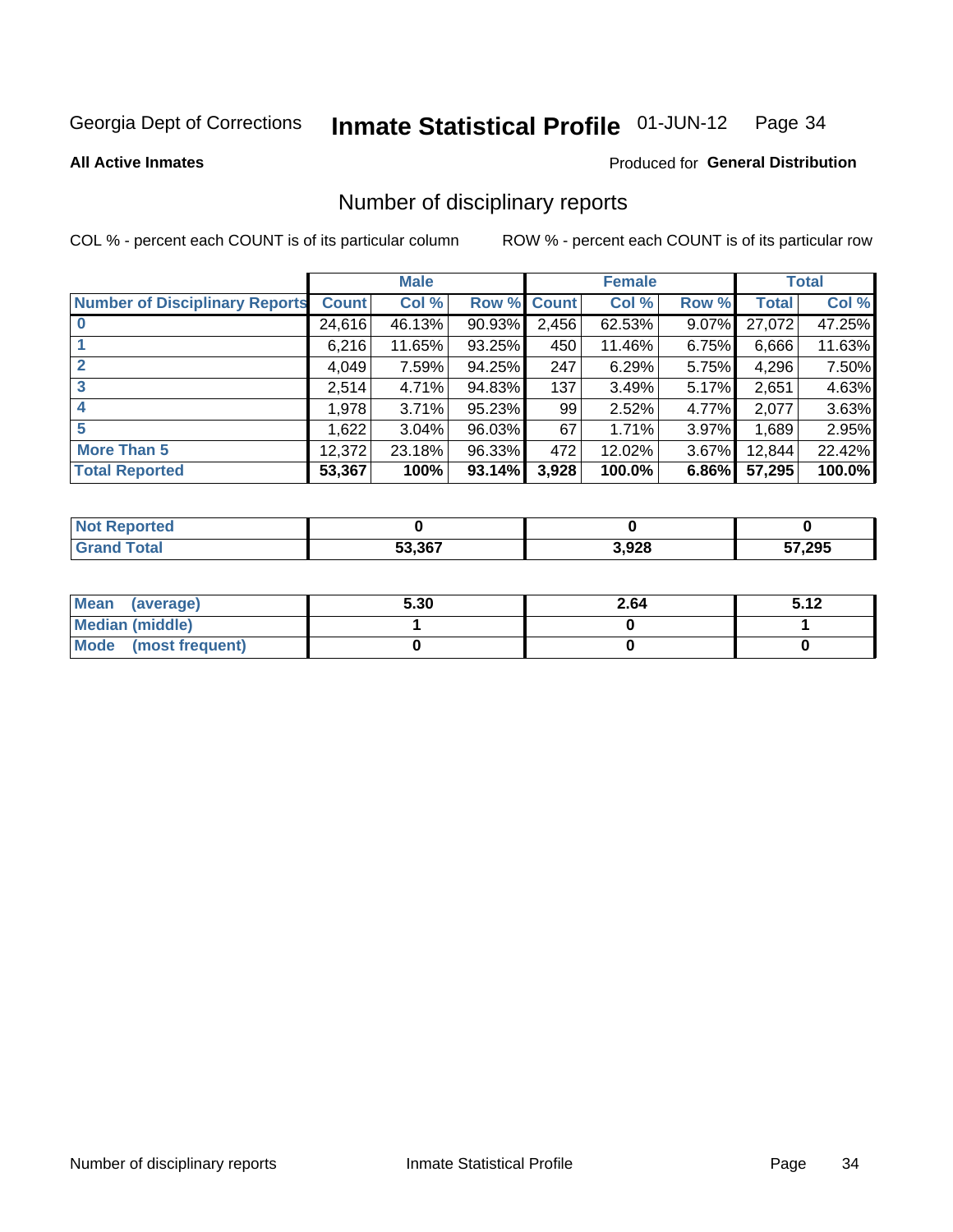#### Inmate Statistical Profile 01-JUN-12 Page 35

### **All Active Inmates**

### **Produced for General Distribution**

# Number of transfers

COL % - percent each COUNT is of its particular column

|                            |         | <b>Male</b> |             |       | <b>Female</b> |           |              | <b>Total</b> |
|----------------------------|---------|-------------|-------------|-------|---------------|-----------|--------------|--------------|
| <b>Number of Transfers</b> | Count l | Col %       | Row % Count |       | Col %         | Row %     | <b>Total</b> | Col %        |
|                            | 4,319   | 8.09%       | 83.12%      | 877   | 22.33%        | 16.88%    | 5,196        | 9.07%        |
|                            | 707     | 1.32%       | 91.94%      | 62    | 1.58%         | $8.06\%$  | 769          | 1.34%        |
| $\mathbf{2}$               | 14,594  | 27.35%      | 91.94%      | 1,280 | 32.59%        | $8.06\%$  | 15,874       | 27.71%       |
| 3                          | 3,447   | 6.46%       | 89.79%      | 392   | 9.98%         | $10.21\%$ | 3,839        | 6.70%        |
|                            | 6,319   | 11.84%      | 93.24%      | 458   | 11.66%        | $6.76\%$  | 6,777        | 11.83%       |
| 5                          | 3,766   | 7.06%       | 94.55%      | 217   | 5.52%         | 5.45%     | 3,983        | 6.95%        |
| <b>More Than 5</b>         | 20,215  | 37.88%      | 96.92%      | 642   | 16.34%        | $3.08\%$  | 20,857       | 36.40%       |
| <b>Total Reported</b>      | 53,367  | 100%        | 93.14%      | 3,928 | 100%          | 6.86%     | 57,295       | 100%         |

| <b>rted</b><br>NO |        |       |              |
|-------------------|--------|-------|--------------|
| <b>Total</b>      | 53.367 | 3,928 | 57,295<br>J. |

| Mean (average)       | 5.93 | 3.10 | 5.74 |
|----------------------|------|------|------|
| Median (middle)      |      |      |      |
| Mode (most frequent) |      |      |      |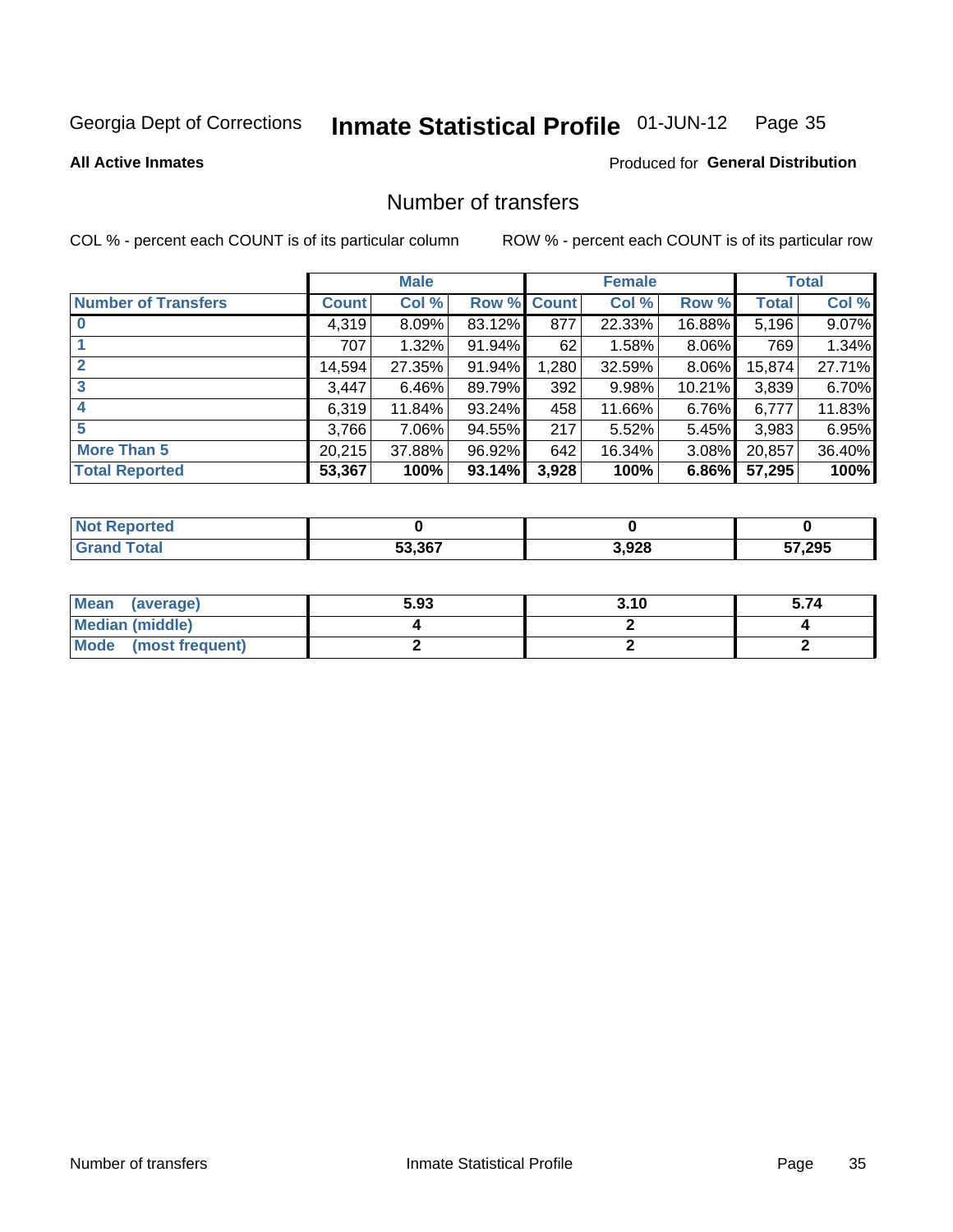#### Inmate Statistical Profile 01-JUN-12 Page 36

### **All Active Inmates**

### **Produced for General Distribution**

# Number of escapes

COL % - percent each COUNT is of its particular column

|                          |              | <b>Male</b> |                    |       | <b>Female</b> |          |        | <b>Total</b> |
|--------------------------|--------------|-------------|--------------------|-------|---------------|----------|--------|--------------|
| <b>Number of Escapes</b> | <b>Count</b> | Col %       | <b>Row % Count</b> |       | Col %         | Row %    | Total  | Col %        |
|                          | 52,418       | 98.22%      | 93.06%             | 3,911 | 99.57%        | 6.94%    | 56,329 | 98.31%       |
|                          | 852          | $1.60\%$    | 98.27%             | 15    | 0.38%         | $1.73\%$ | 867    | 1.51%        |
|                          | 87           | 0.16%       | 97.75%             | 2     | 0.05%         | 2.25%    | 89     | 0.16%        |
|                          | 8            | 0.01%       | 100.00%            |       |               |          | 8      | 0.01%        |
|                          |              | 0.01%       | 100.00%            |       |               |          | ົ      | 0.01%        |
| <b>Total Reported</b>    | 53,367       | 100%        | 93.14%             | 3,928 | 100%          | $6.86\%$ | 57,295 | 100%         |

| orten        |        |       |        |
|--------------|--------|-------|--------|
| <b>Total</b> | 53.367 | 3,928 | 57,295 |

| Mean<br>(average)    | .vz | .02 |
|----------------------|-----|-----|
| Median (middle)      |     |     |
| Mode (most frequent) |     |     |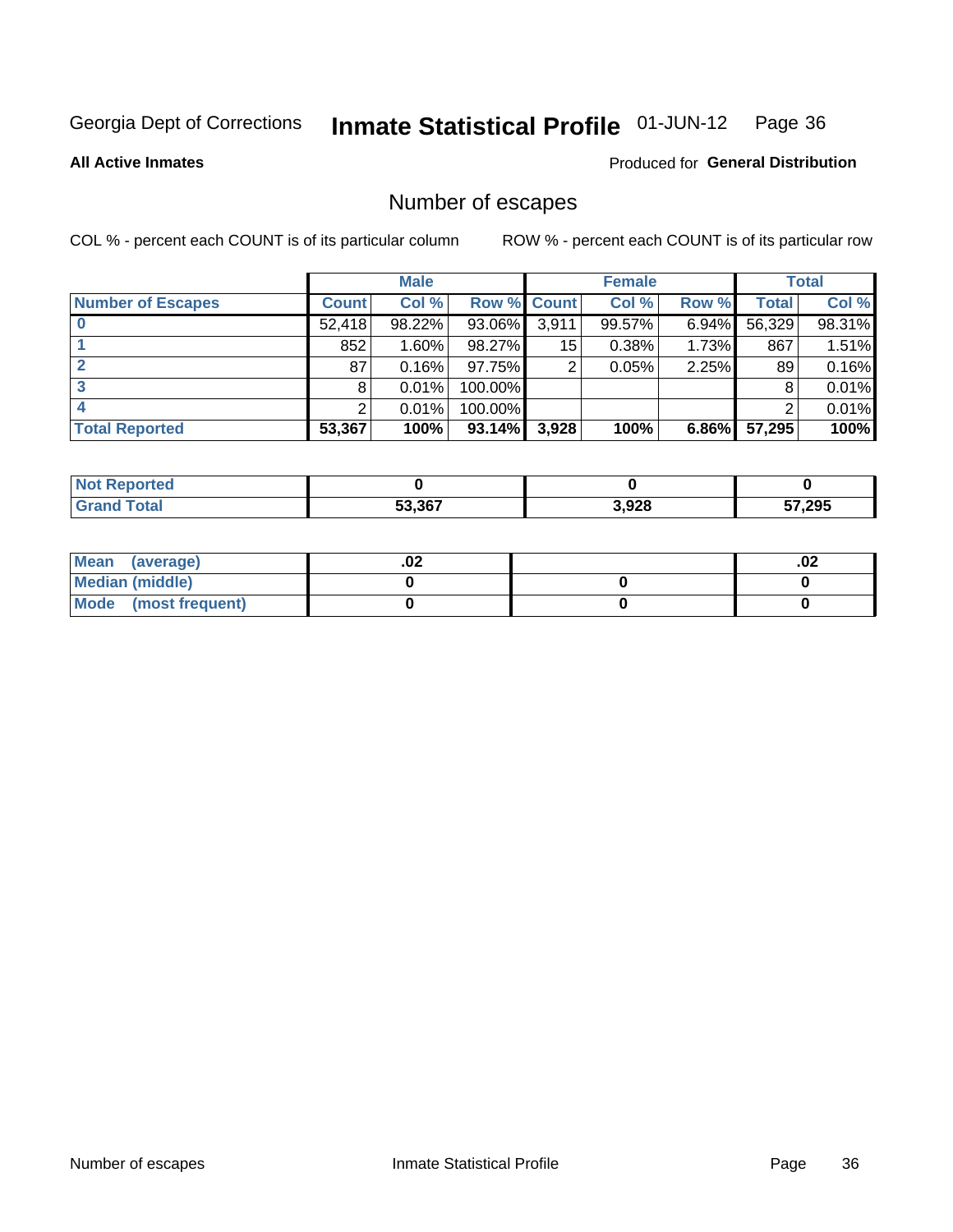#### Inmate Statistical Profile 01-JUN-12 Page 37

**All Active Inmates** 

### Produced for General Distribution

## Split sentences - Probation to follow

COL % - percent each COUNT is of its particular column

|                            |              | <b>Male</b> |                    |       | <b>Female</b> |       |              | <b>Total</b> |
|----------------------------|--------------|-------------|--------------------|-------|---------------|-------|--------------|--------------|
| <b>Probation to follow</b> | <b>Count</b> | Col%        | <b>Row % Count</b> |       | Col %         | Row % | Total        | Col %        |
| <b>Yes</b>                 | 29,794       | 55.83%      | $92.53\%$   2,406  |       | 61.25%        |       | 7.47% 32,200 | 56.20%       |
| <b>No</b>                  | 23,573       | 44.17%      | 93.94%             | 1.522 | 38.75%        |       | 6.06% 25,095 | 43.80%       |
| <b>Total Reported</b>      | 53,367       | 100%        | $93.14\%$ 3,928    |       | 100%          |       | 6.86% 57,295 | 100%         |

| _______ | 53.367 | 3.928<br>__ | 57.295 |
|---------|--------|-------------|--------|
|         |        |             |        |

| M<br>reauent)<br>/٥<br>$\sim$<br>v.,<br>.<br>w<br>$\cdot$ - $\cdot$ |
|---------------------------------------------------------------------|
|---------------------------------------------------------------------|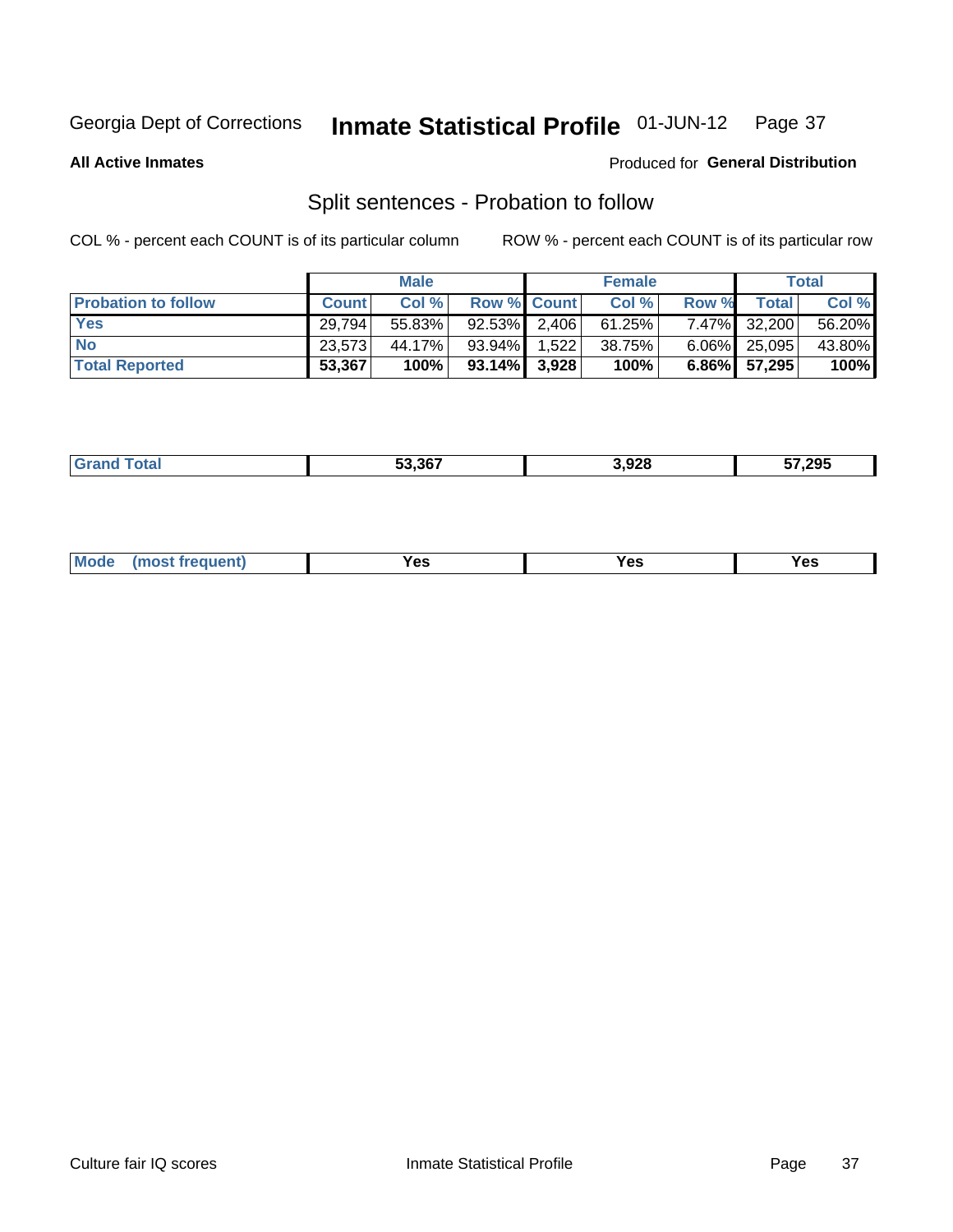#### Inmate Statistical Profile 01-JUN-12 Page 38

**All Active Inmates** 

### Produced for General Distribution

## Probable future release type of still active inmates

COL % - percent each COUNT is of its particular column

|                                         |              | <b>Male</b> |                    |     | <b>Female</b> |          | <b>Total</b> |        |
|-----------------------------------------|--------------|-------------|--------------------|-----|---------------|----------|--------------|--------|
| <b>Probable Future Release Type</b>     | <b>Count</b> | Col %       | <b>Row % Count</b> |     | Col %         | Row %    | <b>Total</b> | Col %  |
| <b>Paroled with probation to follow</b> | 6,343        | 12.09%      | 92.50%             | 514 | 13.38%        | 7.50%    | 6,857        | 12.18% |
| Paroled w/o probation to follow         | 3.751        | 7.15%       | 93.66%             | 254 | 6.61%         | 6.34%    | 4,005        | 7.11%  |
| <b>Maxout with probation to follow</b>  | 22.427       | 42.74%      | 92.46% 1.828       |     | 47.58%        | 7.54%    | 24,255       | 43.07% |
| <b>Maxout w/o probation to follow</b>   | 12,319       | 23.48%      | 93.12%             | 910 | 23.69%        | 6.88%    | 13,229       | 23.49% |
| Life, LWOP or death sentence            | 7,632        | 14.54%      | 95.78%             | 336 | 8.75%         | $4.22\%$ | 7,968        | 14.15% |
| <b>Total Reported</b>                   | 52,472       | 100%        | $93.18\%$ 3,842    |     | 100%          | 6.82%    | 56,314       | 100%   |

| eleased      |                         |       |        |
|--------------|-------------------------|-------|--------|
| <b>cotal</b> | A72<br>гΛ<br>◡▴<br>71 Ł | 3.842 | 56,314 |

| <b>Mode (most frequent)</b> | Maxout with PROB follow   Maxout with PROB follow   Maxout with PROB |        |
|-----------------------------|----------------------------------------------------------------------|--------|
|                             |                                                                      | follow |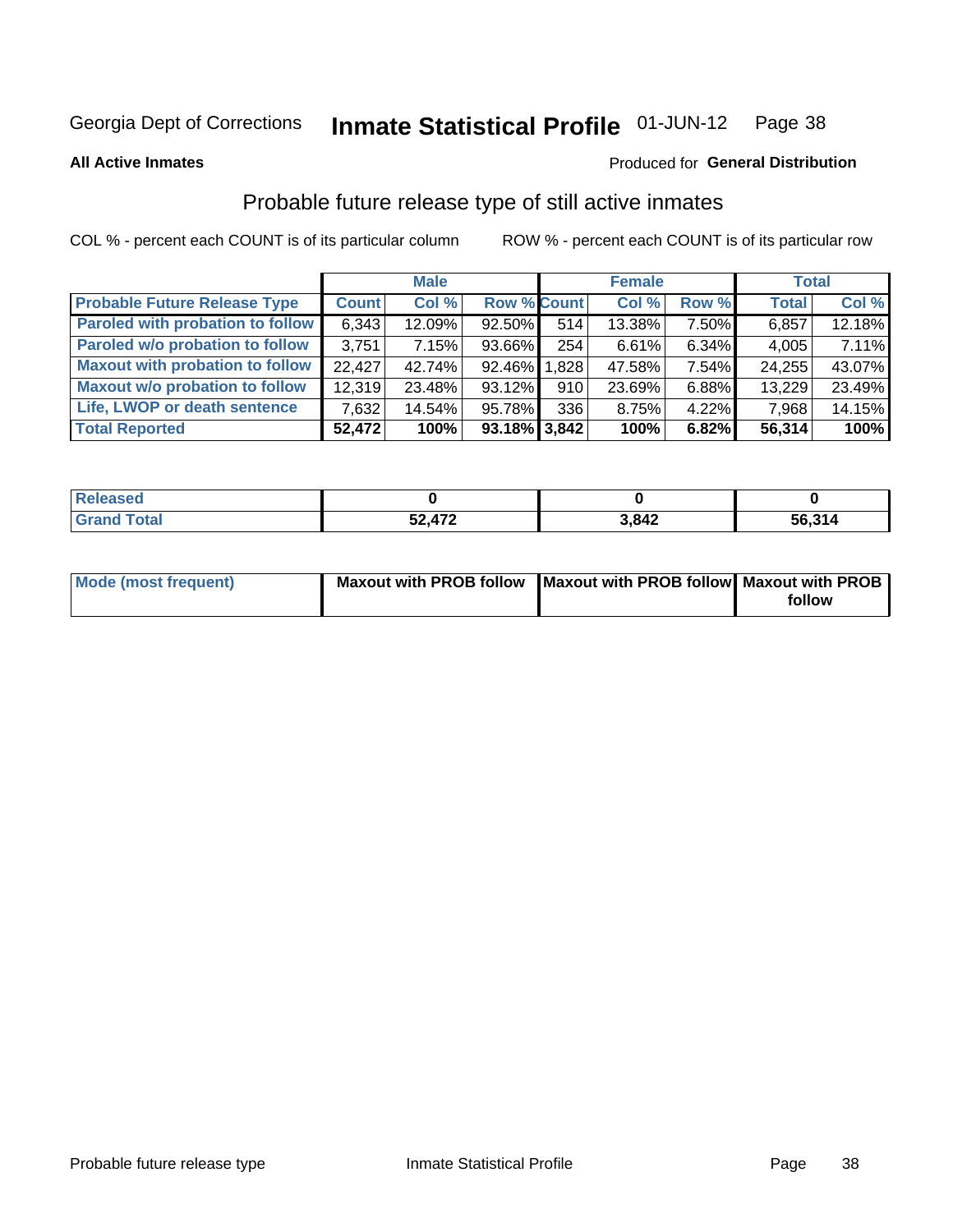## **All Active Inmates**

## **Produced for General Distribution**

## Time served in current (or last) institution

COL % - percent each COUNT is of its particular column

|                            |              | <b>Male</b> |        |                | <b>Female</b> |        |              | <b>Total</b> |
|----------------------------|--------------|-------------|--------|----------------|---------------|--------|--------------|--------------|
| <b>Time In Institution</b> | <b>Count</b> | Col %       | Row %  | <b>Count</b>   | Col %         | Row %  | <b>Total</b> | Col %        |
| 0 to 3 months              | 16, 174      | 30.31%      | 92.40% | 1,331          | 33.88%        | 7.60%  | 17,505       | 30.55%       |
| 3.01 to 6 months           | 7,824        | 14.66%      | 94.22% | 480            | 12.22%        | 5.78%  | 8,304        | 14.49%       |
| 6.01 to 9 months           | 6,134        | 11.49%      | 94.38% | 365            | 9.29%         | 5.62%  | 6,499        | 11.34%       |
| 9.01 to 12 months          | 4,918        | 9.22%       | 93.57% | 338            | 8.60%         | 6.43%  | 5,256        | 9.17%        |
| 12.01 to 18 months         | 5,376        | 10.07%      | 88.25% | 716            | 18.23%        | 11.75% | 6,092        | 10.63%       |
| <b>18.01 to 24 months</b>  | 3,649        | 6.84%       | 94.31% | 220            | 5.60%         | 5.69%  | 3,869        | 6.75%        |
| $2.01$ to 3 years          | 3,674        | 6.88%       | 95.18% | 186            | 4.74%         | 4.82%  | 3,860        | 6.74%        |
| 3.01 to 4 years            | 2,109        | 3.95%       | 95.43% | 101            | 2.57%         | 4.57%  | 2,210        | 3.86%        |
| $4.01$ to 5 years          | 908          | 1.70%       | 96.19% | 36             | 0.92%         | 3.81%  | 944          | 1.65%        |
| 5.01 to 6 years            | 527          | 0.99%       | 93.77% | 35             | 0.89%         | 6.23%  | 562          | 0.98%        |
| $6.01$ to 7 years          | 426          | 0.80%       | 93.22% | 31             | 0.79%         | 6.78%  | 457          | 0.80%        |
| 7.01 to 8 years            | 242          | 0.45%       | 85.51% | 41             | 1.04%         | 14.49% | 283          | 0.49%        |
| $8.01$ to 9 years          | 193          | 0.36%       | 96.50% | $\overline{7}$ | 0.18%         | 3.50%  | 200          | 0.35%        |
| 9.01 to 10 years           | 141          | 0.26%       | 96.58% | 5              | 0.13%         | 3.42%  | 146          | 0.25%        |
| Over 10 years              | 1,072        | 2.01%       | 96.75% | 36             | 0.92%         | 3.25%  | 1,108        | 1.93%        |
| <b>Total Reported</b>      | 53,367       | 100%        | 93.14% | 3,928          | 100%          | 6.86%  | 57,295       | 100%         |

| orted<br><b>Not</b> |        |                |        |
|---------------------|--------|----------------|--------|
| ota <sub>i</sub>    | 53.367 | ດາຊ<br>,, JZ 0 | 57,295 |

| <b>Mean</b><br>(average) | 23 months | 14 months | 23 months |  |
|--------------------------|-----------|-----------|-----------|--|
| Median (middle)          | ' months  | 7 months  | 7 months  |  |
| Mode<br>(most frequent)  | 0 months  | months    | ∖ months  |  |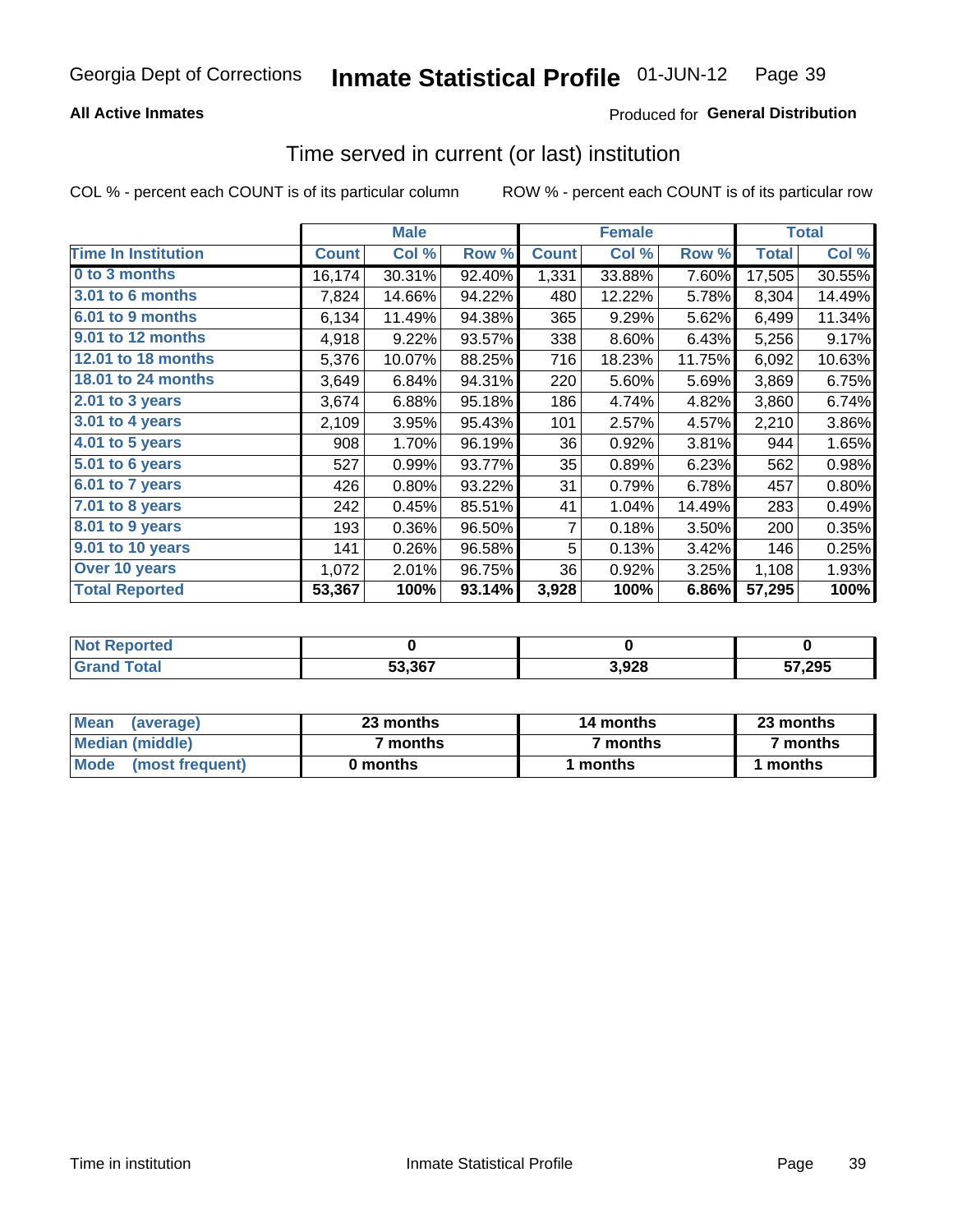#### Inmate Statistical Profile 01-JUN-12 Page 40

### **All Active Inmates**

### Produced for General Distribution

## Highest grade level attained

COL % - percent each COUNT is of its particular column

|                              |              | <b>Male</b> |         |                | <b>Female</b> |        |              | <b>Total</b> |
|------------------------------|--------------|-------------|---------|----------------|---------------|--------|--------------|--------------|
| <b>Grade Level</b>           | <b>Count</b> | Col %       | Row %   | <b>Count</b>   | Col %         | Row %  | <b>Total</b> | Col %        |
| No school at all             | 25           | 0.05%       | 100.00% |                |               |        | 25           | 0.05%        |
| <b>Grade 1</b>               | 39           | 0.08%       | 95.12%  | $\overline{2}$ | 0.05%         | 4.88%  | 41           | 0.08%        |
| <b>Grade 2</b>               | 92           | 0.18%       | 94.85%  | 5              | 0.13%         | 5.15%  | 97           | 0.18%        |
| Grade 3                      | 132          | 0.26%       | 97.06%  | 4              | 0.11%         | 2.94%  | 136          | 0.25%        |
| Grade 4                      | 144          | 0.28%       | 96.64%  | 5              | 0.13%         | 3.36%  | 149          | 0.27%        |
| Grade 5                      | 195          | 0.39%       | 93.75%  | 13             | 0.35%         | 6.25%  | 208          | 0.38%        |
| Grade 6                      | 729          | 1.44%       | 96.05%  | 30             | 0.80%         | 3.95%  | 759          | 1.40%        |
| <b>Grade 7</b>               | 984          | 1.95%       | 93.98%  | 63             | 1.67%         | 6.02%  | 1,047        | 1.93%        |
| Grade 8                      | 3,452        | 6.83%       | 93.17%  | 253            | 6.72%         | 6.83%  | 3,705        | 6.82%        |
| Grade 9                      | 6,269        | 12.40%      | 94.64%  | 355            | 9.43%         | 5.36%  | 6,624        | 12.19%       |
| Grade 10                     | 8,506        | 16.82%      | 94.99%  | 449            | 11.92%        | 5.01%  | 8,955        | 16.48%       |
| Grade 11                     | 8,355        | 16.52%      | 95.04%  | 436            | 11.58%        | 4.96%  | 8,791        | 16.18%       |
| <b>Grade 12 or GED</b>       | 16,287       | 32.21%      | 92.85%  | 1,255          | 33.32%        | 7.15%  | 17,542       | 32.29%       |
| Some tech school             | 328          | 0.65%       | 74.55%  | 112            | 2.97%         | 25.45% | 440          | 0.81%        |
| <b>Completed tech school</b> | 332          | 0.66%       | 79.24%  | 87             | 2.31%         | 20.76% | 419          | 0.77%        |
| College, 1 year              | 1,389        | 2.75%       | 86.01%  | 226            | 6.00%         | 13.99% | 1,615        | 2.97%        |
| College, 2 year              | 1,960        | 3.88%       | 87.03%  | 292            | 7.75%         | 12.97% | 2,252        | 4.14%        |
| College, 3 year              | 515          | 1.02%       | 89.41%  | 61             | 1.62%         | 10.59% | 576          | 1.06%        |
| <b>Bachelor's degree</b>     | 664          | 1.31%       | 87.71%  | 93             | 2.47%         | 12.29% | 757          | 1.39%        |
| <b>Master's degree</b>       | 125          | 0.25%       | 86.21%  | 20             | 0.53%         | 13.79% | 145          | 0.27%        |
| Ph.D. degree                 | 18           | 0.04%       | 94.74%  | 1              | 0.03%         | 5.26%  | 19           | 0.03%        |
| Law degree                   | 19           | 0.04%       | 90.48%  | 2              | 0.05%         | 9.52%  | 21           | 0.04%        |
| <b>Medical degree</b>        | 8            | 0.02%       | 80.00%  | $\overline{2}$ | 0.05%         | 20.00% | 10           | 0.02%        |
| <b>Total Reported</b>        | 50,567       | 100%        | 93.07%  | 3,766          | 100%          | 6.93%  | 54,333       | 100%         |

| <b>YTAO</b> | 2,800  | 162<br>$\sim$ $\sim$ | 2,962  |
|-------------|--------|----------------------|--------|
|             | 53.367 | 3,928                | 57,295 |

| <b>Mean</b><br>(average)       | 10.79           | 11.38           | 10.83             |
|--------------------------------|-----------------|-----------------|-------------------|
| Median (middle)                | Grade 11        | Grade 12 or GED | Grade 11          |
| <b>Mode</b><br>(most frequent) | Grade 12 or GED | Grade 12 or GED | I Grade 12 or GED |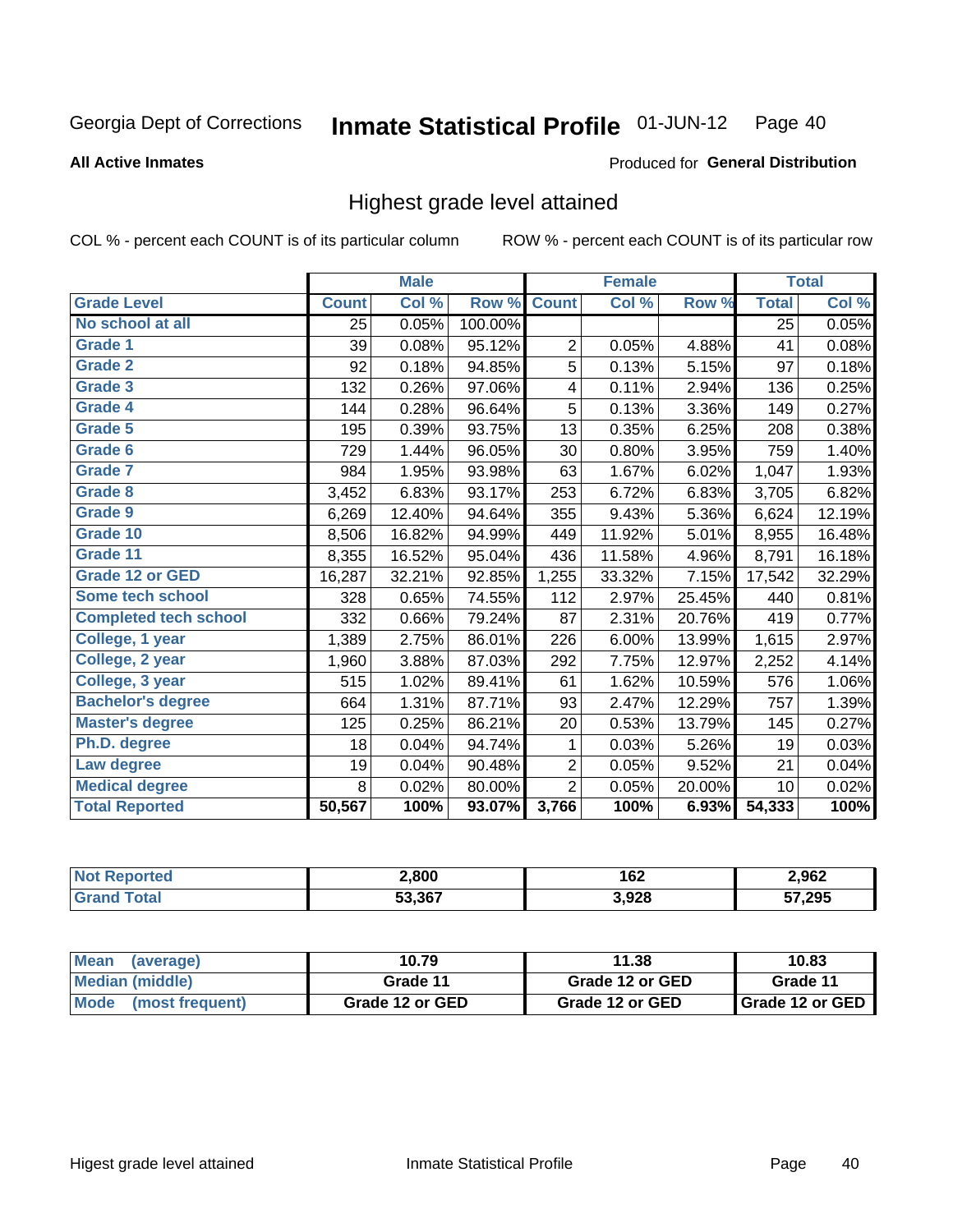#### Inmate Statistical Profile 01-JUN-12 Page 41

### **All Active Inmates**

## **Produced for General Distribution**

## Culture fair IQ scores

COL % - percent each COUNT is of its particular column

|                       |                 | <b>Male</b> |        |              | <b>Female</b> |          |              | <b>Total</b> |
|-----------------------|-----------------|-------------|--------|--------------|---------------|----------|--------------|--------------|
| <b>IQ Scores</b>      | <b>Count</b>    | Col %       | Row %  | <b>Count</b> | Col %         | Row %    | <b>Total</b> | Col %        |
| $60 - 69$             | 977             | $3.20\%$    | 96.64% | 34           | 2.31%         | $3.36\%$ | 1,011        | 3.15%        |
| $70 - 79$             | 2,450           | $8.01\%$    | 95.29% | 121          | 8.21%         | 4.71%    | 2,571        | 8.02%        |
| $80 - 89$             | 4,656           | 15.23%      | 92.71% | 366          | 24.83%        | 7.29%    | 5,022        | 15.67%       |
| $90 - 99$             | 7,970           | 26.06%      | 94.20% | 491          | 33.31%        | 5.80%    | 8,461        | 26.40%       |
| $100 - 109$           | 8,148           | 26.65%      | 97.53% | 206          | 13.98%        | $2.47\%$ | 8,354        | 26.06%       |
| $110 - 119$           | 5,237           | 17.13%      | 98.03% | 105          | 7.12%         | $1.97\%$ | 5,342        | 16.67%       |
| $120 - 129$           | 1,079           | 3.53%       | 92.94% | 82           | 5.56%         | 7.06%    | 1,161        | 3.62%        |
| $130 - 139$           | 49              | 0.16%       | 48.51% | 52           | 3.53%         | 51.49%   | 101          | 0.32%        |
| 140 & Up              | 12 <sub>1</sub> | 0.04%       | 41.38% | 17           | 1.15%         | 58.62%   | 29           | 0.09%        |
| <b>Total Reported</b> | 30,578          | 100%        | 95.40% | 1,474        | 100%          | 4.60%    | 32,052       | 100%         |

| <b>Not Reported</b>         | 22,257 | 2,330 | 24,587 |
|-----------------------------|--------|-------|--------|
| <b>Not Valid (under 60)</b> | 532    | 124   | 656    |
| <b>Grand Total</b>          | 53,367 | 3,928 | 57,295 |

| Mean<br>(average)       | 98  | כח | 98 |
|-------------------------|-----|----|----|
| <b>Median (middle)</b>  | 99  | 94 | 99 |
| Mode<br>(most frequent) | 103 |    | 99 |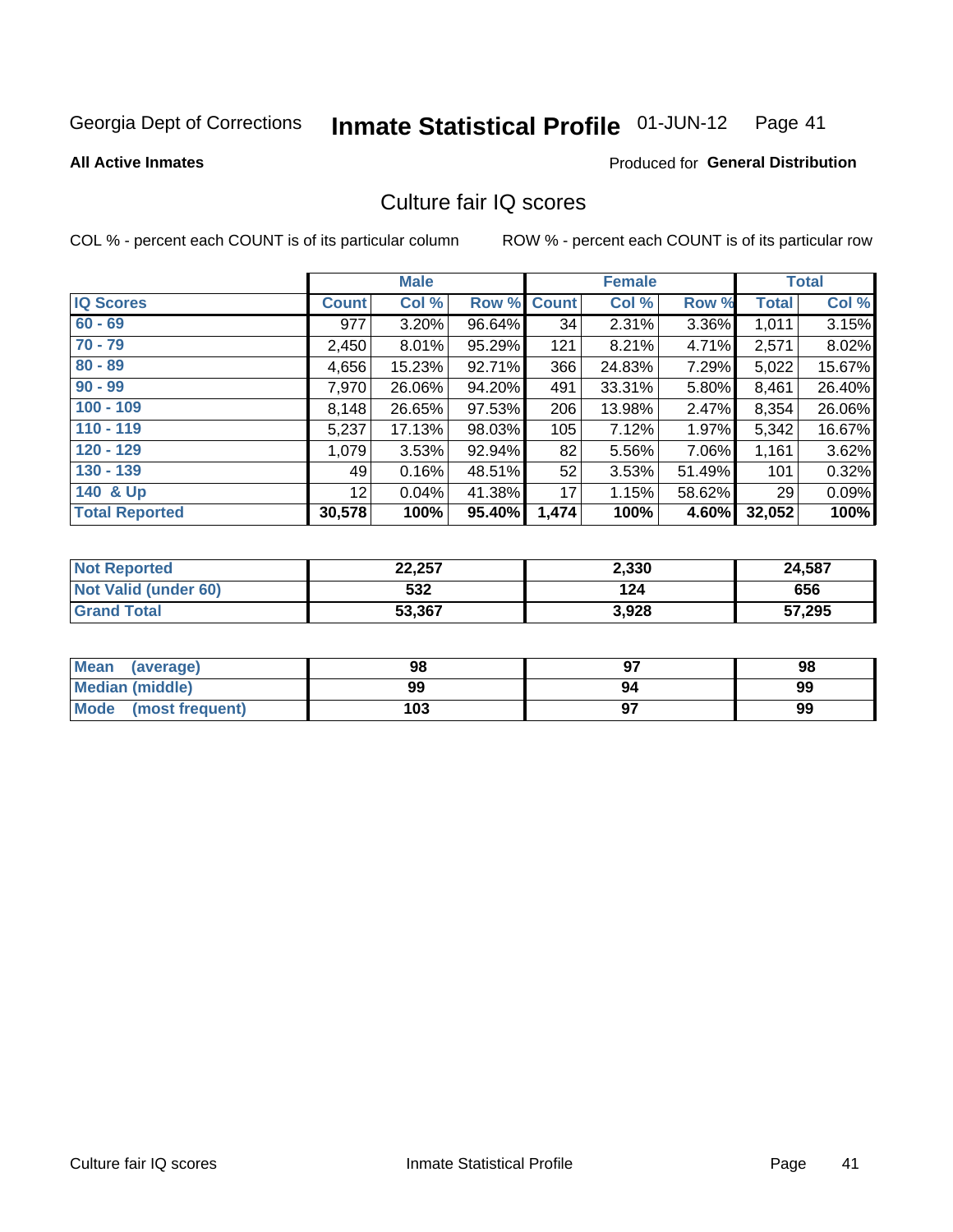#### Inmate Statistical Profile 01-JUN-12 Page 42

**All Active Inmates** 

### Produced for General Distribution

## Wide Range Achievement Test (WRAT) reading score

COL % - percent each COUNT is of its particular column

|                           |              | <b>Male</b> |        |              | <b>Female</b> |        |              | <b>Total</b> |
|---------------------------|--------------|-------------|--------|--------------|---------------|--------|--------------|--------------|
| <b>WRAT Reading Score</b> | <b>Count</b> | Col %       | Row %  | <b>Count</b> | Col %         | Row %  | <b>Total</b> | Col %        |
| $0.1$ to $0.9$            | 661          | 2.13%       | 98.36% | 11           | 0.69%         | 1.64%  | 672          | 2.06%        |
| 1.0 to 1.9                | 775          | 2.50%       | 97.85% | 17           | 1.06%         | 2.15%  | 792          | 2.43%        |
| 2.0 to 2.9                | 1,385        | 4.46%       | 97.60% | 34           | 2.13%         | 2.40%  | 1,419        | 4.35%        |
| 3.0 to 3.9                | 2,572        | 8.29%       | 96.91% | 82           | 5.13%         | 3.09%  | 2,654        | 8.13%        |
| 4.0 to 4.9                | 2,978        | 9.59%       | 96.00% | 124          | 7.76%         | 4.00%  | 3,102        | 9.50%        |
| 5.0 to 5.9                | 2,592        | 8.35%       | 96.54% | 93           | 5.82%         | 3.46%  | 2,685        | 8.23%        |
| 6.0 to 6.9                | 2,672        | 8.61%       | 95.87% | 115          | 7.20%         | 4.13%  | 2,787        | 8.54%        |
| 7.0 to 7.9                | 1,258        | 4.05%       | 95.23% | 63           | 3.94%         | 4.77%  | 1,321        | 4.05%        |
| 8.0 to 8.9                | 2,493        | 8.03%       | 95.70% | 112          | 7.01%         | 4.30%  | 2,605        | 7.98%        |
| 9.0 to 9.9                | 1,936        | 6.24%       | 96.22% | 76           | 4.76%         | 3.78%  | 2,012        | 6.16%        |
| 10.0 to 10.9              | 1,716        | 5.53%       | 94.65% | 97           | 6.07%         | 5.35%  | 1,813        | 5.56%        |
| 11.0 to 11.9              | 2,186        | 7.04%       | 94.18% | 135          | 8.45%         | 5.82%  | 2,321        | 7.11%        |
| 12.0 to 12.9              | 6,461        | 20.82%      | 93.06% | 482          | 30.16%        | 6.94%  | 6,943        | 21.27%       |
| 13                        | 1,354        | 4.36%       | 89.61% | 157          | 9.82%         | 10.39% | 1,511        | 4.63%        |
| <b>Total Reported</b>     | 31,039       | 100%        | 95.10% | 1,598        | 100%          | 4.90%  | 32,637       | 100%         |

| Reported<br>'NOT | 22,328 | 2,330 | 24,658 |
|------------------|--------|-------|--------|
| `otal            | 53,367 | 3,928 | 57,295 |

| Mean<br>(average)       | 8.05         | 9.44 | 8.12 |
|-------------------------|--------------|------|------|
| Median (middle)         | י ה<br>O.A   | 10.8 | o.z  |
| Mode<br>(most frequent) | 19 Q<br>14.O | 12.9 | 12.9 |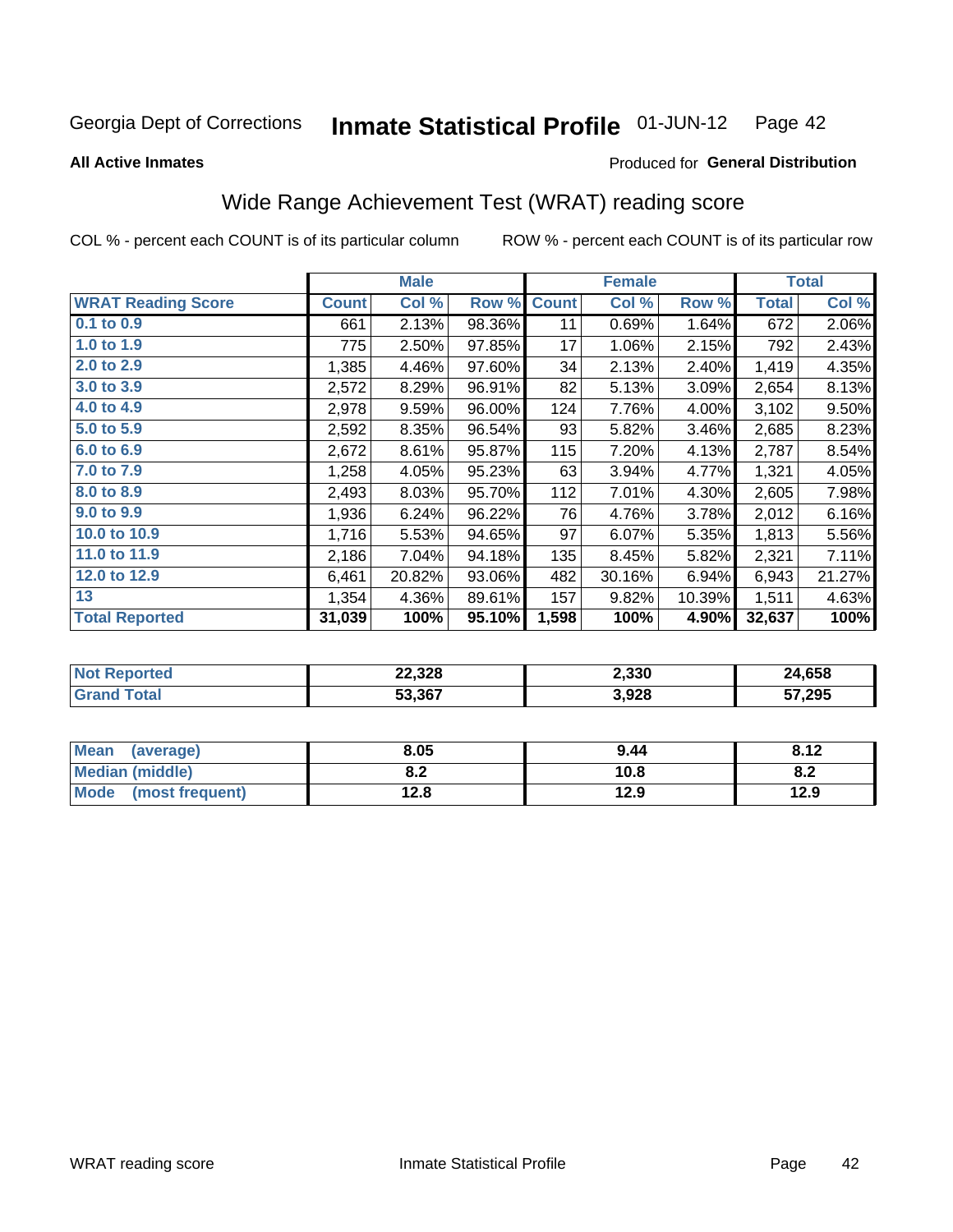#### Inmate Statistical Profile 01-JUN-12 Page 43

**All Active Inmates** 

### Produced for General Distribution

## Wide Range Achievement Test (WRAT) math score

COL % - percent each COUNT is of its particular column

|                              |              | <b>Male</b> |        |              | <b>Female</b> |        |              | <b>Total</b> |
|------------------------------|--------------|-------------|--------|--------------|---------------|--------|--------------|--------------|
| <b>WRAT Mathematic Score</b> | <b>Count</b> | Col %       | Row %  | <b>Count</b> | Col %         | Row %  | <b>Total</b> | Col %        |
| $0.1$ to $0.9$               | 98           | 0.32%       | 98.99% | 1            | 0.06%         | 1.01%  | 99           | 0.30%        |
| 1.0 to 1.9                   | 225          | 0.72%       | 97.83% | 5            | 0.31%         | 2.17%  | 230          | 0.70%        |
| 2.0 to 2.9                   | 754          | 2.43%       | 95.93% | 32           | 2.00%         | 4.07%  | 786          | 2.41%        |
| 3.0 to 3.9                   | 1,858        | 5.99%       | 96.92% | 59           | 3.69%         | 3.08%  | 1,917        | 5.87%        |
| 4.0 to 4.9                   | 3,698        | 11.91%      | 96.40% | 138          | 8.63%         | 3.60%  | 3,836        | 11.75%       |
| 5.0 to 5.9                   | 4,589        | 14.78%      | 96.19% | 182          | 11.38%        | 3.81%  | 4,771        | 14.62%       |
| 6.0 to 6.9                   | 6,849        | 22.06%      | 95.74% | 305          | 19.07%        | 4.26%  | 7,154        | 21.92%       |
| 7.0 to 7.9                   | 3,483        | 11.22%      | 95.95% | 147          | 9.19%         | 4.05%  | 3,630        | 11.12%       |
| 8.0 to 8.9                   | 2,705        | 8.71%       | 93.53% | 187          | 11.69%        | 6.47%  | 2,892        | 8.86%        |
| 9.0 to 9.9                   | 2,081        | 6.70%       | 94.29% | 126          | 7.88%         | 5.71%  | 2,207        | 6.76%        |
| 10.0 to 10.9                 | 957          | 3.08%       | 96.67% | 33           | 2.06%         | 3.33%  | 990          | 3.03%        |
| 11.0 to 11.9                 | 1,103        | 3.55%       | 91.61% | 101          | 6.32%         | 8.39%  | 1,204        | 3.69%        |
| 12.0 to 12.9                 | 2,478        | 7.98%       | 90.67% | 255          | 15.95%        | 9.33%  | 2,733        | 8.37%        |
| 13                           | 165          | 0.53%       | 85.49% | 28           | 1.75%         | 14.51% | 193          | 0.59%        |
| <b>Total Reported</b>        | 31,043       | 100%        | 95.10% | 1,599        | 100%          | 4.90%  | 32,642       | 100%         |

| <b>Not Reported</b>                 | 22,324 | 2,329 | 24,653 |
|-------------------------------------|--------|-------|--------|
| $\mathop{\mathsf{Total}}$<br>'Grand | 53,367 | 3,928 | 57,295 |

| Mean (average)         | 7.10 | 8.05 | 7.15 |
|------------------------|------|------|------|
| <b>Median (middle)</b> | 6.5  |      | o.o  |
| Mode (most frequent)   | 6.9  | 12.9 | 6.9  |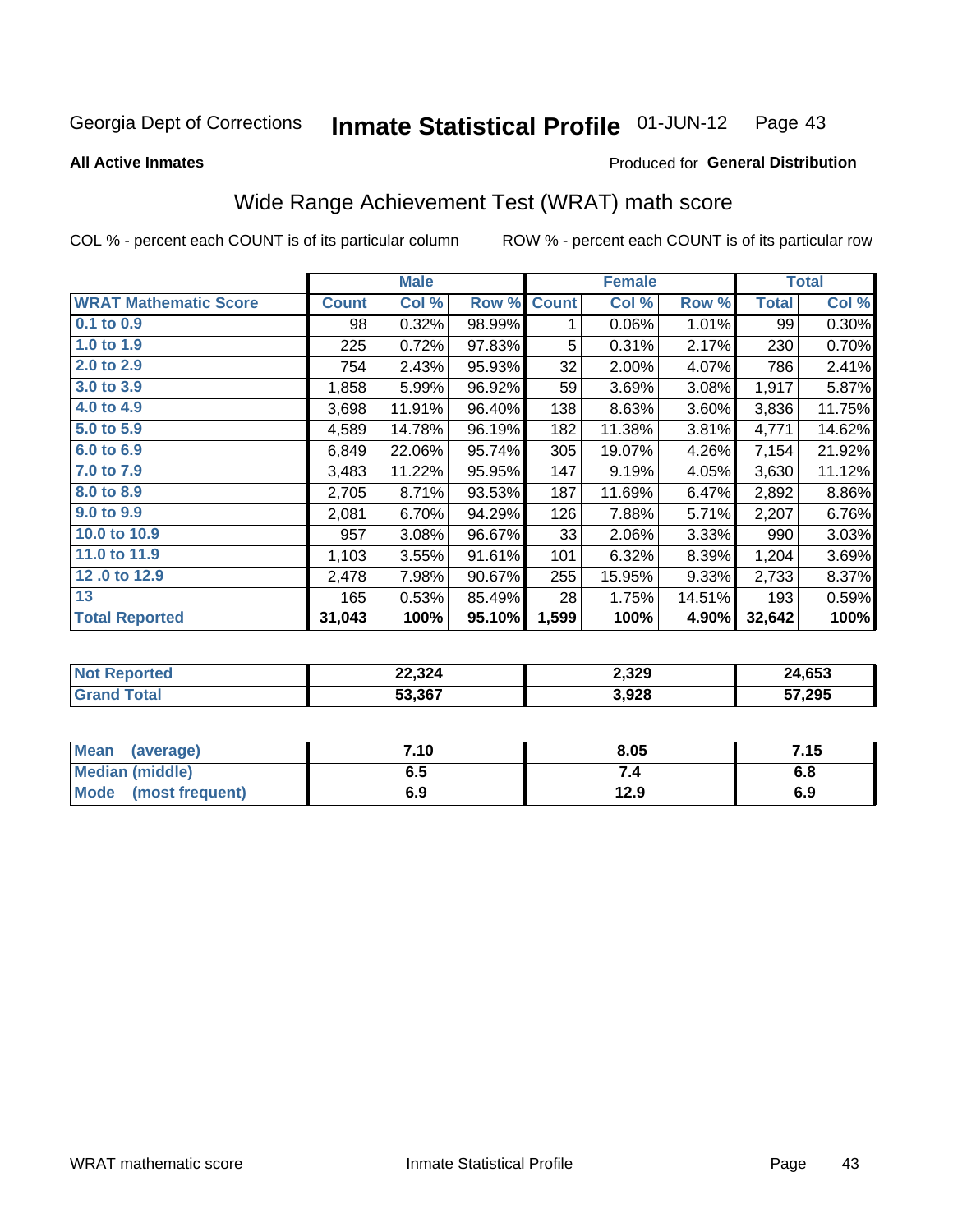### Inmate Statistical Profile 01-JUN-12 Page 44

### **All Active Inmates**

### Produced for General Distribution

## Wide Range Achievement Test (WRAT) spelling score

COL % - percent each COUNT is of its particular column

|                            |              | <b>Male</b> |        |              | <b>Female</b> |        |              | <b>Total</b> |
|----------------------------|--------------|-------------|--------|--------------|---------------|--------|--------------|--------------|
| <b>WRAT Spelling Score</b> | <b>Count</b> | Col %       | Row %  | <b>Count</b> | Col %         | Row %  | <b>Total</b> | Col %        |
| 0.1 to 0.9                 | 719          | 2.32%       | 98.63% | 10           | 0.63%         | 1.37%  | 729          | 2.23%        |
| 1.0 to 1.9                 | 1,176        | 3.79%       | 98.82% | 14           | 0.88%         | 1.18%  | 1,190        | 3.65%        |
| 2.0 to 2.9                 | 1,998        | 6.44%       | 98.18% | 37           | 2.32%         | 1.82%  | 2,035        | 6.23%        |
| 3.0 to 3.9                 | 2,569        | 8.28%       | 97.94% | 54           | 3.38%         | 2.06%  | 2,623        | 8.04%        |
| 4.0 to 4.9                 | 2,598        | 8.37%       | 97.34% | 71           | 4.44%         | 2.66%  | 2,669        | 8.18%        |
| 5.0 to 5.9                 | 3,655        | 11.77%      | 96.62% | 128          | 8.01%         | 3.38%  | 3,783        | 11.59%       |
| 6.0 to 6.9                 | 3,268        | 10.53%      | 96.06% | 134          | 8.39%         | 3.94%  | 3,402        | 10.42%       |
| 7.0 to 7.9                 | 2,621        | 8.44%       | 94.59% | 150          | 9.39%         | 5.41%  | 2,771        | 8.49%        |
| 8.0 to 8.9                 | 2,441        | 7.86%       | 94.69% | 137          | 8.57%         | 5.31%  | 2,578        | 7.90%        |
| 9.0 to 9.9                 | 1,855        | 5.98%       | 95.37% | 90           | 5.63%         | 4.63%  | 1,945        | 5.96%        |
| 10.0 to 10.9               | 1,728        | 5.57%       | 95.47% | 82           | 5.13%         | 4.53%  | 1,810        | 5.55%        |
| 11.0 to 11.9               | 1,685        | 5.43%       | 92.79% | 131          | 8.20%         | 7.21%  | 1,816        | 5.56%        |
| 12.0 to 12.9               | 4,113        | 13.25%      | 89.88% | 463          | 28.97%        | 10.12% | 4,576        | 14.02%       |
| 13                         | 615          | 1.98%       | 86.38% | 97           | 6.07%         | 13.62% | 712          | 2.18%        |
| <b>Total Reported</b>      | 31,041       | 100%        | 95.10% | 1,598        | 100.0%        | 4.90%  | 32,639       | 100%         |

| <b>Not Reported</b>          | 22,326 | 2,330 | 24,656 |
|------------------------------|--------|-------|--------|
| <b>Total</b><br><b>Grand</b> | 53,367 | 3,928 | 57,295 |

| <b>Mean</b><br>(average) | 7.23 | 9.29 | 7.33 |
|--------------------------|------|------|------|
| Median (middle)          |      | 9.6  | ν.,  |
| Mode<br>(most frequent)  | 12.9 | 12.9 | 12.9 |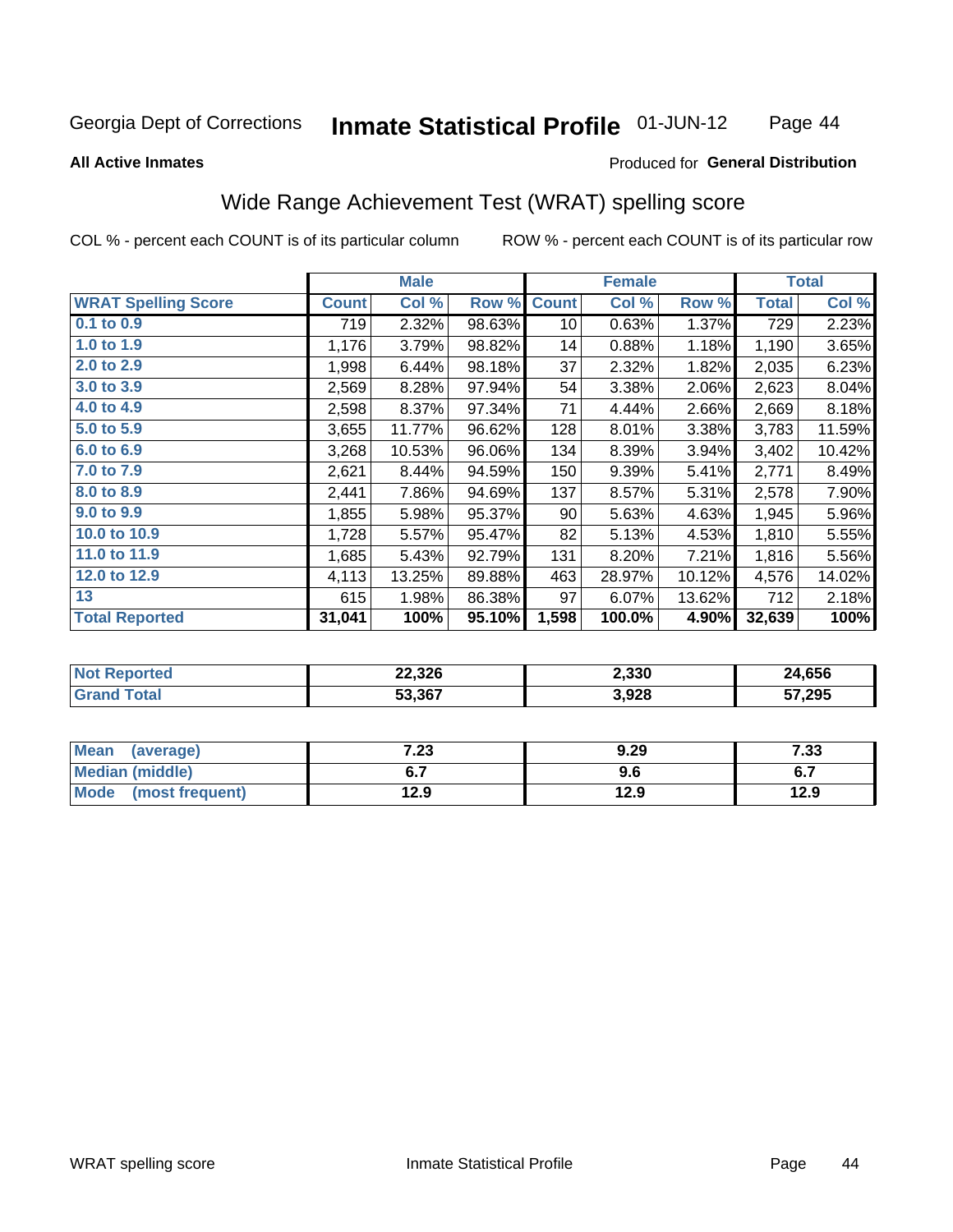## **All Active Inmates**

## Produced for General Distribution

## Scope of substance abuse - summary

COL % - percent each COUNT is of its particular column

|                        |                   | <b>Male</b> |           |              | <b>Female</b> |          |              | <b>Total</b> |
|------------------------|-------------------|-------------|-----------|--------------|---------------|----------|--------------|--------------|
| <b>Substance Abuse</b> | <b>Count</b>      | Col %       | Row %     | <b>Count</b> | Col %         | Row %    | <b>Total</b> | Col %        |
| <b>None</b>            | 38,037            | 71.27%      | 92.02%    | 3,300        | 84.01%        | 7.98%    | 41,337       | 72.15%       |
| <b>Drugs only</b>      | 8.316             | 15.58%      | 94.47%    | 487          | 12.40%        | 5.53%    | 8,803        | 15.36%       |
| <b>Alcohol only</b>    | .750 <sup>1</sup> | $3.28\%$    | 98.09%    | 34           | 0.87%         | 1.91%    | 1,784        | 3.11%        |
| Drugs and alcohol      | 5,264             | $9.86\%$    | 98.01%    | 107          | 2.72%         | 1.99%    | 5,371        | 9.37%        |
| <b>Total Reported</b>  | 53,367            | 100%        | $93.14\%$ | 3,928        | 100%          | $6.86\%$ | 57,295       | 100%         |

| <b>Not Reported</b> |        |       |        |
|---------------------|--------|-------|--------|
| <b>Grand Total</b>  | 53,367 | 3,928 | 57,295 |

|  | M<br>nuemi | None | <b>IODE</b><br>NIJ | None |
|--|------------|------|--------------------|------|
|--|------------|------|--------------------|------|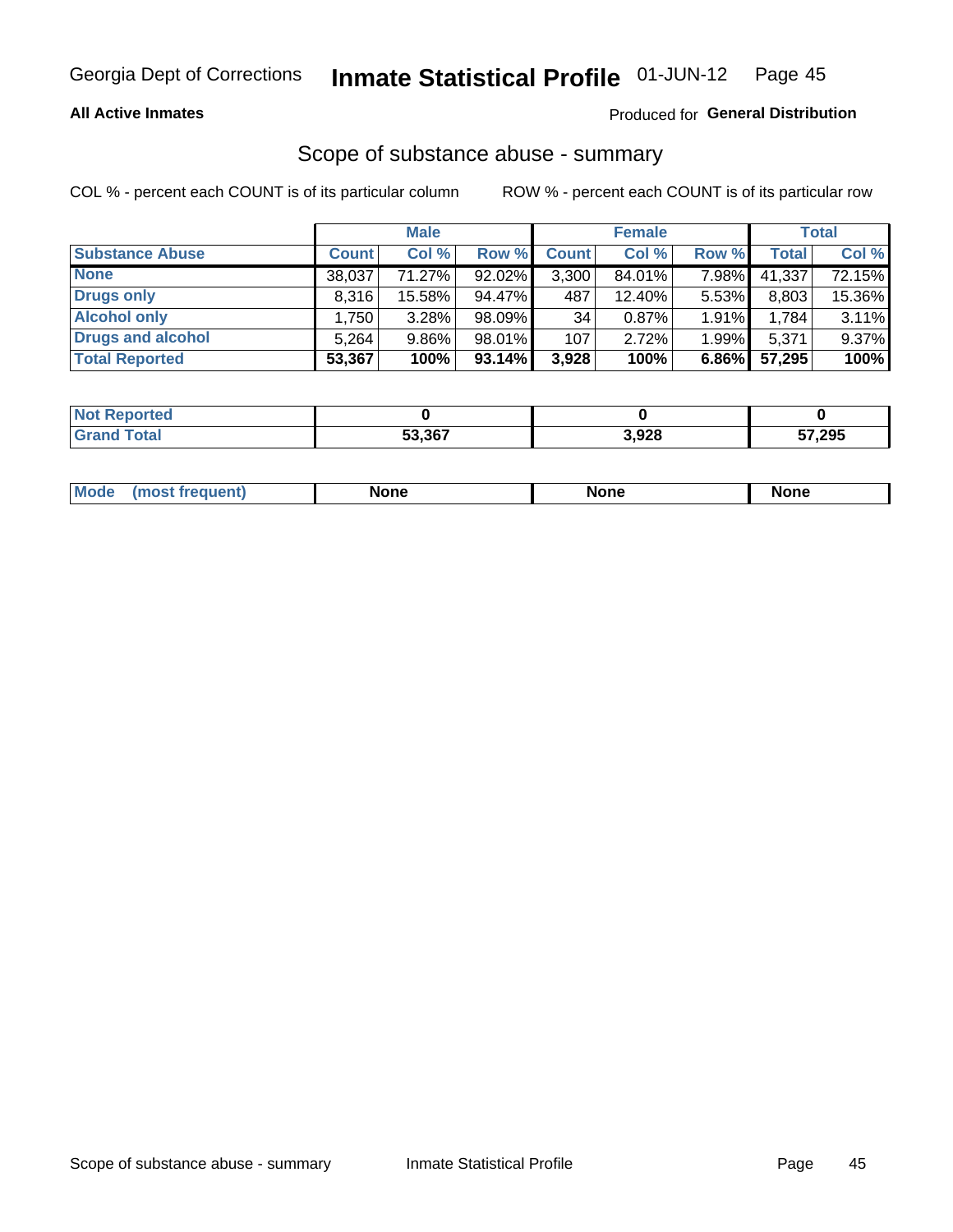## **All Active Inmates**

## Produced for General Distribution

## Scope of substance abuse - detail

COL % - percent each COUNT is of its particular column

|                                      |              | <b>Male</b> |         |              | <b>Female</b> |       |              | <b>Total</b> |
|--------------------------------------|--------------|-------------|---------|--------------|---------------|-------|--------------|--------------|
| <b>Substance Abuse</b>               | <b>Count</b> | Col %       | Row %   | <b>Count</b> | Col %         | Row % | <b>Total</b> | Col %        |
| No drug or alcohol problems          | 38,037       | 71.27%      | 92.02%  | 3,300        | 84.01%        | 7.98% | 41,337       | 72.15%       |
| Drug addiction but no alcohol        | 151          | 0.28%       | 92.07%  | 13           | 0.33%         | 7.93% | 164          | 0.29%        |
| <b>Drug addiction and alcohol</b>    | 68           | 0.13%       | 98.55%  |              | 0.03%         | 1.45% | 69           | 0.12%        |
| abuse                                |              |             |         |              |               |       |              |              |
| <b>Drug addiction and alcoholism</b> | 50           | 0.09%       | 100.00% |              |               |       | 50           | 0.09%        |
| No drug problem but alcohol          | 1,456        | 2.73%       | 99.05%  | 14           | 0.36%         | 0.95% | 1,470        | 2.57%        |
| <b>labuse</b>                        |              |             |         |              |               |       |              |              |
| No drug problem but alcoholism       | 294          | 0.55%       | 93.63%  | 20           | 0.51%         | 6.37% | 314          | 0.55%        |
| Drug experiment but no alcohol       | 4,161        | 7.80%       | 96.93%  | 132          | 3.36%         | 3.07% | 4,293        | 7.49%        |
| <b>Drug experiment &amp; alcohol</b> | 834          | 1.56%       | 98.58%  | 12           | 0.31%         | 1.42% | 846          | 1.48%        |
| <b>labuse</b>                        |              |             |         |              |               |       |              |              |
| Drug experiment & alcoholism         | 267          | 0.50%       | 96.04%  | 11           | 0.28%         | 3.96% | 278          | 0.49%        |
| Drug abuse but no alcohol            | 4,004        | 7.50%       | 92.13%  | 342          | 8.71%         | 7.87% | 4,346        | 7.59%        |
| Drug abuse and alcohol abuse         | 3,411        | 6.39%       | 98.78%  | 42           | 1.07%         | 1.22% | 3,453        | 6.03%        |
| <b>Drug abuse and alcoholism</b>     | 634          | 1.19%       | 93.93%  | 41           | 1.04%         | 6.07% | 675          | 1.18%        |
| <b>Total Reported</b>                | 53,367       | 100%        | 93.14%  | 3,928        | 100%          | 6.86% | 57,295       | 100.0%       |

| orted<br><b>NOT</b> |        |       |                     |
|---------------------|--------|-------|---------------------|
|                     | 53,367 | 3,928 | 57,295<br><u>JI</u> |

| Mode (most frequent) | No drug or alcohol problems No drug or alcohol problems No drug or alcohol |          |
|----------------------|----------------------------------------------------------------------------|----------|
|                      |                                                                            | problems |
|                      |                                                                            |          |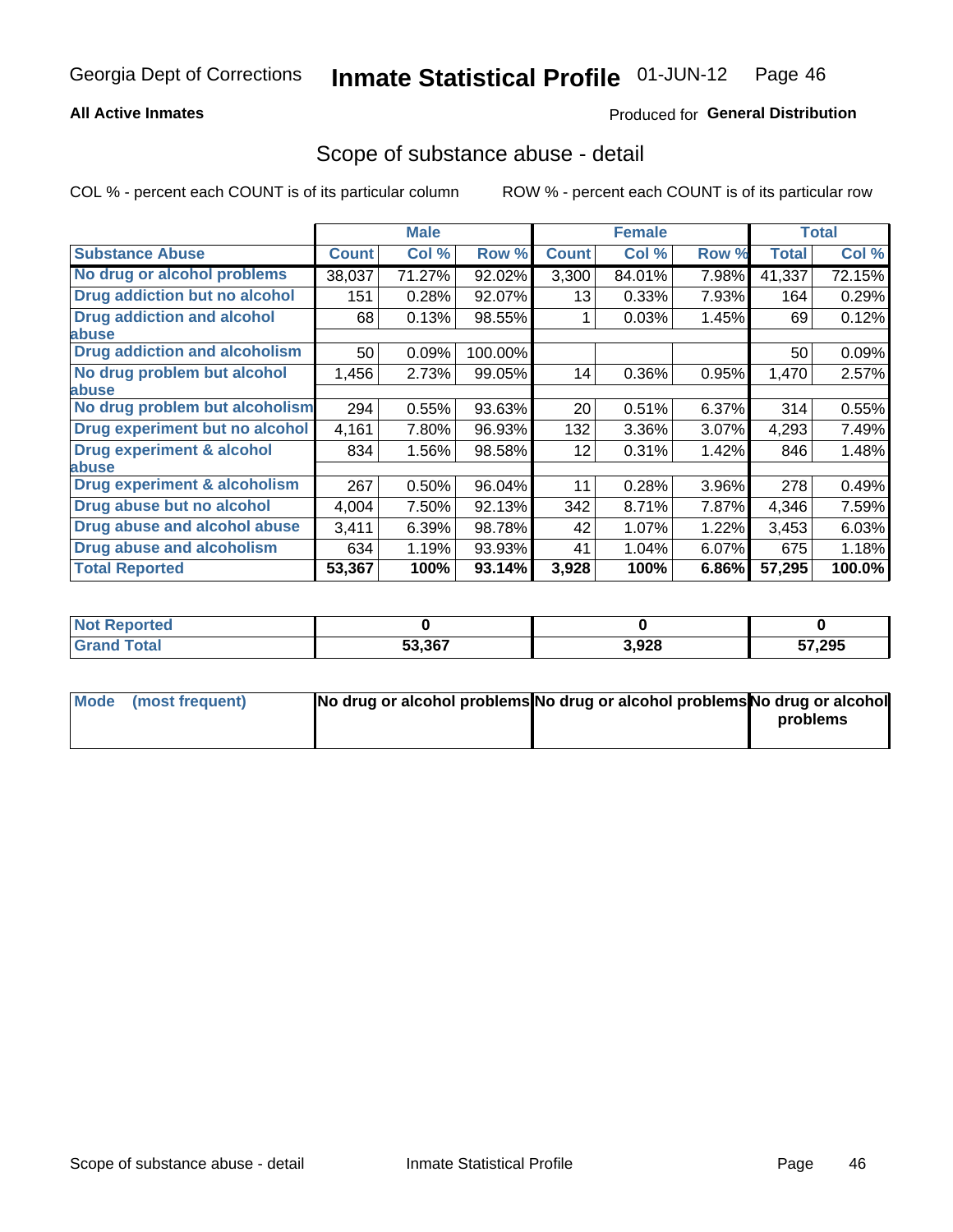#### Inmate Statistical Profile 01-JUN-12 Page 47

**All Active Inmates** 

### Produced for General Distribution

## Current / last mental health treatment level

COL % - percent each COUNT is of its particular column

|                                    |              | <b>Male</b> |           |              | <b>Female</b> |        |              | <b>Total</b> |
|------------------------------------|--------------|-------------|-----------|--------------|---------------|--------|--------------|--------------|
| <b>Mental Health Treatment Lev</b> | <b>Count</b> | Col %       | Row %     | <b>Count</b> | Col %         | Row %  | <b>Total</b> | Col %        |
| 1 No problem at current time       | 7,538        | 49.92%      | $90.92\%$ | 753          | 29.85%        | 9.08%  | 8,291        | 47.04%       |
| 2 Receiving outpatient             | 5,437        | 36.00%      | 75.99%    | 1,718        | 68.09%        | 24.01% | 7,155        | 40.60%       |
| <b>Treatment</b>                   |              |             |           |              |               |        |              |              |
| 3 Inpatient, moderate              | 1,757        | 11.63%      | 97.88%    | 38           | 1.51%         | 2.12%  | 1,795        | 10.18%       |
| <b>Treatment</b>                   |              |             |           |              |               |        |              |              |
| 4 Inpatient, intensive             | 347          | 2.30%       | 96.12%    | 14           | 0.55%         | 3.88%  | 361          | 2.05%        |
| <b>Treatment</b>                   |              |             |           |              |               |        |              |              |
| <b>5 Undergoing crisis</b>         | 16           | 0.11%       | 100.00%   |              |               |        | 16           | 0.09%        |
| <b>stabilization</b>               |              |             |           |              |               |        |              |              |
| <b>6 Hospital for criminally</b>   | 6            | 0.04%       | 100.00%   |              |               |        | 6            | 0.03%        |
| <b>Tinsane</b>                     |              |             |           |              |               |        |              |              |
| <b>Total Evaluated</b>             | 15,101       | 100%        | 85.68%    | 2,523        | 100%          | 14.32% | 17,624       | 100%         |

| <b>Never had MH evaluation</b> | 38,266 | ,405  | 39,67' |
|--------------------------------|--------|-------|--------|
| $\tau$ otal                    | 53,367 | 3,928 | 57,295 |

| Median (middle) | <b>Receiving outpatient</b><br>treatment | <b>Receiving outpatient</b><br>treatment | <b>Receiving</b><br>outpatient<br>treatment |
|-----------------|------------------------------------------|------------------------------------------|---------------------------------------------|
| <b>Mode</b>     | No problem at current time               | <b>Receiving outpatient</b>              | No problem at                               |
| (most frequent) |                                          | treatment                                | current time                                |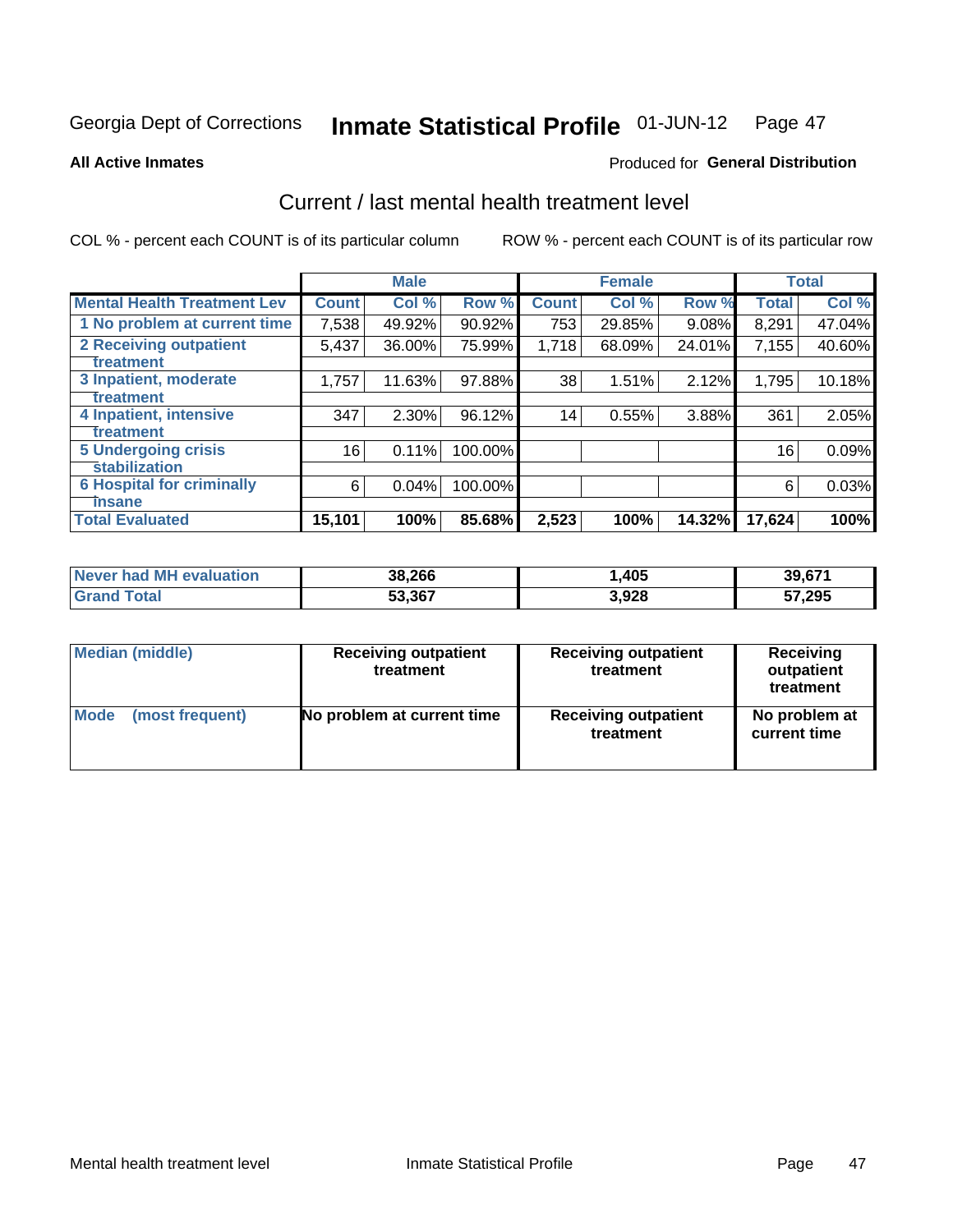## **All Active Inmates**

## Produced for General Distribution

## PULHESDWIT medical scale - 'P' overall condition ('P'hysical)

COL % - percent each COUNT is of its particular column

|                                  |              | <b>Male</b> |        |              | <b>Female</b> |         |              | <b>Total</b> |
|----------------------------------|--------------|-------------|--------|--------------|---------------|---------|--------------|--------------|
| <b>P' Overall Condition</b>      | <b>Count</b> | Col %       | Row %  | <b>Count</b> | Col %         | Row %   | <b>Total</b> | Col %        |
| 1 No medical illness             | 35,926       | 74.76%      | 94.72% | 2,001        | 57.80%        | 5.28%   | 37,927       | 73.62%       |
| 2 Well-controlled chronic        | 10,909       | 22.70%      | 89.01% | 1,347        | 38.91%        | 10.99%  | 12,256       | 23.79%       |
| <b>illness</b>                   |              |             |        |              |               |         |              |              |
| 3 Poorly-controlled chronic      | 1,126        | $2.34\%$    | 95.83% | 49           | 1.42%         | 4.17%   | 1,175        | 2.28%        |
| <b>illness</b>                   |              |             |        |              |               |         |              |              |
| 4 Significant problems requiring | 87           | 0.18%       | 89.69% | 10           | 0.29%         | 10.31%  | 97           | 0.19%        |
| special housing                  |              |             |        |              |               |         |              |              |
| 5 Terminal illness, < 6 months   | 71           | 0.01%       | 87.50% |              | 0.03%         | 12.50%  | 8            | 0.02%        |
| to live                          |              |             |        |              |               |         |              |              |
| 6 Inmate is pregnant             |              |             |        | 54           | 1.56%         | 100.00% | 54           | 0.10%        |
| <b>Total Reported</b>            | 48,055       | 100%        | 93.28% | 3,462        | 100%          | 6.72%   | 51,517       | 100%         |

| τeα | <b>E</b> 242<br>JUIL | 466         | ---    |
|-----|----------------------|-------------|--------|
|     | 53 367               | .928<br>- - | 57,295 |

| Mode | (most frequent) | 1 No medical illness | 1 No medical illness | 1 No medical<br>illness |
|------|-----------------|----------------------|----------------------|-------------------------|
|------|-----------------|----------------------|----------------------|-------------------------|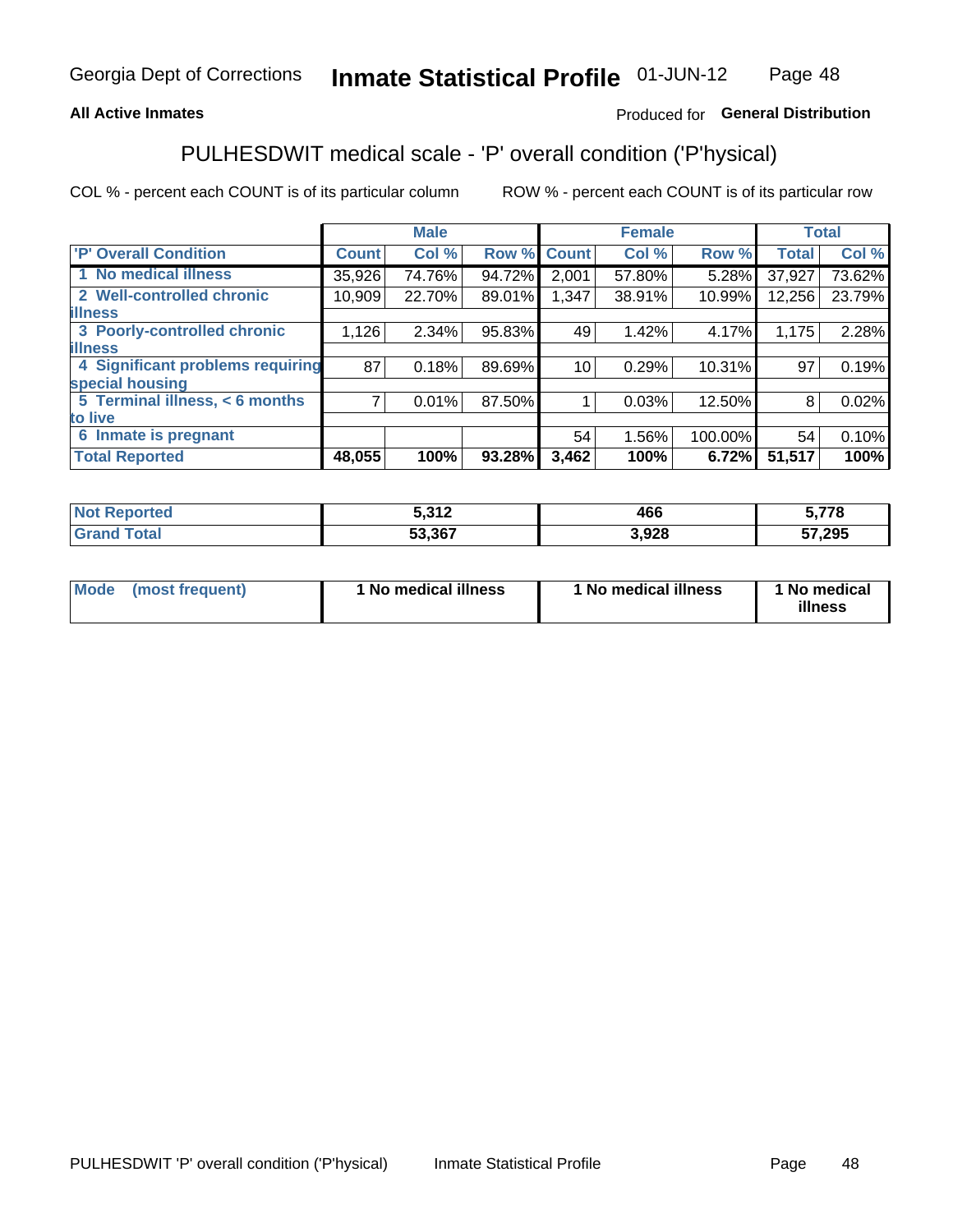### **All Active Inmates**

## Produced for General Distribution

# PULHESDWIT medical scale - 'U' upper body

COL % - percent each COUNT is of its particular column

|                              |               | <b>Male</b> |         |              | <b>Female</b> |        |              | <b>Total</b> |
|------------------------------|---------------|-------------|---------|--------------|---------------|--------|--------------|--------------|
| <b>U' Upper Body</b>         | <b>Count!</b> | Col %       | Row %   | <b>Count</b> | Col %         | Row %  | <b>Total</b> | Col %        |
| 1 Upper bones, joints,       | 45,765        | 95.38%      | 93.31%  | 3,282        | 94.80%        | 6.69%  | 49,047       | 95.34%       |
| muscles all OK               |               |             |         |              |               |        |              |              |
| 2 One or both arms minimally | 1,860         | 3.88%       | 91.99%  | 162          | 4.68%         | 8.01%  | 2,022        | 3.93%        |
| limited                      |               |             |         |              |               |        |              |              |
| 3 One or both arms           | 308           | 0.64%       | 95.95%  | 13           | 0.38%         | 4.05%  | 321          | 0.62%        |
| moderately limited           |               |             |         |              |               |        |              |              |
| 4 One arm disabled,          | 43            | 0.09%       | 89.58%  | 5            | 0.14%         | 10.42% | 48           | 0.09%        |
| paralyzed, or amputated      |               |             |         |              |               |        |              |              |
| 5 Both arms disabled,        | 5             | 0.01%       | 100.00% |              |               |        | 5            | 0.01%        |
| paralyzed, or amputated      |               |             |         |              |               |        |              |              |
| <b>Total Reported</b>        | 47,981        | 100%        | 93.27%  | 3,462        | 100%          | 6.73%  | 51,443       | 100%         |

| <b>Not Reported</b>   | 5,386  | 466   | 5,852  |
|-----------------------|--------|-------|--------|
| Total<br><b>Grano</b> | 53,367 | 3,928 | 57,295 |

| Mode (most frequent) | 1 Upper bones, joints,<br>muscles all OK | 1 Upper bones, joints,<br>muscles all OK | 1 Upper bones,<br>joints, muscles all<br>ΟK |
|----------------------|------------------------------------------|------------------------------------------|---------------------------------------------|
|----------------------|------------------------------------------|------------------------------------------|---------------------------------------------|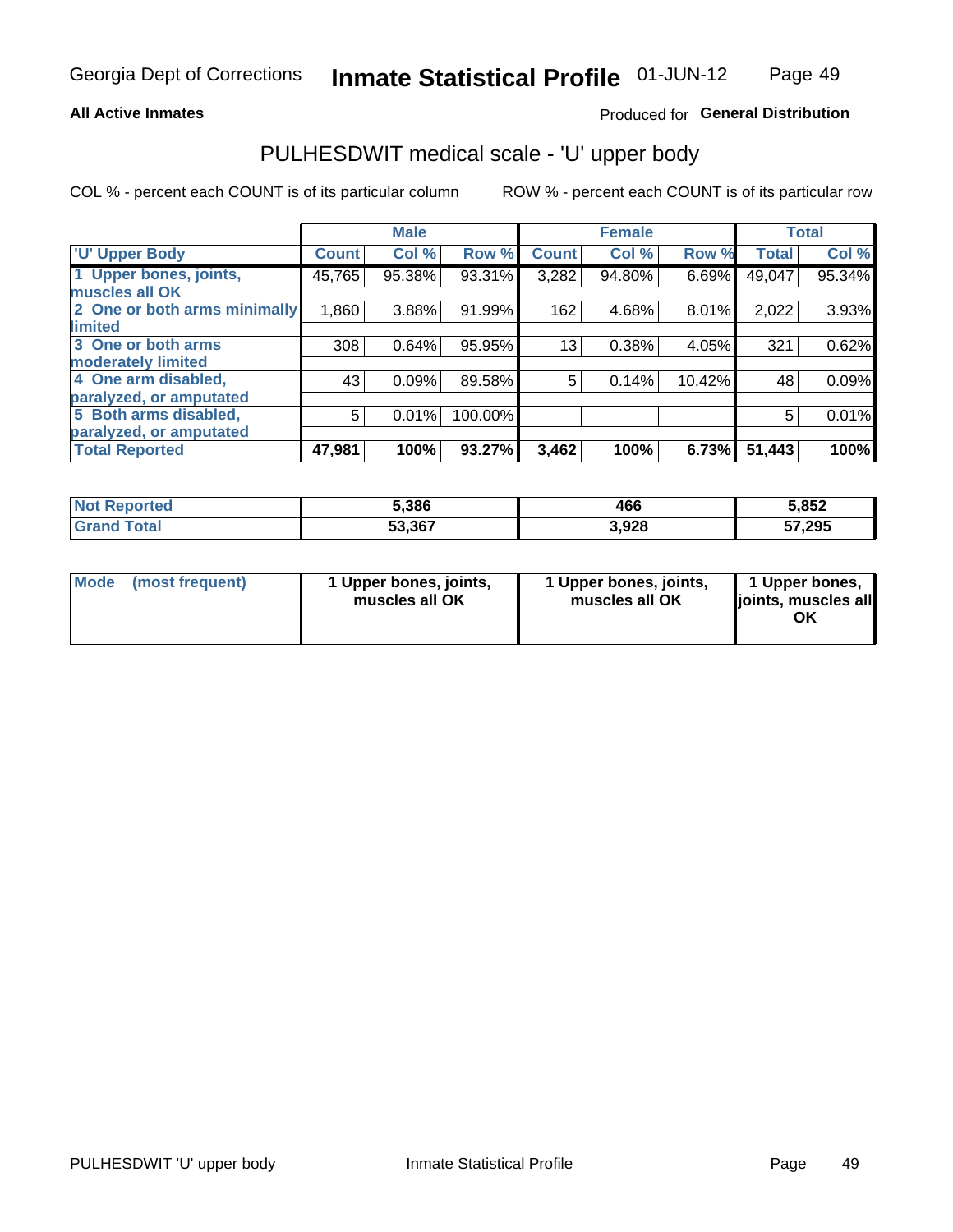### **All Active Inmates**

## Produced for General Distribution

## PULHESDWIT medical scale - 'L' lower body

COL % - percent each COUNT is of its particular column

|                                |               | <b>Male</b> |        |              | <b>Female</b> |        |              | <b>Total</b> |
|--------------------------------|---------------|-------------|--------|--------------|---------------|--------|--------------|--------------|
| 'L' Lower Body                 | <b>Count!</b> | Col %       | Row %  | <b>Count</b> | Col %         | Row %  | <b>Total</b> | Col %        |
| 1 Lower bones, joints,         | 42,488        | 88.55%      | 93.71% | 2,853        | 82.41%        | 6.29%  | 45,341       | 88.14%       |
| muscles all OK                 |               |             |        |              |               |        |              |              |
| 2 One or both legs minimally   | 4,682         | 9.76%       | 88.96% | 581          | 16.78%        | 11.04% | 5,263        | 10.23%       |
| limited                        |               |             |        |              |               |        |              |              |
| 3 One or both legs             | 694           | 1.45%       | 97.20% | 20           | 0.58%         | 2.80%  | 714          | 1.39%        |
| moderately limited             |               |             |        |              |               |        |              |              |
| 4 One leg disabled, paralyzed, | 109           | 0.23%       | 93.97% | 7            | 0.20%         | 6.03%  | 116          | 0.23%        |
| or amputated                   |               |             |        |              |               |        |              |              |
| 5 Both legs disabled,          | 8             | 0.02%       | 88.89% |              | 0.03%         | 11.11% | 9            | 0.02%        |
| paralyzed, or amputated        |               |             |        |              |               |        |              |              |
| <b>Total Reported</b>          | 47,981        | 100%        | 93.27% | 3,462        | 100%          | 6.73%  | 51,443       | 100.0%       |

| <b>Not Reported</b>   | 5,386  | 466   | 5,852  |
|-----------------------|--------|-------|--------|
| Total<br><b>Grano</b> | 53,367 | 3,928 | 57,295 |

|  | Mode (most frequent) | 1 Lower bones, joints,<br>muscles all OK | 1 Lower bones, joints,<br>muscles all OK | 1 Lower bones,<br>joints, muscles all<br>ΟK |
|--|----------------------|------------------------------------------|------------------------------------------|---------------------------------------------|
|--|----------------------|------------------------------------------|------------------------------------------|---------------------------------------------|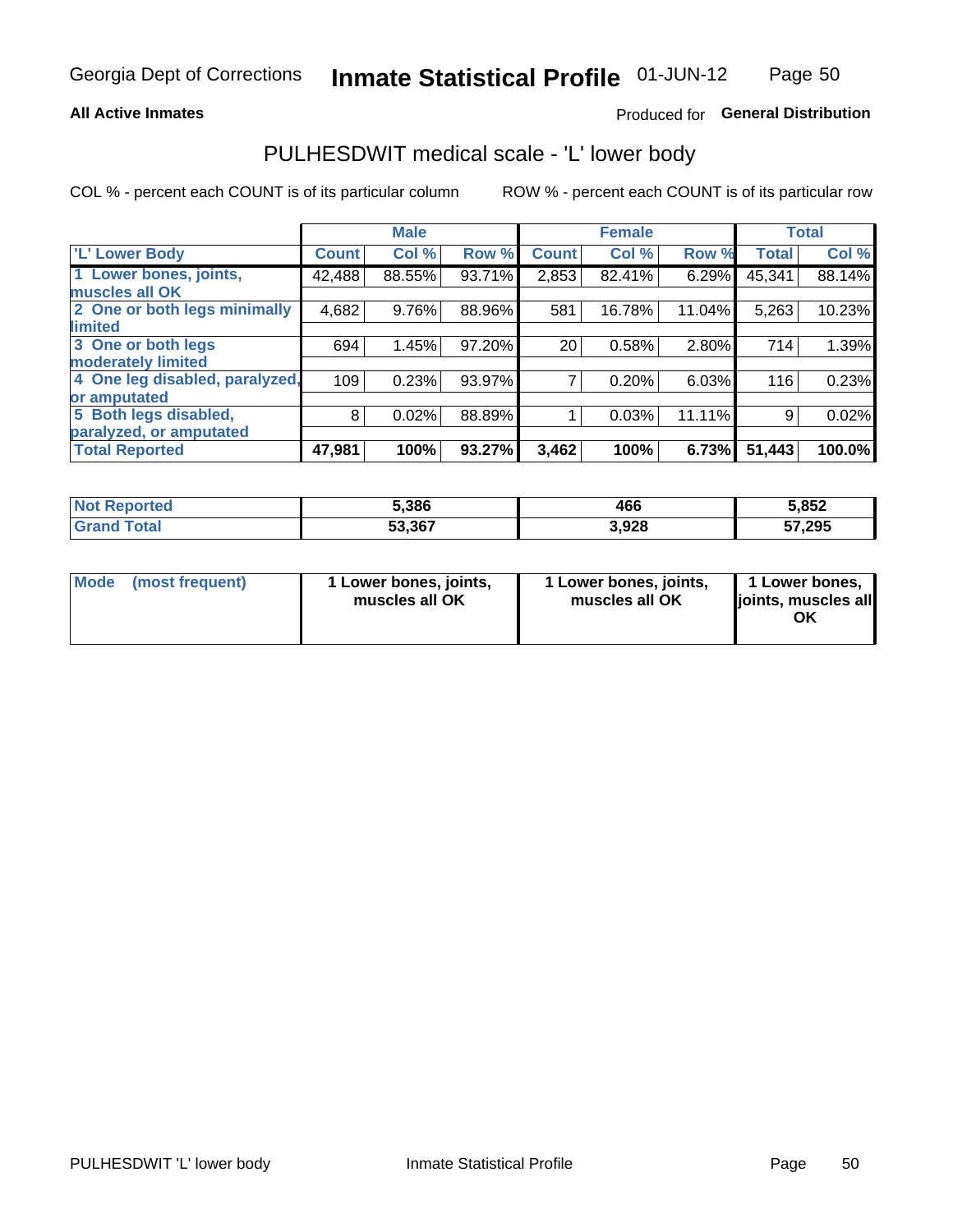### **All Active Inmates**

## Produced for General Distribution

## PULHESDWIT medical scale - 'H' hearing

COL % - percent each COUNT is of its particular column

|                                |              | <b>Male</b> |             |       | <b>Female</b> |       | <b>Total</b> |        |
|--------------------------------|--------------|-------------|-------------|-------|---------------|-------|--------------|--------|
| <b>'H' Hearing</b>             | <b>Count</b> | Col %       | Row % Count |       | Col %         | Row % | <b>Total</b> | Col %  |
| 1 Normal hearing both ears     | 47,354       | 98.72%      | 93.26%      | 3,422 | 98.90%        | 6.74% | 50,776       | 98.73% |
| 2 Some loss in one ear with    | 488          | 1.02%       | 93.67%      | 33    | 0.95%         | 6.33% | 521          | 1.01%  |
| other OK, or mild loss in both |              |             |             |       |               |       |              |        |
| 3 Total loss in one ear with   | 98           | 0.20%       | 97.03%      | 3     | 0.09%         | 2.97% | 101          | 0.20%  |
| mild loss in other             |              |             |             |       |               |       |              |        |
| 4 Severe loss in both ears     | 19           | 0.04%       | 95.00%      |       | 0.03%         | 5.00% | 20           | 0.04%  |
| 5 Total loss in both ears,     | 11           | 0.02%       | 91.67%      |       | 0.03%         | 8.33% | 12           | 0.02%  |
| requiring special housing      |              |             |             |       |               |       |              |        |
| <b>Total Reported</b>          | 47,970       | 100%        | 93.27%      | 3,460 | 100%          | 6.73% | 51,430       | 100%   |

| <b>orted</b><br><b>NOT</b> | 5,397  | 468   | 5.865  |
|----------------------------|--------|-------|--------|
|                            | 53,367 | 3,928 | 57,295 |

| Mode (most frequent) | 1 Normal hearing both ears 11 Normal hearing both ears 1 Normal hearing | both ears |
|----------------------|-------------------------------------------------------------------------|-----------|
|                      |                                                                         |           |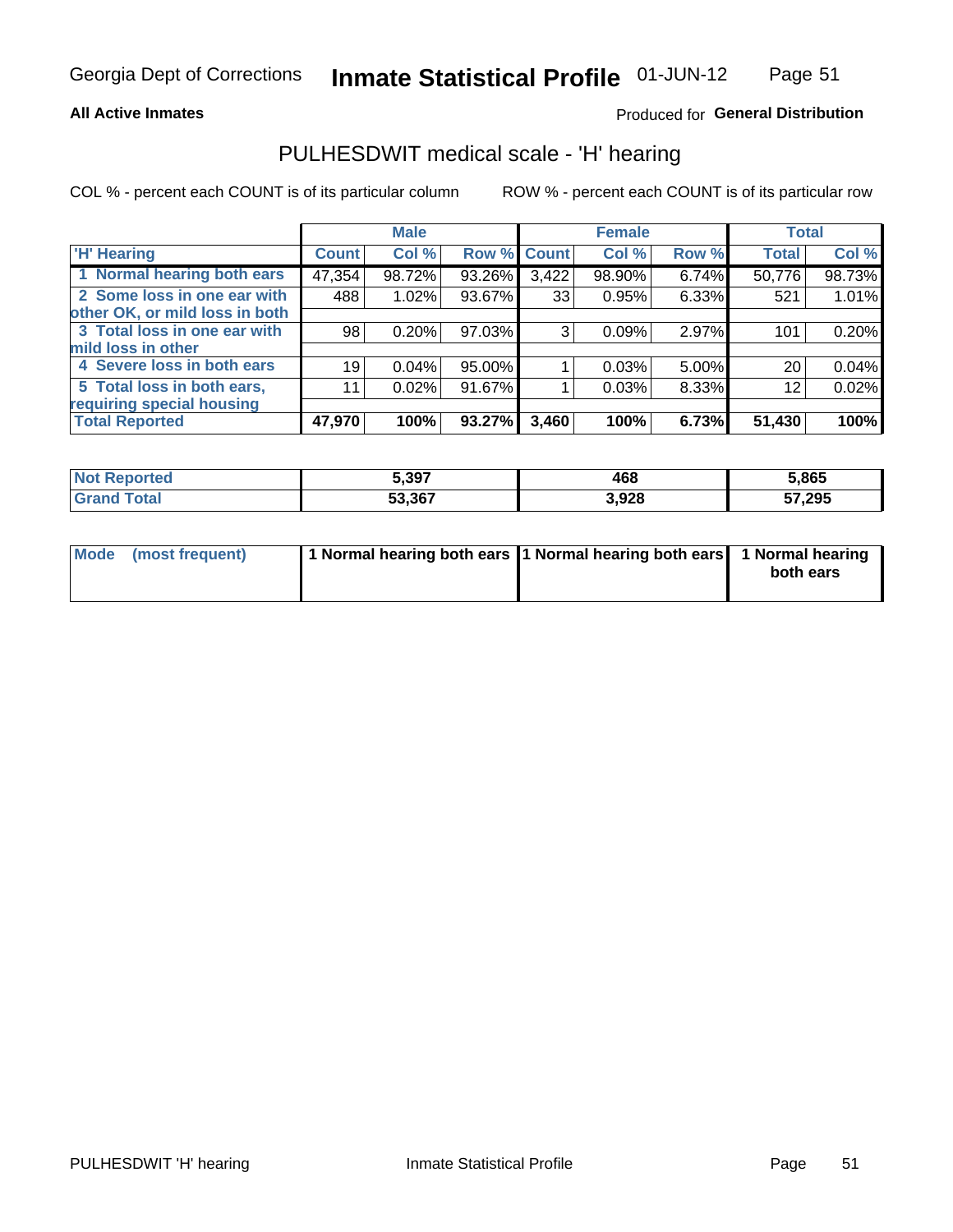### **All Active Inmates**

## Produced for General Distribution

## PULHESDWIT medical scale - 'E' vision

COL % - percent each COUNT is of its particular column

|                                 |              | <b>Male</b> |        |              | <b>Female</b> |        |              | <b>Total</b> |
|---------------------------------|--------------|-------------|--------|--------------|---------------|--------|--------------|--------------|
| <b>E' Vision</b>                | <b>Count</b> | Col %       | Row %  | <b>Count</b> | Col %         | Row %  | <b>Total</b> | Col %        |
| 1 Correctable to 20/40 in both  | 38,371       | 81.53%      | 95.46% | ,825         | 52.85%        | 4.54%  | 40,196       | 79.57%       |
| eyes                            |              |             |        |              |               |        |              |              |
| 2 Correctable to 20/70 in one   | 7,671        | 16.30%      | 83.48% | 1,518        | 43.96%        | 16.52% | 9,189        | 18.19%       |
| eye, may be blind in other      |              |             |        |              |               |        |              |              |
| 3 Correctable to 20/200 in one  | 877          | 1.86%       | 89.58% | 102          | 2.95%         | 10.42% | 979          | 1.94%        |
| eye, may be blind in other      |              |             |        |              |               |        |              |              |
| 4 One eye not correctable to    | 130          | 0.28%       | 94.89% |              | 0.20%         | 5.11%  | 137          | 0.27%        |
| 20/200, other may be blind      |              |             |        |              |               |        |              |              |
| 5 Blind in both eyes, requiring | 13           | 0.03%       | 92.86% |              | 0.03%         | 7.14%  | 14           | 0.03%        |
| special housing                 |              |             |        |              |               |        |              |              |
| <b>Total Reported</b>           | 47,062       | 100%        | 93.16% | 3,453        | 100%          | 6.84%  | 50,515       | 100%         |

| <b>Not Reported</b>   | 6,305  | $\rightarrow$<br>47 J | 6,780  |
|-----------------------|--------|-----------------------|--------|
| Total<br><b>Grand</b> | 53,367 | 3,928                 | 57,295 |

| Mode (most frequent) | 1 Correctable to 20/40 in both<br>eves | 1 Correctable to 20/40 in   1 Correctable to  <br>both eves | 20/40 in both eyes |
|----------------------|----------------------------------------|-------------------------------------------------------------|--------------------|
|                      |                                        |                                                             |                    |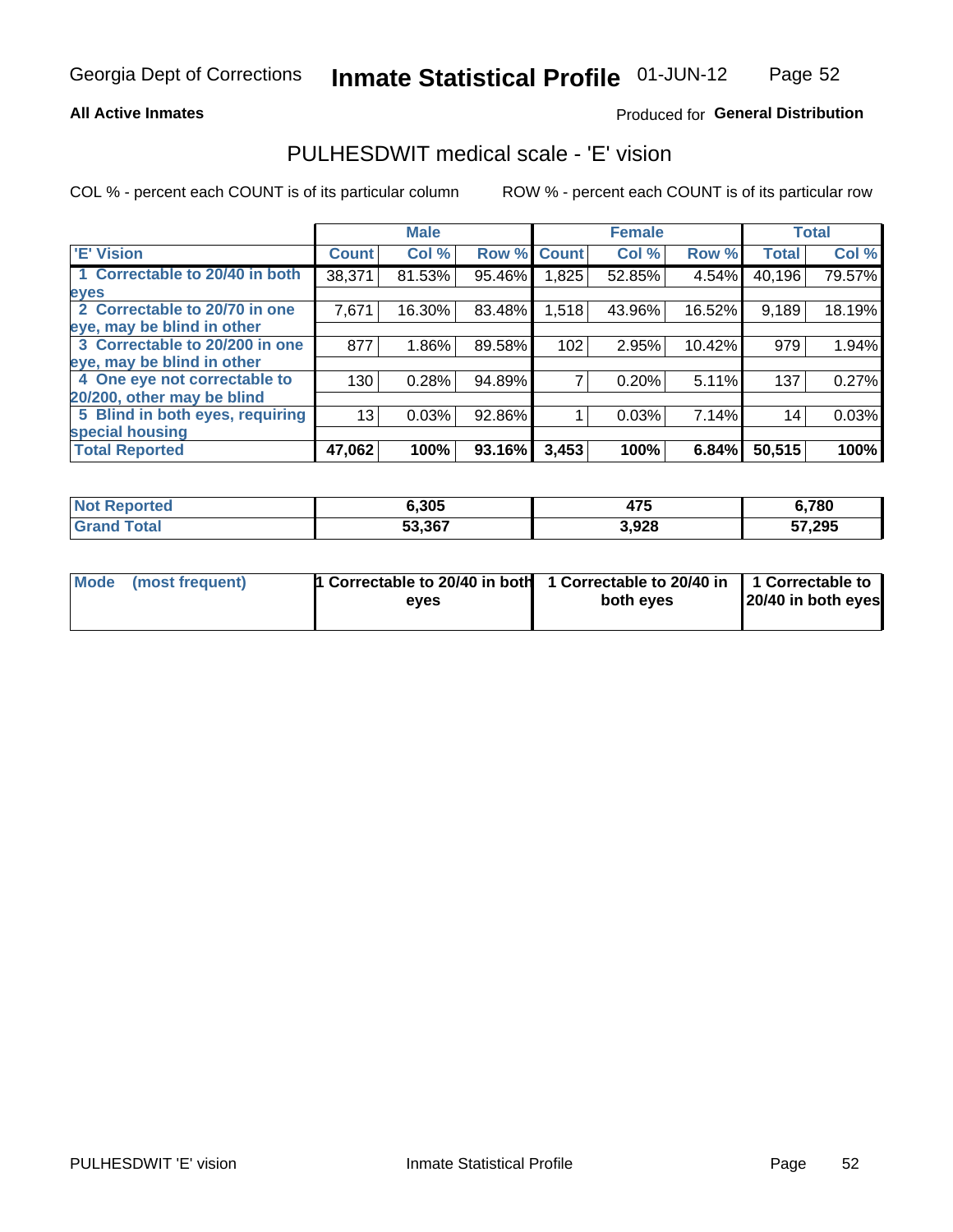### **All Active Inmates**

## Produced for General Distribution

## PULHESDWIT medical scale - 'S' pSychiatric

COL % - percent each COUNT is of its particular column

|                                        |              | <b>Male</b> |        |              | <b>Female</b> |        |              | <b>Total</b> |
|----------------------------------------|--------------|-------------|--------|--------------|---------------|--------|--------------|--------------|
| 'S' pSychiatric                        | <b>Count</b> | Col %       | Row %  | <b>Count</b> | Col %         | Row %  | <b>Total</b> | Col %        |
| 1 No impairment or disorders           | 40,934       | 86.26%      | 95.54% | 1,912        | 56.33%        | 4.46%  | 42,846       | 84.26%       |
| 2 Stable, or in remission, or          | 5,019        | 10.58%      | 77.49% | 1,458        | 42.96%        | 22.51% | 6,477        | 12.74%       |
| mild impairment or retardation         |              |             |        |              |               |        |              |              |
| 3 Requires moderate inpatient          | 1,247        | 2.63%       | 98.58% | 18           | 0.53%         | 1.42%  | 1,265        | 2.49%        |
| treatment                              |              |             |        |              |               |        |              |              |
| 4 Requires intensive inpatient         | 231          | 0.49%       | 97.88% | 5            | 0.15%         | 2.12%  | 236          | 0.46%        |
| treatment                              |              |             |        |              |               |        |              |              |
| <b>5 Requires Crisis Stabilization</b> | 22           | 0.05%       | 95.65% |              | 0.03%         | 4.35%  | 23           | 0.05%        |
| Unit (CSU) inpatient care              |              |             |        |              |               |        |              |              |
| <b>Total Reported</b>                  | 47,453       | 100%        | 93.33% | 3,394        | 100%          | 6.67%  | 50,847       | 100%         |

| <b>Not Reported</b> | 5,914  | 534   | 6,448  |
|---------------------|--------|-------|--------|
| ™otal               | 53,367 | 3,928 | 57,295 |

| Mode            | <b>1 No impairment or disorders</b> | 1 No impairment or | 1 No impairment or |
|-----------------|-------------------------------------|--------------------|--------------------|
| (most frequent) |                                     | disorders          | disorders          |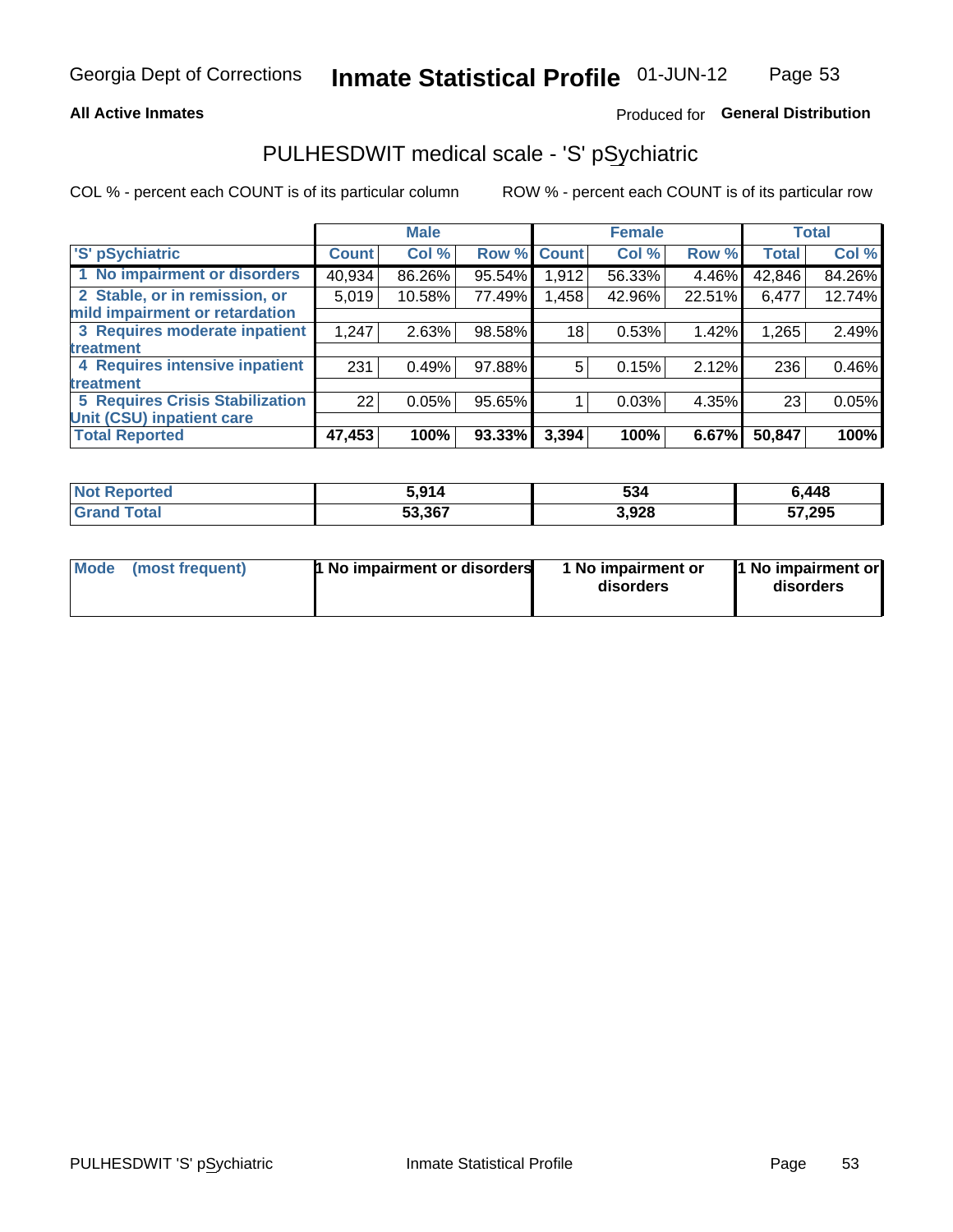### **All Active Inmates**

## Produced for General Distribution

## PULHESDWIT medical scale - 'D' dental

COL % - percent each COUNT is of its particular column

|                                 |              | <b>Male</b> |         |              | <b>Female</b> |       |              | <b>Total</b> |
|---------------------------------|--------------|-------------|---------|--------------|---------------|-------|--------------|--------------|
| <b>D' Dental</b>                | <b>Count</b> | Col %       | Row %   | <b>Count</b> | Col %         | Row % | <b>Total</b> | Col %        |
| 1 Minimal routine dental health | 23,650       | 52.21%      | 91.82%  | 2,107        | 61.81%        | 8.18% | 25,757       | 52.88%       |
| <b>needs</b>                    |              |             |         |              |               |       |              |              |
| 2 Moderate cavities and/or gum  | 16,258       | 35.89%      | 93.81%  | 1,073        | 31.48%        | 6.19% | 17,331       | 35.58%       |
| disease                         |              |             |         |              |               |       |              |              |
| 3 Extensive gum disease         | 5,379        | 11.87%      | 95.92%  | 229          | 6.72%         | 4.08% | 5,608        | 11.51%       |
| and/or widespread decay         |              |             |         |              |               |       |              |              |
| 4 Urgent need for dental        | 11           | 0.02%       | 100.00% |              |               |       | 11           | 0.02%        |
| <b>services</b>                 |              |             |         |              |               |       |              |              |
| 5 Life-threatening disease or   | 2            | 0.01%       | 100.00% |              |               |       | 2            | 0.01%        |
| extreme pain or infection       |              |             |         |              |               |       |              |              |
| <b>Total Reported</b>           | 45,300       | 100%        | 93.00%  | 3,409        | 100%          | 7.00% | 48,709       | 100%         |

| <b>Not Reported</b> | 3,067  | 540<br>JIJ | 8,586  |
|---------------------|--------|------------|--------|
| Total<br>Grand      | 53,367 | 3,928      | 57,295 |

| 1 Minimal routine dental<br>Mode<br>(most frequent)<br>health needs | 1 Minimal routine dental 1 Minimal routine<br>health needs | dental health<br>needs |
|---------------------------------------------------------------------|------------------------------------------------------------|------------------------|
|---------------------------------------------------------------------|------------------------------------------------------------|------------------------|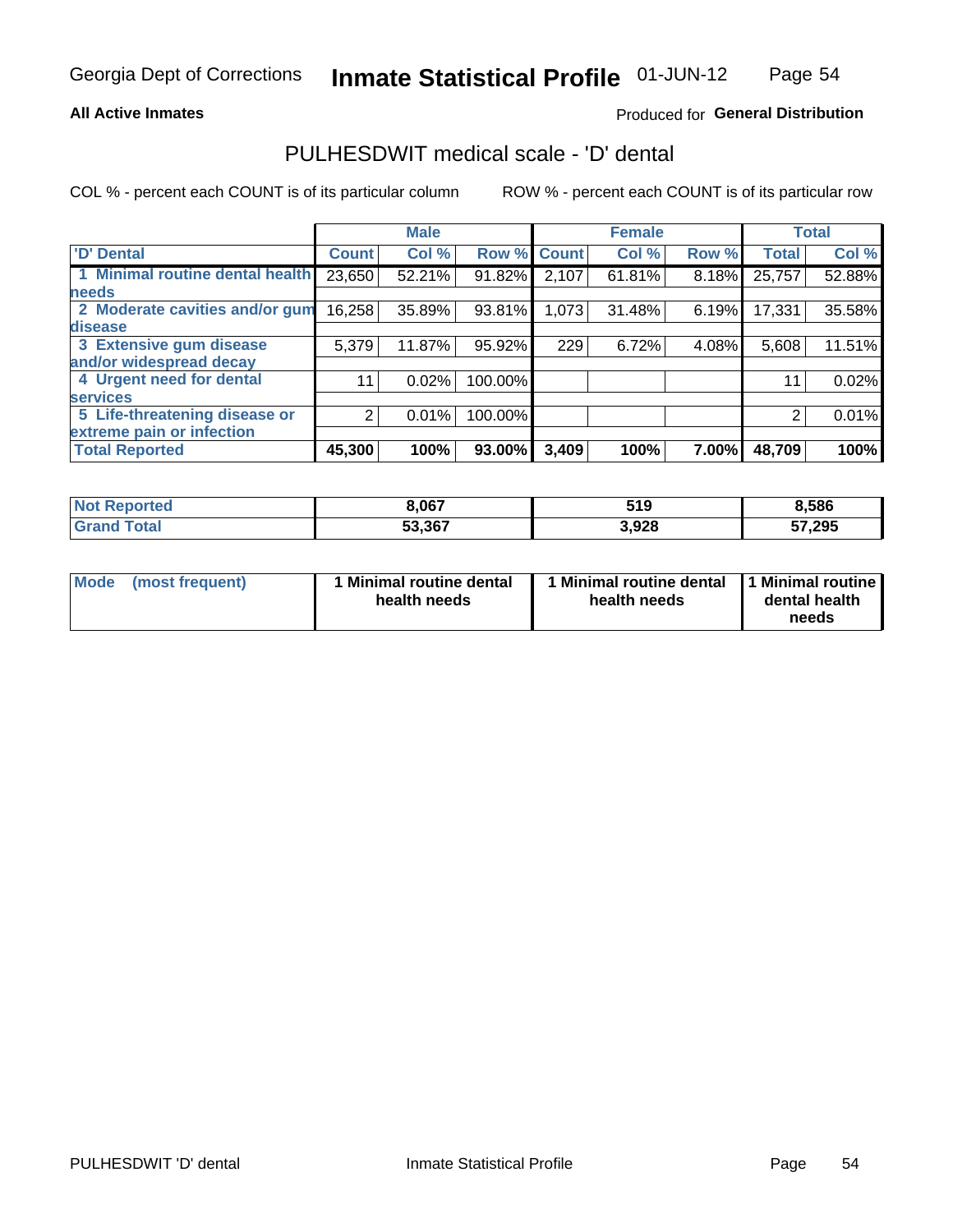## **All Active Inmates**

## Produced for General Distribution

## PULHESDWIT medical scale - 'W' work ability

COL % - percent each COUNT is of its particular column

|                                 |              | <b>Male</b> |        |             | <b>Female</b> |        |              | <b>Total</b> |
|---------------------------------|--------------|-------------|--------|-------------|---------------|--------|--------------|--------------|
| <b>W' work ability</b>          | <b>Count</b> | Col %       |        | Row % Count | Col %         | Row %  | <b>Total</b> | Col %        |
| 1 Unrestricted work or activity | 39,975       | 83.33%      | 93.38% | 2,832       | 81.80%        | 6.62%  | 42,807       | 83.22%       |
| 2 Minor restrictions on type of | 6,336        | 13.21%      | 92.51% | 513         | 14.82%        | 7.49%  | 6,849        | 13.32%       |
| <b>work</b>                     |              |             |        |             |               |        |              |              |
| 3 Moderate restrictions on type | 1,085        | 2.26%       | 95.18% | 55          | 1.59%         | 4.82%  | 1,140        | 2.22%        |
| lof work                        |              |             |        |             |               |        |              |              |
| 4 Major restrictions on type of | 392          | 0.82%       | 91.16% | 38          | 1.10%         | 8.84%  | 430          | 0.84%        |
| <b>work</b>                     |              |             |        |             |               |        |              |              |
| 5 Cannot work under any         | 186          | 0.39%       | 88.57% | 24          | 0.69%         | 11.43% | 210          | 0.41%        |
| <b>circumstances</b>            |              |             |        |             |               |        |              |              |
| <b>Total Reported</b>           | 47,974       | 100%        | 93.27% | 3,462       | 100%          | 6.73%  | 51,436       | 100.0%       |

| <b>Not Reported</b> | 5,393  | 466   | 5,859  |
|---------------------|--------|-------|--------|
| Total               | 53,367 | 3,928 | 57,295 |

| Mode            | 1 Unrestricted work or | 1 Unrestricted work or | 1 Unrestricted   |
|-----------------|------------------------|------------------------|------------------|
| (most frequent) | activity               | activity               | work or activity |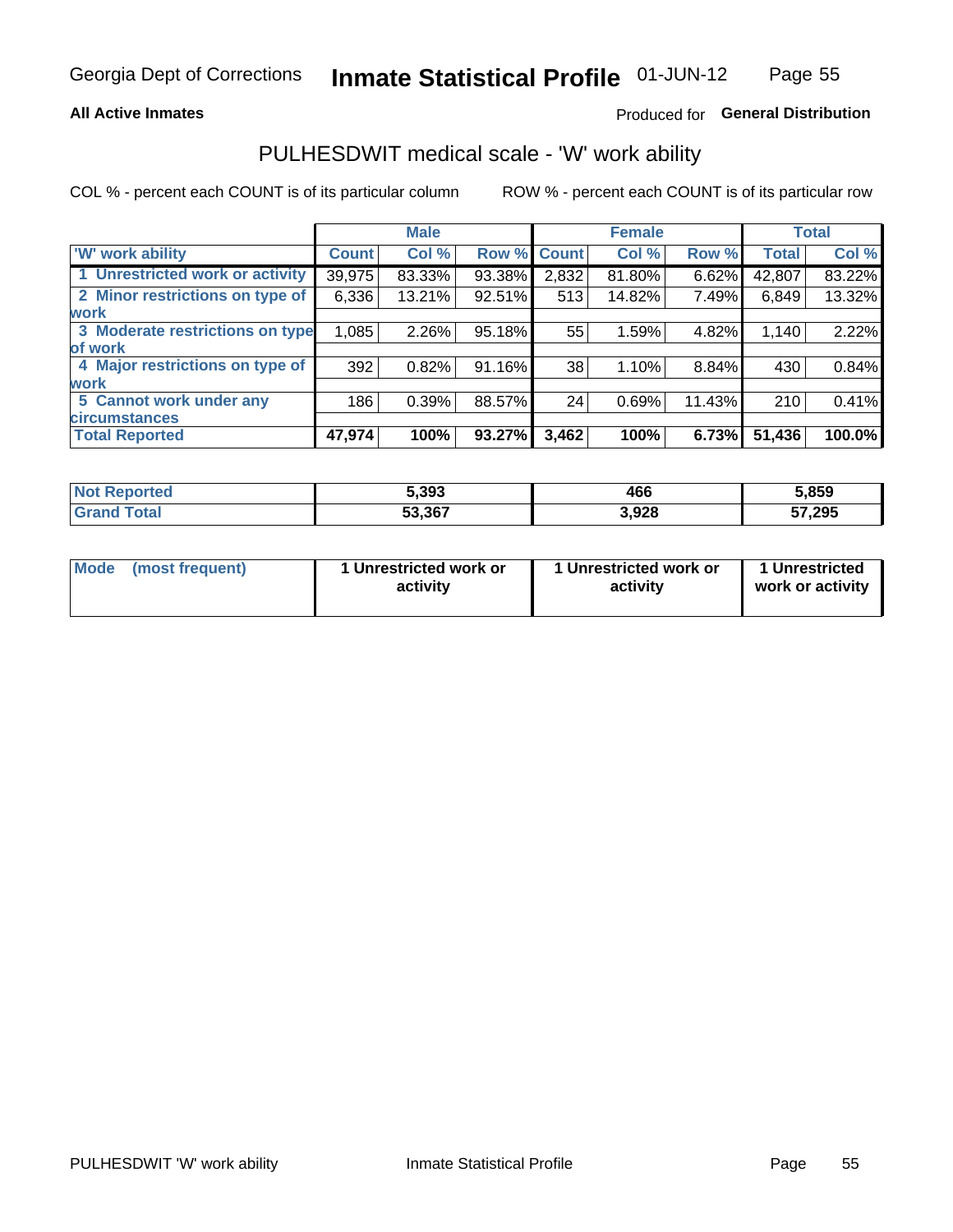### **All Active Inmates**

## Produced for General Distribution

## PULHESDWIT medical scale - 'I' impairment

COL % - percent each COUNT is of its particular column

|                                                       |              | <b>Male</b> |             |       | <b>Female</b> |       |              | <b>Total</b> |
|-------------------------------------------------------|--------------|-------------|-------------|-------|---------------|-------|--------------|--------------|
| <b>T' Impairment</b>                                  | <b>Count</b> | Col %       | Row % Count |       | Col %         | Row % | <b>Total</b> | Col %        |
| 1 No impairments or<br>disabilities                   | 47,644       | 99.33%      | 93.29%      | 3,429 | 99.13%        | 6.71% | 51,073       | 99.32%       |
| 2 Wheelchair-bound but<br>otherwise OK                | 232          | 0.48%       | 90.63%      | 24    | 0.69%         | 9.38% | 256          | 0.50%        |
| <b>3 Needs low-level Assisted</b><br>Living (level I) | 40           | 0.08%       | 93.02%      | 3     | 0.09%         | 6.98% | 43           | 0.08%        |
| 4 Needs moderate Assisted<br>Living (level II)        | 8            | 0.02%       | 100.00%     |       |               |       | 8            | 0.02%        |
| <b>5 Needs maximal Assisted</b>                       | 40           | 0.08%       | 93.02%      | 3     | 0.09%         | 6.98% | 43           | 0.08%        |
| <b>Living (level III)</b><br><b>Total Reported</b>    | 47,964       | 100%        | 93.27%      | 3,459 | 100%          | 6.73% | 51,423       | 100%         |

| <b>Not</b><br>Reported | 5,403  | 469   | 5,872  |
|------------------------|--------|-------|--------|
| Total                  | 53,367 | 3,928 | 57,295 |

| Mode | (most frequent) | 1 No impairments or<br>disabilities | 1 No impairments or<br>disabilities | 1 No impairments<br>or disabilities |
|------|-----------------|-------------------------------------|-------------------------------------|-------------------------------------|
|------|-----------------|-------------------------------------|-------------------------------------|-------------------------------------|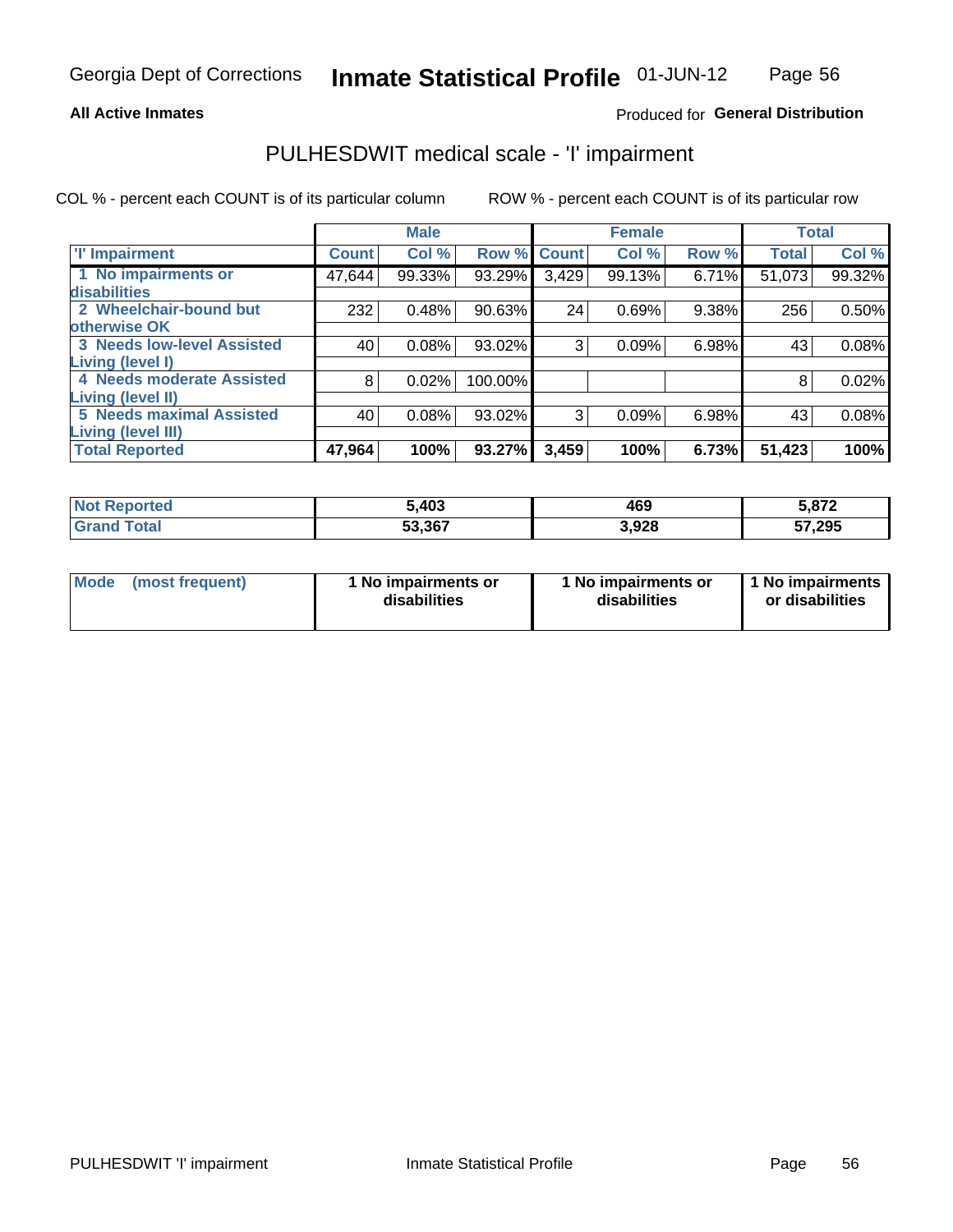### **All Active Inmates**

## Produced fo General Distribution

## PULHESDWIT medical scale - 'T' transportability

COL % - percent each COUNT is of its particular column

|                              |                    | <b>Male</b> |         |              | <b>Female</b> |        |              | <b>Total</b> |
|------------------------------|--------------------|-------------|---------|--------------|---------------|--------|--------------|--------------|
| <b>T' Transportability</b>   | Count <sup>!</sup> | Col %       | Row %   | <b>Count</b> | Col %         | Row %  | <b>Total</b> | Col %        |
| 1 Can be transported in any  | 47,770             | 99.56%      | 93.30%  | 3,430        | 99.59%        | 6.70%  | 51,200       | 99.57%       |
| ordinary approved vehicle    |                    |             |         |              |               |        |              |              |
| 2 Wheelchair-bound, not      | 51                 | 0.11%       | 86.44%  | 8            | 0.23%         | 13.56% | 59           | 0.11%        |
| needing special vehicle      |                    |             |         |              |               |        |              |              |
| 3 Wheelchair-bound, requires | 10                 | 0.02%       | 100.00% |              |               |        | 10           | 0.02%        |
| special vehicle              |                    |             |         |              |               |        |              |              |
| 4 Needs specially-equipped   | 4                  | 0.01%       | 100.00% |              |               |        | 4            | 0.01%        |
| medical vehicle              |                    |             |         |              |               |        |              |              |
| <b>5 Requires ambulance</b>  | 144                | 0.30%       | 96.00%  | 6            | 0.17%         | 4.00%  | 150          | 0.29%        |
| transport                    |                    |             |         |              |               |        |              |              |
| <b>Total Reported</b>        | 47,979             | 100%        | 93.30%  | 3,444        | 100%          | 6.70%  | 51,423       | 100%         |

| orted | 5,388  | 484  | <b>E 070</b><br>⊾ ≀ه. |
|-------|--------|------|-----------------------|
|       | 53.367 | 928, | 57,295<br>ີວ          |

|  | Mode (most frequent) | 1 Can be transported in any 1 Can be transported in any | ordinary approved vehicle   ordinary approved vehicle   transported in any | 1 Can be<br>ordinary approved<br>vehicle |
|--|----------------------|---------------------------------------------------------|----------------------------------------------------------------------------|------------------------------------------|
|--|----------------------|---------------------------------------------------------|----------------------------------------------------------------------------|------------------------------------------|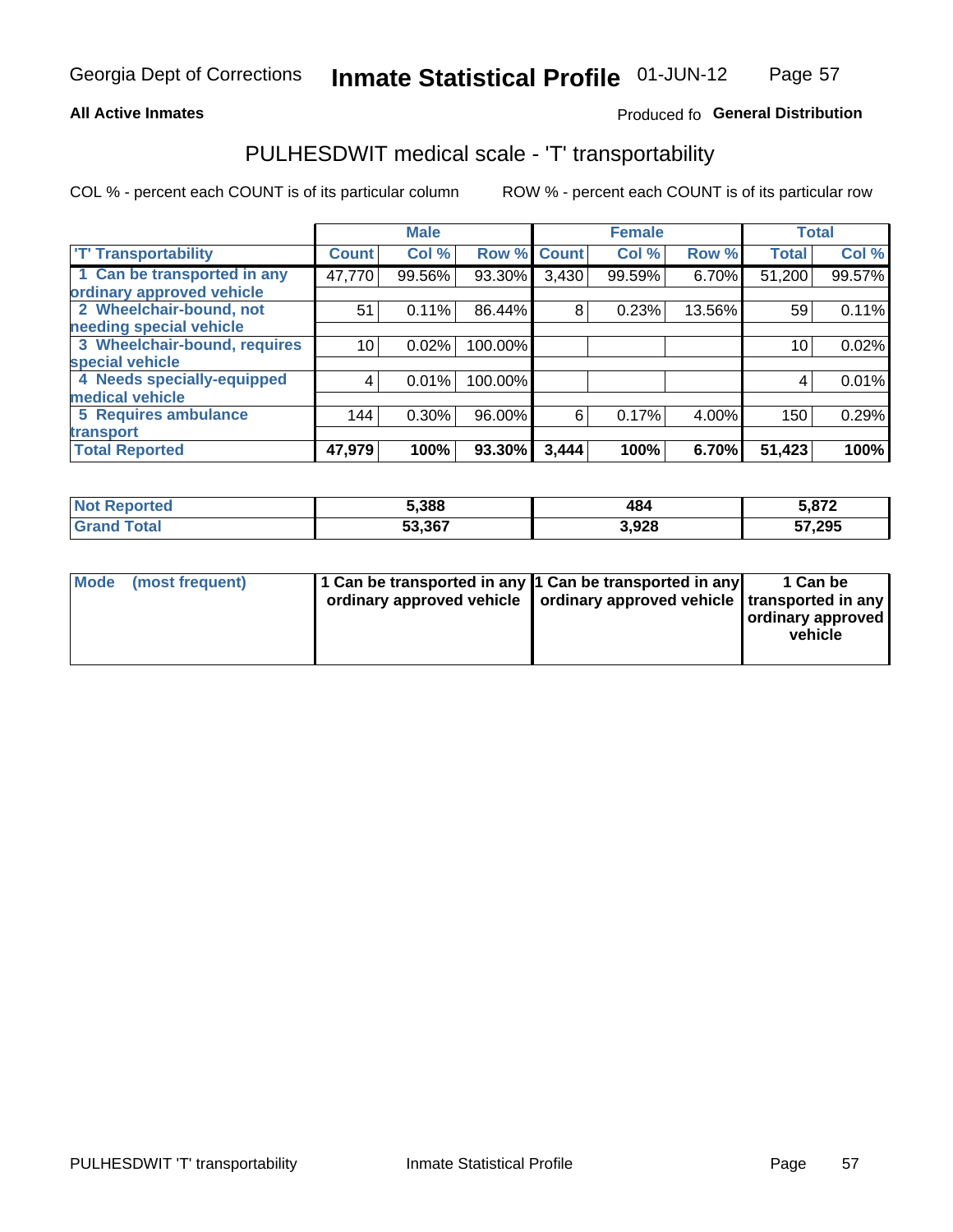## **All Active Inmates**

## Produced for General Distribution

## Criminality in family, self-reported

COL % - percent each COUNT is of its particular column

|                              |              | <b>Male</b> |           |              | <b>Female</b> |          |              | Total  |
|------------------------------|--------------|-------------|-----------|--------------|---------------|----------|--------------|--------|
| <b>Criminality In Family</b> | <b>Count</b> | Col %       | Row %     | <b>Count</b> | Col %         | Row %    | Total        | Col %  |
| Yes, criminality in family   | 5.665        | $22.80\%$   | $93.45\%$ | 397          | 38.39%        | $6.55\%$ | 6,062        | 23.42% |
| No criminality in family     | 19.184       | 77.20%      | 96.79%    | 637          | 61.61%        | $3.21\%$ | 19.821       | 76.58% |
| <b>Total Reported</b>        | 24,849       | 100%        | 96.01%    | 1,034        | 100%          |          | 3.99% 25,883 | 100%   |

| <b>Not</b><br>Reported | 28,518 | 2,894 | 31412  |
|------------------------|--------|-------|--------|
| <i>i</i> otal          | 53,367 | 3,928 | 57,295 |

|  | Mode (most frequent) | No criminality in family | No criminality in family | No criminality in<br>family |
|--|----------------------|--------------------------|--------------------------|-----------------------------|
|--|----------------------|--------------------------|--------------------------|-----------------------------|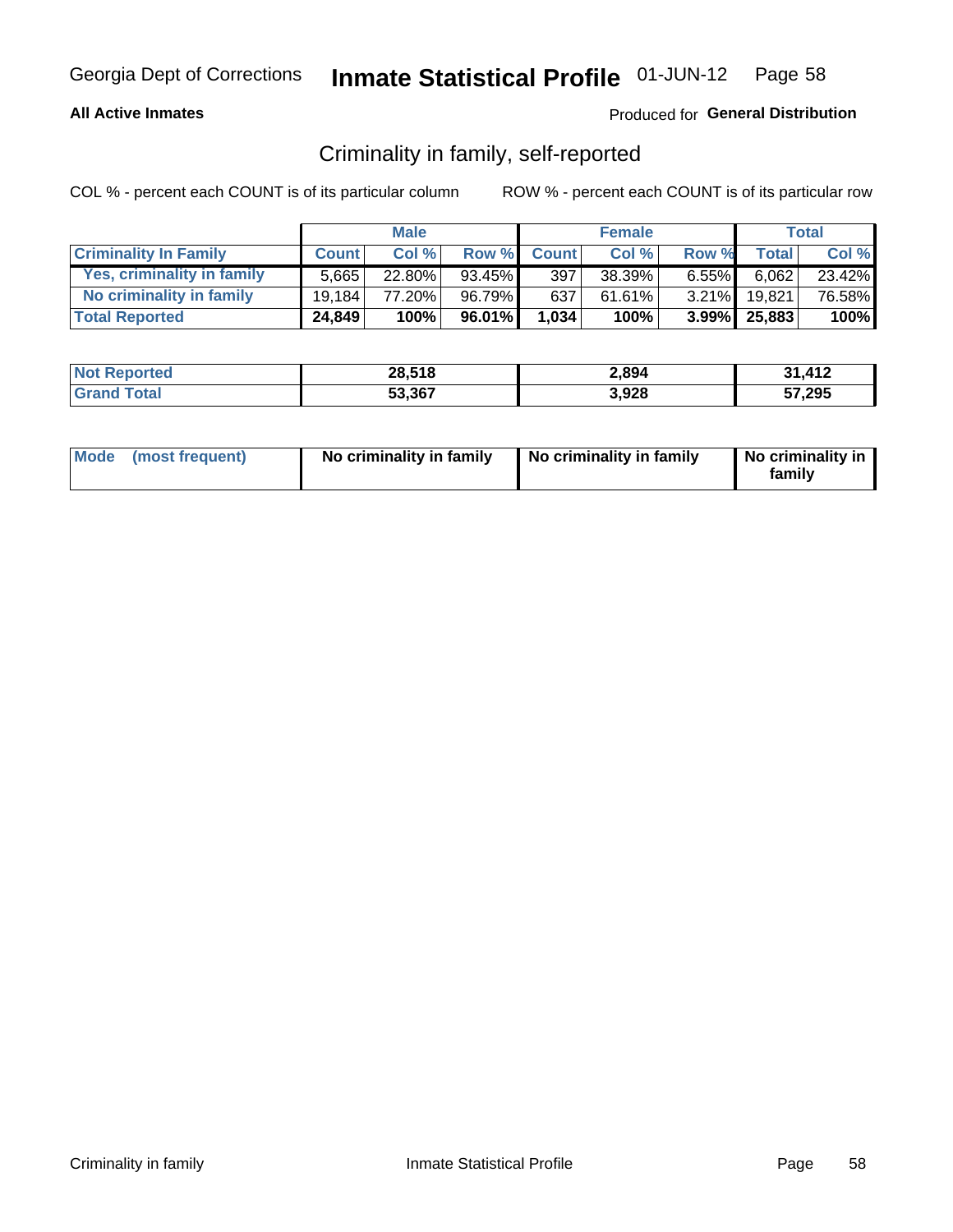## **All Active Inmates**

## Produced for General Distribution

## Alcoholism in family, self-reported

COL % - percent each COUNT is of its particular column

|                             |              | <b>Male</b> |              |              | <b>Female</b> |          |                   | Total  |
|-----------------------------|--------------|-------------|--------------|--------------|---------------|----------|-------------------|--------|
| <b>Alcoholism In Family</b> | <b>Count</b> | Col %       | <b>Row %</b> | <b>Count</b> | Col %         | Row %    | <b>Total</b>      | Col %  |
| Yes, alcoholism in family   | 3.582        | 14.42%      | 93.75%       | 239          | 23.11%        | $6.25\%$ | 3.821             | 14.76% |
| No alcoholism in family     | 21.267       | 85.58%      | 96.40%       | 795          | 76.89%        |          | 3.60% 22,062      | 85.24% |
| <b>Total Reported</b>       | 24,849       | 100%        | 96.01%       | 1,034        | 100%          |          | $3.99\%$   25,883 | 100%   |

| <b>Not</b><br>Reported | 28,518 | 2,894 | 31412  |
|------------------------|--------|-------|--------|
| <i>i</i> otal          | 53,367 | 3,928 | 57,295 |

|  | Mode (most frequent) | No alcoholism in family | No alcoholism in family | No alcoholism in<br>family |
|--|----------------------|-------------------------|-------------------------|----------------------------|
|--|----------------------|-------------------------|-------------------------|----------------------------|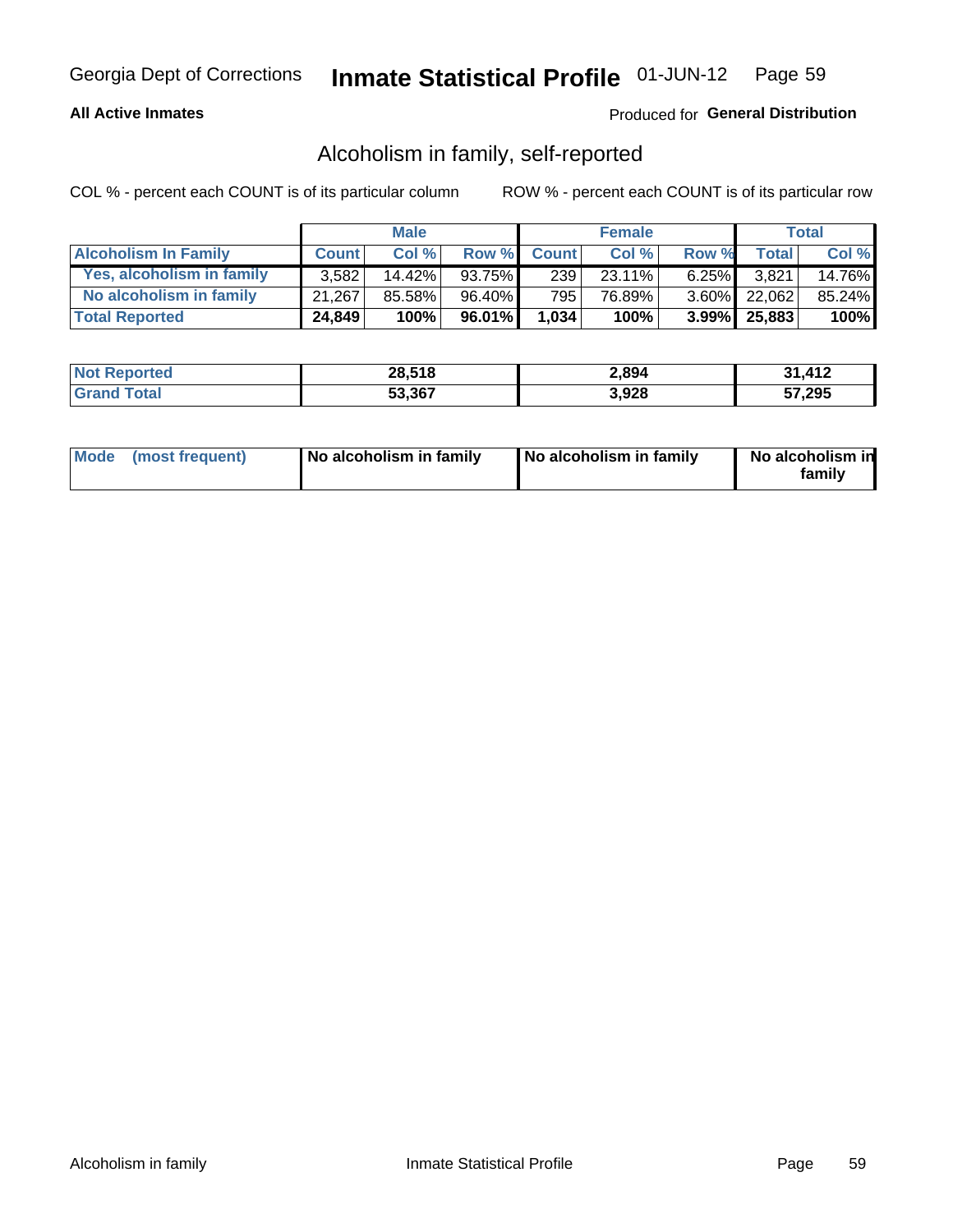## **All Active Inmates**

## Produced for General Distribution

## Drug abuse in family, self-reported

COL % - percent each COUNT is of its particular column

|                           |              | <b>Male</b> |           |              | <b>Female</b> |          |              | Total    |
|---------------------------|--------------|-------------|-----------|--------------|---------------|----------|--------------|----------|
| Drug Abuse In Family      | <b>Count</b> | Col%        | Row %     | <b>Count</b> | Col%          | Row %    | Total        | Col %    |
| Yes, drug abuse in family | 1,992        | $8.02\%$    | $90.18\%$ | 217          | 20.99%        | $9.82\%$ | 2,209        | $8.53\%$ |
| No drug abuse in family   | 22,857       | 91.98%      | $96.55\%$ | 817          | 79.01%        |          | 3.45% 23,674 | 91.47%   |
| <b>Total Reported</b>     | 24,849       | 100%        | 96.01%    | 1,034        | 100%          |          | 3.99% 25,883 | $100\%$  |

| <b>Not Reported</b> | 28,518 | 2,894 | 31412        |
|---------------------|--------|-------|--------------|
| <b>Grand Total</b>  | 53,367 | 3,928 | 57,295<br>э1 |

|  | Mode (most frequent) | No drug abuse in family | No drug abuse in family | No drug abuse in<br>familv |
|--|----------------------|-------------------------|-------------------------|----------------------------|
|--|----------------------|-------------------------|-------------------------|----------------------------|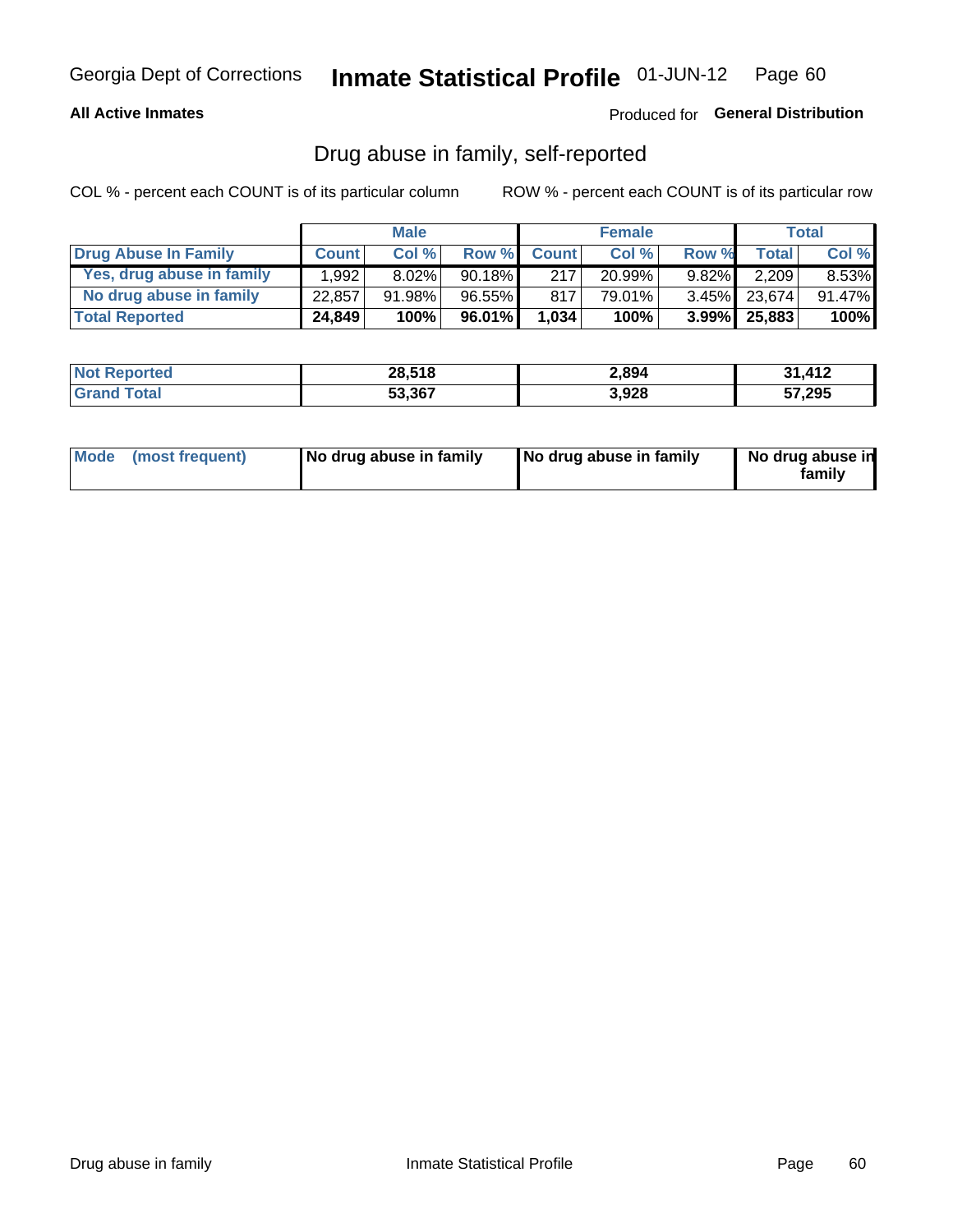### **All Active Inmates**

## Produced for General Distribution

## Subjected to frequent beatings, self-reported

COL % - percent each COUNT is of its particular column

|                                   |              | <b>Male</b> |        |              | <b>Female</b> |          |              | Total  |
|-----------------------------------|--------------|-------------|--------|--------------|---------------|----------|--------------|--------|
| <b>Frequent beatings</b>          | <b>Count</b> | Col %       | Row %  | <b>Count</b> | Col %         | Row %    | <b>Total</b> | Col%   |
| <b>Yes, subjected to frequent</b> | 1,113        | 4.48%       | 86.68% | 171          | 16.54%        | 13.32%   | 1,284        | 4.96%  |
| beatings                          |              |             |        |              |               |          |              |        |
| Not subjected to frequent         | 23,736       | 95.52%      | 96.49% | 863          | 83.46%        | $3.51\%$ | 24.599       | 95.04% |
| beatings                          |              |             |        |              |               |          |              |        |
| <b>Total Reported</b>             | 24,849       | 100%        | 96.01% | 1,034        | 100%          | $3.99\%$ | 25,883       | 100%   |

| <b>Not</b><br>Reported | 28,518 | 2,894 | 31,412 |
|------------------------|--------|-------|--------|
| Total                  | 53,367 | 3,928 | 57,295 |

| (most frequent)<br>Not subjected to frequent<br>Mode<br>beatings | Not subjected to frequent   Not subjected to<br>beatings | <b>frequent beatings</b> |
|------------------------------------------------------------------|----------------------------------------------------------|--------------------------|
|------------------------------------------------------------------|----------------------------------------------------------|--------------------------|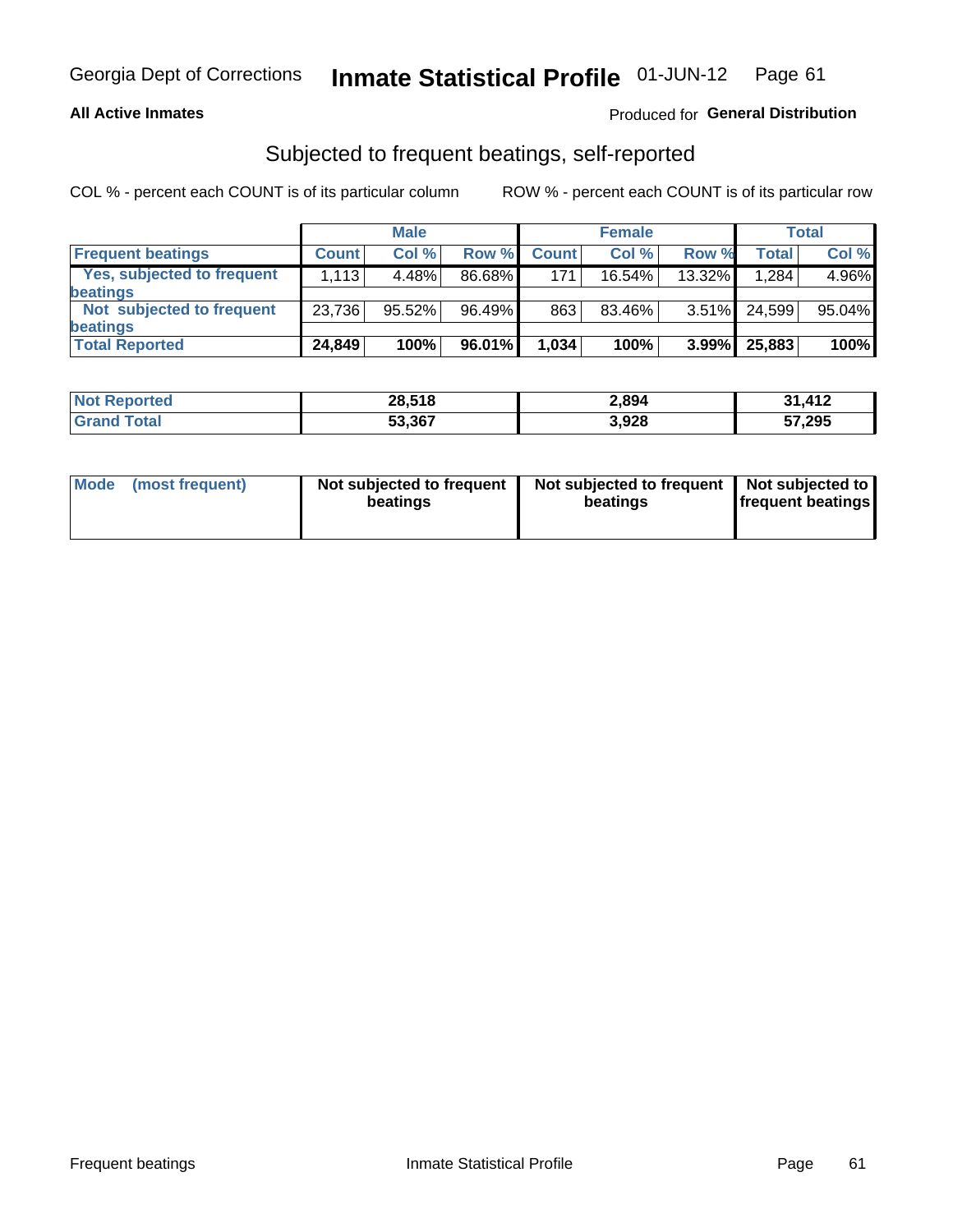## **All Active Inmates**

## Produced for General Distribution

## Father absent during inmate's childhood

COL % - percent each COUNT is of its particular column

|                           |              | <b>Male</b> |        |              | <b>Female</b> |          |                   | Total  |
|---------------------------|--------------|-------------|--------|--------------|---------------|----------|-------------------|--------|
| <b>Father Absent</b>      | <b>Count</b> | Col%        | Row %  | <b>Count</b> | Col %         | Row %    | <b>Total</b>      | Col %  |
| Yes, father was absent    | 11.798       | 47.48%      | 96.88% | 380          | 36.75%        | $3.12\%$ | 12.178            | 47.05% |
| No, father was not absent | 13.051       | 52.52%      | 95.23% | 654          | 63.25%        | $4.77\%$ | 13.705            | 52.95% |
| <b>Total Reported</b>     | 24,849       | 100%        | 96.01% | 1,034        | 100%          |          | $3.99\%$   25,883 | 100%   |

| <b>Not Reported</b> | 28,518 | 2,894 | 31,412 |
|---------------------|--------|-------|--------|
| <b>Grand Total</b>  | 53,367 | 3,928 | 57,295 |

|  | Mode (most frequent) |  | No, father was not absent No, father was not absent No, father was not | absent |
|--|----------------------|--|------------------------------------------------------------------------|--------|
|--|----------------------|--|------------------------------------------------------------------------|--------|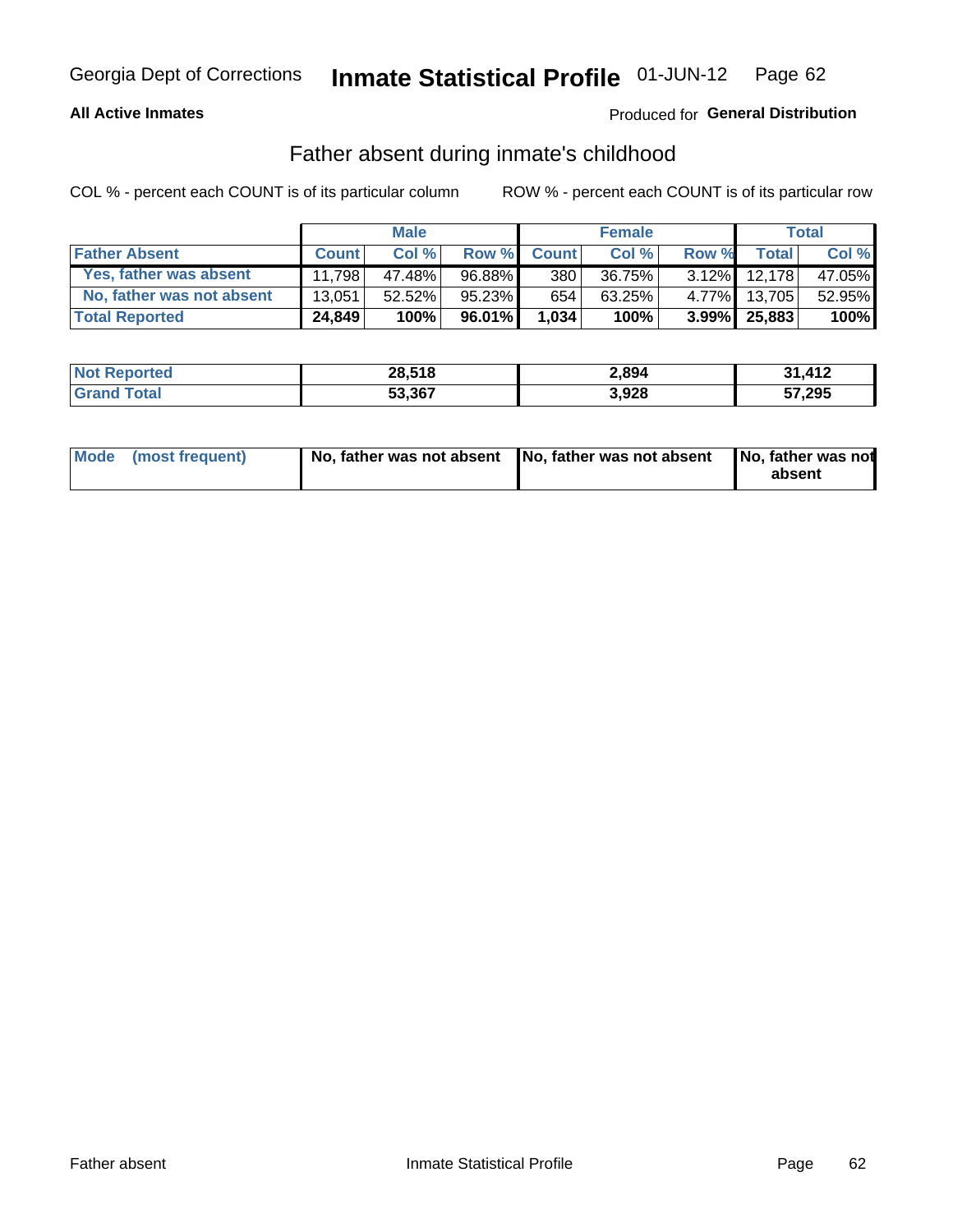## **All Active Inmates**

## Produced for General Distribution

## Mother absent during inmate's childhood

COL % - percent each COUNT is of its particular column

|                           |              | <b>Male</b> |        |              | <b>Female</b> |          |              | Total  |
|---------------------------|--------------|-------------|--------|--------------|---------------|----------|--------------|--------|
| <b>Mother Absent</b>      | <b>Count</b> | Col%        | Row %  | <b>Count</b> | Col %         | Row %    | <b>Total</b> | Col %  |
| Yes, mother was absent    | 3.100        | 12.48%      | 95.80% | 136          | 13.15%        | $4.20\%$ | 3,236        | 12.50% |
| No, mother was not absent | 21.749       | 87.52%      | 96.03% | 898          | 86.85%        | $3.97\%$ | 22.647       | 87.50% |
| <b>Total Reported</b>     | 24,849       | 100%        | 96.01% | 1,034        | 100%          | $3.99\%$ | 25,883       | 100%   |

| <b>Not</b><br>Reported | 28,518 | 2,894 | 31412  |
|------------------------|--------|-------|--------|
| <i>i</i> otal          | 53,367 | 3,928 | 57,295 |

| Mode (most frequent) | No, mother was not absent   No, mother was not absent   No, mother was | not absent |
|----------------------|------------------------------------------------------------------------|------------|
|----------------------|------------------------------------------------------------------------|------------|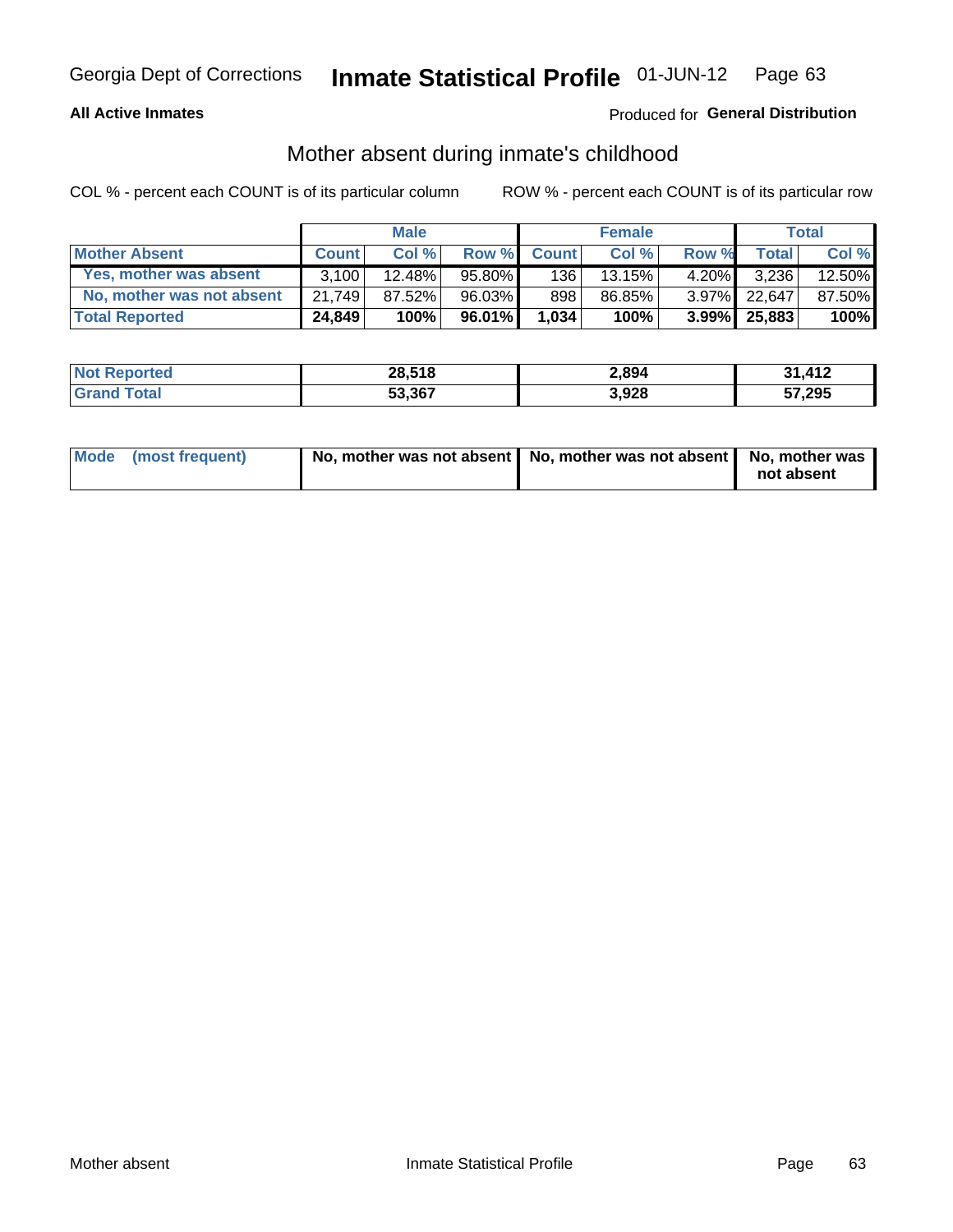### **All Active Inmates**

## Produced for General Distribution

## Inmate diagnosed as manipulative

COL % - percent each COUNT is of its particular column

|                       |              | <b>Male</b> |        |              | <b>Female</b> |          |              | Total  |
|-----------------------|--------------|-------------|--------|--------------|---------------|----------|--------------|--------|
| <b>Manipulative</b>   | <b>Count</b> | Col %       | Row %  | <b>Count</b> | Col%          | Row %    | <b>Total</b> | Col %  |
| Yes, manipulative     | 4.731        | 20.02%      | 99.64% | 17           | . .64% '      | $0.36\%$ | 4.748        | 19.25% |
| No, not manipulative  | 18,903       | 79.98%      | 94.89% | 1.017        | 98.36%        | $5.11\%$ | 19.920       | 80.75% |
| <b>Total Reported</b> | 23,634       | 100%        | 95.81% | 1,034        | 100%          | 4.19%    | 24.668       | 100%   |

| <b>Not Reported</b>   | 29,733 | 2,894 | 32,627 |
|-----------------------|--------|-------|--------|
| ⊺otal<br><b>Grand</b> | 53,367 | 3,928 | 57,295 |

| Mode | (most frequent) | No, not manipulative | No, not manipulative | No. not<br><b>I</b> manipulative |
|------|-----------------|----------------------|----------------------|----------------------------------|
|------|-----------------|----------------------|----------------------|----------------------------------|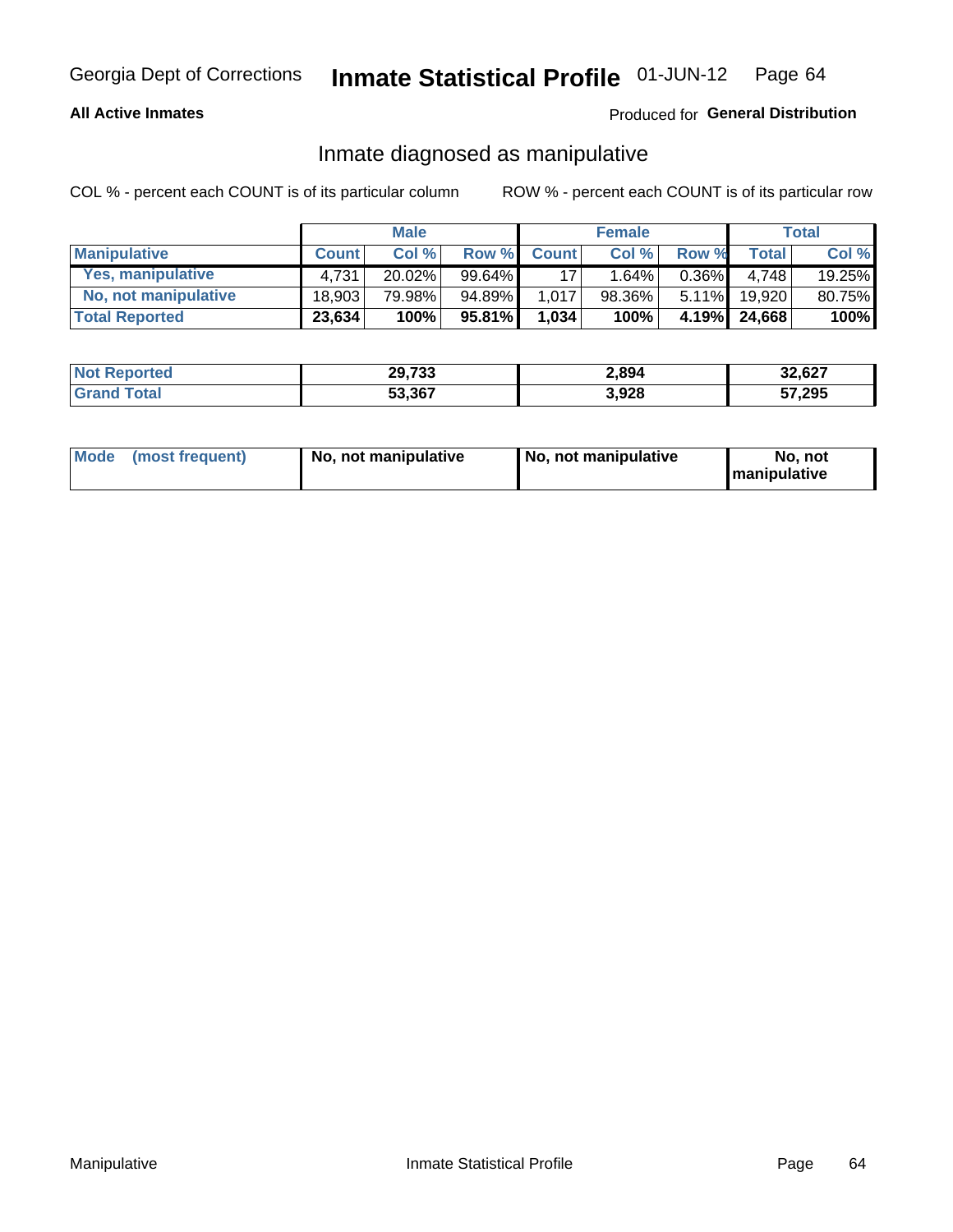### **All Active Inmates**

## Produced for General Distribution

## Inmate diagnosed as assaultive

COL % - percent each COUNT is of its particular column

|                       |              | <b>Male</b> |           |              | <b>Female</b> |          |              | Total  |
|-----------------------|--------------|-------------|-----------|--------------|---------------|----------|--------------|--------|
| <b>Assaultive</b>     | <b>Count</b> | Col%        | Row %     | <b>Count</b> | Col %         | Row %    | Total        | Col %  |
| Yes, assaultive       | 13.009       | $55.04\%$   | 95.78%    | 573          | 55.42%        | $4.22\%$ | 13,582       | 55.06% |
| No, not assaultive    | 10.625       | 44.96%      | 95.84%    | 461          | 44.58%        | $4.16\%$ | 11,086       | 44.94% |
| <b>Total Reported</b> | 23,634       | 100%        | $95.81\%$ | 1,034        | 100%          |          | 4.19% 24,668 | 100%   |

| <b>Not</b> | 29,733 | 2,894 | 32,627 |
|------------|--------|-------|--------|
| nta        | 53,367 | 3,928 | 57,295 |

| Mode (most frequent)<br>Yes, assaultive | Yes, assaultive | <b>Yes, assaultive</b> |
|-----------------------------------------|-----------------|------------------------|
|-----------------------------------------|-----------------|------------------------|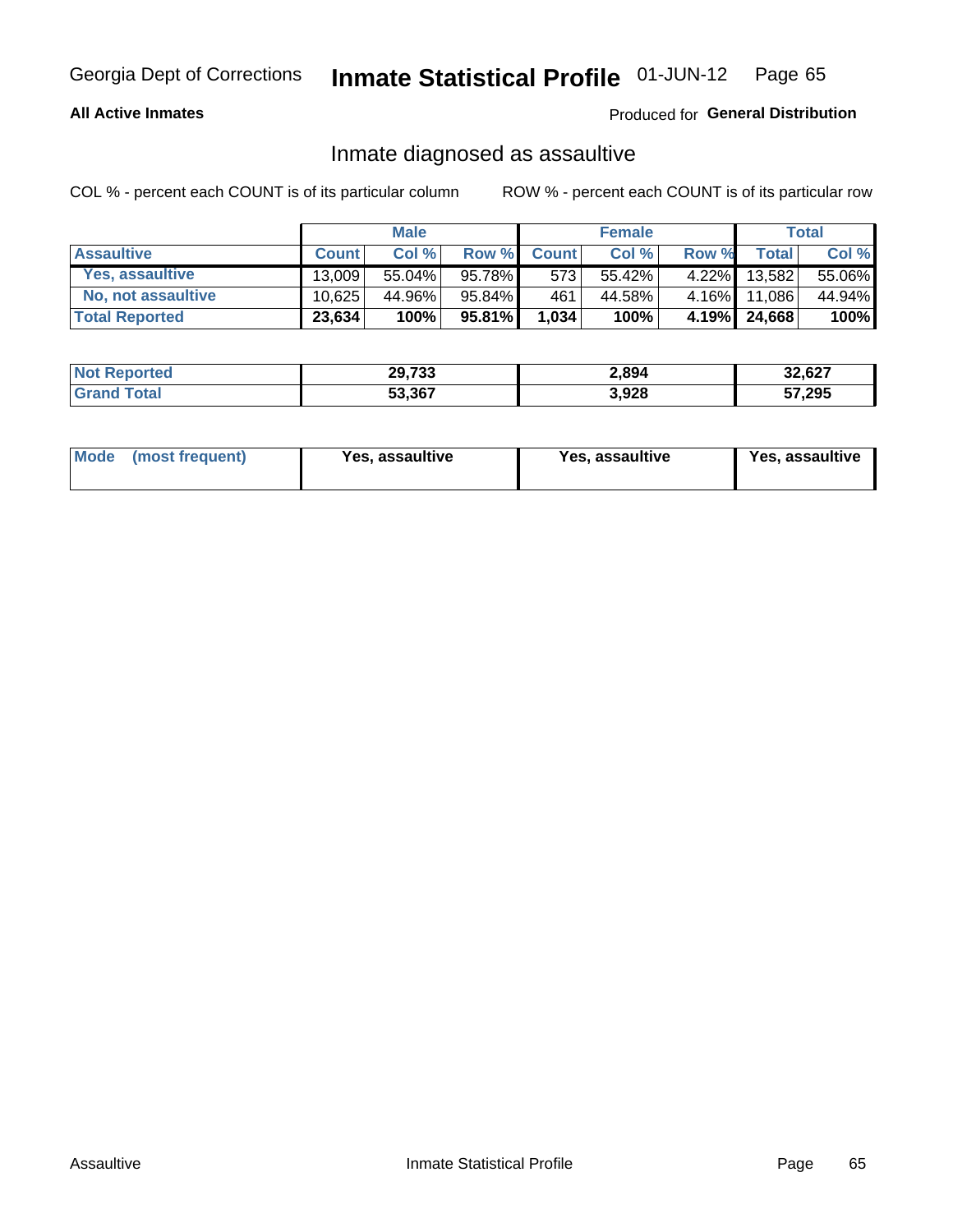#### Inmate Statistical Profile 01-JUN-12 Page 66

**All Active Inmates** 

### **Produced for General Distribution**

## Number of prior Georgia incarcerations

COL % - percent each COUNT is of its particular column

|                                       |              | <b>Male</b> |                    |       | <b>Female</b> |       |        | <b>Total</b> |
|---------------------------------------|--------------|-------------|--------------------|-------|---------------|-------|--------|--------------|
| <b>Num of Prior GA Incarcerations</b> | <b>Count</b> | Col %       | <b>Row % Count</b> |       | Col %         | Row % | Total  | Col %        |
|                                       | 31,064       | 58.21%      | 91.78%             | 2,781 | 70.80%        | 8.22% | 33,845 | 59.07%       |
|                                       | 9,420        | 17.65%      | 94.74%             | 523   | 13.31%        | 5.26% | 9,943  | 17.35%       |
| $\overline{2}$                        | 5,195        | 9.73%       | 95.01%             | 273   | 6.95%         | 4.99% | 5,468  | 9.54%        |
| 3                                     | 3,092        | 5.79%       | 95.58%             | 143   | 3.64%         | 4.42% | 3,235  | 5.65%        |
| $\boldsymbol{4}$                      | 1,883        | 3.53%       | 95.34%             | 92    | 2.34%         | 4.66% | 1,975  | 3.45%        |
| 5                                     | 1,149        | 2.15%       | 96.47%             | 42    | $1.07\%$      | 3.53% | 1,191  | 2.08%        |
| <b>More Than 5</b>                    | 1,564        | 2.93%       | 95.48%             | 74    | 1.88%         | 4.52% | 1,638  | 2.86%        |
| <b>Total Reported</b>                 | 53,367       | 100%        | 93.14%             | 3,928 | 100%          | 6.86% | 57,295 | 100%         |

| Reported<br><b>NOT</b> |        |       |        |
|------------------------|--------|-------|--------|
| Total<br>' Gra         | 53,367 | 3,928 | 57,295 |

| Mean (average)         | 1.00 | .00 | .98 |
|------------------------|------|-----|-----|
| <b>Median (middle)</b> |      |     |     |
| Mode (most frequent)   |      |     |     |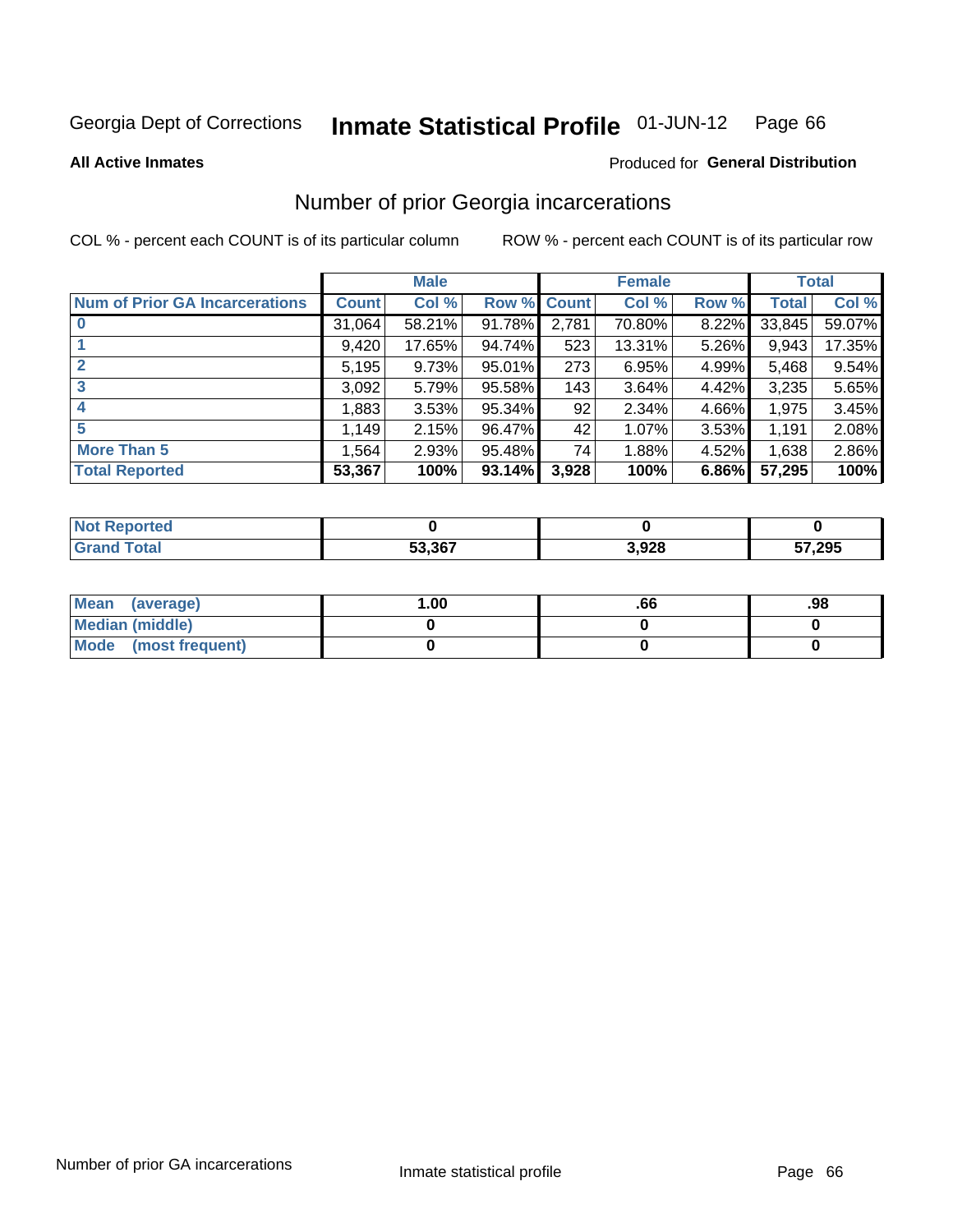#### **Inmate Statistical Profile 01-JUN-12** Page 67

**All Active Inmates** 

### Produced for General Distribution

## Prison sentence in years

COL % - percent each COUNT is of its particular column

ROW % - percent each COUNT is of its particular row

|                                 |              | <b>Male</b> |         |              | <b>Female</b> |        |              | <b>Total</b> |
|---------------------------------|--------------|-------------|---------|--------------|---------------|--------|--------------|--------------|
| <b>Prison Sentence In Years</b> | <b>Count</b> | Col %       | Row %   | <b>Count</b> | Col %         | Row %  | <b>Total</b> | Col %        |
| $0 - 1$                         | 3,521        | 6.60%       | 89.07%  | 432          | 11.00%        | 10.93% | 3,953        | 6.90%        |
| $1.1 - 2$                       | 4,517        | 8.46%       | 89.55%  | 527          | 13.42%        | 10.45% | 5,044        | 8.80%        |
| $2.1 - 3$                       | 4,332        | 8.12%       | 88.81%  | 546          | 13.90%        | 11.19% | 4,878        | 8.51%        |
| $3.1 - 4$                       | 3,460        | 6.48%       | 91.49%  | 322          | 8.20%         | 8.51%  | 3,782        | 6.60%        |
| $4.1 - 5$                       | 4,904        | 9.19%       | 90.95%  | 488          | 12.42%        | 9.05%  | 5,392        | 9.41%        |
| $5.1 - 6$                       | 1,888        | 3.54%       | 92.23%  | 159          | 4.05%         | 7.77%  | 2,047        | 3.57%        |
| $6.1 - 7$                       | 1,968        | 3.69%       | 92.79%  | 153          | 3.90%         | 7.21%  | 2,121        | 3.70%        |
| $7.1 - 8$                       | 1,705        | 3.19%       | 93.89%  | 111          | 2.83%         | 6.11%  | 1,816        | 3.17%        |
| $8.1 - 9$                       | 2,472        | 4.63%       | 95.85%  | 107          | 2.72%         | 4.15%  | 2,579        | 4.50%        |
| $9.1 - 10$                      | 4,339        | 8.13%       | 94.00%  | 277          | 7.05%         | 6.00%  | 4,616        | 8.06%        |
| $10.1 - 12$                     | 2,131        | 3.99%       | 95.65%  | 97           | 2.47%         | 4.35%  | 2,228        | 3.89%        |
| $12.1 - 15$                     | 3,685        | 6.91%       | 96.24%  | 144          | 3.67%         | 3.76%  | 3,829        | 6.68%        |
| $15.1 - 20$                     | 3,728        | 6.99%       | 96.23%  | 146          | 3.72%         | 3.77%  | 3,874        | 6.76%        |
| 20.1 - Over                     | 3,076        | 5.76%       | 97.37%  | 83           | 2.11%         | 2.63%  | 3,159        | 5.51%        |
| <b>Life</b>                     | 6,830        | 12.80%      | 95.51%  | 321          | 8.17%         | 4.49%  | 7,151        | 12.48%       |
| <b>Life Without Parole</b>      | 713          | 1.34%       | 98.07%  | 14           | 0.36%         | 1.93%  | 727          | 1.27%        |
| <b>Death</b>                    | 95           | 0.18%       | 98.96%  |              | 0.03%         | 1.04%  | 96           | 0.17%        |
| <b>Youthful Offenders</b>       | 3            | 0.01%       | 100.00% |              |               |        | 3            | 0.01%        |
| <b>Total Reported</b>           | 53,367       | 100%        | 93.14%  | 3,928        | $100.0\%$     | 6.86%  | 57,295       | 100%         |

| oorted<br>I NOT |        |      |        |
|-----------------|--------|------|--------|
|                 | 53.367 | 928, | 57,295 |

### **Determinate (numeric) sentences only**

| Mean | 'апе | .3.49 | 1.30 | 3.40 |
|------|------|-------|------|------|
|      |      |       |      |      |

All sentences (including determinate), with life, life without parole, and death sentences figured at 45 years

| 00 AF<br>M<br>つつ つぬ<br>00.00<br><b>111</b><br>v.J.<br><i>__</i> __<br>-----<br>____ |  |  |  |
|-------------------------------------------------------------------------------------|--|--|--|
|                                                                                     |  |  |  |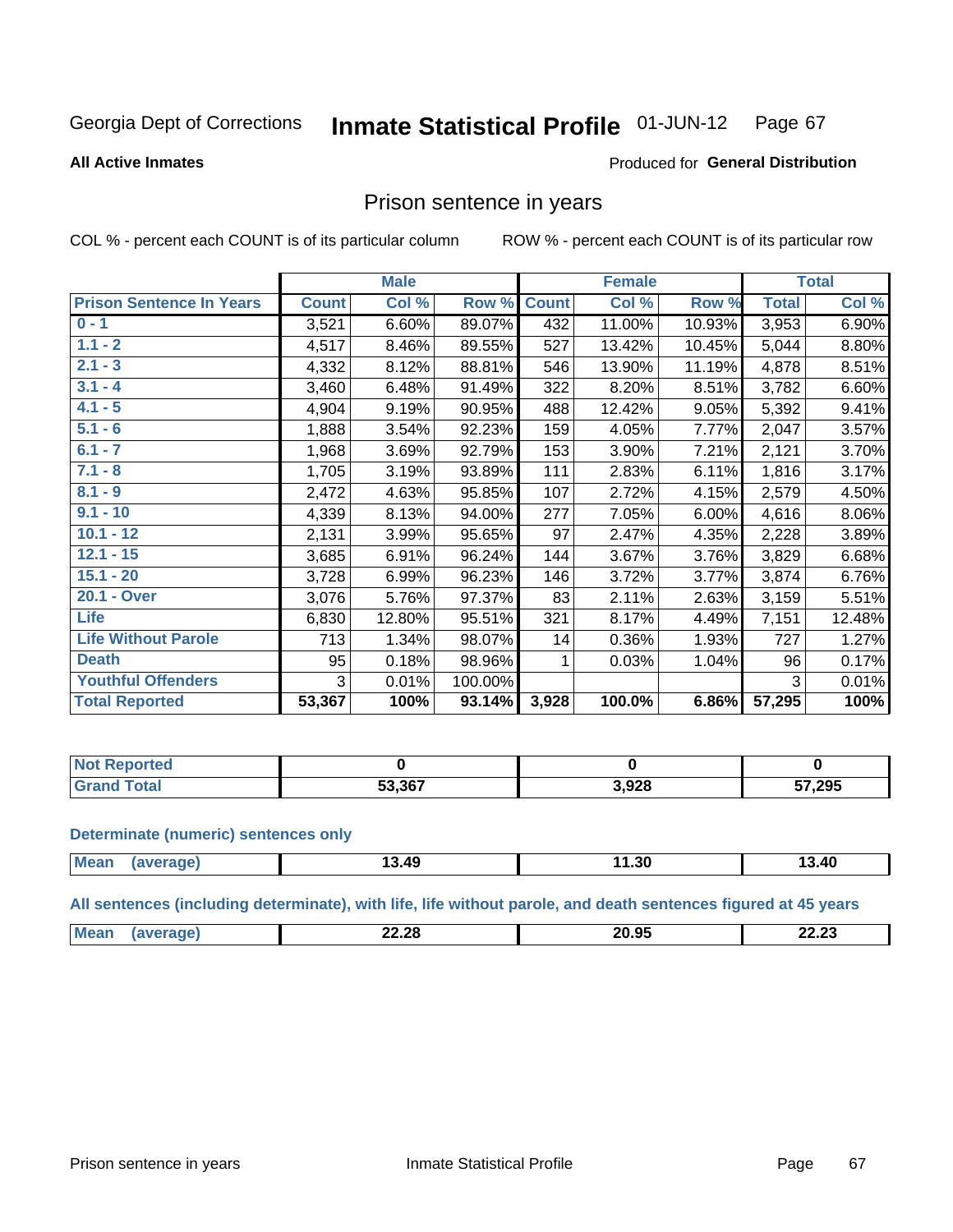#### Inmate Statistical Profile 01-JUN-12 Page 68

### **All Active Inmates**

### **Produced for General Distribution**

## Primary offense, broken out into felonies vs misdemeanors

COL % - percent each COUNT is of its particular column

|                                  |              | <b>Male</b> |                    |       | <b>Female</b> |       | Total  |                 |
|----------------------------------|--------------|-------------|--------------------|-------|---------------|-------|--------|-----------------|
| <b>Felonies and Misdemeanors</b> | <b>Count</b> | Col %       | <b>Row % Count</b> |       | Col %         | Row % | Total, | Col %           |
| <b>Felonies</b>                  | 53,034       | 99.66%      | $93.12\%$          | 3.919 | 99.85%        | 6.88% | 56,953 | 99.67% <b>I</b> |
| <b>Misdemeanors</b>              | 182          | .34%        | 96.81%             | 6     | $.15\%$       | 3.19% | 188    | .33%            |
| <b>Total Reported</b>            | 53,216       | 100%        | $93.13\%$          | 3,925 | 100%          | 6.87% | 57,141 | 100%            |

| ted<br>NO. | - -<br>י טו |                   | 54     |
|------------|-------------|-------------------|--------|
| ⊺ota⊾      | 53.367      | E2 210<br>ວວ.∠ ເສ | 57,295 |

| M      | .    | nes | onies |
|--------|------|-----|-------|
| nuenti | ____ | .   | .     |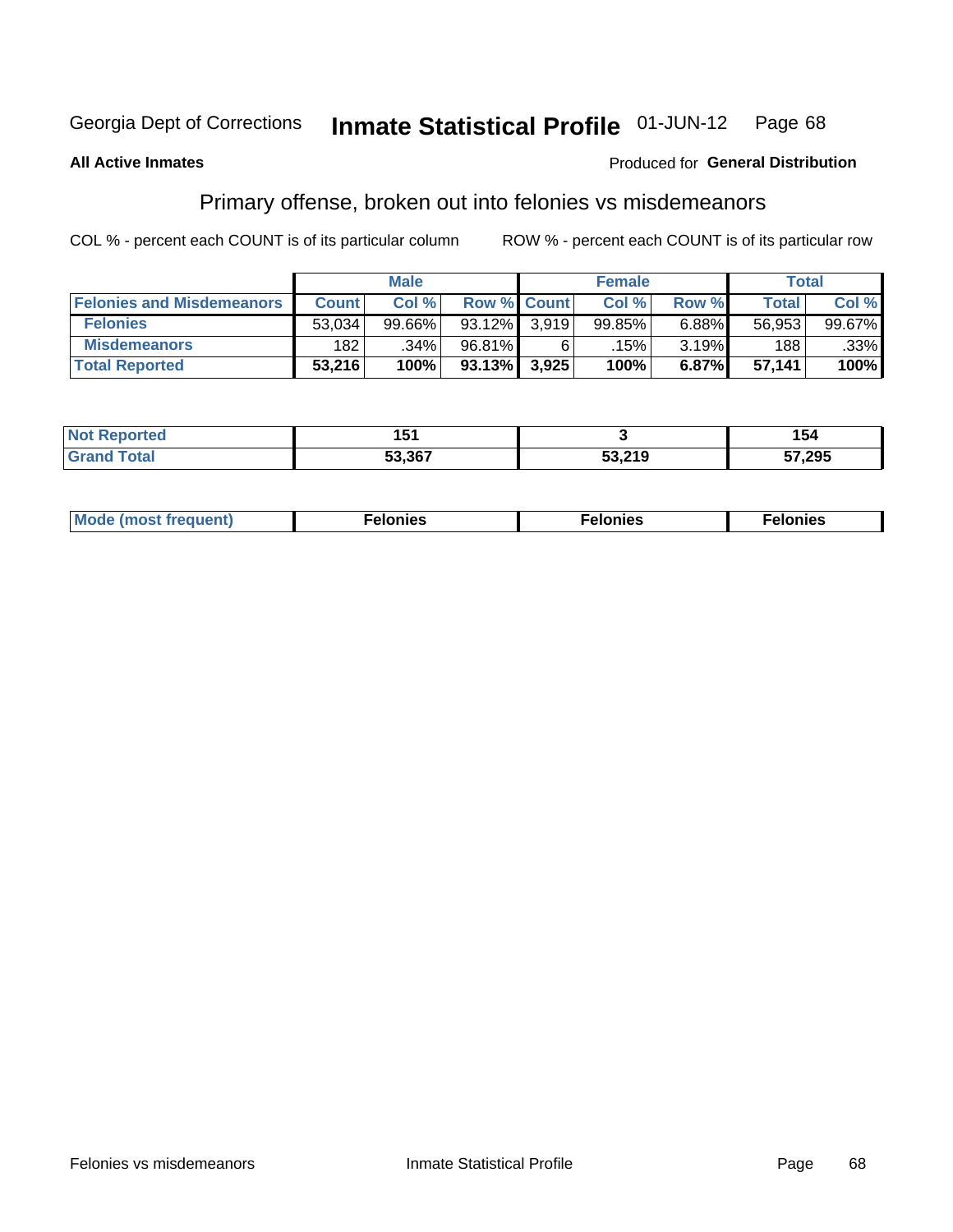### **All Active Inmates**

### Produced for **General Distribution**

## Primary offense, broken out into six broad crime categories

|                                 |              | <b>Male</b> |        |                    | <b>Female</b> |        |              | <b>Total</b> |  |
|---------------------------------|--------------|-------------|--------|--------------------|---------------|--------|--------------|--------------|--|
| <b>Crime Categories</b>         | <b>Count</b> | Col %       |        | <b>Row % Count</b> | Col %         | Row %  | <b>Total</b> | Col %        |  |
| <b>Violent</b>                  | 24,742       | 46.65%      | 94.28% | 1,501              | 38.36%        | 5.72%  | 26,243       | 46.08%       |  |
| <b>Sex Crime</b><br>2           | 8,059        | 15.20%      | 98.63% | 112                | 2.86%         | 1.37%  | 8,171        | 14.35%       |  |
| $\mathbf{3}$<br><b>Property</b> | 10,850       | 20.46%      | 89.01% | 1,340              | 34.24%        | 10.99% | 12,190       | 21.40%       |  |
| <b>Drug</b><br>4                | 7,098        | 13.38%      | 89.67% | 818                | 20.90%        | 10.33% | 7,916        | 13.90%       |  |
| <b>Habit/DUI</b><br>5           | 121          | .23%        | 93.80% | 8                  | .20%          | 6.20%  | 129          | .23%         |  |
| <b>Other</b><br>6               | 2,167        | 4.09%       | 94.18% | 134                | 3.42%         | 5.82%  | 2,301        | 4.04%        |  |
| <b>Total Reported</b>           | 53,037       | 100%        | 93.13% | 3,913              | 100%          | 6.87%  | 56,950       | 100%         |  |

| Reported<br><b>NOT</b> | 330    | יי    | 345    |
|------------------------|--------|-------|--------|
| Total                  | 53,367 | 3,928 | 57,295 |

| Mode<br>freauent)<br>anst tr | .<br>/iolent | <br>Violent | .<br><b>Tiolent</b> |
|------------------------------|--------------|-------------|---------------------|
|                              |              |             |                     |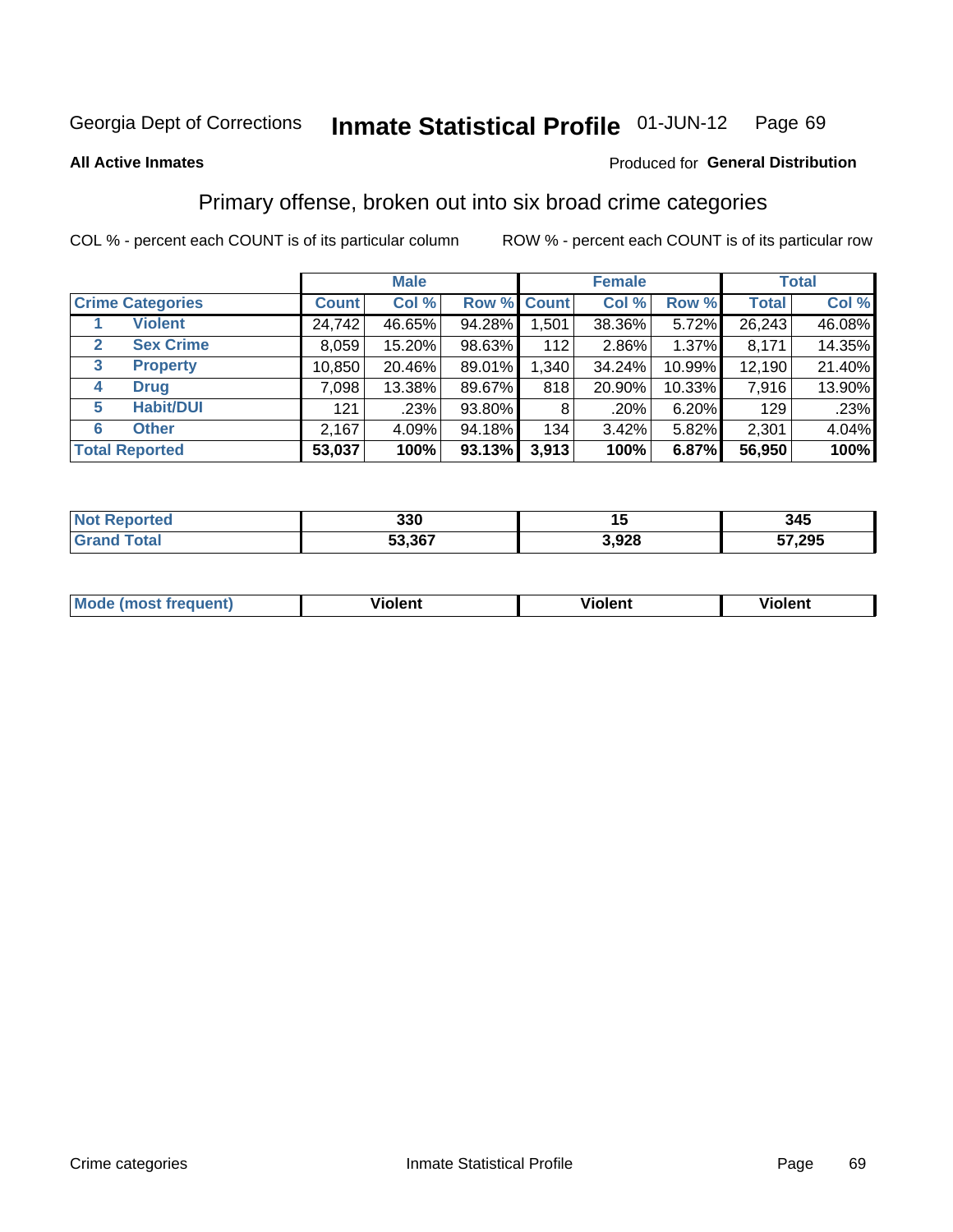Produced for **General Distribution**

### **All Active Inmates**

## Primary offense, detailed offense code

|   |                                             |                 | <b>Male</b> |         |                | <b>Female</b> |        |                   | <b>Total</b> |
|---|---------------------------------------------|-----------------|-------------|---------|----------------|---------------|--------|-------------------|--------------|
|   | <b>Primary Offense</b>                      | <b>Count</b>    | Col %       | Row %   | <b>Count</b>   | Col %         | Row %  | <b>Total</b>      | Col %        |
| F | <b>Abandonment Of Child</b>                 | 1.              | .01%        | 100.00% |                |               |        | $\mathbf 1$       | .01%         |
| F | <b>Abuse, Neglect</b><br><b>Elder/Disab</b> | 1               | .01%        | 100.00% |                |               |        | $\mathbf{1}$      | .01%         |
| F | <b>Agg Aslt W Intnt To Rape</b>             | 52              | .10%        | 100.00% |                |               |        | 52                | .09%         |
| F | <b>Agg Sex Battery Atmpt</b>                | 1               | .01%        | 100.00% |                |               |        | 1                 | .01%         |
| F | <b>Aggrav Assault</b>                       | 5,031           | 9.45%       | 94.87%  | 272            | 6.93%         | 5.13%  | 5,303             | 9.28%        |
| F | <b>Aggrav Assault Peace</b><br><b>Ofcr</b>  | 295             | .55%        | 93.95%  | 19             | .48%          | 6.05%  | 314               | .55%         |
| F | <b>Aggrav Battery</b>                       | 1,049           | 1.97%       | 93.24%  | 76             | 1.94%         | 6.76%  | 1,125             | 1.97%        |
| F | <b>Aggrav Battery Peace</b><br><b>Ofcr</b>  | 21              | .04%        | 91.30%  | $\overline{2}$ | .05%          | 8.70%  | 23                | .04%         |
| F | <b>Aggrav Ch Molest, Atmpt</b>              | 3               | .01%        | 100.00% |                |               |        | 3                 | .01%         |
| F | <b>Aggrav Child Molestation</b>             | 1,288           | 2.42%       | 98.40%  | 21             | .54%          | 1.60%  | 1,309             | 2.29%        |
| F | <b>Aggrav Cruelty To</b><br><b>Animals</b>  | 10              | .02%        | 90.91%  | 1              | .03%          | 9.09%  | 11                | .02%         |
| F | <b>Aggrav Sexual Battery</b>                | 183             | .34%        | 99.46%  | 1              | .03%          | .54%   | 184               | .32%         |
| F | <b>Aggrav Sodomy</b>                        | 211             | .40%        | 99.06%  | $\overline{2}$ | .05%          | .94%   | $\overline{2}$ 13 | .37%         |
| F | <b>Aggrav Stalking</b>                      | 290             | .54%        | 95.39%  | 14             | .36%          | 4.61%  | 304               | .53%         |
| F | <b>Aggravated Assault On</b><br>$65+$       | 3               | .01%        | 100.00% |                |               |        | 3                 | .01%         |
| F | <b>Aiding Escape</b>                        | 1               | .01%        | 100.00% |                |               |        | 1                 | .01%         |
| F | <b>Aircraft Hijacking</b>                   | 1               | .01%        | 100.00% |                |               |        | $\mathbf 1$       | .01%         |
| F | <b>Alter Id</b>                             | $\overline{2}$  | .01%        | 100.00% |                |               |        | $\overline{2}$    | .01%         |
| F | <b>Armed Robbery</b>                        | 5,481           | 10.30%      | 96.80%  | 181            | 4.61%         | 3.20%  | 5,662             | 9.91%        |
| F | <b>Arson 1st Degree</b>                     | 82              | .15%        | 82.00%  | 18             | .46%          | 18.00% | 100               | .18%         |
| F | <b>Arson 2nd Degree</b>                     | 9               | .02%        | 100.00% |                |               |        | 9                 | .02%         |
| F | <b>Arson 3rd Degree</b>                     | 4               | .01%        | 100.00% |                |               |        | 4                 | .01%         |
| F | <b>Arson Misc</b>                           | 4               | .01%        | 100.00% |                |               |        | 4                 | .01%         |
| F | <b>Atmpt Aggrav Assault</b>                 | 10              | .02%        | 83.33%  | $\overline{2}$ | .05%          | 16.67% | 12                | .02%         |
| F | <b>Atmpt Aggrav Sodomy</b>                  | 3               | .01%        | 100.00% |                |               |        | 3                 | .01%         |
| F | <b>Atmpt Armed Robbery</b>                  | 93              | .17%        | 96.88%  | 3              | .08%          | 3.13%  | 96                | .17%         |
| F | <b>Atmpt Burglary</b>                       | 35              | .07%        | 100.00% |                |               |        | 35                | .06%         |
| F | <b>Atmpt Child Molestation</b>              | $\overline{21}$ | .04%        | 100.00% |                |               |        | 21                | .04%         |
| F | <b>Atmpt Cruelty To</b><br><b>Children</b>  | 1               | .01%        | 100.00% |                |               |        | $\mathbf{1}$      | .01%         |
| F | <b>Atmpt Escape</b>                         | 1               | .01%        | 100.00% |                |               |        | $\mathbf{1}$      | .01%         |
| F | <b>Atmpt Forgery</b>                        | 1               | .01%        | 100.00% |                |               |        | 1                 | .01%         |
| F | <b>Atmpt Kidnap</b>                         | $\,6$           | .01%        | 100.00% |                |               |        | 6                 | .01%         |
| F | <b>Atmpt Murder</b>                         | 39              | .07%        | 95.12%  | $\overline{2}$ | .05%          | 4.88%  | 41                | .07%         |
| F | <b>Atmpt Rape</b>                           | 31              | .06%        | 96.88%  | $\mathbf{1}$   | .03%          | 3.13%  | 32                | .06%         |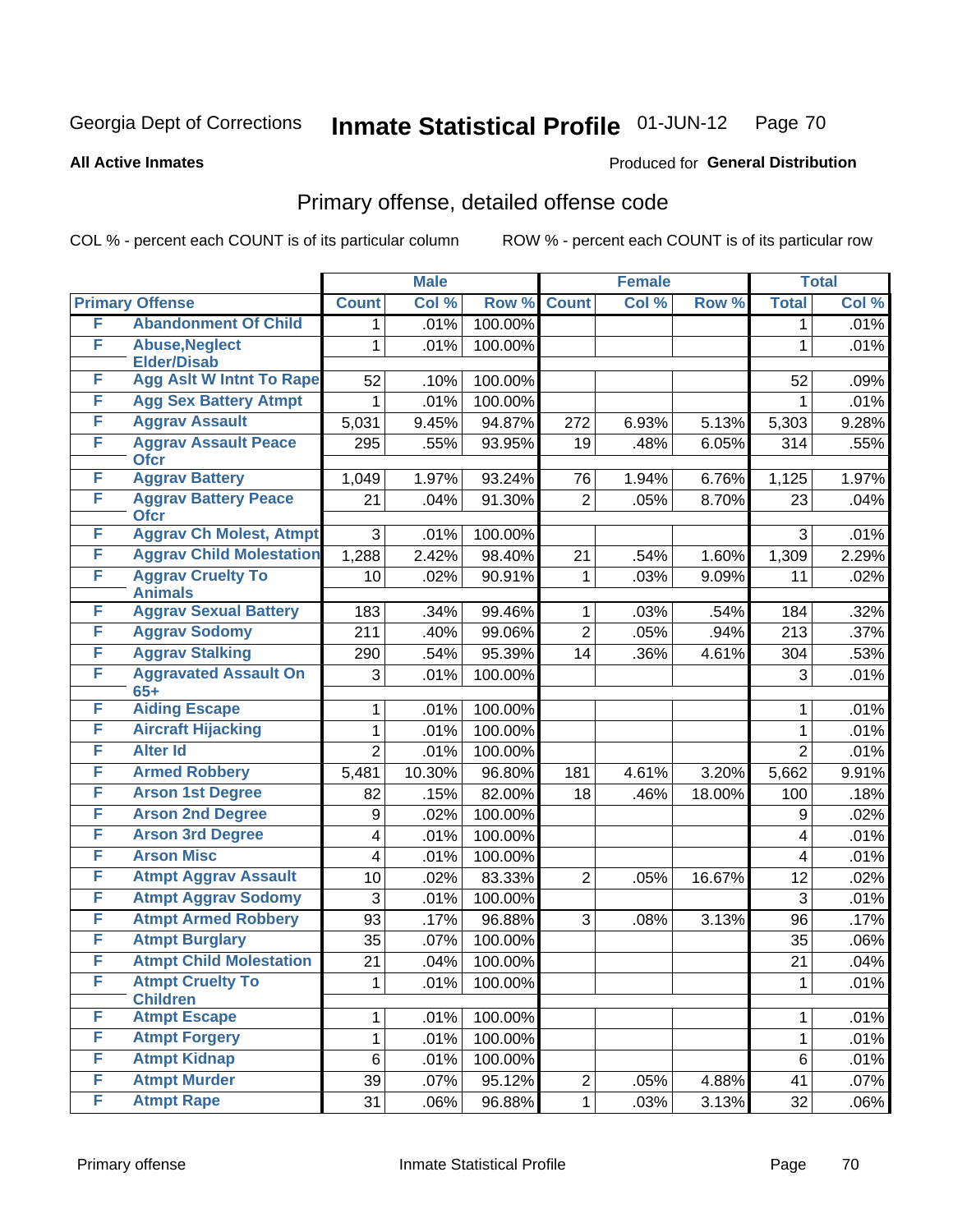### **All Active Inmates**

## Produced for **General Distribution**

## Primary offense, detailed offense code

|   |                                            |                 | <b>Male</b> |         |                | <b>Female</b> |         |                 | <b>Total</b> |
|---|--------------------------------------------|-----------------|-------------|---------|----------------|---------------|---------|-----------------|--------------|
|   | <b>Primary Offense</b>                     | <b>Count</b>    | Col %       | Row %   | <b>Count</b>   | Col %         | Row %   | <b>Total</b>    | Col %        |
| F | <b>Atmpt Robbery</b>                       | 49              | .09%        | 94.23%  | $\overline{3}$ | .08%          | 5.77%   | $\overline{52}$ | .09%         |
| F | <b>Atmpt Theft By Taking</b>               | 13              | .02%        | 100.00% |                |               |         | 13              | .02%         |
| F | <b>Atmpt Viol Substance</b><br>Act         | 27              | .05%        | 93.10%  | $\overline{2}$ | .05%          | 6.90%   | 29              | .05%         |
| F | <b>Att/Consprcy Commt</b><br>C/S/Of        | 53              | .10%        | 91.38%  | 5              | .13%          | 8.62%   | 58              | .10%         |
| F | <b>Bad Checks</b>                          | 4               | .01%        | 44.44%  | 5              | .13%          | 55.56%  | 9               | .02%         |
| F | <b>Bail Jumping</b>                        | 4               | .01%        | 100.00% |                |               |         | 4               | .01%         |
| F | <b>Barratry</b>                            | 1               | .01%        | 100.00% |                |               |         | 1               | .01%         |
| F | <b>Bestiality</b>                          | 1               | .01%        | 50.00%  | 1              | .03%          | 50.00%  | $\overline{2}$  | .01%         |
| F | <b>Bigamy</b>                              | 3               | .01%        | 100.00% |                |               |         | 3               | .01%         |
| F | <b>Bribery Govt Officer</b>                | 1               | .01%        | 100.00% |                |               |         | 1               | .01%         |
| F | <b>Burglary</b>                            | 6,362           | 11.96%      | 96.31%  | 244            | 6.22%         | 3.69%   | 6,606           | 11.56%       |
| F | <b>Bus Hijacking</b>                       | 1               | .01%        | 100.00% |                |               |         | 1               | .01%         |
| F | <b>Carry Concealed Weapon</b>              | 12              | .02%        | 100.00% |                |               |         | 12              | .02%         |
| F | <b>Carry Weapon At School</b>              | 5               | .01%        | 100.00% |                |               |         | 5               | .01%         |
| F | <b>Child Molestation</b>                   | 2,585           | 4.86%       | 97.92%  | 55             | 1.40%         | 2.08%   | 2,640           | 4.62%        |
| F | <b>Chop Shop Violation</b>                 | 1               | .01%        | 100.00% |                |               |         | 1               | .01%         |
| F | <b>Cnspire Traffic Cntrl Sub</b>           | 15              | .03%        | 83.33%  | 3              | .08%          | 16.67%  | 18              | .03%         |
| F | <b>Cntrbtng Delingency</b><br><b>Minor</b> |                 |             |         | 1              | .03%          | 100.00% | 1               | .01%         |
| F | <b>Computer Pornography</b>                | 60              | .11%        | 100.00% |                |               |         | 60              | .11%         |
| F | <b>Computer Theft</b>                      | 8               | .02%        | 40.00%  | 12             | .31%          | 60.00%  | 20              | .04%         |
| F | <b>Conceal Death Of</b><br><b>Another</b>  | 8               | .02%        | 100.00% |                |               |         | 8               | .01%         |
| F | <b>Conspiracy</b>                          | 52              | .10%        | 89.66%  | 6              | .15%          | 10.34%  | 58              | .10%         |
| F | <b>Convsn Paymnts Real</b><br><b>Propy</b> | 1               | .01%        | 100.00% |                |               |         | 1               | .01%         |
| F | <b>Crmnl Atmpt</b>                         | $\overline{2}$  | .01%        | 100.00% |                |               |         | $\overline{2}$  | .01%         |
| F | <b>Crmnl Damage 1st</b><br><b>Degree</b>   | 42              | .08%        | 93.33%  | 3              | .08%          | 6.67%   | 45              | .08%         |
| F | <b>Crmnl Damage 2nd</b><br><b>Degree</b>   | 99              | .19%        | 92.52%  | 8              | .20%          | 7.48%   | 107             | .19%         |
| F | <b>Crmnl Interfere Govt</b><br><b>Prop</b> | 20 <sup>°</sup> | .04%        | 90.91%  | $\overline{2}$ | .05%          | 9.09%   | 22              | .04%         |
| F | <b>Crmnl Poss Explosives</b>               | 1               | .01%        | 100.00% |                |               |         | 1               | .01%         |
| F | <b>Crmnl Solicitation</b>                  | 1               | .01%        | 100.00% |                |               |         | 1               | .01%         |
| F | <b>Cruelty To Animals</b>                  | 3               | .01%        | 100.00% |                |               |         | 3               | .01%         |
| F | <b>Cruelty To Children</b>                 | 261             | .49%        | 73.11%  | 96             | 2.45%         | 26.89%  | 357             | .62%         |
| F | <b>Cruelty To Elder Person</b>             | 16              | .03%        | 64.00%  | 9              | .23%          | 36.00%  | 25              | .04%         |
| F | <b>Defrauding State</b>                    | $\overline{2}$  | .01%        | 100.00% |                |               |         | $\overline{2}$  | .01%         |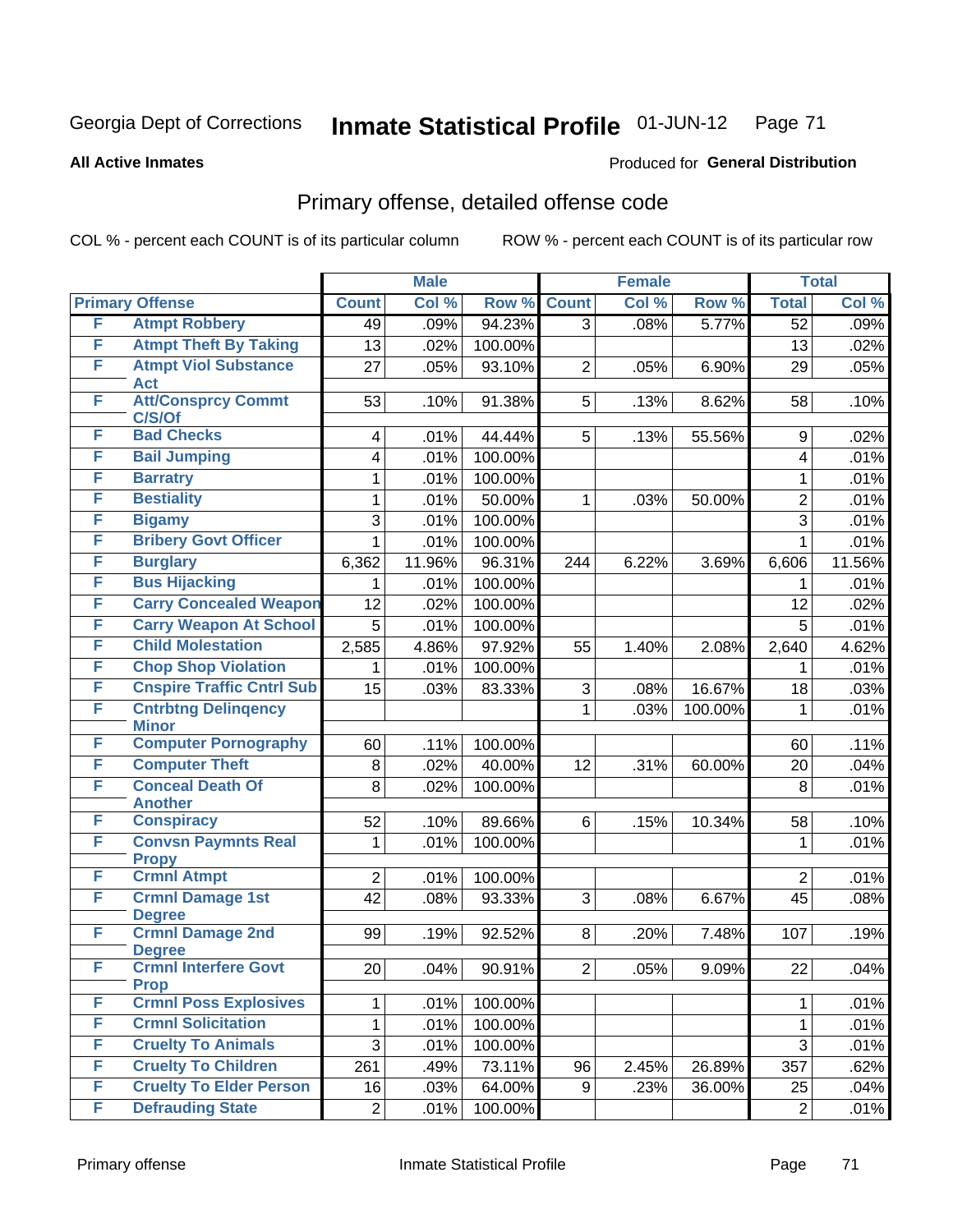**All Active Inmates**

## Produced for **General Distribution**

## Primary offense, detailed offense code

|   |                                            |                         | <b>Male</b> |         |                | <b>Female</b> |        |                | <b>Total</b>       |
|---|--------------------------------------------|-------------------------|-------------|---------|----------------|---------------|--------|----------------|--------------------|
|   | <b>Primary Offense</b>                     | <b>Count</b>            | Col %       | Row %   | <b>Count</b>   | Col %         | Row %  | <b>Total</b>   | Col %              |
| F | <b>Destroy/Injur Police Dog</b>            | 1                       | .01%        | 100.00% |                |               |        | 1              | .01%               |
| F | <b>Distr Mat Depict Nudity</b>             | 1                       | .01%        | 100.00% |                |               |        | 1              | .01%               |
| F | <b>Dogfighting</b>                         | 1                       | .01%        | 100.00% |                |               |        | 1              | .01%               |
| F | <b>Drvng Habtl Violator</b>                | 17                      | .03%        | 89.47%  | $\overline{2}$ | .05%          | 10.53% | 19             | .03%               |
| F | <b>Eavesdrop &amp;</b>                     | 1                       | .01%        | 100.00% |                |               |        | 1              | .01%               |
|   | <b>Surveillance</b>                        |                         |             |         |                |               |        |                |                    |
| F | <b>Entering Vehicle</b>                    | 111                     | .21%        | 100.00% |                |               |        | 111            | .19%               |
| F | <b>Entice Child, Attempted</b>             | 3                       | .01%        | 100.00% |                |               |        | 3              | .01%               |
| F | <b>Enticing Child-Indec</b><br><b>Purp</b> | $\overline{75}$         | .14%        | 96.15%  | 3              | .08%          | 3.85%  | 78             | .14%               |
| F | <b>Escape</b>                              | 36                      | .07%        | 87.80%  | 5              | .13%          | 12.20% | 41             | .07%               |
| F | <b>False Certificates</b>                  | 1                       | .01%        | 50.00%  | $\mathbf{1}$   | .03%          | 50.00% | $\overline{2}$ | .01%               |
| F | <b>False Impris Color Legal</b>            | 1                       | .01%        | 100.00% |                |               |        | $\mathbf 1$    | .01%               |
| F | <b>False Imprisonment</b>                  | 172                     | .32%        | 96.09%  | $\overline{7}$ | .18%          | 3.91%  | 179            | .31%               |
| F | <b>False Statements Govt</b>               | 23                      | .04%        | 76.67%  | $\overline{7}$ | .18%          | 23.33% | 30             | .05%               |
| F | <b>False Swearing</b>                      | $\overline{2}$          | .01%        | 40.00%  | 3              | .08%          | 60.00% | 5              | .01%               |
| F | <b>False Swearng Writtn</b>                | $\overline{\mathbf{4}}$ | .01%        | 80.00%  | $\mathbf{1}$   | .03%          | 20.00% | $\overline{5}$ | .01%               |
|   | <b>Stmt</b>                                |                         |             |         |                |               |        |                |                    |
| F | <b>Family Violence Battery</b>             | 121                     | .23%        | 97.58%  | 3              | .08%          | 2.42%  | 124            | $\overline{.22\%}$ |
| F | <b>Feticide</b>                            | 1                       | .01%        | 100.00% |                |               |        | 1              | .01%               |
| F | <b>Feticide By Vehicle</b>                 | $\overline{2}$          | .01%        | 40.00%  | 3              | .08%          | 60.00% | 5              | .01%               |
| F | <b>Financial Identity Fraud</b>            | 32                      | .06%        | 53.33%  | 28             | .71%          | 46.67% | 60             | .11%               |
| F | <b>Fleeing/Eluding Police</b>              | 191                     | .36%        | 95.02%  | 10             | .25%          | 4.98%  | 201            | .35%               |
| F | <b>Forgery 1st Degree</b>                  | 1,231                   | 2.31%       | 70.75%  | 509            | 12.97%        | 29.25% | 1,740          | 3.05%              |
| F | <b>Forgery 2nd Degree</b>                  | 24                      | .05%        | 88.89%  | 3              | .08%          | 11.11% | 27             | .05%               |
| F | <b>Forgery Credit Card</b>                 | 1                       | .01%        | 100.00% |                |               |        | 1              | .01%               |
| F | <b>Fraudulent Access</b>                   | 3                       | .01%        | 100.00% |                |               |        | 3              | .01%               |
| F | <b>Compute</b><br><b>Fraudulent Checks</b> | 3                       | .01%        | 60.00%  | $\overline{2}$ | .05%          | 40.00% | 5              | .01%               |
| F | <b>Fraudulent Credit Card</b>              | $\overline{58}$         | .11%        | 65.91%  | 30             | .76%          | 34.09% | 88             | .15%               |
| F | <b>Gang Participation</b>                  | 35                      | .07%        | 100.00% |                |               |        | 35             | .06%               |
| F | <b>Guard Line</b>                          | $\overline{\mathbf{4}}$ | .01%        | 57.14%  | 3              | .08%          | 42.86% | $\overline{7}$ | .01%               |
|   | <b>W/Weapon/Drugs</b>                      |                         |             |         |                |               |        |                |                    |
| F | <b>Habit Traf Viol/Impaired</b>            | 24                      | .05%        | 92.31%  | $\overline{2}$ | .05%          | 7.69%  | 26             | .05%               |
| F | <b>Habit Traf Viol/Other</b>               | 26                      | .05%        | 96.30%  | $\mathbf{1}$   | .03%          | 3.70%  | 27             | .05%               |
| F | <b>Hijacking Motor Vehicle</b>             | 37                      | .07%        | 100.00% |                |               |        | 37             | .06%               |
| F | <b>Hindering Appreh Or Pun</b>             | 5                       | .01%        | 83.33%  | $\mathbf 1$    | .03%          | 16.67% | 6              | .01%               |
| F | <b>Hit-Run W/Injury/Fatality</b>           | $\boldsymbol{9}$        | .02%        | 90.00%  | 1              | .03%          | 10.00% | 10             | .02%               |
| F | <b>Homicide By Vessel</b>                  | 18                      | .03%        | 81.82%  | $\overline{4}$ | .10%          | 18.18% | 22             | .04%               |
| F | <b>Illegal Attm To Obt Drugs</b>           | $\overline{\mathbf{4}}$ | .01%        | 40.00%  | 6 <sup>1</sup> | .15%          | 60.00% | 10             | .02%               |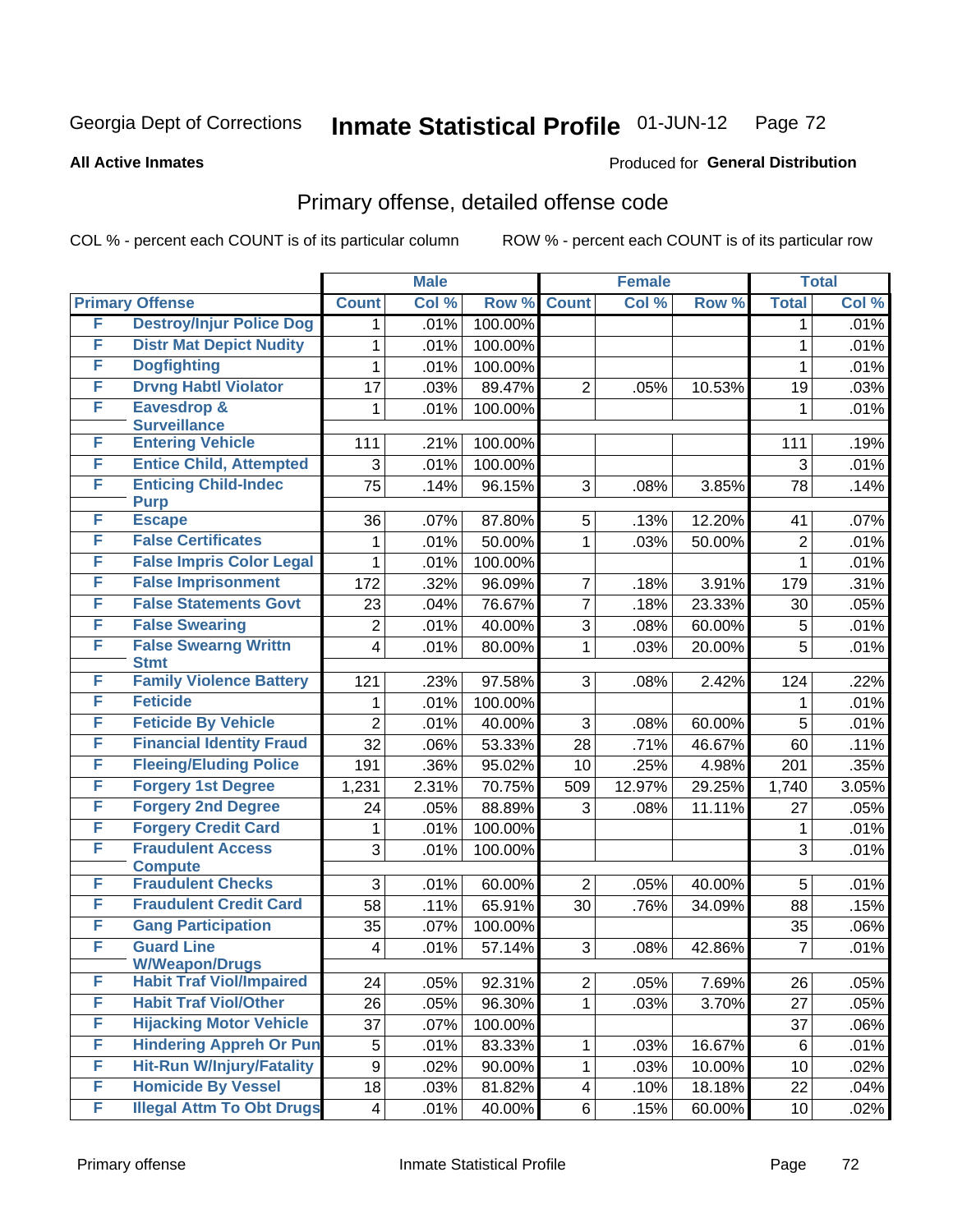**All Active Inmates**

#### Produced for **General Distribution**

# Primary offense, detailed offense code

|   |                                              |                         | <b>Male</b> |         |                | <b>Female</b> |        |                | <b>Total</b> |
|---|----------------------------------------------|-------------------------|-------------|---------|----------------|---------------|--------|----------------|--------------|
|   | <b>Primary Offense</b>                       | <b>Count</b>            | Col %       | Row %   | <b>Count</b>   | Col %         | Row %  | <b>Total</b>   | Col %        |
| F | <b>Illegal Poss/Manf Liquor</b>              | 1                       | .01%        | 100.00% |                |               |        | $\mathbf 1$    | .01%         |
| F | <b>Impersntng In Legal</b><br><b>Procd</b>   | 1                       | .01%        | 100.00% |                |               |        | 1              | .01%         |
| F | <b>Impersonating Officer</b>                 | 1                       | .01%        | 100.00% |                |               |        | 1              | .01%         |
| F | <b>Impersonation</b>                         | $\overline{2}$          | .01%        | 50.00%  | $\overline{2}$ | .05%          | 50.00% | $\overline{4}$ | .01%         |
| F | <b>Incest</b>                                | 181                     | .34%        | 97.84%  | $\overline{4}$ | .10%          | 2.16%  | 185            | .32%         |
| F | <b>Incest, Atmpt</b>                         | 1                       | .01%        | 100.00% |                |               |        | 1              | .01%         |
| F | <b>Influencing Witness</b>                   | 3                       | .01%        | 100.00% |                |               |        | 3              | .01%         |
| F | <b>Injury By Vehicle</b>                     | 101                     | .19%        | 88.60%  | 13             | .33%          | 11.40% | 114            | .20%         |
| F | <b>Interference With</b><br><b>Custody</b>   | 13                      | .02%        | 81.25%  | 3              | .08%          | 18.75% | 16             | .03%         |
| F | <b>Involuntary Manslaughter</b>              | 121                     | .23%        | 84.62%  | 22             | .56%          | 15.38% | 143            | .25%         |
| F | <b>Kidnapping</b>                            | 1,550                   | 2.91%       | 97.12%  | 46             | 1.17%         | 2.88%  | 1,596          | 2.79%        |
| F | <b>Livestock Theft</b>                       | 5                       | .01%        | 100.00% |                |               |        | 5              | .01%         |
| F | <b>Manf Methamph 200-399</b><br>Gm           | $\overline{\mathbf{4}}$ | .01%        | 80.00%  | $\mathbf{1}$   | .03%          | 20.00% | 5              | .01%         |
| F | <b>Manf Methamph 28-199</b><br>Gm            | 28                      | .05%        | 80.00%  | $\overline{7}$ | .18%          | 20.00% | 35             | .06%         |
| F | Manf Methamph 400+ Gm                        | $\overline{2}$          | .01%        | 100.00% |                |               |        | $\overline{2}$ | .01%         |
| F | <b>Manf Methamph Unspec</b><br><b>Amt</b>    | 220                     | .41%        | 89.43%  | 26             | .66%          | 10.57% | 246            | .43%         |
| F | <b>Manufact Meth Near</b><br><b>Child</b>    | 11                      | .02%        | 73.33%  | $\overline{4}$ | .10%          | 26.67% | 15             | .03%         |
| F | <b>Misc Assault/Battery</b>                  | 19                      | .04%        | 100.00% |                |               |        | 19             | .03%         |
| F | <b>Misc CorrectionI Inst Off</b>             | 1                       | .01%        | 50.00%  | $\mathbf{1}$   | .03%          | 50.00% | $\mathbf 2$    | .01%         |
| F | <b>Misc Criminal Damage</b>                  | 1                       | .01%        | 100.00% |                |               |        | $\mathbf{1}$   | .01%         |
| F | <b>Misc Drugs Trafficking</b>                | 27                      | .05%        | 93.10%  | $\overline{2}$ | .05%          | 6.90%  | 29             | .05%         |
| F | <b>Misc Forgery</b>                          | 3                       | .01%        | 100.00% |                |               |        | 3              | .01%         |
| F | <b>Misc Fraud</b>                            | 10                      | .02%        | 62.50%  | 6              | .15%          | 37.50% | 16             | .03%         |
| F | <b>Misc Homicide Offense</b>                 | 12                      | .02%        | 92.31%  | $\mathbf{1}$   | .03%          | 7.69%  | 13             | .02%         |
| F | <b>Misc Invasion Of Privacy</b>              | $\mathbf{1}$            | .01%        | 100.00% |                |               |        | $\mathbf{1}$   | .01%         |
| F | <b>Misc Mrals/Pblic H/Safty</b>              | 5                       | .01%        | 100.00% |                |               |        | 5              | .01%         |
| F | <b>Misc Obscenity</b>                        | $\overline{2}$          | .01%        | 100.00% |                |               |        | $\overline{2}$ | .01%         |
| F | <b>Misc Public Order</b>                     | $\overline{2}$          | .01%        | 100.00% |                |               |        | $\overline{2}$ | .01%         |
| F | <b>Misc Sexual Offense</b>                   | 23                      | .04%        | 100.00% |                |               |        | 23             | .04%         |
| F | <b>Murder</b>                                | 5,194                   | 9.76%       | 94.37%  | 310            | 7.90%         | 5.63%  | 5,504          | 9.63%        |
| F | <b>Murder, Conspire To</b>                   | 6                       | .01%        | 85.71%  | $\mathbf{1}$   | .03%          | 14.29% | $\overline{7}$ | .01%         |
| F | <b>Commit</b><br><b>Mutiny In Penal Inst</b> | 1                       | .01%        | 100.00% |                |               |        | 1              | .01%         |
| F | <b>Obstr Of Law Enf Officer</b>              | 532                     | 1.00%       | 92.20%  | 45             | 1.15%         | 7.80%  | 577            | 1.01%        |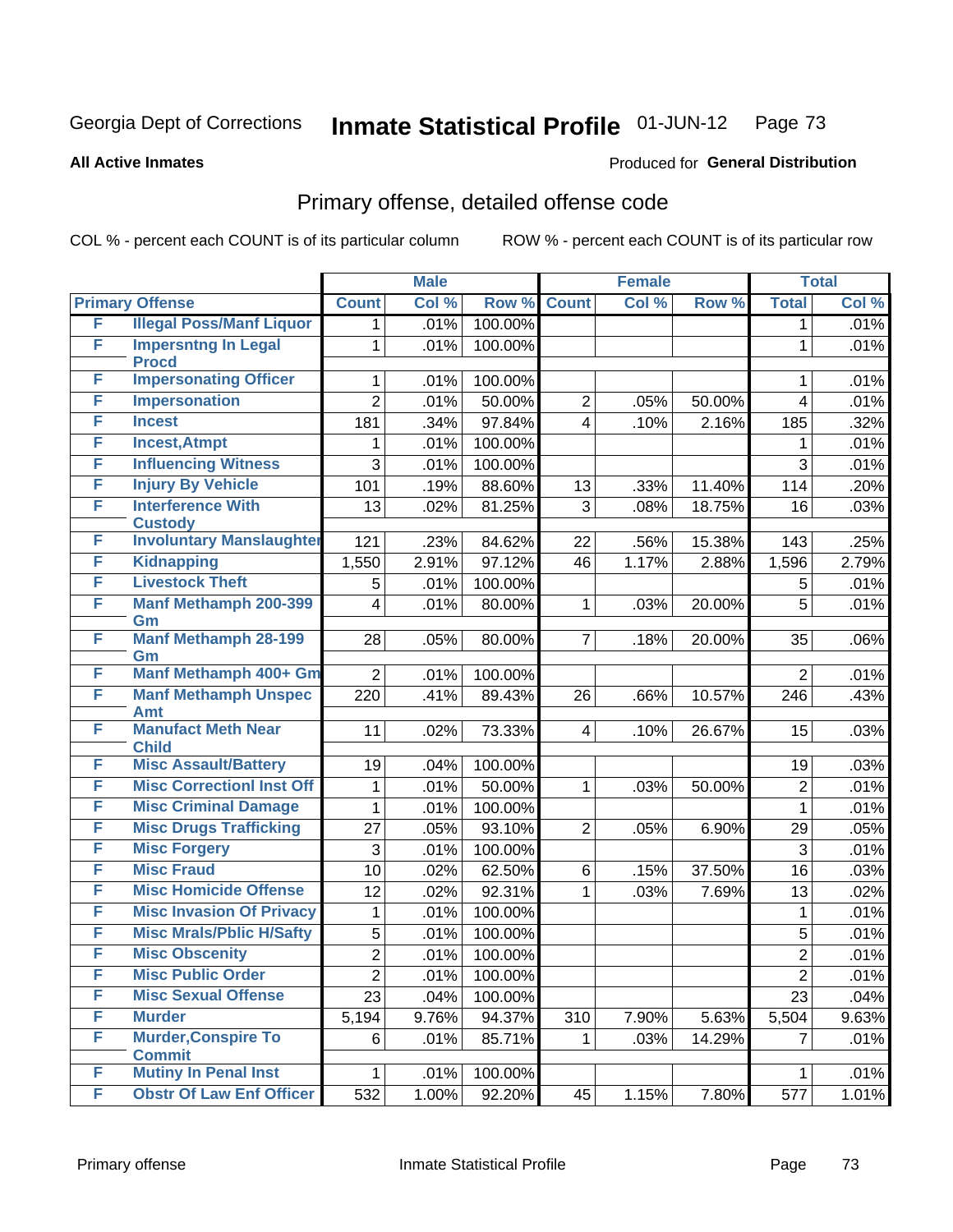Produced for **General Distribution**

#### **All Active Inmates**

# Primary offense, detailed offense code

|   |                                            |                | <b>Male</b> |         | <b>Female</b>  |       |        | <b>Total</b>   |       |
|---|--------------------------------------------|----------------|-------------|---------|----------------|-------|--------|----------------|-------|
|   | <b>Primary Offense</b>                     | <b>Count</b>   | Col %       | Row %   | <b>Count</b>   | Col % | Row %  | <b>Total</b>   | Col % |
| F | <b>Pandering By</b>                        | 1.             | .01%        | 100.00% |                |       |        | 1              | .01%  |
|   | <b>Compulsion</b>                          |                |             |         |                |       |        |                |       |
| F | <b>Party To A Crime</b>                    | 1              | .01%        | 100.00% |                |       |        | 1              | .01%  |
| F | <b>Peeping Tom</b>                         | 22             | .04%        | 100.00% |                |       |        | 22             | .04%  |
| F | <b>Perjury</b>                             | $\overline{2}$ | .01%        | 100.00% |                |       |        | $\overline{2}$ | .01%  |
| F | <b>Pimping A Minor Under</b><br>18         | 9              | .02%        | 100.00% |                |       |        | 9              | .02%  |
| F | <b>Poss Contraband</b><br><b>Articles</b>  | $\overline{2}$ | .01%        | 100.00% |                |       |        | $\overline{2}$ | .01%  |
| F | <b>Poss Dep Stim Cntrf</b><br><b>Drugs</b> | 64             | .12%        | 78.05%  | 18             | .46%  | 21.95% | 82             | .14%  |
| F | <b>Poss Drug Related Matri</b>             | 13             | .02%        | 86.67%  | $\overline{c}$ | .05%  | 13.33% | 15             | .03%  |
| F | <b>Poss Ephedrine</b>                      | 9              | .02%        | 69.23%  | 4              | .10%  | 30.77% | 13             | .02%  |
| F | <b>Poss Firearm 1st</b><br><b>Offender</b> | 92             | .17%        | 96.84%  | 3              | .08%  | 3.16%  | 95             | .17%  |
| F | <b>Poss Firearm Convct</b><br><b>Felon</b> | 936            | 1.76%       | 96.99%  | 29             | .74%  | 3.01%  | 965            | 1.69% |
| F | <b>Poss Knife During Crime</b>             | 3              | .01%        | 100.00% |                |       |        | 3              | .01%  |
| F | <b>Poss Mda/Extsy</b>                      | 10             | .02%        | 90.91%  | 1              | .03%  | 9.09%  | 11             | .02%  |
| F | <b>Poss Methamphetamine</b>                | 429            | .81%        | 77.58%  | 124            | 3.16% | 22.42% | 553            | .97%  |
| F | <b>Poss Narcotics Opiates</b>              | 66             | .12%        | 81.48%  | 15             | .38%  | 18.52% | 81             | .14%  |
| F | <b>Poss Of Certain</b>                     | 25             | .05%        | 96.15%  | 1              | .03%  | 3.85%  | 26             | .05%  |
|   | <b>Weapons</b>                             |                |             |         |                |       |        |                |       |
| F | <b>Poss Of Cocaine</b>                     | 883            | 1.66%       | 85.40%  | 151            | 3.85% | 14.60% | 1,034          | 1.81% |
| F | <b>Poss Of Firearm Dur</b><br><b>Crime</b> | 466            | .88%        | 95.10%  | 24             | .61%  | 4.90%  | 490            | .86%  |
| F | <b>Poss Of Lsd</b>                         | 1              | .01%        | 100.00% |                |       |        | 1              | .01%  |
| F | <b>Poss Of Marijuana</b>                   | 100            | .19%        | 92.59%  | 8              | .20%  | 7.41%  | 108            | .19%  |
| F | <b>Poss Tools Commit</b><br><b>Crime</b>   | 42             | .08%        | 100.00% |                |       |        | 42             | .07%  |
| F | <b>Poss W Int Dis Other</b><br><b>Drug</b> | 90             | .17%        | 82.57%  | 19             | .48%  | 17.43% | 109            | .19%  |
| F | <b>Poss W Int Dist Cocaine</b>             | 512            | .96%        | 95.34%  | 25             | .64%  | 4.66%  | 537            | .94%  |
| F | <b>Poss W Int Dist</b><br><b>Marijuana</b> | 845            | 1.59%       | 95.48%  | 40             | 1.02% | 4.52%  | 885            | 1.55% |
| F | <b>Poss W Int Dist Meth</b>                | 267            | .50%        | 82.15%  | 58             | 1.48% | 17.85% | 325            | .57%  |
| F | <b>Poss Wpn, Drugs By</b>                  | 45             | .08%        | 93.75%  | 3              | .08%  | 6.25%  | 48             | .08%  |
|   | <b>Prisnr</b>                              |                |             |         |                |       |        |                |       |
| F | <b>Racketeering</b>                        | 47             | .09%        | 73.44%  | 17             | .43%  | 26.56% | 64             | .11%  |
| F | Rape                                       | 1,780          | 3.34%       | 99.78%  | 4              | .10%  | .22%   | 1,784          | 3.12% |
| F | <b>Reck Cond Infected</b>                  | 11             | .02%        | 91.67%  | 1              | .03%  | 8.33%  | 12             | .02%  |
|   | <b>Person</b>                              |                |             |         |                |       |        |                |       |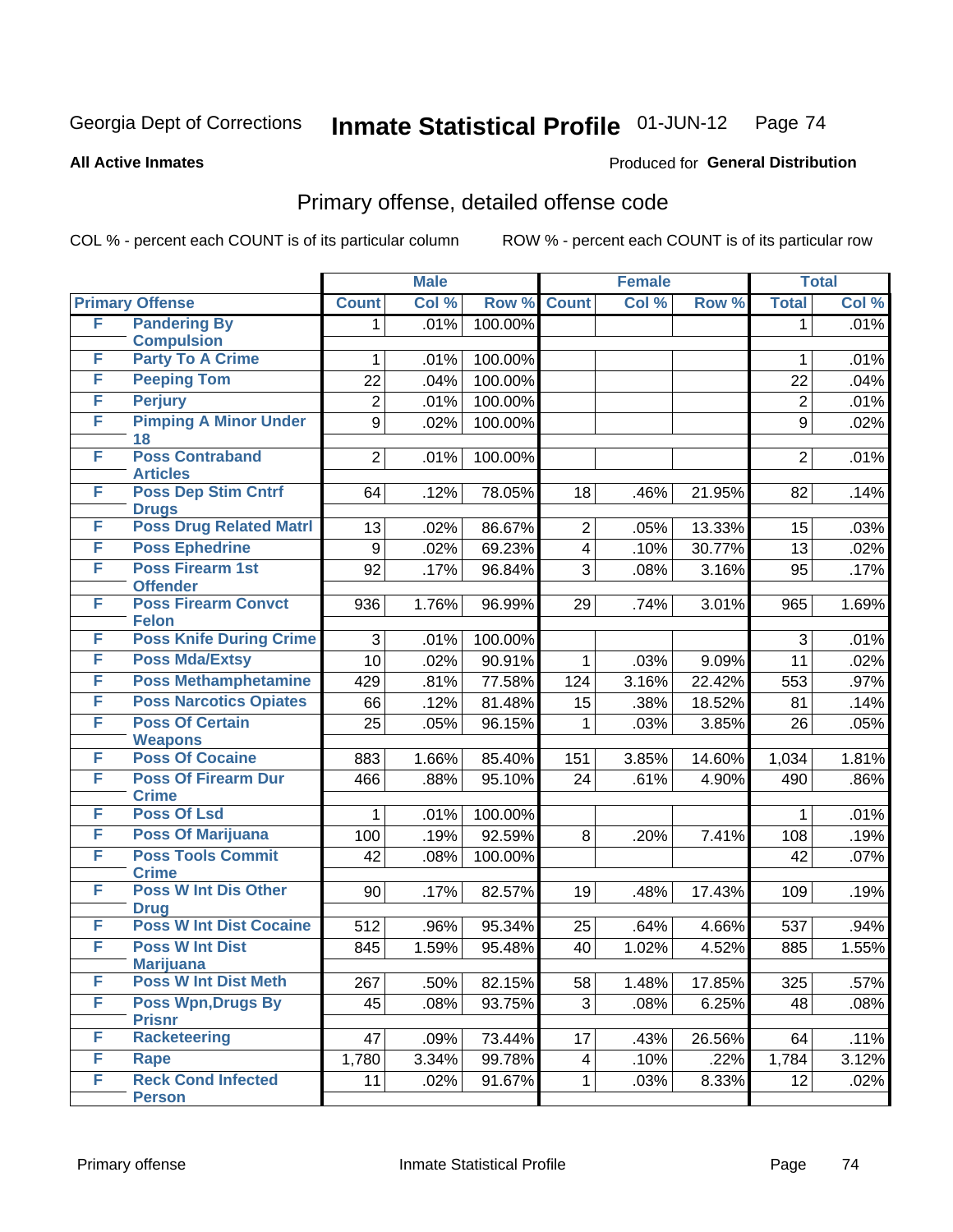**All Active Inmates**

#### Produced for **General Distribution**

# Primary offense, detailed offense code

|   |                                             |                  | <b>Male</b> |         | <b>Female</b>    |       |         | <b>Total</b>   |       |
|---|---------------------------------------------|------------------|-------------|---------|------------------|-------|---------|----------------|-------|
|   | <b>Primary Offense</b>                      | <b>Count</b>     | Col %       | Row %   | <b>Count</b>     | Col % | Row %   | <b>Total</b>   | Col % |
| F | <b>Reckless Abandonment</b>                 | $\overline{c}$   | .01%        | 100.00% |                  |       |         | $\overline{2}$ | .01%  |
| F | <b>Recv Gds, Srvs Fraud</b><br><b>Obtnd</b> | 1                | .01%        | 50.00%  | 1                | .03%  | 50.00%  | $\overline{2}$ | .01%  |
| F | Removal Baggage, Cargo<br><b>Etc</b>        |                  |             |         | $\mathbf{1}$     | .03%  | 100.00% | $\mathbf{1}$   | .01%  |
| F | <b>Robbery</b>                              | 1,769            | 3.32%       | 93.50%  | 123              | 3.13% | 6.50%   | 1,892          | 3.31% |
| F | <b>Robbery By Force</b>                     | 274              | .51%        | 89.54%  | 32               | .82%  | 10.46%  | 306            | .54%  |
| F | <b>Robbery By Intimidation</b>              | 279              | .52%        | 92.69%  | 22               | .56%  | 7.31%   | 301            | .53%  |
| F | <b>Robbery By Sudden</b><br><b>Snatch</b>   | 126              | .24%        | 89.36%  | 15               | .38%  | 10.64%  | 141            | .25%  |
| F | <b>S/D Of Alcoholic Intox</b>               | 1                | .01%        | 100.00% |                  |       |         | 1              | .01%  |
| F | <b>S/D Cocaine</b>                          | 1,028            | 1.93%       | 94.31%  | 62               | 1.58% | 5.69%   | 1,090          | 1.91% |
| F | <b>S/D Cont Sub Public</b>                  | 50               | .09%        | 100.00% |                  |       |         | 50             | .09%  |
| F | <b>S/D Cont Sub School</b>                  | 43               | .08%        | 95.56%  | $\overline{2}$   | .05%  | 4.44%   | 45             | .08%  |
| F | <b>S/D Dep Stim Cntrf Drugs</b>             | $\overline{71}$  | .13%        | 76.34%  | 22               | .56%  | 23.66%  | 93             | .16%  |
| F | <b>S/D Narcotics Opiates</b>                | 27               | .05%        | 75.00%  | $\boldsymbol{9}$ | .23%  | 25.00%  | 36             | .06%  |
| F | <b>S/D Of Marijuana</b>                     | 364              | .68%        | 96.04%  | 15               | .38%  | 3.96%   | 379            | .66%  |
| F | <b>Sale Mda/Extsy</b>                       | 6                | .01%        | 100.00% |                  |       |         | 6              | .01%  |
| F | <b>Sale Methamphetamine</b>                 | 104              | .20%        | 73.76%  | 37               | .94%  | 26.24%  | 141            | .25%  |
| F | <b>Sex Exploitation Child</b>               | 130              | .24%        | 99.24%  | 1                | .03%  | .76%    | 131            | .23%  |
| F | <b>Sex Offender Fail Registr</b>            | 371              | .70%        | 99.46%  | $\overline{2}$   | .05%  | .54%    | 373            | .65%  |
| F | <b>Sex Offender Fail To</b><br><b>Move</b>  | $\boldsymbol{9}$ | .02%        | 100.00% |                  |       |         | 9              | .02%  |
| F | Sexl/Asslt/Agn/Pers/Cstd                    | 6                | .01%        | 100.00% |                  |       |         | 6              | .01%  |
| F | <b>Sexual Battery</b>                       | 184              | .35%        | 100.00% |                  |       |         | 184            | .32%  |
| F | <b>Simple Battery</b>                       | 19               | .04%        | 95.00%  | 1                | .03%  | 5.00%   | 20             | .04%  |
| F | <b>Sodomy</b>                               | 21               | .04%        | 100.00% |                  |       |         | 21             | .04%  |
| F | <b>Solicit Sodomy From</b><br><b>Minor</b>  | 3                | .01%        | 100.00% |                  |       |         | 3              | .01%  |
| F | <b>Stalking</b>                             | 5                | .01%        | 100.00% |                  |       |         | 5              | .01%  |
| F | <b>Statutory Rape</b>                       | 839              | 1.58%       | 98.13%  | 16               | .41%  | 1.87%   | 855            | 1.50% |
| F | <b>Statutory Rape, Atmpt</b>                | 1                | .01%        | 100.00% |                  |       |         | 1              | .01%  |
| F | <b>Tampering With</b><br><b>Evidence</b>    | 12               | .02%        | 85.71%  | $\overline{2}$   | .05%  | 14.29%  | 14             | .02%  |
| F | <b>Terrorist Threats &amp; Acts</b>         | 426              | .80%        | 96.82%  | 14               | .36%  | 3.18%   | 440            | .77%  |
| F | <b>Theft Bring Prop In State</b>            | 10               | .02%        | 100.00% |                  |       |         | 10             | .02%  |
| F | <b>Theft By Conversion</b>                  | 27               | .05%        | 77.14%  | 8                | .20%  | 22.86%  | 35             | .06%  |
| F | <b>Theft By Deception</b>                   | 46               | .09%        | 75.41%  | 15               | .38%  | 24.59%  | 61             | .11%  |
| F | <b>Theft By Extortion</b>                   | $\sqrt{3}$       | .01%        | 100.00% |                  |       |         | 3              | .01%  |
| F | <b>Theft By Rec Stolen Prop</b>             | 902              | 1.69%       | 94.15%  | 56               | 1.43% | 5.85%   | 958            | 1.68% |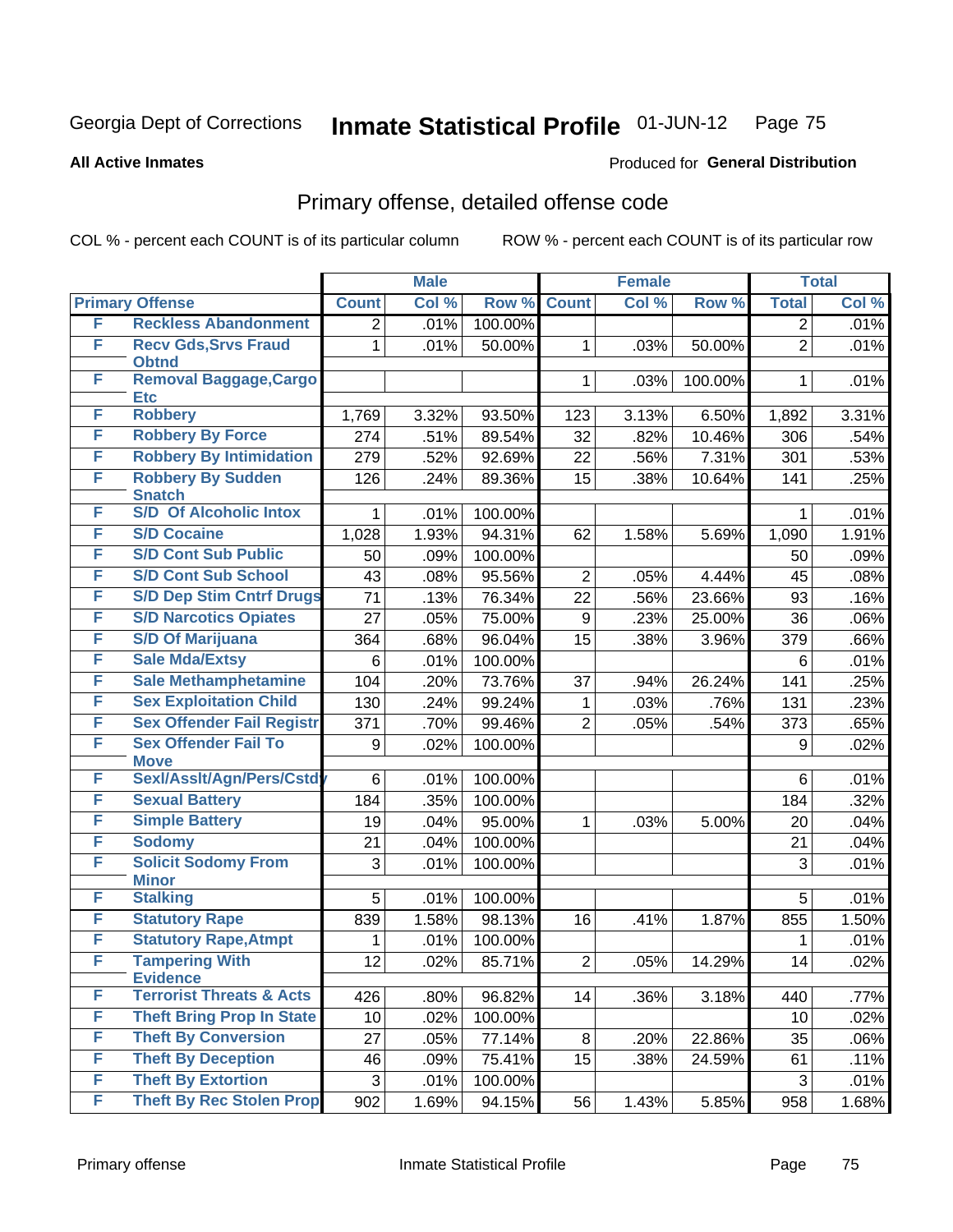Produced for **General Distribution**

#### **All Active Inmates**

# Primary offense, detailed offense code

|   |                                            |                | <b>Male</b> |                  |                | <b>Female</b> |         |                | <b>Total</b> |
|---|--------------------------------------------|----------------|-------------|------------------|----------------|---------------|---------|----------------|--------------|
|   | <b>Primary Offense</b>                     | <b>Count</b>   | Col %       | Row <sup>%</sup> | <b>Count</b>   | Col %         | Row %   | <b>Total</b>   | Col %        |
| F | <b>Theft By Shoplifting</b>                | 384            | .72%        | 67.96%           | 181            | 4.61%         | 32.04%  | 565            | .99%         |
| F | <b>Theft By Taking</b>                     | 1,058          | 1.99%       | 85.19%           | 184            | 4.69%         | 14.81%  | 1,242          | 2.17%        |
| F | <b>Theft Credit Card</b>                   | 11             | .02%        | 61.11%           | 7              | .18%          | 38.89%  | 18             | .03%         |
| F | <b>Theft Motorveh Or Part</b>              | 102            | .19%        | 95.33%           | 5              | .13%          | 4.67%   | 107            | .19%         |
| F | <b>Theft Of Lost Property</b>              | 3              | .01%        | 100.00%          |                |               |         | 3              | .01%         |
| F | <b>Theft Of Services</b>                   | 6              | .01%        | 85.71%           | 1              | .03%          | 14.29%  | $\overline{7}$ | .01%         |
| F | <b>Theft Recv Prop Out</b><br><b>State</b> |                |             |                  | 1              | .03%          | 100.00% | 1              | .01%         |
| F | <b>Traf Amphtmine 200-399</b><br>Gm        | $\overline{2}$ | .01%        | 100.00%          |                |               |         | $\overline{2}$ | .01%         |
| F | <b>Traf Amphtmine 28-199</b><br>Gm         | 3              | .01%        | 100.00%          |                |               |         | 3              | .01%         |
| F | <b>Traf Amphtmine 400+ Gm</b>              | 3              | .01%        | 100.00%          |                |               |         | 3              | .01%         |
| F | <b>Traf Cocaine 201-400</b><br>Gm          | 226            | .42%        | 93.39%           | 16             | .41%          | 6.61%   | 242            | .42%         |
| F | <b>Traf Cocaine 401+ Gm</b>                | 159            | .30%        | 94.08%           | 10             | .25%          | 5.92%   | 169            | .30%         |
| F | <b>Traf Cocaine Less 200</b><br>Gm         | 426            | .80%        | 97.48%           | 11             | .28%          | 2.52%   | 437            | .76%         |
| F | Traf Marijna 10-2000 Lb                    | 111            | .21%        | 96.52%           | $\overline{4}$ | .10%          | 3.48%   | 115            | .20%         |
| F | Traf Marijna 10001+ Lb                     | 5              | .01%        | 83.33%           | 1              | .03%          | 16.67%  | 6              | .01%         |
| F | Traf Marijna 2001-10k Lb                   | 4              | .01%        | 100.00%          |                |               |         | 4              | .01%         |
| F | <b>Traf Mda/Extsy 200-</b>                 | 9              | .02%        | 81.82%           | $\overline{2}$ | .05%          | 18.18%  | 11             | .02%         |
| F | 399gm<br><b>Traf Mda/Extsy 28-199gm</b>    |                |             |                  |                |               |         |                |              |
| F | Traf Mda/Extsy 400+Gm                      | 18             | .03%        | 90.00%           | $\overline{2}$ | .05%          | 10.00%  | 20             | .04%         |
| F | <b>Traf Methamph 200-399</b>               | 4<br>73        | .01%        | 100.00%          |                |               |         | 4              | .01%         |
|   | Gm                                         |                | .14%        | 91.25%           | 7              | .18%          | 8.75%   | 80             | .14%         |
| F | <b>Traf Methamph 28-199</b><br>Gm          | 219            | .41%        | 85.88%           | 36             | .92%          | 14.12%  | 255            | .45%         |
| F | Traf Methamph 400+ Gm                      | 54             | .10%        | 93.10%           | $\overline{4}$ | .10%          | 6.90%   | 58             | .10%         |
| F | <b>Traf Methamph Unspec</b><br>Amt         | 82             | .15%        | 90.11%           | 9              | .23%          | 9.89%   | 91             | .16%         |
| F | <b>Traf Narcotic 15-28 Gm</b>              | 10             | .02%        | 100.00%          |                |               |         | 10             | .02%         |
| F | <b>Traf Narcotic 29+ Gm</b>                | 8              | .02%        | 100.00%          |                |               |         | 8              | .01%         |
| F | <b>Traf Narcotic Less 14 Gm</b>            | 8              | .02%        | 88.89%           | 1              | .03%          | 11.11%  | 9              | .02%         |
| F | <b>Unauth Dist Recrd</b><br><b>Devices</b> | 5              | .01%        | 100.00%          |                |               |         | $\overline{5}$ | .01%         |
| F | <b>Unknown Offense</b>                     | 18             | .03%        | 81.82%           | 4              | .10%          | 18.18%  | 22             | .04%         |
| F | <b>Uniwfl Mfg/Del/Dist N-C S</b>           | 17             | .03%        | 94.44%           | 1              | .03%          | 5.56%   | 18             | .03%         |
| F | <b>Use Comm Facity Vio C</b><br><b>Sub</b> | 3              | .01%        | 75.00%           | 1              | .03%          | 25.00%  | 4              | .01%         |
| F | <b>Vehicular Homicide</b>                  | 322            | .61%        | 87.03%           | 48             | 1.22%         | 12.97%  | 370            | .65%         |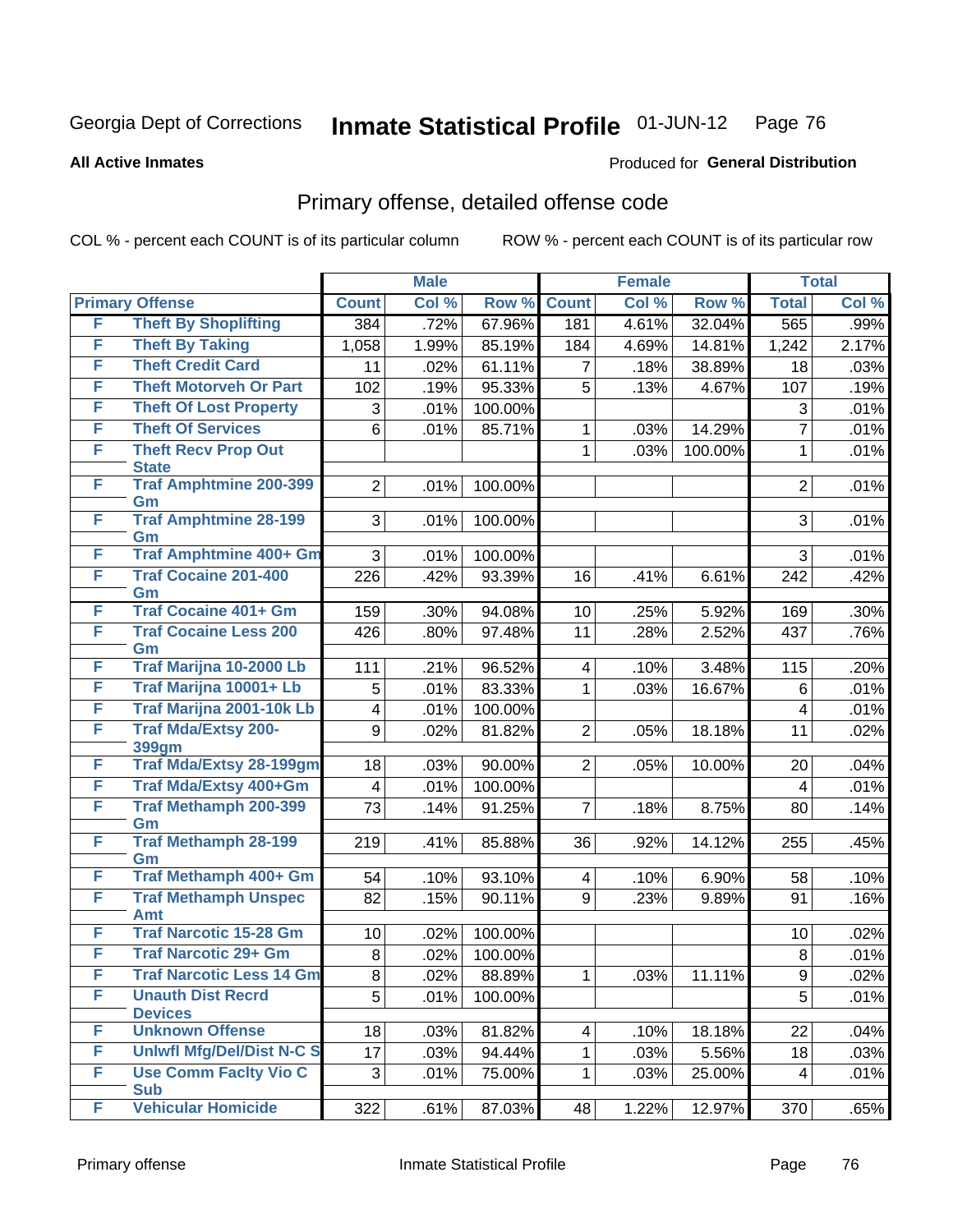#### **All Active Inmates**

#### Produced for **General Distribution**

# Primary offense, detailed offense code

|   |                                           |                | <b>Male</b> |         |              | <b>Female</b> |         |                | <b>Total</b> |
|---|-------------------------------------------|----------------|-------------|---------|--------------|---------------|---------|----------------|--------------|
|   | <b>Primary Offense</b>                    | <b>Count</b>   | Col %       | Row %   | <b>Count</b> | Col %         | Row %   | <b>Total</b>   | Col %        |
| F | <b>Viol Dngrous Drgs Act</b>              | 148            | .28%        | 86.55%  | 23           | .59%          | 13.45%  | 171            | $.30\%$      |
| F | <b>Viol Ga Cntrl Sbst Act</b>             | 158            | .30%        | 86.81%  | 24           | .61%          | 13.19%  | 182            | .32%         |
| F | <b>Viol Ga Securities Act</b>             | 2              | .01%        | 100.00% |              |               |         | $\overline{2}$ | .01%         |
| F | <b>Viol Motor Vehicle Laws</b>            | 34             | .06%        | 97.14%  | 1            | .03%          | 2.86%   | 35             | .06%         |
| F | <b>Viol Oath Public Offcr</b>             | 1              | .01%        | 50.00%  | 1            | .03%          | 50.00%  | $\overline{2}$ | .01%         |
| F | <b>Violatn Othr States Law</b>            | 6              | .01%        | 85.71%  | 1            | .03%          | 14.29%  | $\overline{7}$ | .01%         |
| F | <b>Vol Manslaughter Of</b>                | $\overline{2}$ | .01%        | 100.00% |              |               |         | $\overline{2}$ | .01%         |
|   | <b>Fetus</b>                              |                |             |         |              |               |         |                |              |
| F | <b>Voluntary Manslaughter</b>             | 1,059          | 1.99%       | 88.99%  | 131          | 3.34%         | 11.01%  | 1,190          | 2.08%        |
| M | <b>Abandonment Of Dep</b><br><b>Child</b> | 6              | .01%        | 100.00% |              |               |         | 6              | .01%         |
| M | <b>Abusive Language</b>                   | $\overline{2}$ | .01%        | 100.00% |              |               |         | $\overline{2}$ | .01%         |
| M | <b>Agg Assault With</b><br><b>Firearm</b> | $\mathbf{1}$   | .01%        | 100.00% |              |               |         | $\mathbf{1}$   | .01%         |
| M | <b>Agg Assault With Knife</b>             | 1              | .01%        | 100.00% |              |               |         | 1              | .01%         |
| M | <b>Assault &amp; Battery</b>              | 10             | .02%        | 100.00% |              |               |         | 10             | .02%         |
| M | <b>Bad Checks</b>                         | $\overline{2}$ | .01%        | 66.67%  | 1            | .03%          | 33.33%  | 3              | .01%         |
| M | <b>Burglary</b>                           | 14             | .03%        | 100.00% |              |               |         | 14             | .02%         |
| M | <b>Cheating &amp; Swindling</b>           | 3              | .01%        | 100.00% |              |               |         | 3              | .01%         |
| M | <b>Cpwl &amp; Concealed</b>               | 7              | .01%        | 100.00% |              |               |         | $\overline{7}$ | .01%         |
|   | <b>Weapon</b>                             |                |             |         |              |               |         |                |              |
| M | <b>Crmnl Attempt</b>                      | $\overline{2}$ | .01%        | 100.00% |              |               |         | $\overline{2}$ | .01%         |
| M | <b>Crmnl Intfer Govt Prop</b>             | 1              | .01%        | 100.00% |              |               |         | $\mathbf{1}$   | .01%         |
| M | <b>Cruelty To Children</b>                | 1              | .01%        | 50.00%  | 1            | .03%          | 50.00%  | $\overline{2}$ | .01%         |
| M | <b>Dui</b>                                | 12             | .02%        | 92.31%  | 1            | .03%          | 7.69%   | 13             | .02%         |
| M | <b>Escape</b>                             | 6              | .01%        | 100.00% |              |               |         | $6\phantom{1}$ | .01%         |
| M | <b>Forgery</b>                            | 4              | .01%        | 100.00% |              |               |         | 4              | .01%         |
| M | <b>Fraudulent Checks</b>                  | 1              | .01%        | 100.00% |              |               |         | 1              | .01%         |
| M | <b>Lottery</b>                            | 1              | .01%        | 100.00% |              |               |         | 1              | .01%         |
| M | <b>Misc Misdemeanor</b>                   | $\mathbf 1$    | .01%        | 100.00% |              |               |         | 1              | .01%         |
| M | <b>Other Misdemeanor</b>                  | 24             | .05%        | 96.00%  | 1            | .03%          | 4.00%   | 25             | .04%         |
| M | <b>Pointing Gun At Another</b>            | $\overline{2}$ | .01%        | 100.00% |              |               |         | $\overline{2}$ | .01%         |
| M | <b>Poss Ntp Whiskey</b>                   | વ<br>ັ         | .01%        | 100.00% |              |               |         | વ<br>◡         | .01%         |
| M | <b>Prostitution</b>                       |                |             |         | 1            | .03%          | 100.00% | 1              | .01%         |
| Μ | <b>Public Drunkenness</b>                 | 7              | .01%        | 100.00% |              |               |         | $\overline{7}$ | .01%         |
| M | <b>Public Indecency</b>                   | $\sqrt{3}$     | .01%        | 100.00% |              |               |         | $\overline{3}$ | .01%         |
| Μ | <b>Simple Assault</b>                     | 1              | .01%        | 100.00% |              |               |         | $\mathbf{1}$   | .01%         |
| M | <b>Simple Battery</b>                     | $\overline{2}$ | .01%        | 66.67%  | 1            | .03%          | 33.33%  | $\overline{3}$ | .01%         |
| M | <b>Theft By Taking -</b>                  | 54             | .10%        | 100.00% |              |               |         | 54             | .09%         |
|   | <b>Larceny</b>                            |                |             |         |              |               |         |                |              |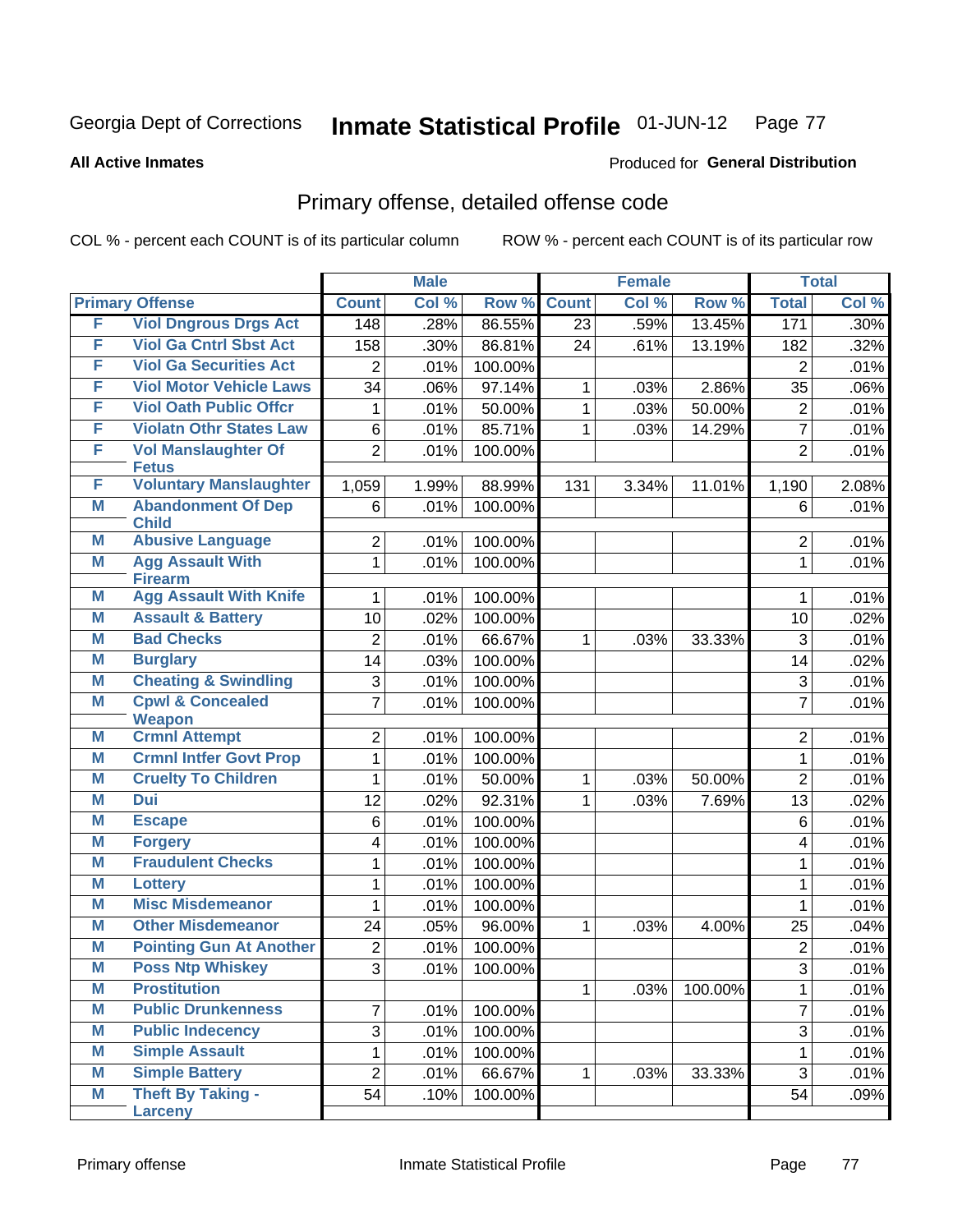**All Active Inmates**

#### Produced for **General Distribution**

# Primary offense, detailed offense code

|                      |                                   | <b>Male</b>  |        |             |       | <b>Female</b> |       | <b>Total</b> |       |
|----------------------|-----------------------------------|--------------|--------|-------------|-------|---------------|-------|--------------|-------|
|                      | <b>Primary Offense</b>            | <b>Count</b> | Col %  | Row % Count |       | Col %         | Row % | <b>Total</b> | Col % |
| M                    | <b>Theft Motor Vehicle, Parts</b> |              | .01%   | 100.00%     |       |               |       |              | .01%  |
| М                    | <b>Vagrancy</b>                   |              | .01%   | 100.00%     |       |               |       |              | .01%  |
| M                    | <b>Viol Motor Veh Law</b>         |              | .01%   | 100.00%     |       |               |       | 3            | .01%  |
| M                    | <b>Wife Beating</b>               |              | .01%   | 100.00%     |       |               |       | 3            | .01%  |
| M                    | <b>Worthless Checks</b>           |              | ا %01. | 100.00%     |       |               |       |              | .01%  |
| <b>Total Rported</b> |                                   | 53,216       | 101%   | $93.13\%$   | 3,925 | 100%          | 6.87% | 57,141       | 101%  |

| ported       | 4 E 4<br>וטו |       | 154    |
|--------------|--------------|-------|--------|
| ™otai<br>Gra | 53,367       | 3,928 | 57,295 |

| Mode (most frequent) | 1601 Burglary | 1701 Forgery 1st Degree | 1601 Burglary |
|----------------------|---------------|-------------------------|---------------|
|----------------------|---------------|-------------------------|---------------|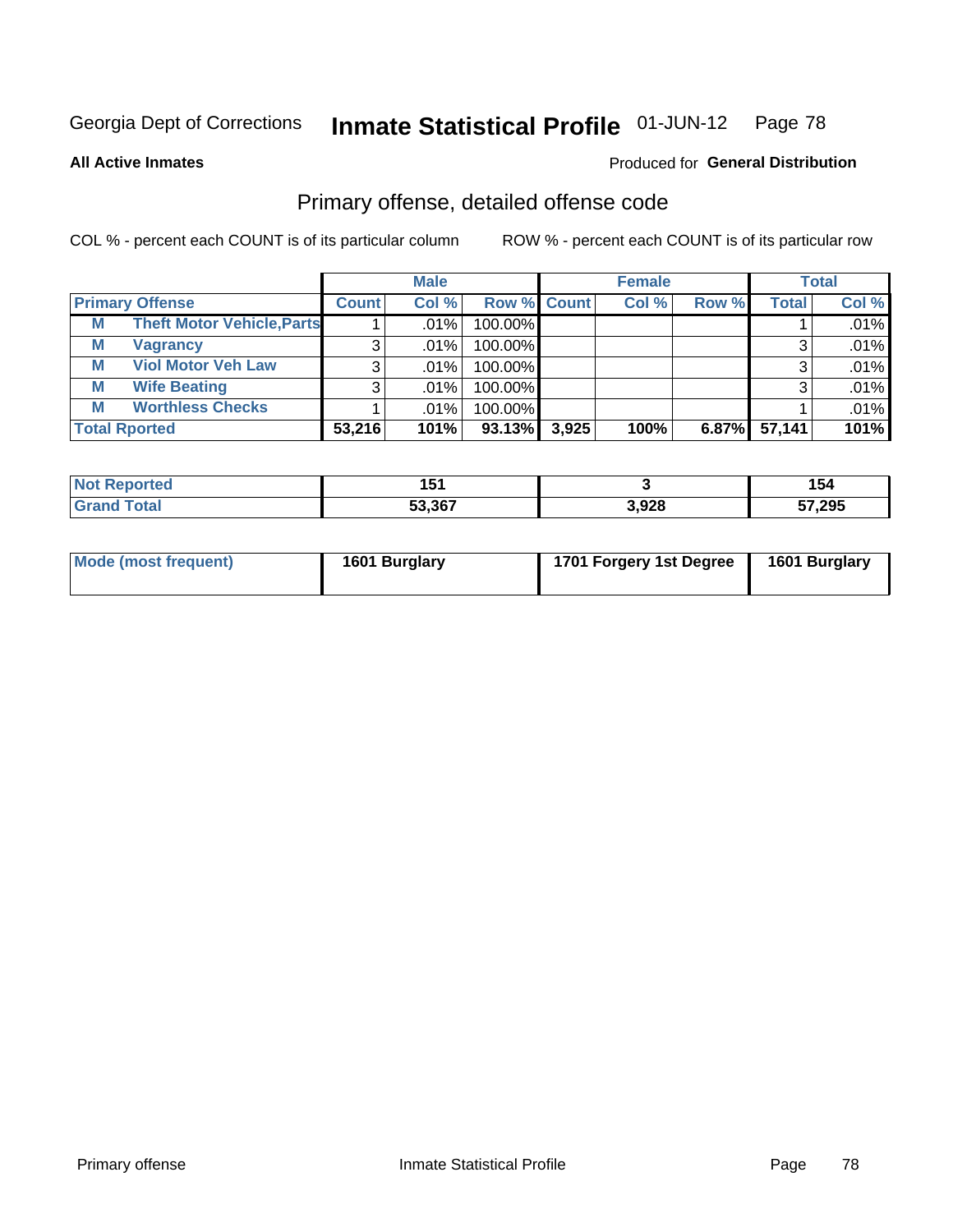Produced for **General Distribution**

#### **All Active Inmates**

# County of conviction of primary offense

|     |                             |              | <b>Male</b> |         |                | <b>Female</b> |        |              | <b>Total</b> |
|-----|-----------------------------|--------------|-------------|---------|----------------|---------------|--------|--------------|--------------|
|     | <b>County of Conviction</b> | <b>Count</b> | Col %       | Row %   | <b>Count</b>   | Col %         | Row %  | <b>Total</b> | Col %        |
| 000 | <b>Unknown</b>              | 330          | .62%        | 95.65%  | 15             | .38%          | 4.35%  | 345          | .60%         |
| 001 | <b>Appling County</b>       | 104          | .19%        | 97.20%  | 3              | .08%          | 2.80%  | 107          | .19%         |
| 002 | <b>Atkinson County</b>      | 53           | .10%        | 91.38%  | 5              | .13%          | 8.62%  | 58           | .10%         |
| 003 | <b>Bacon County</b>         | 64           | .12%        | 96.97%  | $\overline{2}$ | .05%          | 3.03%  | 66           | .12%         |
| 004 | <b>Baker County</b>         | 11           | .02%        | 100.00% |                |               |        | 11           | .02%         |
| 005 | <b>Baldwin County</b>       | 342          | .64%        | 93.70%  | 23             | .59%          | 6.30%  | 365          | .64%         |
| 006 | <b>Banks County</b>         | 66           | .12%        | 94.29%  | $\overline{4}$ | .10%          | 5.71%  | 70           | .12%         |
| 007 | <b>Barrow County</b>        | 274          | .51%        | 92.88%  | 21             | .53%          | 7.12%  | 295          | .51%         |
| 008 | <b>Bartow County</b>        | 673          | 1.26%       | 88.67%  | 86             | 2.19%         | 11.33% | 759          | 1.32%        |
| 009 | <b>Ben Hill County</b>      | 225          | .42%        | 93.36%  | 16             | .41%          | 6.64%  | 241          | .42%         |
| 010 | <b>Berrien County</b>       | 93           | .17%        | 94.90%  | 5              | .13%          | 5.10%  | 98           | .17%         |
| 011 | <b>Bibb County</b>          | 1,129        | 2.12%       | 94.71%  | 63             | 1.60%         | 5.29%  | 1,192        | 2.08%        |
| 012 | <b>Bleckley County</b>      | 72           | .13%        | 91.14%  | $\overline{7}$ | .18%          | 8.86%  | 79           | .14%         |
| 013 | <b>Brantley County</b>      | 72           | .13%        | 92.31%  | 6              | .15%          | 7.69%  | 78           | .14%         |
| 014 | <b>Brooks County</b>        | 63           | .12%        | 94.03%  | 4              | .10%          | 5.97%  | 67           | .12%         |
| 015 | <b>Bryan County</b>         | 108          | .20%        | 99.08%  | 1              | .03%          | .92%   | 109          | .19%         |
| 016 | <b>Bulloch County</b>       | 511          | .96%        | 92.24%  | 43             | 1.09%         | 7.76%  | 554          | .97%         |
| 017 | <b>Burke County</b>         | 226          | .42%        | 97.84%  | $\mathbf 5$    | .13%          | 2.16%  | 231          | .40%         |
| 018 | <b>Butts County</b>         | 181          | .34%        | 96.28%  | $\overline{7}$ | .18%          | 3.72%  | 188          | .33%         |
| 019 | <b>Calhoun County</b>       | 37           | .07%        | 82.22%  | 8              | .20%          | 17.78% | 45           | .08%         |
| 020 | <b>Camden County</b>        | 163          | .31%        | 94.22%  | 10             | .25%          | 5.78%  | 173          | .30%         |
| 021 | <b>Candler County</b>       | 104          | .19%        | 90.43%  | 11             | .28%          | 9.57%  | 115          | .20%         |
| 022 | <b>Carroll County</b>       | 629          | 1.18%       | 90.37%  | 67             | 1.71%         | 9.63%  | 696          | 1.21%        |
| 023 | <b>Catoosa County</b>       | 356          | .67%        | 90.59%  | 37             | .94%          | 9.41%  | 393          | .69%         |
| 024 | <b>Charlton County</b>      | 50           | .09%        | 90.91%  | 5              | .13%          | 9.09%  | 55           | .10%         |
| 025 | <b>Chatham County</b>       | 2,496        | 4.68%       | 95.78%  | 110            | 2.80%         | 4.22%  | 2,606        | 4.55%        |
| 026 | <b>Chattahoochee County</b> | 32           | .06%        | 91.43%  | 3              | .08%          | 8.57%  | 35           | .06%         |
| 027 | <b>Chattooga County</b>     | 266          | .50%        | 88.96%  | 33             | .84%          | 11.04% | 299          | .52%         |
| 028 | <b>Cherokee County</b>      | 577          | 1.08%       | 92.32%  | 48             | 1.22%         | 7.68%  | 625          | 1.09%        |
| 029 | <b>Clarke County</b>        | 474          | .89%        | 94.42%  | 28             | .71%          | 5.58%  | 502          | .88%         |
| 030 | <b>Clay County</b>          | 36           | .07%        | 92.31%  | 3              | .08%          | 7.69%  | 39           | .07%         |
| 031 | <b>Clayton County</b>       | 1,526        | 2.86%       | 92.60%  | 122            | 3.11%         | 7.40%  | 1,648        | 2.88%        |
| 032 | <b>Clinch County</b>        | 71           | .13%        | 98.61%  | 1              | .03%          | 1.39%  | 72           | .13%         |
| 033 | <b>Cobb County</b>          | 2,764        | 5.18%       | 90.80%  | 280            | 7.13%         | 9.20%  | 3,044        | 5.31%        |
| 034 | <b>Coffee County</b>        | 236          | .44%        | 92.55%  | 19             | .48%          | 7.45%  | 255          | .45%         |
| 035 | <b>Colquitt County</b>      | 289          | .54%        | 93.53%  | 20             | .51%          | 6.47%  | 309          | .54%         |
| 036 | <b>Columbia County</b>      | 347          | .65%        | 91.08%  | 34             | .87%          | 8.92%  | 381          | .66%         |
| 037 | <b>Cook County</b>          | 133          | .25%        | 95.68%  | 6              | .15%          | 4.32%  | 139          | .24%         |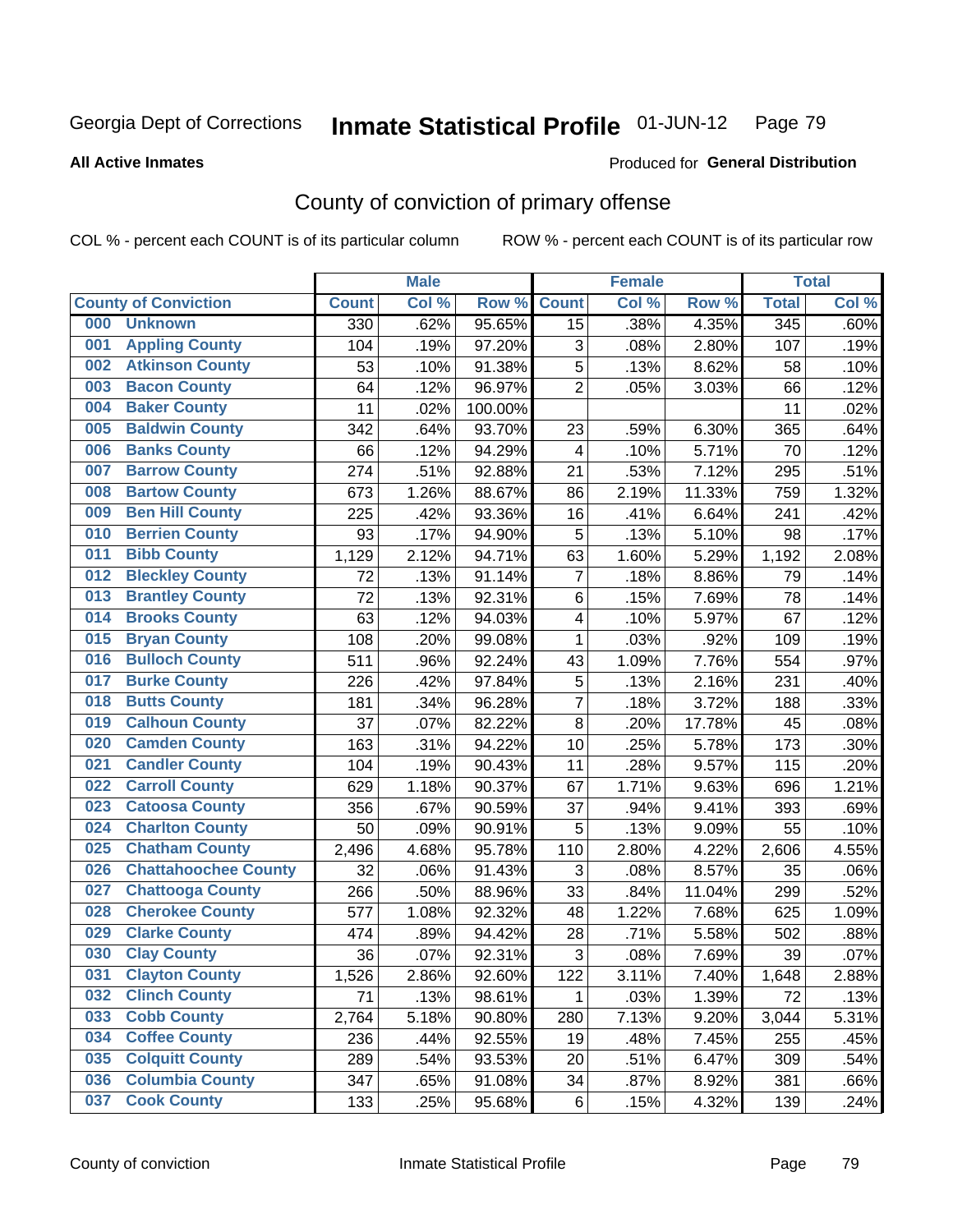#### **All Active Inmates**

#### Produced for **General Distribution**

# County of conviction of primary offense

|                                |              | <b>Male</b> |         |              | <b>Female</b> |        |                | <b>Total</b> |
|--------------------------------|--------------|-------------|---------|--------------|---------------|--------|----------------|--------------|
| <b>County of Conviction</b>    | <b>Count</b> | Col %       | Row %   | <b>Count</b> | Col %         | Row %  | <b>Total</b>   | Col %        |
| <b>Coweta County</b><br>038    | 559          | 1.05%       | 91.79%  | 50           | 1.27%         | 8.21%  | 609            | 1.06%        |
| <b>Crawford County</b><br>039  | 20           | .04%        | 95.24%  | 1            | .03%          | 4.76%  | 21             | .04%         |
| <b>Crisp County</b><br>040     | 266          | .50%        | 93.01%  | 20           | .51%          | 6.99%  | 286            | .50%         |
| <b>Dade County</b><br>041      | 139          | .26%        | 89.68%  | 16           | .41%          | 10.32% | 155            | .27%         |
| <b>Dawson County</b><br>042    | 119          | .22%        | 91.54%  | 11           | .28%          | 8.46%  | 130            | .23%         |
| <b>Decatur County</b><br>043   | 305          | .57%        | 89.97%  | 34           | .87%          | 10.03% | 339            | .59%         |
| <b>Dekalb County</b><br>044    | 3,167        | 5.93%       | 95.08%  | 164          | 4.18%         | 4.92%  | 3,331          | 5.81%        |
| <b>Dodge County</b><br>045     | 167          | .31%        | 94.35%  | 10           | .25%          | 5.65%  | 177            | .31%         |
| <b>Dooly County</b><br>046     | 92           | .17%        | 94.85%  | 5            | .13%          | 5.15%  | 97             | .17%         |
| <b>Dougherty County</b><br>047 | 1,042        | 1.95%       | 94.99%  | 55           | 1.40%         | 5.01%  | 1,097          | 1.91%        |
| <b>Douglas County</b><br>048   | 1,293        | 2.42%       | 88.93%  | 161          | 4.10%         | 11.07% | 1,454          | 2.54%        |
| <b>Early County</b><br>049     | 105          | .20%        | 97.22%  | 3            | .08%          | 2.78%  | 108            | .19%         |
| <b>Echols County</b><br>050    | 7            | .01%        | 100.00% |              |               |        | $\overline{7}$ | .01%         |
| 051<br><b>Effingham County</b> | 176          | .33%        | 92.63%  | 14           | .36%          | 7.37%  | 190            | .33%         |
| <b>Elbert County</b><br>052    | 150          | .28%        | 92.02%  | 13           | .33%          | 7.98%  | 163            | .28%         |
| <b>Emanuel County</b><br>053   | 183          | .34%        | 91.50%  | 17           | .43%          | 8.50%  | 200            | .35%         |
| <b>Evans County</b><br>054     | 111          | .21%        | 97.37%  | 3            | .08%          | 2.63%  | 114            | .20%         |
| <b>Fannin County</b><br>055    | 112          | .21%        | 92.56%  | 9            | .23%          | 7.44%  | 121            | .21%         |
| <b>Fayette County</b><br>056   | 412          | .77%        | 92.58%  | 33           | .84%          | 7.42%  | 445            | .78%         |
| <b>Floyd County</b><br>057     | 812          | 1.52%       | 90.63%  | 84           | 2.14%         | 9.38%  | 896            | 1.56%        |
| <b>Forsyth County</b><br>058   | 332          | .62%        | 86.01%  | 54           | 1.37%         | 13.99% | 386            | .67%         |
| <b>Franklin County</b><br>059  | 138          | .26%        | 89.61%  | 16           | .41%          | 10.39% | 154            | .27%         |
| <b>Fulton County</b><br>060    | 5,189        | 9.72%       | 95.97%  | 218          | 5.55%         | 4.03%  | 5,407          | 9.44%        |
| <b>Gilmer County</b><br>061    | 136          | .25%        | 90.67%  | 14           | .36%          | 9.33%  | 150            | .26%         |
| <b>Glascock County</b><br>062  | 7            | .01%        | 87.50%  | $\mathbf{1}$ | .03%          | 12.50% | 8              | .01%         |
| 063<br><b>Glynn County</b>     | 415          | .78%        | 94.32%  | 25           | .64%          | 5.68%  | 440            | .77%         |
| <b>Gordon County</b><br>064    | 346          | .65%        | 89.87%  | 39           | .99%          | 10.13% | 385            | .67%         |
| 065<br><b>Grady County</b>     | 231          | .43%        | 93.90%  | 15           | .38%          | 6.10%  | 246            | .43%         |
| <b>Greene County</b><br>066    | 156          | .29%        | 91.76%  | 14           | .36%          | 8.24%  | 170            | .30%         |
| <b>Gwinnett County</b><br>067  | 2,480        | 4.65%       | 92.26%  | 208          | 5.30%         | 7.74%  | 2,688          | 4.69%        |
| <b>Habersham County</b><br>068 | 109          | .20%        | 94.78%  | 6            | .15%          | 5.22%  | 115            | .20%         |
| 069<br><b>Hall County</b>      | 745          | 1.40%       | 92.32%  | 62           | 1.58%         | 7.68%  | 807            | 1.41%        |
| <b>Hancock County</b><br>070   | 40           | .07%        | 100.00% |              |               |        | 40             | .07%         |
| <b>Haralson County</b><br>071  | 107          | .20%        | 93.04%  | 8            | .20%          | 6.96%  | 115            | .20%         |
| <b>Harris County</b><br>072    | 123          | .23%        | 96.09%  | 5            | .13%          | 3.91%  | 128            | .22%         |
| <b>Hart County</b><br>073      | 122          | .23%        | 96.83%  | 4            | .10%          | 3.17%  | 126            | .22%         |
| <b>Heard County</b><br>074     | 60           | .11%        | 92.31%  | 5            | .13%          | 7.69%  | 65             | .11%         |
| <b>Henry County</b><br>075     | 623          | 1.17%       | 90.42%  | 66           | 1.68%         | 9.58%  | 689            | 1.20%        |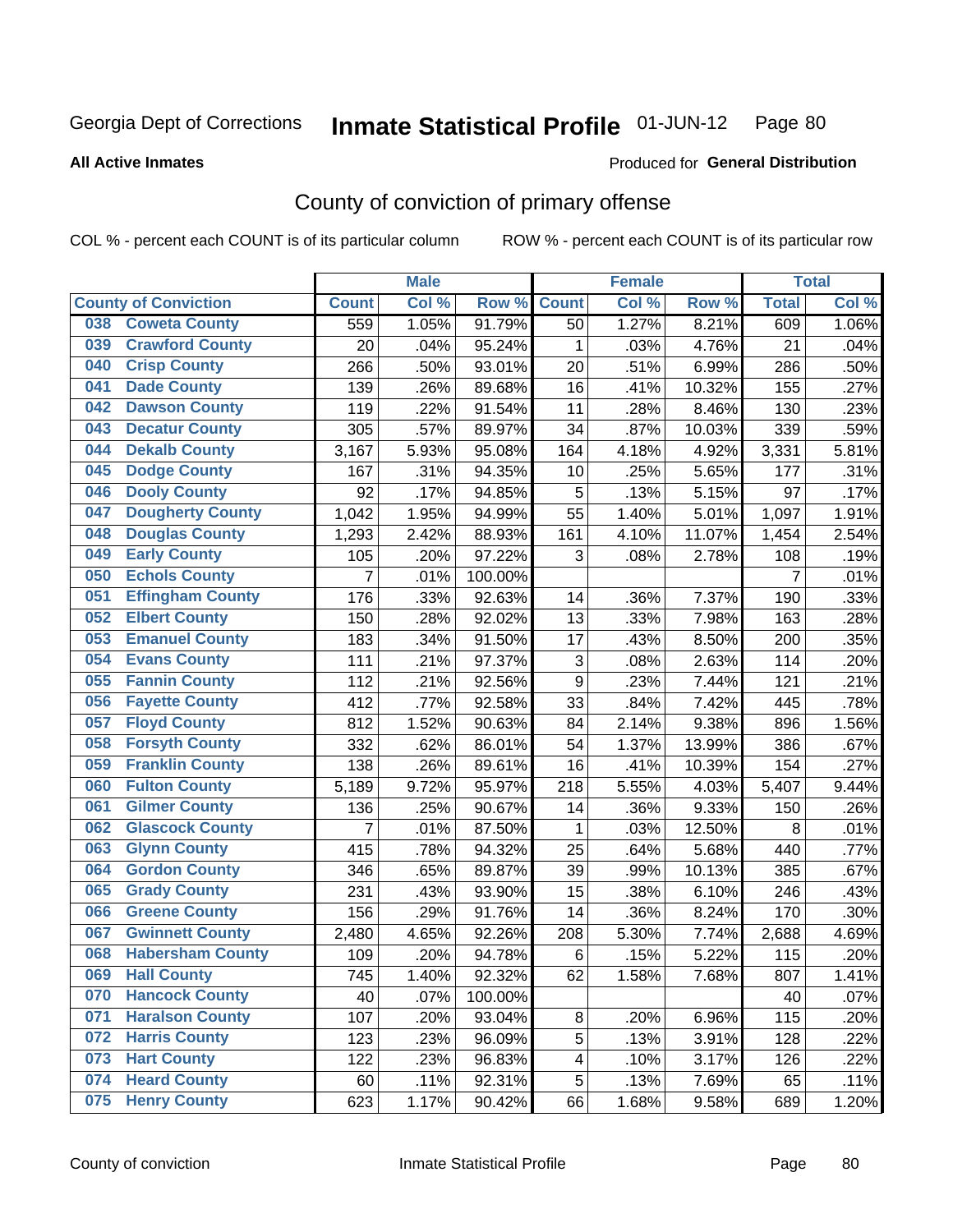**All Active Inmates**

#### Produced for **General Distribution**

# County of conviction of primary offense

|     |                             |              | <b>Male</b> |         |                         | <b>Female</b> |          |              | <b>Total</b> |
|-----|-----------------------------|--------------|-------------|---------|-------------------------|---------------|----------|--------------|--------------|
|     | <b>County of Conviction</b> | <b>Count</b> | Col %       | Row %   | <b>Count</b>            | Col %         | Row %    | <b>Total</b> | Col %        |
| 076 | <b>Houston County</b>       | 691          | 1.29%       | 93.50%  | 48                      | 1.22%         | 6.50%    | 739          | 1.29%        |
| 077 | <b>Irwin County</b>         | 79           | .15%        | 94.05%  | 5                       | .13%          | 5.95%    | 84           | .15%         |
| 078 | <b>Jackson County</b>       | 251          | .47%        | 91.61%  | 23                      | .59%          | 8.39%    | 274          | .48%         |
| 079 | <b>Jasper County</b>        | 74           | .14%        | 94.87%  | $\overline{\mathbf{4}}$ | .10%          | 5.13%    | 78           | .14%         |
| 080 | <b>Jeff Davis County</b>    | 68           | .13%        | 91.89%  | 6                       | .15%          | 8.11%    | 74           | .13%         |
| 081 | <b>Jefferson County</b>     | 161          | .30%        | 95.83%  | $\overline{7}$          | .18%          | 4.17%    | 168          | .29%         |
| 082 | <b>Jenkins County</b>       | 65           | .12%        | 94.20%  | $\overline{\mathbf{4}}$ | .10%          | 5.80%    | 69           | .12%         |
| 083 | <b>Johnson County</b>       | 57           | .11%        | 91.94%  | 5                       | .13%          | 8.06%    | 62           | .11%         |
| 084 | <b>Jones County</b>         | 218          | .41%        | 90.83%  | 22                      | .56%          | 9.17%    | 240          | .42%         |
| 085 | <b>Lamar County</b>         | 83           | .16%        | 93.26%  | 6                       | .15%          | 6.74%    | 89           | .16%         |
| 086 | <b>Lanier County</b>        | 48           | .09%        | 94.12%  | $\sqrt{3}$              | .08%          | 5.88%    | 51           | .09%         |
| 087 | <b>Laurens County</b>       | 349          | .65%        | 95.36%  | 17                      | .43%          | 4.64%    | 366          | .64%         |
| 088 | <b>Lee County</b>           | 65           | .12%        | 91.55%  | 6                       | .15%          | 8.45%    | 71           | .12%         |
| 089 | <b>Liberty County</b>       | 309          | .58%        | 93.64%  | 21                      | .53%          | 6.36%    | 330          | .58%         |
| 090 | <b>Lincoln County</b>       | 26           | .05%        | 92.86%  | $\overline{2}$          | .05%          | 7.14%    | 28           | .05%         |
| 091 | <b>Long County</b>          | 80           | .15%        | 96.39%  | 3                       | .08%          | 3.61%    | 83           | .14%         |
| 092 | <b>Lowndes County</b>       | 573          | 1.07%       | 93.93%  | 37                      | .94%          | 6.07%    | 610          | 1.06%        |
| 093 | <b>Lumpkin County</b>       | 109          | .20%        | 88.62%  | 14                      | .36%          | 11.38%   | 123          | .21%         |
| 094 | <b>Macon County</b>         | 71           | .13%        | 97.26%  | $\overline{2}$          | .05%          | 2.74%    | 73           | .13%         |
| 095 | <b>Madison County</b>       | 105          | .20%        | 95.45%  | 5                       | .13%          | 4.55%    | 110          | .19%         |
| 096 | <b>Marion County</b>        | 34           | .06%        | 97.14%  | $\mathbf{1}$            | .03%          | 2.86%    | 35           | .06%         |
| 097 | <b>Mcduffie County</b>      | 196          | .37%        | 92.89%  | 15                      | .38%          | 7.11%    | 211          | .37%         |
| 098 | <b>Mcintosh County</b>      | 80           | .15%        | 97.56%  | $\boldsymbol{2}$        | .05%          | 2.44%    | 82           | .14%         |
| 099 | <b>Meriwether County</b>    | 231          | .43%        | 96.25%  | 9                       | .23%          | 3.75%    | 240          | .42%         |
| 100 | <b>Miller County</b>        | 41           | .08%        | 100.00% |                         |               |          | 41           | .07%         |
| 101 | <b>Mitchell County</b>      | 238          | .45%        | 93.33%  | 17                      | .43%          | 6.67%    | 255          | .45%         |
| 102 | <b>Monroe County</b>        | 179          | .34%        | 90.86%  | 18                      | .46%          | 9.14%    | 197          | .34%         |
| 103 | <b>Montgomery County</b>    | 47           | .09%        | 95.92%  | $\overline{2}$          | .05%          | 4.08%    | 49           | .09%         |
| 104 | <b>Morgan County</b>        | 147          | .28%        | 90.18%  | 16                      | .41%          | 9.82%    | 163          | .28%         |
| 105 | <b>Murray County</b>        | 200          | .37%        | 94.79%  | 11                      | .28%          | 5.21%    | 211          | .37%         |
| 106 | <b>Muscogee County</b>      | 1,561        | 2.93%       | 95.18%  | 79                      | 2.01%         | 4.82%    | 1,640        | 2.86%        |
| 107 | <b>Newton County</b>        | 708          | 1.33%       | 91.47%  | 66                      | 1.68%         | 8.53%    | 774          | 1.35%        |
| 108 | <b>Oconee County</b>        | 58           | .11%        | 95.08%  | 3                       | .08%          | 4.92%    | 61           | .11%         |
| 109 | <b>Oglethorpe County</b>    | 63           | .12%        | 94.03%  | 4                       | .10%          | 5.97%    | 67           | .12%         |
| 110 | <b>Paulding County</b>      | 311          | .58%        | 92.84%  | 24                      | .61%          | 7.16%    | 335          | .58%         |
| 111 | <b>Peach County</b>         | 81           | .15%        | 97.59%  | $\overline{2}$          | .05%          | 2.41%    | 83           | .14%         |
| 112 | <b>Pickens County</b>       | 117          | .22%        | 90.70%  | 12                      | .31%          | $9.30\%$ | 129          | .23%         |
| 113 | <b>Pierce County</b>        | 83           | .16%        | 96.51%  | 3                       | .08%          | 3.49%    | 86           | .15%         |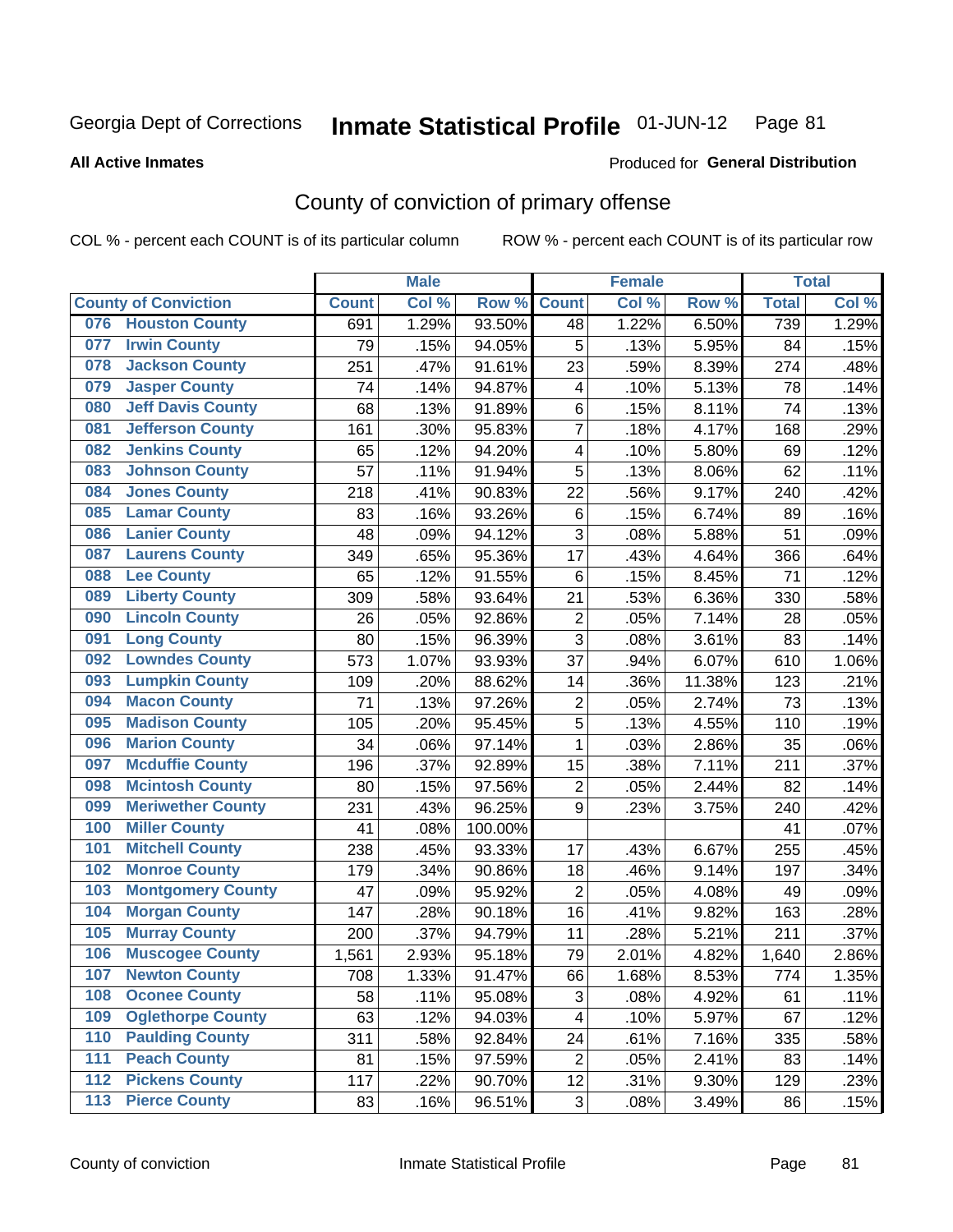Produced for **General Distribution**

#### **All Active Inmates**

# County of conviction of primary offense

|                                          |              | <b>Male</b> |         |                         | <b>Female</b> |        |                 | <b>Total</b> |
|------------------------------------------|--------------|-------------|---------|-------------------------|---------------|--------|-----------------|--------------|
| <b>County of Conviction</b>              | <b>Count</b> | Col %       | Row %   | <b>Count</b>            | Col %         | Row %  | <b>Total</b>    | Col %        |
| <b>Pike County</b><br>114                | 46           | .09%        | 85.19%  | 8                       | .20%          | 14.81% | $\overline{54}$ | .09%         |
| <b>Polk County</b><br>$\overline{115}$   | 180          | .34%        | 90.91%  | 18                      | .46%          | 9.09%  | 198             | .35%         |
| <b>Pulaski County</b><br>116             | 72           | .13%        | 93.51%  | 5                       | .13%          | 6.49%  | 77              | .13%         |
| <b>Putnam County</b><br>117              | 167          | .31%        | 90.76%  | 17                      | .43%          | 9.24%  | 184             | .32%         |
| <b>Quitman County</b><br>118             | 21           | .04%        | 100.00% |                         |               |        | 21              | .04%         |
| <b>Rabun County</b><br>119               | 46           | .09%        | 86.79%  | $\overline{7}$          | .18%          | 13.21% | 53              | .09%         |
| <b>Randolph County</b><br>120            | 82           | .15%        | 96.47%  | 3                       | .08%          | 3.53%  | 85              | .15%         |
| <b>Richmond County</b><br>121            | 1,935        | 3.63%       | 94.67%  | 109                     | 2.77%         | 5.33%  | 2,044           | 3.57%        |
| <b>Rockdale County</b><br>122            | 487          | .91%        | 92.23%  | 41                      | 1.04%         | 7.77%  | 528             | .92%         |
| <b>Schley County</b><br>123              | 23           | .04%        | 100.00% |                         |               |        | 23              | .04%         |
| <b>Screven County</b><br>124             | 140          | .26%        | 94.59%  | 8                       | .20%          | 5.41%  | 148             | .26%         |
| <b>Seminole County</b><br>125            | 68           | .13%        | 89.47%  | 8                       | .20%          | 10.53% | 76              | .13%         |
| <b>Spalding County</b><br>126            | 597          | 1.12%       | 91.28%  | 57                      | 1.45%         | 8.72%  | 654             | 1.14%        |
| <b>Stephens County</b><br>127            | 172          | .32%        | 91.98%  | 15                      | .38%          | 8.02%  | 187             | .33%         |
| <b>Stewart County</b><br>128             | 32           | .06%        | 91.43%  | 3                       | .08%          | 8.57%  | 35              | .06%         |
| <b>Sumter County</b><br>129              | 252          | .47%        | 96.18%  | 10                      | .25%          | 3.82%  | 262             | .46%         |
| <b>Talbot County</b><br>130              | 56           | .10%        | 94.92%  | 3                       | .08%          | 5.08%  | 59              | .10%         |
| <b>Taliaferro County</b><br>131          | 25           | .05%        | 89.29%  | 3                       | .08%          | 10.71% | 28              | .05%         |
| <b>Tattnall County</b><br>132            | 199          | .37%        | 94.76%  | 11                      | .28%          | 5.24%  | 210             | .37%         |
| <b>Taylor County</b><br>133              | 87           | .16%        | 95.60%  | 4                       | .10%          | 4.40%  | 91              | .16%         |
| <b>Telfair County</b><br>134             | 109          | .20%        | 92.37%  | 9                       | .23%          | 7.63%  | 118             | .21%         |
| <b>Terrell County</b><br>135             | 77           | .14%        | 97.47%  | $\overline{2}$          | .05%          | 2.53%  | 79              | .14%         |
| <b>Thomas County</b><br>136              | 242          | .45%        | 96.80%  | 8                       | .20%          | 3.20%  | 250             | .44%         |
| <b>Tift County</b><br>137                | 311          | .58%        | 96.28%  | 12                      | .31%          | 3.72%  | 323             | .56%         |
| <b>Toombs County</b><br>138              | 368          | .69%        | 89.10%  | 45                      | 1.15%         | 10.90% | 413             | .72%         |
| <b>Towns County</b><br>139               | 50           | .09%        | 84.75%  | 9                       | .23%          | 15.25% | 59              | .10%         |
| <b>Treutlen County</b><br>140            | 77           | .14%        | 95.06%  | 4                       | .10%          | 4.94%  | 81              | .14%         |
| <b>Troup County</b><br>141               | 674          | 1.26%       | 91.83%  | 60                      | 1.53%         | 8.17%  | 734             | 1.28%        |
| <b>Turner County</b><br>142              | 69           | .13%        | 94.52%  | $\overline{\mathbf{4}}$ | .10%          | 5.48%  | 73              | .13%         |
| <b>Twiggs County</b><br>$\overline{143}$ | 72           | .13%        | 93.51%  | 5                       | .13%          | 6.49%  | 77              | .13%         |
| <b>Union County</b><br>144               | 89           | .17%        | 88.12%  | 12                      | .31%          | 11.88% | 101             | .18%         |
| 145<br><b>Upson County</b>               | 193          | .36%        | 94.61%  | 11                      | .28%          | 5.39%  | 204             | $.36\%$      |
| <b>Walker County</b><br>146              | 423          | .79%        | 90.38%  | 45                      | 1.15%         | 9.62%  | 468             | .82%         |
| <b>Walton County</b><br>147              | 509          | .95%        | 91.38%  | 48                      | 1.22%         | 8.62%  | 557             | .97%         |
| <b>Ware County</b><br>148                | 326          | .61%        | 92.88%  | 25                      | .64%          | 7.12%  | 351             | .61%         |
| <b>Warren County</b><br>149              | 41           | .08%        | 95.35%  | $\overline{2}$          | .05%          | 4.65%  | 43              | .08%         |
| <b>Washington County</b><br>150          | 172          | .32%        | 91.49%  | 16                      | .41%          | 8.51%  | 188             | .33%         |
| <b>Wayne County</b><br>151               | 123          | .23%        | 91.11%  | 12                      | .31%          | 8.89%  | 135             | .24%         |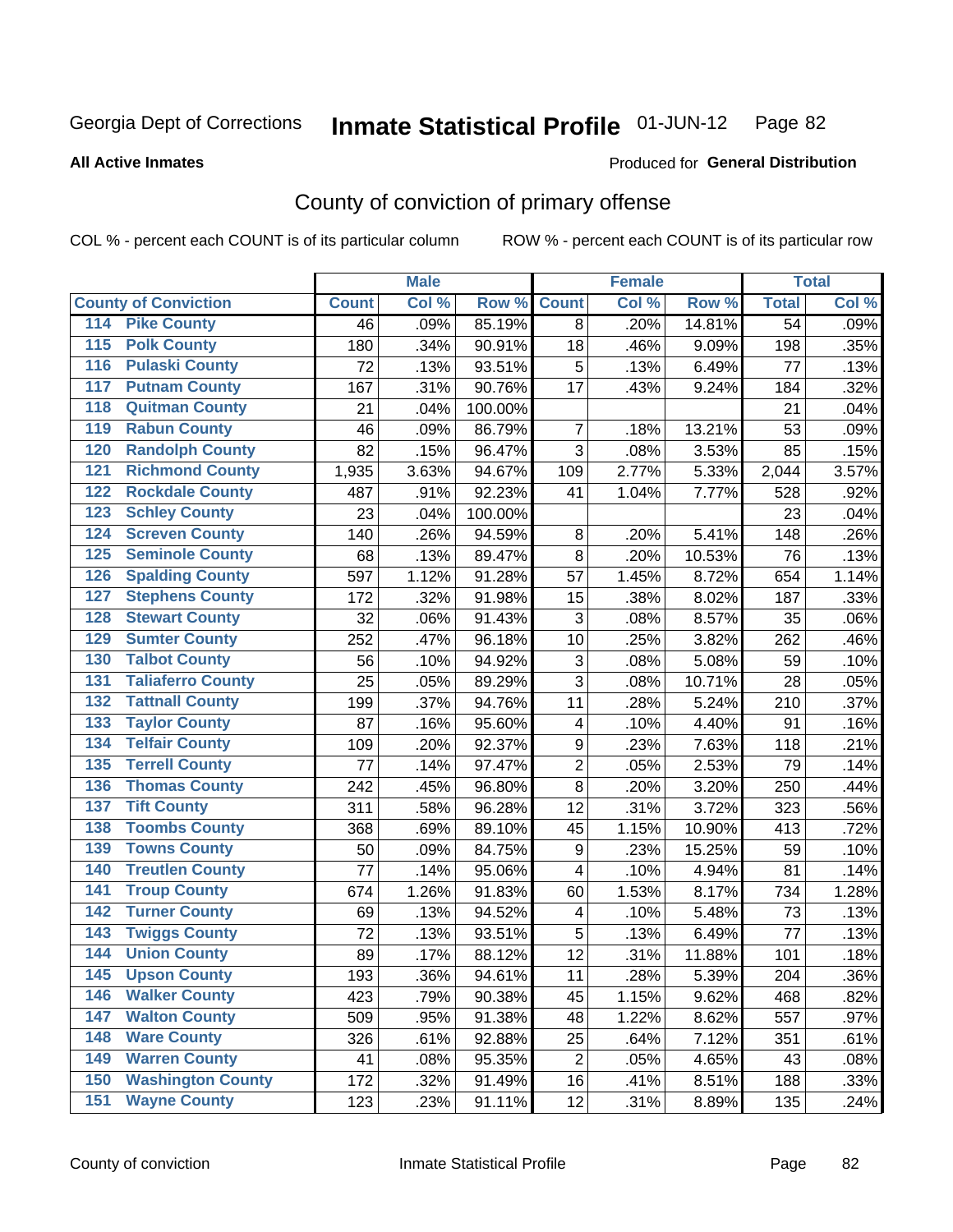**All Active Inmates**

#### Produced for **General Distribution**

# County of conviction of primary offense

|                                |              | <b>Male</b> |             |       | <b>Female</b> |        |              | <b>Total</b> |
|--------------------------------|--------------|-------------|-------------|-------|---------------|--------|--------------|--------------|
| <b>County of Conviction</b>    | <b>Count</b> | Col %       | Row % Count |       | Col %         | Row %  | <b>Total</b> | Col %        |
| <b>Webster County</b><br>152   | 9            | $.02\%$     | 100.00%     |       |               |        | 9            | .02%         |
| <b>Wheeler County</b><br>153   | 32           | $.06\%$     | 86.49%      | 5     | .13%          | 13.51% | 37           | .06%         |
| <b>White County</b><br>154     | 113          | .21%        | 88.28%      | 15    | .38%          | 11.72% | 128          | .22%         |
| <b>Whitfield County</b><br>155 | 664          | 1.24%       | 89.73%      | 76    | 1.93%         | 10.27% | 740          | 1.29%        |
| <b>Wilcox County</b><br>156    | 58           | .11%        | 85.29%      | 10    | .25%          | 14.71% | 68           | .12%         |
| <b>Wilkes County</b><br>157    | 71           | .13%        | 92.21%      | 6     | .15%          | 7.79%  | 77           | .13%         |
| <b>Wilkinson County</b><br>158 | 54           | .10%        | 96.43%      | 2     | .05%          | 3.57%  | 56           | .10%         |
| <b>Worth County</b><br>159     | 118          | .22%        | 94.40%      |       | .18%          | 5.60%  | 125          | .22%         |
| <b>Total Rported</b>           | 53,367       | 100%        | 93.14%      | 3,928 | 100%          | 6.86%  | 57,295       | 100%         |

| <b>Not Reported</b> |        |       |        |
|---------------------|--------|-------|--------|
| <b>Grand Total</b>  | 53,367 | 3,928 | 57,295 |

| Mode (most frequent) | <b>Fulton County</b> | <b>Cobb County</b> | <b>Fulton County</b> |
|----------------------|----------------------|--------------------|----------------------|
|                      |                      |                    |                      |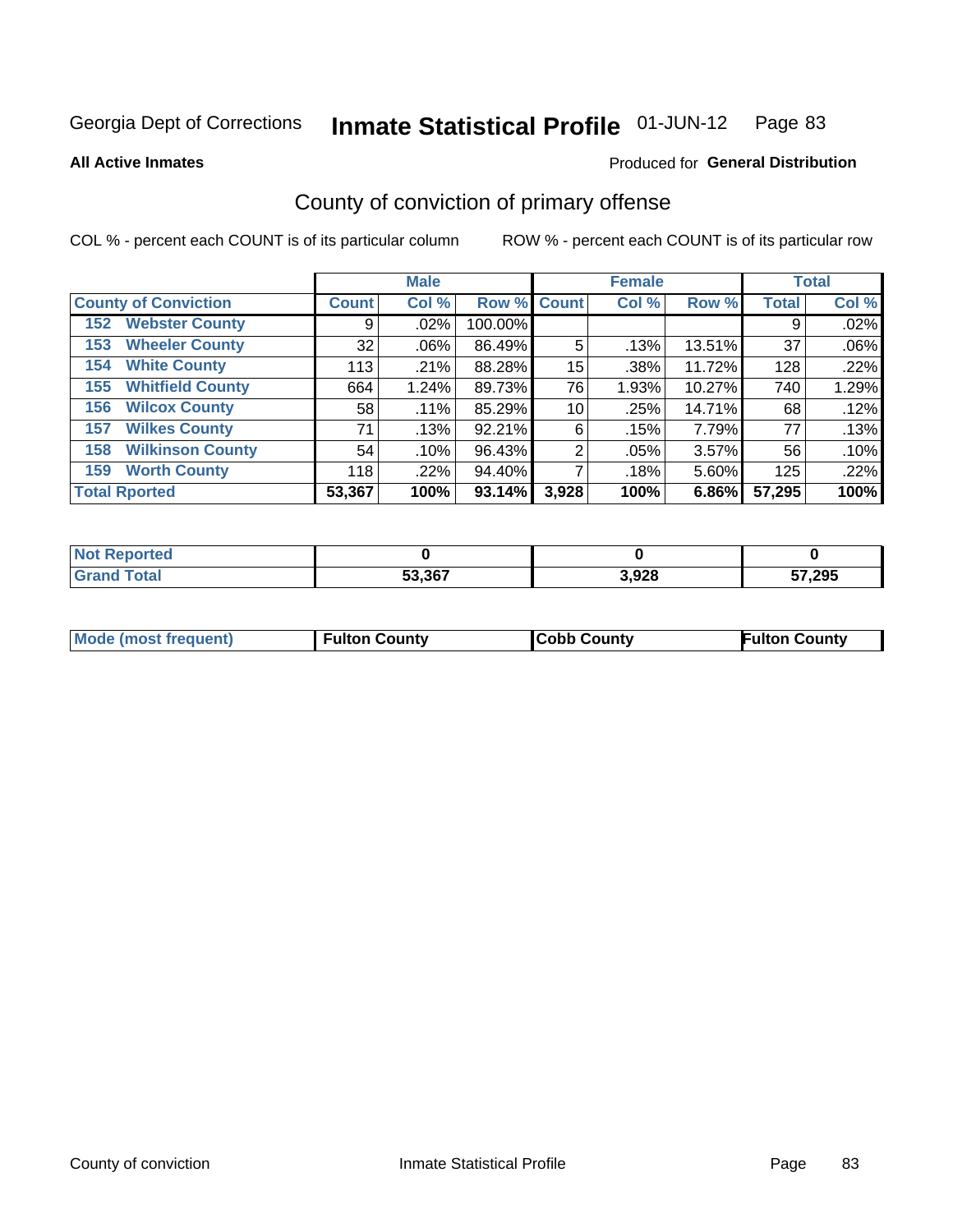#### **All Active Inmates**

#### Produced for **General Distribution**

# Circuit of conviction of primary offense

|                         |                                 |              | <b>Male</b> |        |              | <b>Female</b> |        |              | <b>Total</b> |
|-------------------------|---------------------------------|--------------|-------------|--------|--------------|---------------|--------|--------------|--------------|
|                         | <b>Circuit of Conviction</b>    | <b>Count</b> | Col %       | Row %  | <b>Count</b> | Col %         | Row %  | <b>Total</b> | Col %        |
| $\overline{1}$          | <b>Alapaha Circuit</b>          | 398          | .75%        | 95.22% | 20           | .51%          | 4.78%  | 418          | .73%         |
| $\overline{2}$          | <b>Alcovy Circuit</b>           | 1,217        | 2.29%       | 91.44% | 114          | 2.91%         | 8.56%  | 1,331        | 2.34%        |
| 3                       | <b>Atlanta Circuit</b>          | 5,189        | 9.78%       | 95.97% | 218          | 5.57%         | 4.03%  | 5,407        | 9.49%        |
| 4                       | <b>Atlantic Circuit</b>         | 887          | 1.67%       | 95.58% | 41           | 1.05%         | 4.42%  | 928          | 1.63%        |
| 5                       | <b>Augusta Circuit</b>          | 2,508        | 4.73%       | 94.43% | 148          | 3.78%         | 5.57%  | 2,656        | 4.66%        |
| $6\overline{6}$         | <b>Blue Ridge Circuit</b>       | 577          | 1.09%       | 92.32% | 48           | 1.23%         | 7.68%  | 625          | 1.10%        |
| $\overline{\mathbf{7}}$ | <b>Brunswick Circuit</b>        | 873          | 1.65%       | 93.97% | 56           | 1.43%         | 6.03%  | 929          | 1.63%        |
| 8                       | <b>Chattahoochee Circuit</b>    | 1,893        | 3.57%       | 95.22% | 95           | 2.43%         | 4.78%  | 1,988        | 3.49%        |
| $\overline{9}$          | <b>Cherokee Circuit</b>         | 1,019        | 1.92%       | 89.07% | 125          | 3.19%         | 10.93% | 1,144        | 2.01%        |
| 10                      | <b>Clayton Circuit</b>          | 1,526        | 2.88%       | 92.60% | 122          | 3.12%         | 7.40%  | 1,648        | 2.89%        |
| 11                      | <b>Cobb Circuit</b>             | 2,764        | 5.21%       | 90.80% | 280          | 7.16%         | 9.20%  | 3,044        | 5.35%        |
| 12                      | <b>Conasauga Circuit</b>        | 864          | 1.63%       | 90.85% | 87           | 2.22%         | 9.15%  | 951          | 1.67%        |
| 13                      | <b>Cordele Circuit</b>          | 641          | 1.21%       | 92.63% | 51           | 1.30%         | 7.37%  | 692          | 1.22%        |
| $\overline{14}$         | <b>Coweta Circuit</b>           | 2,153        | 4.06%       | 91.85% | 191          | 4.88%         | 8.15%  | 2,344        | 4.12%        |
| 15                      | <b>Dougherty Circuit</b>        | 1,042        | 1.96%       | 94.99% | 55           | 1.41%         | 5.01%  | 1,097        | 1.93%        |
| 16                      | <b>Dublin Circuit</b>           | 555          | 1.05%       | 94.71% | 31           | .79%          | 5.29%  | 586          | 1.03%        |
| 17                      | <b>Eastern Circuit</b>          | 2,496        | 4.71%       | 95.78% | 110          | 2.81%         | 4.22%  | 2,606        | 4.58%        |
| 18                      | <b>Flint Circuit</b>            | 623          | 1.17%       | 90.42% | 66           | 1.69%         | 9.58%  | 689          | 1.21%        |
| 19                      | <b>Griffin Circuit</b>          | 1,248        | 2.35%       | 91.97% | 109          | 2.79%         | 8.03%  | 1,357        | 2.38%        |
| 20                      | <b>Gwinnett Circuit</b>         | 2,480        | 4.68%       | 92.26% | 208          | 5.32%         | 7.74%  | 2,688        | 4.72%        |
| $\overline{21}$         | <b>Houston Circuit</b>          | 691          | 1.30%       | 93.50% | 48           | 1.23%         | 6.50%  | 739          | 1.30%        |
| $\overline{22}$         | <b>Lookout Mountain Circuit</b> | 1,184        | 2.23%       | 90.04% | 131          | 3.35%         | 9.96%  | 1,315        | 2.31%        |
| 23                      | <b>Macon Circuit</b>            | 1,230        | 2.32%       | 94.91% | 66           | 1.69%         | 5.09%  | 1,296        | 2.28%        |
| 24                      | <b>Middle Circuit</b>           | 988          | 1.86%       | 91.14% | 96           | 2.45%         | 8.86%  | 1,084        | 1.90%        |
| 25                      | <b>Mountain Circuit</b>         | 327          | .62%        | 92.11% | 28           | .72%          | 7.89%  | 355          | .62%         |
| 26                      | <b>Northeastern Circuit</b>     | 864          | 1.63%       | 92.21% | 73           | 1.87%         | 7.79%  | 937          | 1.65%        |
| $\overline{27}$         | <b>Northern Circuit</b>         | 578          | 1.09%       | 93.23% | 42           | 1.07%         | 6.77%  | 620          | 1.09%        |
| 28                      | <b>Ocmulgee Circuit</b>         | 1,198        | 2.26%       | 92.44% | 98           | 2.50%         | 7.56%  | 1,296        | 2.28%        |
| 29                      | <b>Oconee Circuit</b>           | 499          | .94%        | 92.92% | 38           | .97%          | 7.08%  | 537          | .94%         |
| 30                      | <b>Ogeechee Circuit</b>         | 892          | 1.68%       | 92.82% | 69           | 1.76%         | 7.18%  | 961          | 1.69%        |
| $\overline{31}$         | <b>Pataula Circuit</b>          | 430          | .81%        | 95.77% | 19           | .49%          | 4.23%  | 449          | .79%         |
| 32                      | <b>Piedmont Circuit</b>         | 591          | 1.11%       | 92.49% | 48           | 1.23%         | 7.51%  | 639          | 1.12%        |
| 33                      | <b>Rome Circuit</b>             | 812          | 1.53%       | 90.63% | 84           | 2.15%         | 9.38%  | 896          | 1.57%        |
| 34                      | <b>South Georgia Circuit</b>    | 822          | 1.55%       | 91.74% | 74           | 1.89%         | 8.26%  | 896          | 1.57%        |
| 35                      | <b>Southern Circuit</b>         | 1,174        | 2.21%       | 94.45% | 69           | 1.76%         | 5.55%  | 1,243        | 2.18%        |
| 36                      | <b>Southwestern Circuit</b>     | 452          | .85%        | 95.56% | 21           | .54%          | 4.44%  | 473          | .83%         |
| 37                      | <b>Stone Mountain Circuit</b>   | 3,167        | 5.97%       | 95.08% | 164          | 4.19%         | 4.92%  | 3,331        | 5.85%        |
| 38                      | <b>Tallapoosa Circuit</b>       | 287          | .54%        | 91.69% | 26           | .66%          | 8.31%  | 313          | .55%         |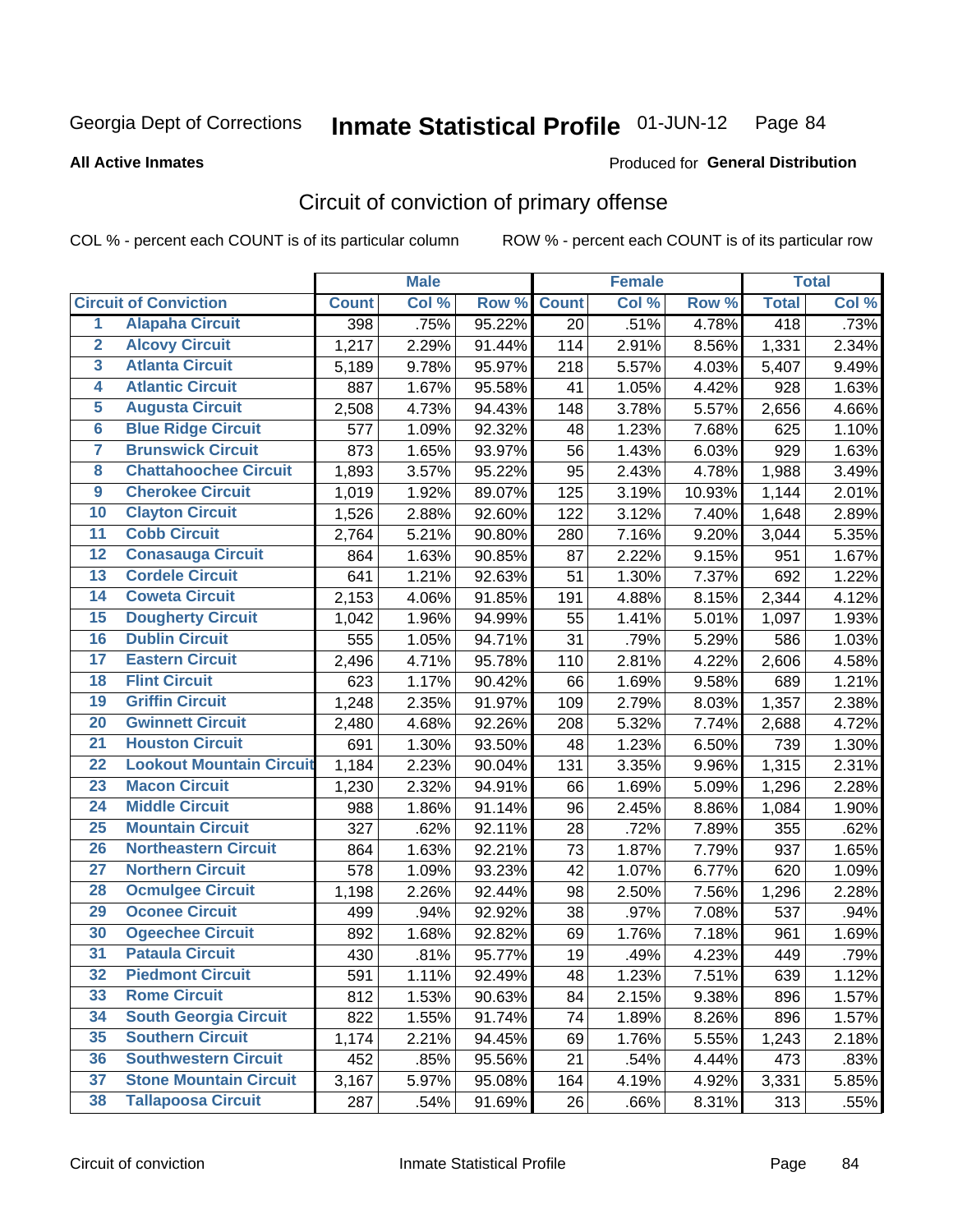**All Active Inmates**

#### Produced for **General Distribution**

# Circuit of conviction of primary offense

|    |                              |              | <b>Male</b> |        |              | <b>Female</b> |        |              | <b>Total</b> |
|----|------------------------------|--------------|-------------|--------|--------------|---------------|--------|--------------|--------------|
|    | <b>Circuit of Conviction</b> | <b>Count</b> | Col %       | Row %  | <b>Count</b> | Col %         | Row %  | <b>Total</b> | Col %        |
| 39 | <b>Tifton Circuit</b>        | 577          | 1.09%       | 95.37% | 28           | .72%          | 4.63%  | 605          | 1.06%        |
| 40 | <b>Toombs Circuit</b>        | 366          | .69%        | 92.66% | 29           | .74%          | 7.34%  | 395          | .69%         |
| 41 | <b>Waycross Circuit</b>      | 831          | 1.57%       | 93.27% | 60           | 1.53%         | 6.73%  | 891          | 1.56%        |
| 42 | <b>Western Circuit</b>       | 532          | 1.00%       | 94.49% | 31           | .79%          | 5.51%  | 563          | .99%         |
| 43 | <b>Rockdale Circuit</b>      | 487          | .92%        | 92.23% | 41           | 1.05%         | 7.77%  | 528          | .93%         |
| 44 | <b>Douglas Circuit</b>       | 1,293        | 2.44%       | 88.93% | 161          | 4.11%         | 11.07% | 1,454        | 2.55%        |
| 45 | <b>Appalachian Circuit</b>   | 365          | .69%        | 91.25% | 35           | .89%          | 8.75%  | 400          | .70%         |
| 46 | <b>Enotah Circuit</b>        | 361          | .68%        | 87.83% | 50           | 1.28%         | 12.17% | 411          | .72%         |
| 47 | <b>Bell-Forsyth Circuit</b>  | 332          | .63%        | 86.01% | 54           | 1.38%         | 13.99% | 386          | .68%         |
| 48 | <b>Towaliga Circuit</b>      | 443          | .84%        | 93.46% | 31           | .79%          | 6.54%  | 474          | .83%         |
| 49 | <b>Paulding Circuit</b>      | 311          | .59%        | 92.84% | 24           | .61%          | 7.16%  | 335          | .59%         |
|    | <b>Total Rported</b>         | 53,037       | 100%        | 93.13% | 3,913        | 100%          | 6.87%  | 56,950       | 100%         |

| eс | 330    | 1 J   | 345            |
|----|--------|-------|----------------|
|    | 53.367 | 3,928 | $^{\circ}$ 295 |

| M | . | -----<br>oг | ----<br>пLс |
|---|---|-------------|-------------|
|   |   | <b>OUNN</b> |             |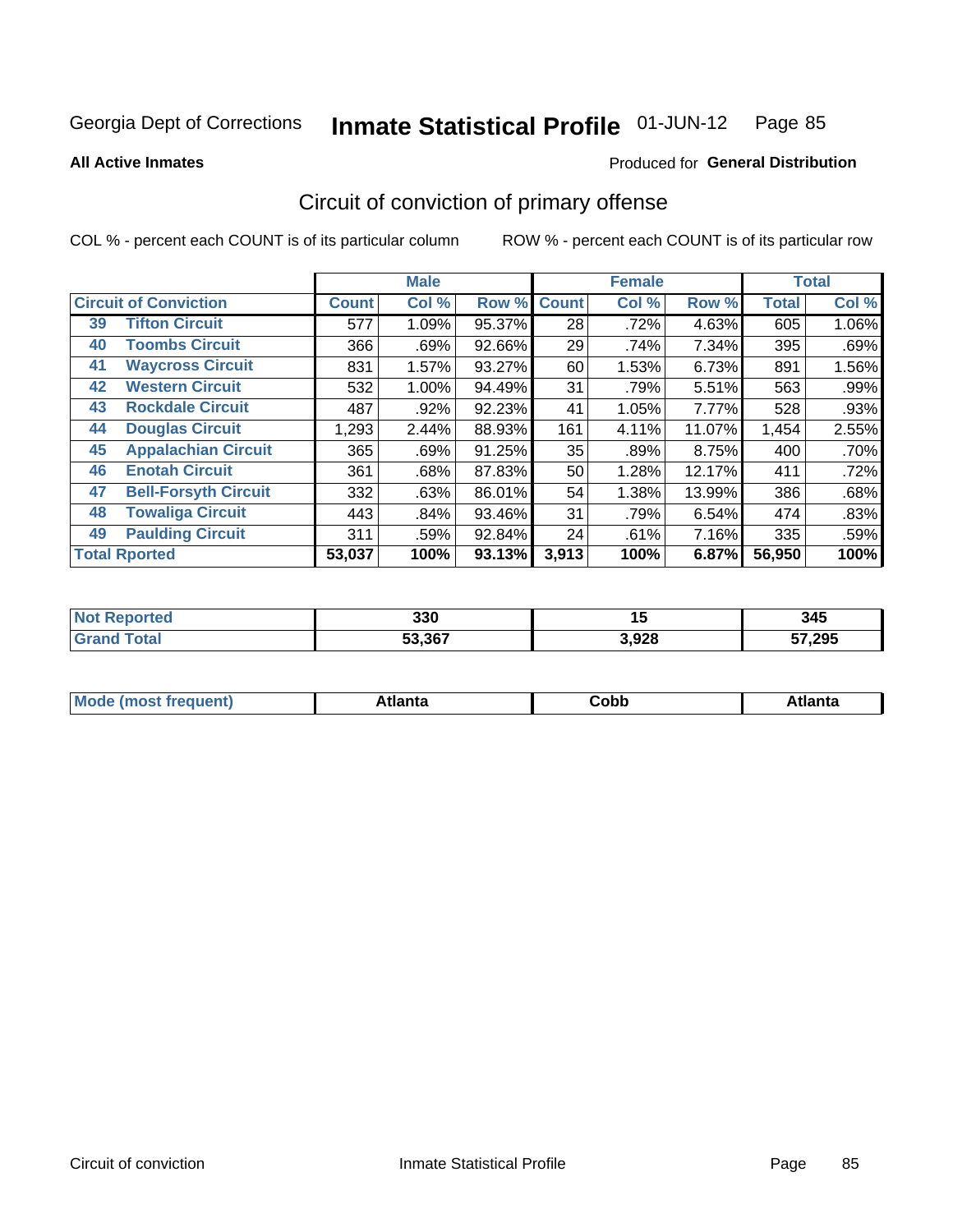#### **All Active Inmates**

#### Produced for **General Distribution**

#### Years served (jail + prison) in this incarceration

|                       |              | <b>Male</b> |         |                  | <b>Female</b> |       |              | <b>Total</b> |
|-----------------------|--------------|-------------|---------|------------------|---------------|-------|--------------|--------------|
| <b>Years Served</b>   | <b>Count</b> | Col %       | Row %   | <b>Count</b>     | Col %         | Row % | <b>Total</b> | Col %        |
| Less than one year    | 16,312       | 31.49%      | 91.18%  | 1,577            | 42.96%        | 8.82% | 17,889       | 32.25%       |
| 1 to 1.99 years       | 9,596        | 18.52%      | 91.39%  | 904              | 24.63%        | 8.61% | 10,500       | 18.93%       |
| 2 to 2.99 years       | 4,955        | 9.56%       | 92.76%  | 387              | 10.54%        | 7.24% | 5,342        | 9.63%        |
| 3 to 3.99 years       | 3,267        | 6.31%       | 94.97%  | 173              | 4.71%         | 5.03% | 3,440        | 6.20%        |
| 4 to 4.99 years       | 2,565        | 4.95%       | 96.32%  | 98               | 2.67%         | 3.68% | 2,663        | 4.80%        |
| 5 to 5.99 years       | 1,811        | 3.50%       | 95.77%  | 80               | 2.18%         | 4.23% | 1,891        | 3.41%        |
| $6$ to $6.99$ years   | 1,634        | 3.15%       | 95.61%  | 75               | 2.04%         | 4.39% | 1,709        | 3.08%        |
| 7 to 7.99 years       | 1,197        | 2.31%       | 96.69%  | 41               | 1.12%         | 3.31% | 1,238        | 2.23%        |
| 8 to 8.99 years       | 1,288        | 2.49%       | 95.98%  | 54               | 1.47%         | 4.02% | 1,342        | 2.42%        |
| 9 to 9.99 years       | 922          | 1.78%       | 96.14%  | 37               | 1.01%         | 3.86% | 959          | 1.73%        |
| 10 to 10.99 years     | 840          | 1.62%       | 95.45%  | 40               | 1.09%         | 4.55% | 880          | 1.59%        |
| 11 to 11.99 years     | 743          | 1.43%       | 96.74%  | 25               | 0.68%         | 3.26% | 768          | 1.38%        |
| 12 to 12.99 years     | 763          | 1.47%       | 97.07%  | 23               | 0.63%         | 2.93% | 786          | 1.42%        |
| 13 to 13.99 years     | 812          | 1.57%       | 96.09%  | 33               | 0.90%         | 3.91% | 845          | 1.52%        |
| 14 to 14.99 years     | 623          | 1.20%       | 96.44%  | 23               | 0.63%         | 3.56% | 646          | 1.16%        |
| 15 to 15.99 years     | 527          | 1.02%       | 97.41%  | 14               | 0.38%         | 2.59% | 541          | 0.98%        |
| 16 to 16.99 years     | 545          | 1.05%       | 97.32%  | 15               | 0.41%         | 2.68% | 560          | 1.01%        |
| 17 to 17.99 years     | 401          | 0.77%       | 97.57%  | 10               | 0.27%         | 2.43% | 411          | 0.74%        |
| 18 to 18.99 years     | 373          | 0.72%       | 96.38%  | 14               | 0.38%         | 3.62% | 387          | 0.70%        |
| 19 to 19.99 years     | 350          | 0.68%       | 96.69%  | 12               | 0.33%         | 3.31% | 362          | 0.65%        |
| 20 to 20.99 years     | 237          | 0.46%       | 97.13%  | 7                | 0.19%         | 2.87% | 244          | 0.44%        |
| 21 to 21.99 years     | 229          | 0.44%       | 97.45%  | 6                | 0.16%         | 2.55% | 235          | 0.42%        |
| 22 to 22.99 years     | 190          | 0.37%       | 97.94%  | 4                | 0.11%         | 2.06% | 194          | 0.35%        |
| 23 to 23.99 years     | 172          | 0.33%       | 98.85%  | $\overline{2}$   | 0.05%         | 1.15% | 174          | 0.31%        |
| 24 to 24.99 years     | 158          | 0.30%       | 98.14%  | 3                | 0.08%         | 1.86% | 161          | 0.29%        |
| 25 to 25.99 years     | 95           | 0.18%       | 100.00% |                  |               |       | 95           | 0.17%        |
| 26 to 26.99 years     | 111          | 0.21%       | 97.37%  | 3                | 0.08%         | 2.63% | 114          | 0.21%        |
| 27 to 27.99 years     | 93           | 0.18%       | 98.94%  | $\mathbf 1$      | 0.03%         | 1.06% | 94           | 0.17%        |
| 28 to 28.99 years     | 64           | 0.12%       | 100.00% |                  |               |       | 64           | 0.12%        |
| 29 to 29.99 years     | 68           | 0.13%       | 98.55%  | 1                | 0.03%         | 1.45% | 69           | 0.12%        |
| Thirty + years        | 864          | 1.67%       | 98.97%  | $\boldsymbol{9}$ | 0.25%         | 1.03% | 873          | 1.57%        |
| <b>Total Reported</b> | 51,805       | 100%        | 93.38%  | 3,671            | 100%          | 6.62% | 55,476       | 100%         |

|             | ,562   | 257<br>23 I   | 1,819            |
|-------------|--------|---------------|------------------|
| $5 - 6 - 1$ | 53.367 | . റാ<br>J,JZO | ,295<br>--<br>IJ |

| Mean<br>(average)    | 5.26               | 2.73               | ა.:           |
|----------------------|--------------------|--------------------|---------------|
| Median (middle)      | 1.99               | 1.23               |               |
| Mode (most frequent) | Less than one year | Less than one year | Less than one |
|                      |                    |                    | vear          |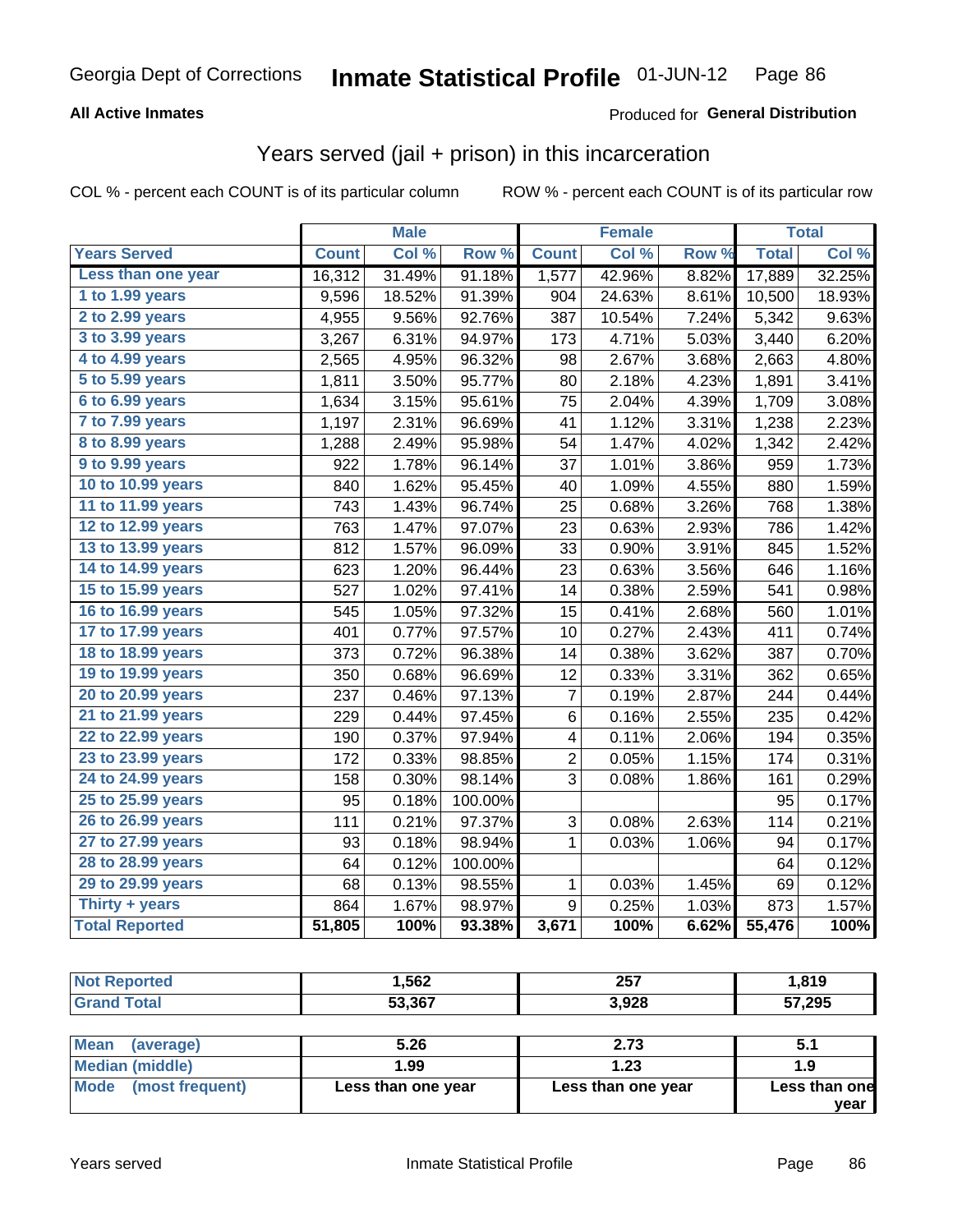#### **All Active Inmates**

Produced for **General Distribution**

# Results of most recent HIV tests

|                         |              | <b>Male</b> |         |              | <b>Female</b> |          |        | <b>Total</b> |
|-------------------------|--------------|-------------|---------|--------------|---------------|----------|--------|--------------|
| <b>HIV Test Results</b> | <b>Count</b> | Col %       | Row %I  | <b>Count</b> | Col %         | Row %    | Total  | Col %        |
| <b>Positive</b>         | 787          | 1.59%       | 92.05%  | 68           | 1.90%         | 7.95%    | 855    | 1.61%        |
| <b>Negative</b>         | 48,801       | 98.40%      | 93.30%  | 3,503        | $98.10\%$     | 6.70%    | 52,304 | 98.38%       |
| <b>Indeterminate</b>    |              | 0.01%       | 100.00% |              |               |          |        | 0.01%        |
| <b>Total Reported</b>   | 49,592       | 100%        | 93.28%  | 3,571        | 100%          | $6.72\%$ | 53,163 | 100%         |

| <b>Not Reported</b> | <b>775</b><br>79<br>◡ | 357   | 422<br>+, I JZ |
|---------------------|-----------------------|-------|----------------|
| Total<br>Gran       | 53,367                | 3,928 | 57,295         |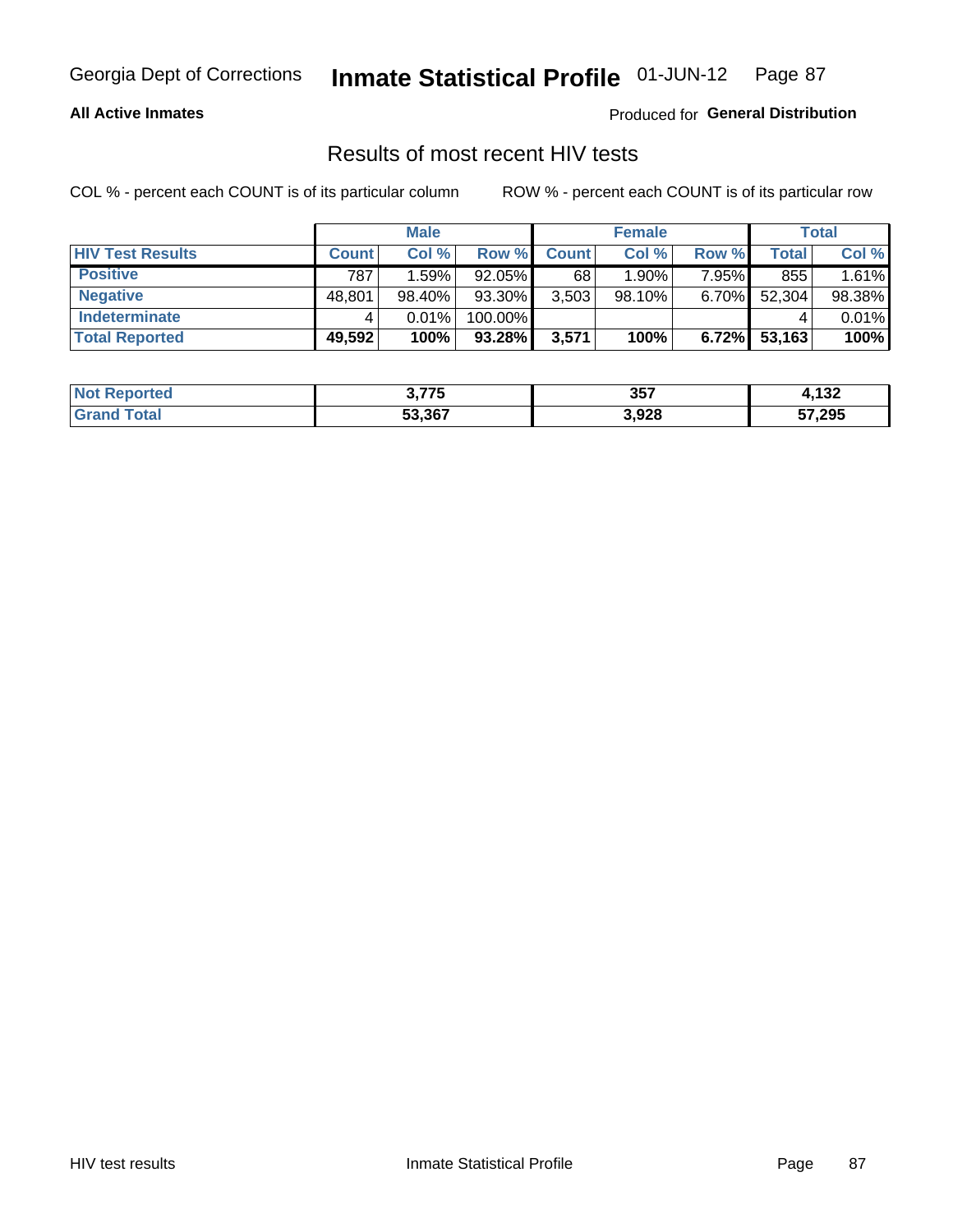#### **All Active Inmates**

#### Produced for **General Distribution**

#### Results of most recent tuberculosis test

|                                  | <b>Male</b>  |           |           | <b>Female</b> |           |          | Total  |        |
|----------------------------------|--------------|-----------|-----------|---------------|-----------|----------|--------|--------|
| <b>Tuberculosis Test Results</b> | <b>Count</b> | Col%      | Row %     | <b>Count</b>  | Col %     | Row %    | Total  | Col %  |
| <b>Positive on current test</b>  | 9,291        | 18.68%    | $97.60\%$ | 228           | $6.30\%$  | $2.40\%$ | 9,519  | 17.84% |
| <b>Positive on previous test</b> | 60           | 0.12%     | 100.00%   |               |           |          | 60     | 0.11%  |
| <b>Negative</b>                  | 40.385       | $81.20\%$ | $92.25\%$ | 3,393         | $93.70\%$ | $7.75\%$ | 43,778 | 82.05% |
| <b>Total Reported</b>            | 49,736       | 100%      | $93.21\%$ | 3,621         | 100%      | 6.79%    | 53,357 | 100%   |

| <b>Not Reported</b> | 3,631  | 307   | 3,938  |
|---------------------|--------|-------|--------|
| Total               | 53,367 | 3,928 | 57,295 |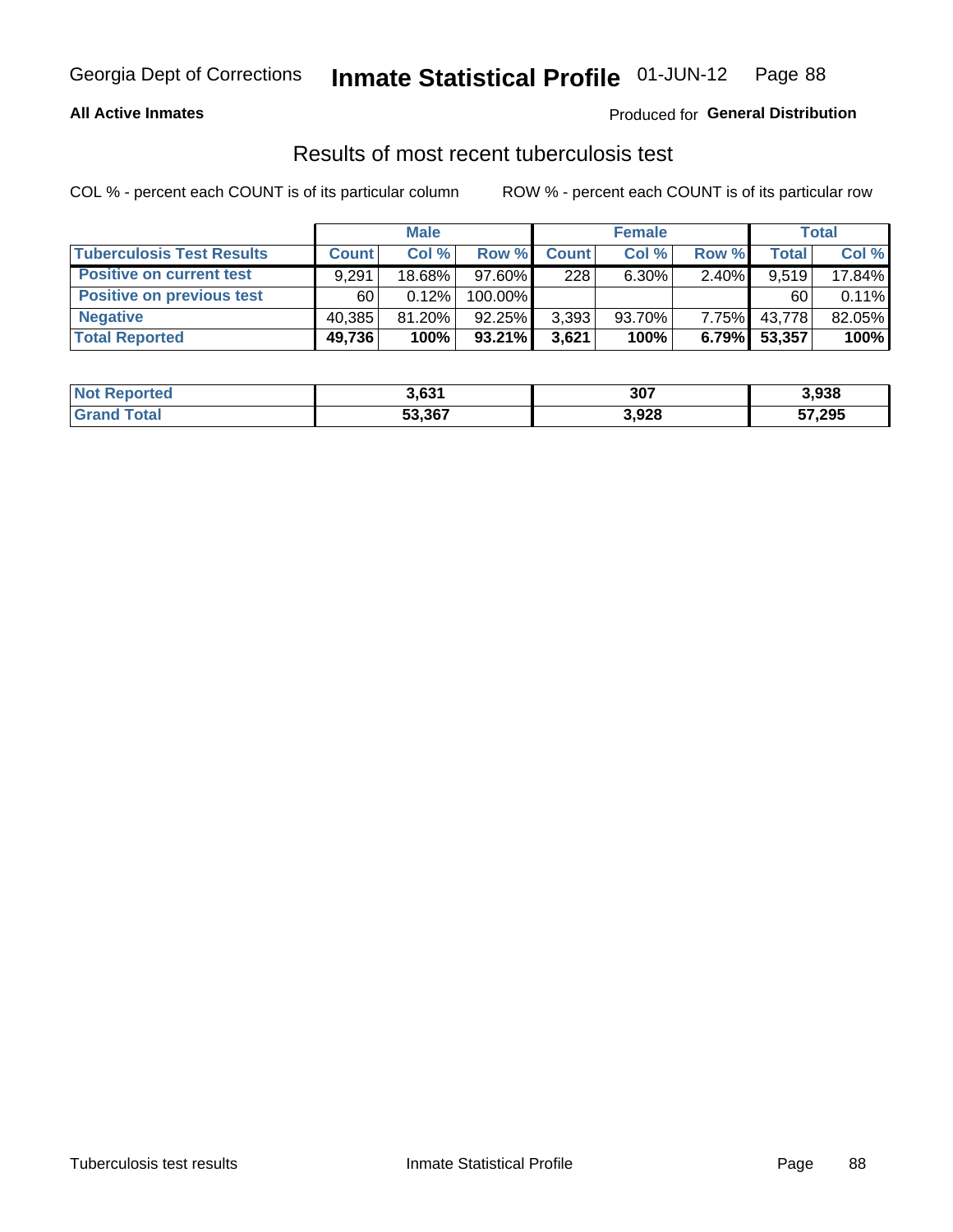#### **All Active Inmates**

Produced for **General Distribution**

#### Results of most recent syphilis test

|                                 | <b>Male</b>  |           |           | <b>Female</b> |           |          | Total        |        |
|---------------------------------|--------------|-----------|-----------|---------------|-----------|----------|--------------|--------|
| <b>Syphilis Test Results</b>    | <b>Count</b> | Col%      | Row %     | <b>Count</b>  | Col %     | Row %    | Total        | Col %  |
| <b>Positive on current test</b> | 438          | $1.38\%$  | $92.99\%$ | 33            | 1.89%     | $7.01\%$ | 471          | 1.41%  |
| <b>Negative</b>                 | 31.211       | $98.62\%$ | 94.80%    | 1.711         | $98.11\%$ |          | 5.20% 32,922 | 98.59% |
| <b>Total Reported</b>           | 31,649       | 100%      | 94.78%    | 1.744         | 100%      | $5.22\%$ | 33,393       | 100%   |

| <b>Not Reported</b> | 21,718 | 2,184 | 23,902 |
|---------------------|--------|-------|--------|
| <b>Grand Total</b>  | 53,367 | 3,928 | 57,295 |